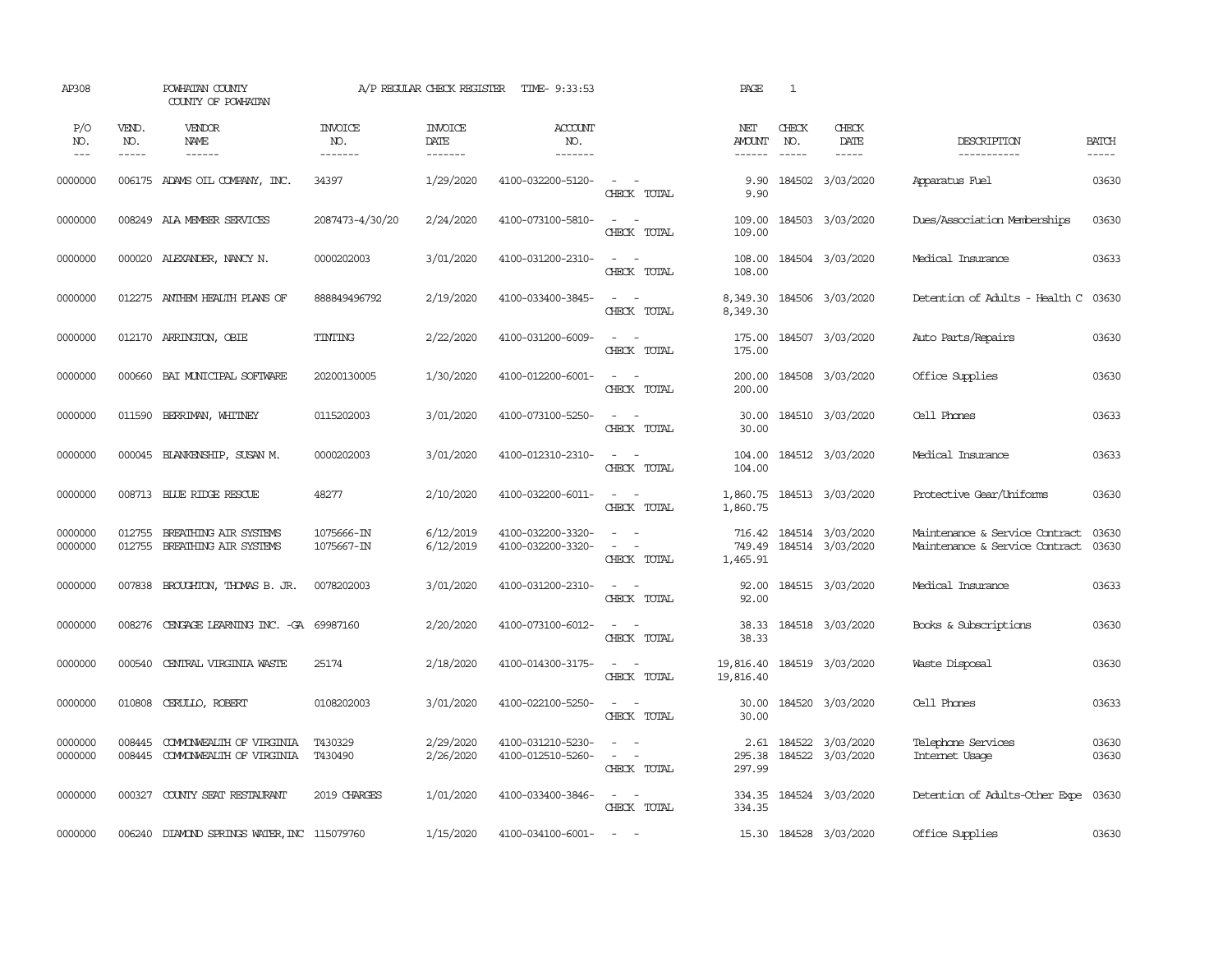| AP308                         |                            | POWHATAN COUNTY<br>COUNTY OF POWHATAN                                                                       |                                  | A/P REGULAR CHECK REGISTER           | TIME- 9:33:53                                               |                                                                                                                             | PAGE                           | 2                           |                                                    |                                                       |                         |
|-------------------------------|----------------------------|-------------------------------------------------------------------------------------------------------------|----------------------------------|--------------------------------------|-------------------------------------------------------------|-----------------------------------------------------------------------------------------------------------------------------|--------------------------------|-----------------------------|----------------------------------------------------|-------------------------------------------------------|-------------------------|
| P/O<br>NO.<br>$\frac{1}{2}$   | VEND.<br>NO.<br>-----      | VENDOR<br>NAME<br>$- - - - - -$                                                                             | <b>INVOICE</b><br>NO.<br>------- | <b>INVOICE</b><br>DATE<br>-------    | <b>ACCOUNT</b><br>NO.<br>-------                            |                                                                                                                             | NET<br>AMOUNT<br>$- - - - - -$ | CHECK<br>NO.<br>$- - - - -$ | CHECK<br>DATE<br>$- - - - -$                       | DESCRIPTION<br>-----------                            | <b>BATCH</b>            |
| 0000000<br>0000000<br>0000000 | 006240<br>006240<br>006240 | DIAMOND SPRINGS WATER, INC 1202070770<br>DIAMOND SPRINGS WATER, INC<br>DIAMOND SPRINGS WATER, INC 129079760 | 1231079770                       | 12/03/2020<br>1/06/2020<br>1/30/2020 | 4100-034100-6001-<br>4100-034100-6001-<br>4100-034100-6001- | $\sim$ $  -$<br>$\sim$<br>$\overline{\phantom{a}}$<br>CHECK TOTAL                                                           | 22.47<br>15.30<br>90.52        | 37.45 184528<br>184528      | 3/03/2020<br>3/03/2020<br>184528 3/03/2020         | Office Supplies<br>Office Supplies<br>Office Supplies | 03630<br>03630<br>03630 |
| 0000000<br>0000000            | 008235                     | 008235 ELECTION SERVICES ONLINE, 1982<br>ELECTION SERVICES ONLINE,                                          | 1982                             | 2/27/2020<br>2/27/2020               | 4100-013200-3170-<br>4100-013200-3500-                      | $\sim$ $\sim$<br>$\sim$ $ -$<br>CHECK TOTAL                                                                                 | 1,741.47<br>5,617.47           |                             | 3,876.00 184530 3/03/2020<br>184530 3/03/2020      | Programming Voting Machines<br>Printing & Binding     | 03630<br>03630          |
| 0000000                       |                            | 013432 FINER HOMES INC                                                                                      | PERMIT REFUND                    | 2/28/2020                            | 3100-013030-0008-                                           | $\sim$ $ \sim$<br>CHECK TOTAL                                                                                               | 1,584.75                       |                             | 1,584.75 184531 3/03/2020                          | Building Permits                                      | 03630                   |
| 0000000                       | 000338                     | FIRE PROTECTION EQUIP. CO 00073861                                                                          |                                  | 1/31/2020                            | 4100-032200-3310-                                           | $\sim$ $ \sim$<br>CHECK TOTAL                                                                                               | 260.80<br>260.80               |                             | 184532 3/03/2020                                   | Equipment Repair                                      | 03630                   |
| 0000000                       |                            | 008518 FLANNAGAN, FRANKLIN L.                                                                               | $11/19 - 2/20$                   | 2/25/2020                            | 4100-013200-1015-                                           | $\sim$<br>$\sim$<br>CHECK TOTAL                                                                                             | 737.67<br>737.67               |                             | 184533 3/03/2020                                   | COMP: Election Officials                              | 03630                   |
| 0000000                       | 001380                     | FORD, SUSAN P.                                                                                              | 0013202003                       | 3/01/2020                            | 4100-012310-2310-                                           | $\sim$<br>$\sim$<br>CHECK TOTAL                                                                                             | 104.00<br>104.00               |                             | 184534 3/03/2020                                   | Medical Insurance                                     | 03633                   |
| 0000000                       |                            | 008538 GOODMAN, JOSEPHINE L.                                                                                | $11/19 - 2/20$                   | 2/25/2020                            | 4100-013200-1015-                                           | $\sim$ $\sim$<br>CHECK TOTAL                                                                                                | 737.67<br>737.67               |                             | 184535 3/03/2020                                   | COMP: Election Officials                              | 03630                   |
| 0000000                       |                            | 006366 GUN SHOP, THE                                                                                        | 44914                            | 2/20/2020                            | 4100-031200-6010-                                           | $\sim$ $ \sim$<br>CHECK TOTAL                                                                                               | 278.99<br>278.99               |                             | 184537 3/03/2020                                   | Amunition                                             | 03630                   |
| 0000000<br>0000000            |                            | 011391 HALEY FORD<br>011391 HALEY FORD                                                                      | 44427828<br>44427831             | 2/17/2020<br>2/17/2020               | 4100-031200-6009-<br>4100-031200-6009-                      | $ -$<br>$\sim$ $\sim$<br>CHECK TOTAL                                                                                        | 220.50<br>220.50<br>441.00     |                             | 184538 3/03/2020<br>184538 3/03/2020               | Auto Parts/Repairs<br>Auto Parts/Repairs              | 03630<br>03630          |
| 0000000                       |                            | 000120 JAMES RIVER AIR                                                                                      | S154111                          | 1/31/2020                            | 4100-014100-3308-                                           | $\sim$<br>$\sim$<br>CHECK TOTAL                                                                                             | 428.00<br>428.00               |                             | 184539 3/03/2020                                   | HVAC Service and Repairs                              | 03630                   |
| 0000000                       |                            | 011973 KURNOS, JULIANNE N.                                                                                  | 0119202003                       | 3/01/2020                            | 4100-081100-5250-                                           | $\sim$ $ \sim$<br>CHECK TOTAL                                                                                               | 30.00<br>30.00                 |                             | 184540 3/03/2020                                   | Cell Phones                                           | 03633                   |
| 0000000                       |                            | 009552 MANSFIELD OIL COMPANY                                                                                | SOLCD-580622                     | 2/17/2020                            | 4100-032200-5120-                                           | $\sim$ $ \sim$<br>CHECK TOTAL                                                                                               | 173.83<br>173.83               |                             | 184541 3/03/2020                                   | Apparatus Fuel                                        | 03630                   |
| 0000000                       |                            | 009276 MCCREIGHT, FRAN                                                                                      | 0092202003                       | 3/01/2020                            | 4100-073100-5250-                                           | $\sim$ $ \sim$<br>CHECK TOTAL                                                                                               | 30.00<br>30.00                 |                             | 184542 3/03/2020                                   | Cell Phones                                           | 03633                   |
| 0000000                       |                            | 011840 MCI COMM SERVICE                                                                                     | SDG98147 2/17                    | 2/17/2020                            | 4100-021100-5230-                                           | $\sim$ $\sim$<br>CHECK TOTAL                                                                                                | 32.97<br>32.97                 |                             | 184543 3/03/2020                                   | Telephone Services                                    | 03630                   |
| 0000000                       |                            | 013176 MIDWEST TAPE, LLC                                                                                    | 98629488                         | 2/18/2020                            | 4100-073100-6012-                                           | $\frac{1}{2} \left( \frac{1}{2} \right) \left( \frac{1}{2} \right) = \frac{1}{2} \left( \frac{1}{2} \right)$<br>CHECK TOTAL | 22.49<br>22.49                 |                             | 184544 3/03/2020                                   | Books & Subscriptions                                 | 03630                   |
| 0000000<br>0000000            |                            | 007297 NAFECO, INC.<br>007297 NAFECO, INC.                                                                  | 1022018<br>1023305               | 1/28/2020<br>2/04/2020               | 4100-032200-6011-<br>4100-032200-6011-                      | $\sim$<br>$\sim$                                                                                                            |                                |                             | 250.00 184545 3/03/2020<br>383.37 184545 3/03/2020 | Protective Gear/Uniforms<br>Protective Gear/Uniforms  | 03631<br>03631          |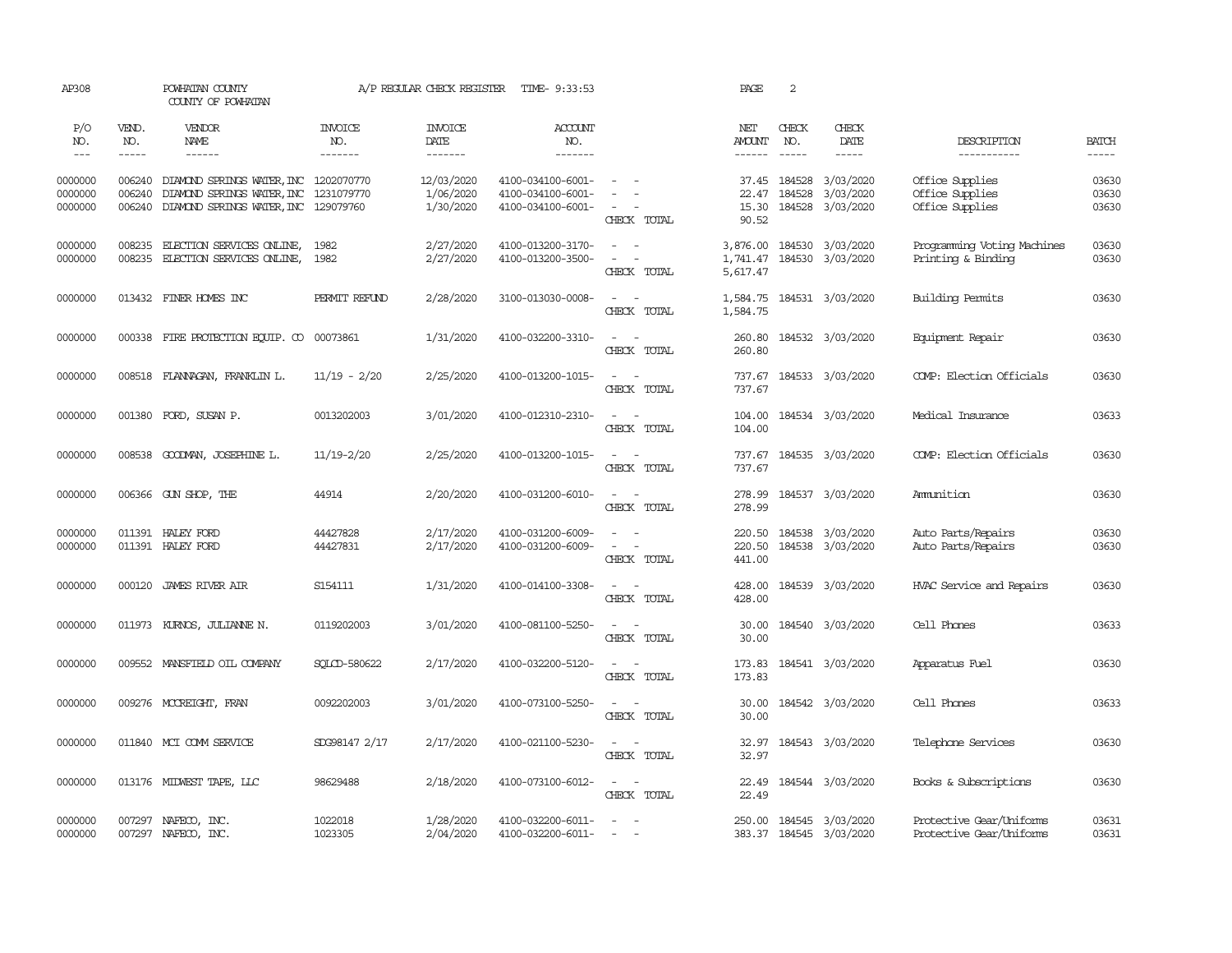| AP308               |                       | POWHATAN COUNTY<br>COUNTY OF POWHATAN                                                                                                                                                                                                                                                                                                                                                                                                            |                                    | A/P REGULAR CHECK REGISTER        | TIME- 9:33:53                          |                                                                                                                                                                       | PAGE                           | 3                             |                                             |                                                |                          |
|---------------------|-----------------------|--------------------------------------------------------------------------------------------------------------------------------------------------------------------------------------------------------------------------------------------------------------------------------------------------------------------------------------------------------------------------------------------------------------------------------------------------|------------------------------------|-----------------------------------|----------------------------------------|-----------------------------------------------------------------------------------------------------------------------------------------------------------------------|--------------------------------|-------------------------------|---------------------------------------------|------------------------------------------------|--------------------------|
| P/O<br>NO.<br>$---$ | VEND.<br>NO.<br>----- | <b>VENDOR</b><br>NAME<br>$\begin{tabular}{ccccc} \multicolumn{2}{c }{\multicolumn{2}{c }{\multicolumn{2}{c }{\multicolumn{2}{c}}}{\multicolumn{2}{c }{\multicolumn{2}{c}}}\end{tabular} \end{tabular} \begin{tabular}{c c }{\multicolumn{2}{c }{\multicolumn{2}{c }{\multicolumn{2}{c}}}{\multicolumn{2}{c }{\multicolumn{2}{c}}}{\multicolumn{2}{c }{\multicolumn{2}{c}}}{\multicolumn{2}{c }{\multicolumn{2}{c}}}{\end{tabular} \end{tabular}$ | <b>INVOICE</b><br>NO.<br>-------   | <b>INVOICE</b><br>DATE<br>------- | ACCOUNT<br>NO.<br>-------              |                                                                                                                                                                       | NET<br><b>AMOUNT</b><br>------ | CHECK<br>NO.<br>$\frac{1}{2}$ | CHECK<br>DATE<br>-----                      | DESCRIPTION<br>-----------                     | <b>BATCH</b><br>$\cdots$ |
| 0000000             |                       | 007297 NAFECO, INC.                                                                                                                                                                                                                                                                                                                                                                                                                              | 1025590                            | 2/17/2020                         | 4100-032200-3310-                      | $\sim$ $ -$<br>CHECK TOTAL                                                                                                                                            | 634.05<br>1,267.42             |                               | 184545 3/03/2020                            | Equipment Repair                               | 03631                    |
| 0000000<br>0000000  | 009281<br>009281      | OVERDRIVE, INC.<br>OVERDRIVE, INC.                                                                                                                                                                                                                                                                                                                                                                                                               | 01369CO20038231<br>01369CO20038255 | 2/25/2020<br>2/25/2020            | 4100-073100-6012-<br>4100-073100-6012- | $\frac{1}{2} \left( \frac{1}{2} \right) \left( \frac{1}{2} \right) = \frac{1}{2} \left( \frac{1}{2} \right)$<br>$\overline{\phantom{a}}$<br>$\sim$ $-$<br>CHECK TOTAL | 197.06<br>335.36               |                               | 138.30 184546 3/03/2020<br>184546 3/03/2020 | Books & Subscriptions<br>Books & Subscriptions | 03631<br>03631           |
| 0000000             |                       | 009638 POE, INEZ L                                                                                                                                                                                                                                                                                                                                                                                                                               | 0096202003                         | 3/01/2020                         | 4100-013200-2310-                      | $\overline{\phantom{a}}$<br>$\sim$<br>CHECK TOTAL                                                                                                                     | 120.00<br>120.00               |                               | 184548 3/03/2020                            | Medical Insurance                              | 03633                    |
| 0000000             |                       | 011929 POMPEI, ANDREW                                                                                                                                                                                                                                                                                                                                                                                                                            | 0119202003                         | 3/01/2020                         | 4100-081100-5250-                      | $\sim$ $ \sim$<br>CHECK TOTAL                                                                                                                                         | 30.00<br>30.00                 |                               | 184549 3/03/2020                            | Cell Phones                                    | 03633                    |
| 0000000             |                       | 001980 POORE, FRANCES                                                                                                                                                                                                                                                                                                                                                                                                                            | 0019202003                         | 3/01/2020                         | 4100-012100-2310-                      | $\sim$ $ \sim$<br>CHECK TOTAL                                                                                                                                         | 88.00<br>88.00                 |                               | 184550 3/03/2020                            | Medical Insurance                              | 03633                    |
| 0000000             |                       | 006043 POWERS, KATHRYN C.                                                                                                                                                                                                                                                                                                                                                                                                                        | 0060202003                         | 3/01/2020                         | 4100-021600-2310-                      | $\sim$ $-$<br>$\sim$<br>CHECK TOTAL                                                                                                                                   | 120.00<br>120.00               |                               | 184551 3/03/2020                            | Medical Insurance                              | 03633                    |
| 0000000             |                       | 008579 POWHATAN COMMERCIAL                                                                                                                                                                                                                                                                                                                                                                                                                       | 0085202003                         | 3/01/2020                         | 4100-014400-5420-                      | $\sim$ $ -$<br>CHECK TOTAL                                                                                                                                            | 2,634.00                       |                               | 2,634.00 184552 3/03/2020                   | Rent - Office Space                            | 03633                    |
| 0000000             |                       | 012764 POWHATAN COUNTY HEALTH                                                                                                                                                                                                                                                                                                                                                                                                                    | 3RD QTR SVCS                       | 2/18/2020                         | 4100-051200-5699-                      | $\omega_{\rm{max}}$ and $\omega_{\rm{max}}$<br>CHECK TOTAL                                                                                                            | 55,025.27                      |                               | 55,025.27 184553 3/03/2020                  | State Health Department                        | 03631                    |
| 0000000             |                       | 008294 POWHATAN COUNTY PUBLIC                                                                                                                                                                                                                                                                                                                                                                                                                    | 0082202003                         | 3/01/2020                         | 4100-031200-2310-                      | $\frac{1}{2} \left( \frac{1}{2} \right) \left( \frac{1}{2} \right) = \frac{1}{2} \left( \frac{1}{2} \right)$<br>CHECK TOTAL                                           | 718.00<br>718.00               |                               | 184554 3/03/2020                            | Medical Insurance                              | 03633                    |
| 0000000             |                       | 012904 RASCOE, TERRENCE                                                                                                                                                                                                                                                                                                                                                                                                                          | REIMB MILEAGE                      | 2/25/2020                         | 4100-012510-5510-                      | $\sim$<br>$\sim$<br>CHECK TOTAL                                                                                                                                       | 251.74<br>251.74               |                               | 184555 3/03/2020                            | Travel/Mileage/Parking/Tolls                   | 03631                    |
| 0000000             | 009077                | REYNOLDS, SHIRLEY                                                                                                                                                                                                                                                                                                                                                                                                                                | 0090202003                         | 3/01/2020                         | 4100-031200-2310-                      | $\sim$<br>$\sim$<br>CHECK TOTAL                                                                                                                                       | 96.00<br>96.00                 |                               | 184556 3/03/2020                            | Medical Insurance                              | 03633                    |
| 0000000             |                       | 007325 RICHMOND OXYGEN CO.                                                                                                                                                                                                                                                                                                                                                                                                                       | 330745                             | 1/31/2020                         | 4100-032200-3320-                      | $\sim$ $\sim$<br>CHECK TOTAL                                                                                                                                          | 277.50<br>277.50               |                               | 184557 3/03/2020                            | Maintenance & Service Contract                 | 03631                    |
| 0000000             |                       | 011800 SCHARDEIN, BRET                                                                                                                                                                                                                                                                                                                                                                                                                           | 0118202003                         | 3/01/2020                         | 4100-081100-5250-                      | $\sim$ $ \sim$<br>CHECK TOTAL                                                                                                                                         | 30.00<br>30.00                 |                               | 184558 3/03/2020                            | Cell Phones                                    | 03633                    |
| 0000000             |                       | 007456 SCHOEFFEL, PATRICK M.                                                                                                                                                                                                                                                                                                                                                                                                                     | REIMB ROPE                         | 2/21/2020                         | 4100-032200-5815-                      | $\omega_{\rm{max}}$<br>CHECK TOTAL                                                                                                                                    | 110.53                         |                               | 110.53 184559 3/03/2020                     | Training/Seminars                              | 03631                    |
| 0000000             |                       | 010282 SCHUBERT, CHARLA                                                                                                                                                                                                                                                                                                                                                                                                                          | 0102202003                         | 3/01/2020                         | 4100-012200-5250-                      | $\sim$ $ \sim$<br>CHECK TOTAL                                                                                                                                         | 30.00<br>30.00                 |                               | 184560 3/03/2020                            | Cell Phones                                    | 03633                    |
| 0000000             |                       | 006921 SEA-CLEAR AQUARIUM                                                                                                                                                                                                                                                                                                                                                                                                                        | 6560                               | 2/15/2020                         | 4100-073100-3320-                      | $\sim$ $ -$<br>CHECK TOTAL                                                                                                                                            | 80.00<br>80.00                 |                               | 184561 3/03/2020                            | Maintenance & Service Contract                 | 03631                    |
| 0000000             |                       | 013065 STAPLES INC                                                                                                                                                                                                                                                                                                                                                                                                                               | 7304974781-0-1                     | 2/20/2020                         | 4100-081100-6001-                      | $\sim$ $ \sim$<br>CHECK TOTAL                                                                                                                                         | 41.00<br>41.00                 |                               | 184563 3/03/2020                            | Office Supplies                                | 03631                    |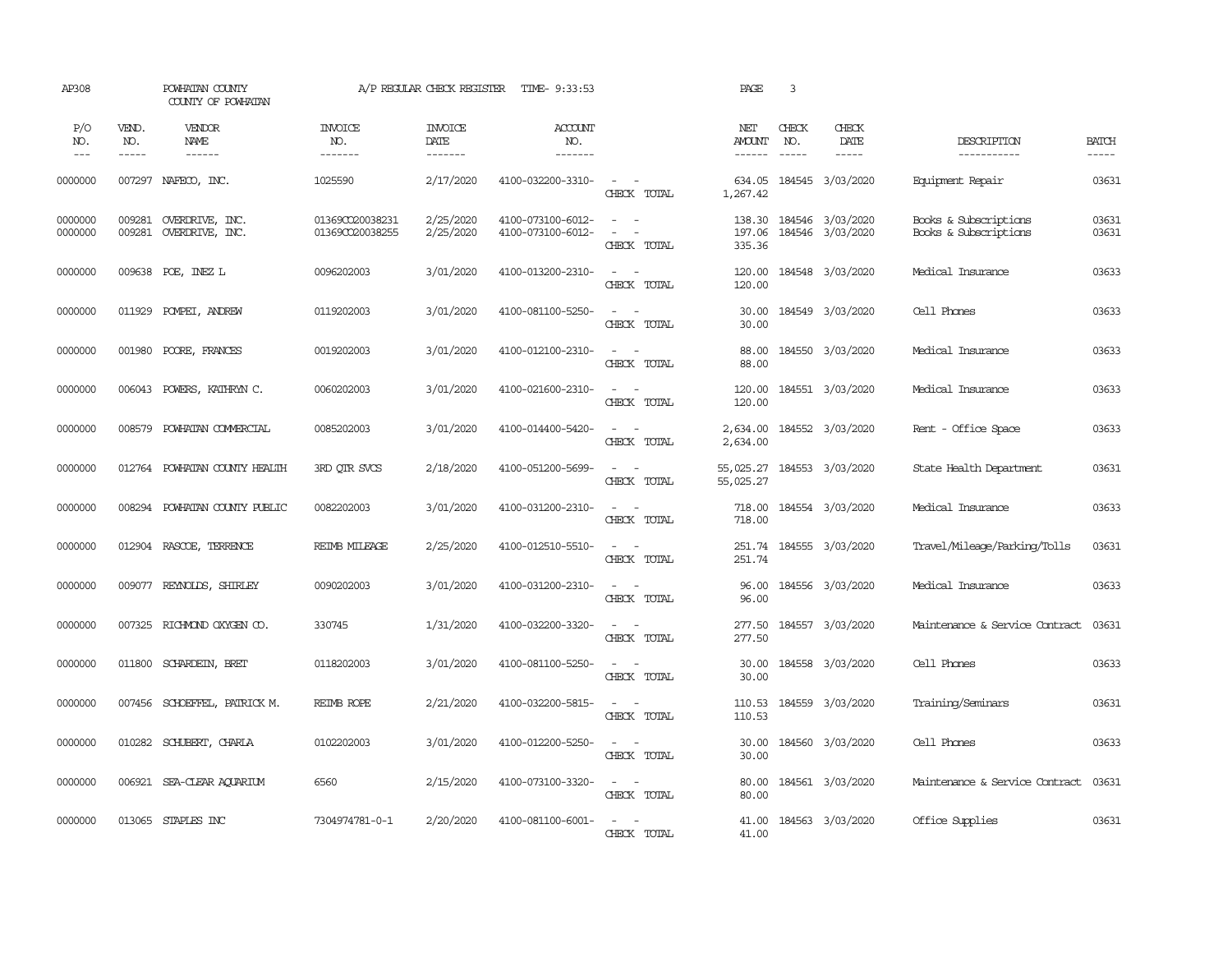| AP308                                                                                                                                                             |                                                                                                                                                    | POWHATAN COUNTY<br>COUNTY OF POWHATAN                                                                                                                             |                                                                                                                                                                                                                | A/P REGULAR CHECK REGISTER                                                                                                                                                                      | TIME- 9:33:53                                                                                                                                                                                                                                                                                                         |                                                                                                                                      | PAGE                                                                                                                          | $\overline{4}$                                                                                                                                                  |                                                                                                                                                                                                 |                                                                                                                                                                                                                                                                         |                                                                                                                                     |
|-------------------------------------------------------------------------------------------------------------------------------------------------------------------|----------------------------------------------------------------------------------------------------------------------------------------------------|-------------------------------------------------------------------------------------------------------------------------------------------------------------------|----------------------------------------------------------------------------------------------------------------------------------------------------------------------------------------------------------------|-------------------------------------------------------------------------------------------------------------------------------------------------------------------------------------------------|-----------------------------------------------------------------------------------------------------------------------------------------------------------------------------------------------------------------------------------------------------------------------------------------------------------------------|--------------------------------------------------------------------------------------------------------------------------------------|-------------------------------------------------------------------------------------------------------------------------------|-----------------------------------------------------------------------------------------------------------------------------------------------------------------|-------------------------------------------------------------------------------------------------------------------------------------------------------------------------------------------------|-------------------------------------------------------------------------------------------------------------------------------------------------------------------------------------------------------------------------------------------------------------------------|-------------------------------------------------------------------------------------------------------------------------------------|
| P/O<br>NO.<br>$---$                                                                                                                                               | VEND.<br>NO.<br>$- - - - -$                                                                                                                        | VENDOR<br>NAME<br>------                                                                                                                                          | <b>INVOICE</b><br>NO.<br>-------                                                                                                                                                                               | <b>INVOICE</b><br>DATE<br>-------                                                                                                                                                               | <b>ACCOUNT</b><br>NO.<br>-------                                                                                                                                                                                                                                                                                      |                                                                                                                                      | NET<br><b>AMOUNT</b><br>------                                                                                                | CHECK<br>NO.<br>$\frac{1}{2}$                                                                                                                                   | CHECK<br>DATE<br>-----                                                                                                                                                                          | DESCRIPTION<br>-----------                                                                                                                                                                                                                                              | <b>BATCH</b><br>$- - - - -$                                                                                                         |
| 0000000                                                                                                                                                           | 006569                                                                                                                                             | STICKELS, RANDAL LEE                                                                                                                                              | 0065202003                                                                                                                                                                                                     | 3/01/2020                                                                                                                                                                                       | 4100-031200-2310-                                                                                                                                                                                                                                                                                                     | $\equiv$<br>CHECK TOTAL                                                                                                              | 72.00<br>72.00                                                                                                                |                                                                                                                                                                 | 184564 3/03/2020                                                                                                                                                                                | Medical Insurance                                                                                                                                                                                                                                                       | 03633                                                                                                                               |
| 0000000                                                                                                                                                           |                                                                                                                                                    | 007115 STOKES, GARLAND KENNETH                                                                                                                                    | 0071202003                                                                                                                                                                                                     | 3/01/2020                                                                                                                                                                                       | 4100-031200-2310-                                                                                                                                                                                                                                                                                                     | $\sim$<br>$\sim$<br>CHECK TOTAL                                                                                                      | 68.00<br>68.00                                                                                                                |                                                                                                                                                                 | 184565 3/03/2020                                                                                                                                                                                | Medical Insurance                                                                                                                                                                                                                                                       | 03633                                                                                                                               |
| 0000000<br>0000000<br>0000000<br>0000000<br>0000000<br>0000000                                                                                                    | 008346<br>008346<br>008346<br>008346<br>008346<br>008346                                                                                           | SYCOM TECHNOLOGIES<br>SYCOM TECHNOLOGIES<br>SYCOM TECHNOLOGIES<br>SYCOM TECHNOLOGIES<br>SYCOM TECHNOLOGIES<br>SYCOM TECHNOLOGIES                                  | AT51968<br>AT53804<br>AT53831<br>AT54480<br>AT54481<br>I0048819                                                                                                                                                | 9/30/2019<br>12/31/2019<br>12/31/2019<br>1/31/2020<br>1/31/2020<br>12/31/2019                                                                                                                   | 4100-012510-3140-<br>4100-012510-3140-<br>4100-012510-3140-<br>4100-012510-3140-<br>4100-012510-3140-<br>4100-012510-3320-                                                                                                                                                                                            | $\equiv$<br>$\overline{a}$<br>$\equiv$<br>$\sim$<br>CHECK TOTAL                                                                      | 135.00<br>1,610.00<br>135.00<br>1,622.50<br>360.00<br>1,636.50<br>5,499.00                                                    | 184567<br>184567<br>184567<br>184567<br>184567<br>184567                                                                                                        | 3/03/2020<br>3/03/2020<br>3/03/2020<br>3/03/2020<br>3/03/2020<br>3/03/2020                                                                                                                      | Professional Services<br>Professional Services<br>Professional Services<br>Professional Services<br>Professional Services<br>Maintenance & Service Contract                                                                                                             | 03631<br>03631<br>03631<br>03631<br>03631<br>03631                                                                                  |
| 0000000                                                                                                                                                           |                                                                                                                                                    | 013433 TIMBERCREEK BUILDING AND                                                                                                                                   | PERMIT REFUND                                                                                                                                                                                                  | 2/28/2020                                                                                                                                                                                       | 3100-013030-0008-                                                                                                                                                                                                                                                                                                     | $\sim$<br>$\sim$<br>CHECK TOTAL                                                                                                      | 540.00<br>540.00                                                                                                              |                                                                                                                                                                 | 184568 3/03/2020                                                                                                                                                                                | <b>Building Permits</b>                                                                                                                                                                                                                                                 | 03631                                                                                                                               |
| 0000000<br>0000000                                                                                                                                                | 999998<br>999998                                                                                                                                   | TREASURER OF VIRGINIA<br>TREASURER OF VIRGINIA                                                                                                                    | CSBG REFUND<br>TANF REFUND                                                                                                                                                                                     | 2/27/2020<br>2/27/2020                                                                                                                                                                          | 3100-033050-0004-<br>3100-033050-0001-                                                                                                                                                                                                                                                                                | $\sim$<br>$\overline{\phantom{a}}$<br>CHECK TOTAL                                                                                    | 13,019.19<br>14,426.00<br>27,445.19                                                                                           |                                                                                                                                                                 | 184570 3/03/2020<br>184570 3/03/2020                                                                                                                                                            | CSBG Funds (PCCAA) Federal<br>TANF Funds (PCCAA)                                                                                                                                                                                                                        | 03631<br>03631                                                                                                                      |
| 0000000                                                                                                                                                           | 013434 VCPEA                                                                                                                                       |                                                                                                                                                                   | 2020 ANNUAL                                                                                                                                                                                                    | 2/27/2020                                                                                                                                                                                       | 4100-031710-5540-                                                                                                                                                                                                                                                                                                     | $\sim$<br>CHECK TOTAL                                                                                                                | 300.00<br>300.00                                                                                                              |                                                                                                                                                                 | 184571 3/03/2020                                                                                                                                                                                | Travel - Convention & Educatio                                                                                                                                                                                                                                          | 03631                                                                                                                               |
| 0000000<br>0000000<br>0000000<br>0000000<br>0000000<br>0000000<br>0000000<br>0000000<br>0000000<br>0000000<br>0000000<br>0000000<br>0000000<br>0000000<br>0000000 | 008126<br>008126<br>008126<br>008126<br>008126<br>008126<br>008126<br>008126<br>008126<br>008126<br>008126<br>008126<br>008126<br>008126<br>008126 | VERIZON<br>VERIZON<br>VERIZON<br>VERIZON<br>VERIZON<br>VERIZON<br>VERIZON<br>VERIZON<br>VERIZON<br>VERIZON<br>VERIZON<br>VERIZON<br>VERIZON<br>VERIZON<br>VERIZON | 9847450885<br>9847780373<br>9847450885<br>9847450885<br>9847450885<br>9847450885<br>9847450885<br>9847450885<br>9847450885<br>9847450885<br>9847450885<br>9847450885<br>9847450885<br>9847450885<br>9847780373 | 2/01/2020<br>2/06/2020<br>2/01/2020<br>2/01/2020<br>2/01/2020<br>2/01/2020<br>2/01/2020<br>2/01/2020<br>2/01/2020<br>2/01/2020<br>2/01/2020<br>2/01/2020<br>2/01/2020<br>2/01/2020<br>2/06/2020 | 100-000100-0006-<br>100-000100-0006-<br>4100-012100-5250-<br>4100-012510-5250-<br>4100-012510-5270-<br>4100-014100-5250-<br>4100-031210-5250-<br>4100-032200-5250-<br>4100-031200-5250-<br>4100-033300-5250-<br>4100-034100-5250-<br>4100-035500-5250-<br>4100-071110-5250-<br>4100-081100-5250-<br>4100-012510-5260- | $\sim$<br>$\overline{\phantom{a}}$<br>$\equiv$<br>$\equiv$<br>$\equiv$<br>$\sim$<br>$\equiv$<br>$\sim$<br>$\overline{a}$<br>$\equiv$ | 50.26<br>68.52<br>100.52<br>150.57<br>391.06<br>1,152.22<br>1,639.86<br>16.14<br>284.70<br>130.28<br>70.28<br>100.27<br>40.01 | 184572<br>184572<br>184572<br>184572<br>19.99-184572<br>912.69 184572<br>184572<br>184572<br>184572<br>184572<br>184572<br>184572<br>184572<br>184572<br>184572 | 3/03/2020<br>3/03/2020<br>3/03/2020<br>3/03/2020<br>3/03/2020<br>3/03/2020<br>3/03/2020<br>3/03/2020<br>3/03/2020<br>3/03/2020<br>3/03/2020<br>3/03/2020<br>3/03/2020<br>3/03/2020<br>3/03/2020 | Due from Other Agencies<br>Due from Other Agencies<br>Cell Phones<br>Cell Phones<br>Network Service Connection<br>Cell Phones<br>CELL PHONES<br>Cell Phones<br>Cell Phones<br>Cell Phones<br>Cell Phones<br>Cell Phones<br>Cell Phones<br>Cell Phones<br>Internet Usage | 03631<br>03631<br>03631<br>03631<br>03631<br>03631<br>03631<br>03631<br>03631<br>03631<br>03631<br>03631<br>03631<br>03631<br>03631 |
| 0000000                                                                                                                                                           | 008126                                                                                                                                             | VERIZON                                                                                                                                                           | 9847780373                                                                                                                                                                                                     | 2/06/2020                                                                                                                                                                                       | 4100-035500-5260-                                                                                                                                                                                                                                                                                                     | $\overline{\phantom{a}}$<br>CHECK TOTAL                                                                                              | 40.01<br>5,127.40                                                                                                             |                                                                                                                                                                 | 184572 3/03/2020                                                                                                                                                                                | Internet                                                                                                                                                                                                                                                                | 03631                                                                                                                               |
| 0000000<br>0000000<br>0000000<br>0000000<br>0000000<br>0000000<br>0000000<br>0000000<br>0000000                                                                   | 011193<br>011193<br>011193<br>011193<br>011193<br>011193<br>011193<br>011193                                                                       | VERIZON<br>VERIZON<br>VERIZON<br>VERIZON<br>VERIZON<br>VERIZON<br>VERIZON<br>VERIZON<br>011193 VERIZON                                                            | 13574714 1/20<br>13574714 1/20<br>13574714 1/20<br>13574714 1/20<br>13574714 1/20<br>13574714 1/20<br>13574714 1/20<br>13574714 1/20<br>13574714 1/20                                                          | 1/27/2020<br>1/27/2020<br>1/27/2020<br>1/27/2020<br>1/27/2020<br>1/27/2020<br>1/27/2020<br>1/27/2020<br>1/27/2020                                                                               | 100-000100-0006-<br>4100-012310-5230-<br>4100-012510-5230-<br>4100-014100-5230-<br>4100-014300-5230-<br>4100-021200-5230-<br>4100-031200-5230-<br>4100-031710-5230-<br>4100-021200-5230-                                                                                                                              | $\equiv$<br>$\equiv$<br>$\sim$<br>$\sim$<br>$\equiv$<br>$\sim$<br>$\overline{\phantom{a}}$                                           | 134.84<br>57.11<br>57.34<br>238.93<br>94.55<br>50.47<br>204.07<br>56.26                                                       | 184573<br>184573<br>184573<br>184573<br>184573<br>184573<br>184573<br>184573                                                                                    | 3/03/2020<br>3/03/2020<br>3/03/2020<br>3/03/2020<br>3/03/2020<br>3/03/2020<br>3/03/2020<br>3/03/2020<br>16.74 184573 3/03/2020                                                                  | Due from Other Agencies<br>Telephone Services<br>Telephone Services<br>Telephone Services<br>Telephone Services<br>Telephone Services<br>Telephone Services<br>Telephone Services<br>Telephone Services                                                                 | 03631<br>03631<br>03631<br>03631<br>03631<br>03631<br>03631<br>03631<br>03631                                                       |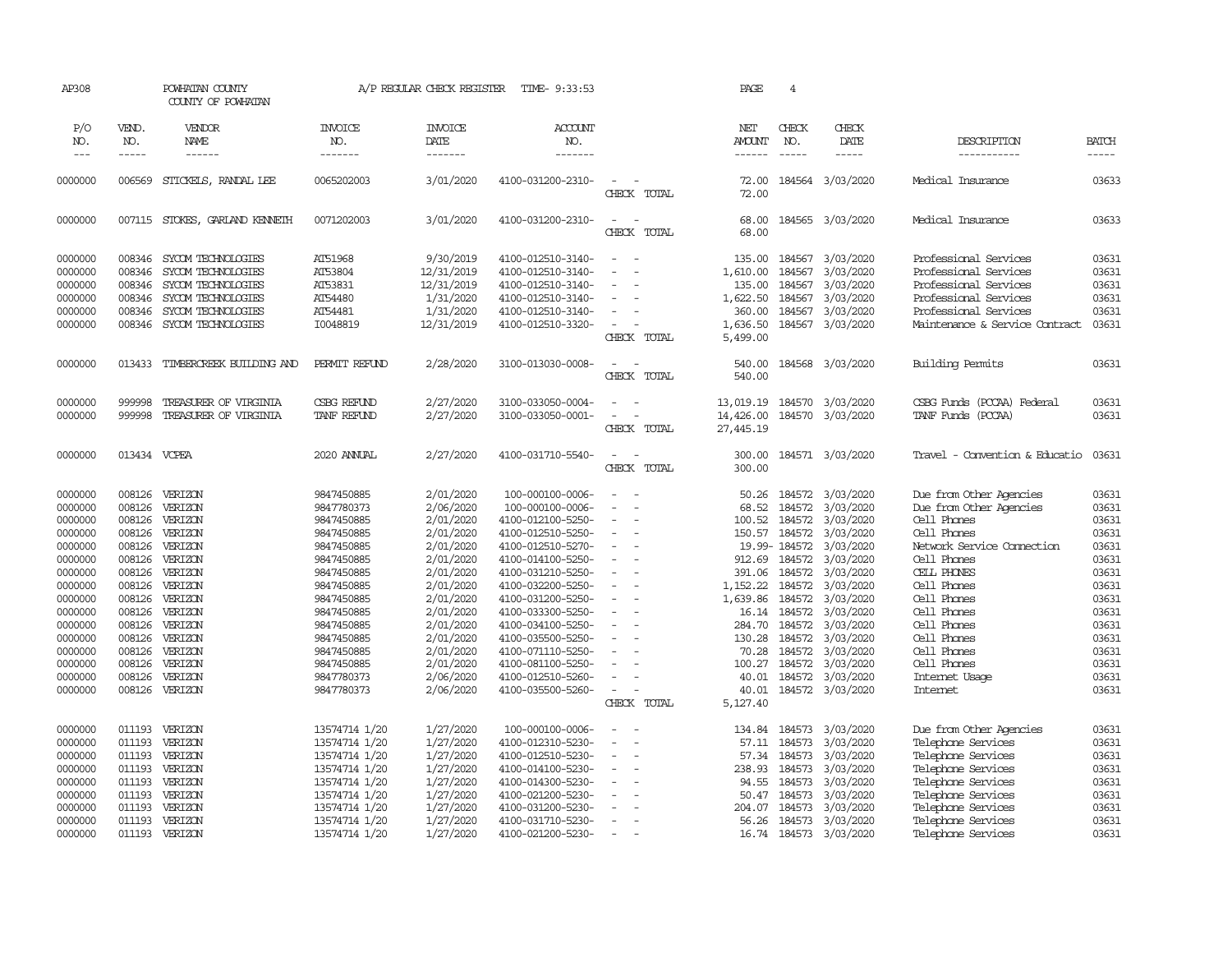| AP308                             |                             | POWHATAN COUNTY<br>COUNTY OF POWHATAN  |                                  | A/P REGULAR CHECK REGISTER         | TIME- 9:33:53                          |                                                                                                                             | PAGE                    | 5                                                                                                                                                                                                                                                                                                                                                                                                            |                              |                                          |                |
|-----------------------------------|-----------------------------|----------------------------------------|----------------------------------|------------------------------------|----------------------------------------|-----------------------------------------------------------------------------------------------------------------------------|-------------------------|--------------------------------------------------------------------------------------------------------------------------------------------------------------------------------------------------------------------------------------------------------------------------------------------------------------------------------------------------------------------------------------------------------------|------------------------------|------------------------------------------|----------------|
| P/O<br>NO.<br>$\qquad \qquad - -$ | VEND.<br>NO.<br>$- - - - -$ | VENDOR<br><b>NAME</b><br>$- - - - - -$ | <b>INVOICE</b><br>NO.<br>------- | <b>INVOICE</b><br>DATE<br>-------- | <b>ACCOUNT</b><br>NO.<br>-------       |                                                                                                                             | NET<br>AMOUNT<br>------ | CHECK<br>NO.<br>$\frac{1}{2} \frac{1}{2} \frac{1}{2} \frac{1}{2} \frac{1}{2} \frac{1}{2} \frac{1}{2} \frac{1}{2} \frac{1}{2} \frac{1}{2} \frac{1}{2} \frac{1}{2} \frac{1}{2} \frac{1}{2} \frac{1}{2} \frac{1}{2} \frac{1}{2} \frac{1}{2} \frac{1}{2} \frac{1}{2} \frac{1}{2} \frac{1}{2} \frac{1}{2} \frac{1}{2} \frac{1}{2} \frac{1}{2} \frac{1}{2} \frac{1}{2} \frac{1}{2} \frac{1}{2} \frac{1}{2} \frac{$ | CHECK<br>DATE<br>$- - - - -$ | DESCRIPTION                              | <b>BATCH</b>   |
|                                   |                             |                                        |                                  |                                    |                                        |                                                                                                                             |                         |                                                                                                                                                                                                                                                                                                                                                                                                              |                              | -----------                              |                |
| 0000000<br>0000000                | 011193                      | 011193 VERIZON<br>VERIZON              | 13574714 1/20<br>13574714 1/20   | 1/27/2020<br>1/27/2020             | 4100-031210-5230-<br>4100-032200-5230- | $\equiv$                                                                                                                    | 337.58                  | 52.97 184573<br>184573                                                                                                                                                                                                                                                                                                                                                                                       | 3/03/2020<br>3/03/2020       | Telephone Services<br>Telephone Services | 03631<br>03631 |
| 0000000                           | 011193                      | VERIZON                                | 13574714 1/20                    | 1/27/2020                          | 4100-032200-5260-                      |                                                                                                                             | 228.82                  | 184573                                                                                                                                                                                                                                                                                                                                                                                                       | 3/03/2020                    | <b>Internet</b>                          | 03631          |
| 0000000                           | 011193                      | VERIZON                                | 13574714 1/20                    | 1/27/2020                          | 4100-032210-5230-                      |                                                                                                                             |                         | 87.19 184573                                                                                                                                                                                                                                                                                                                                                                                                 | 3/03/2020                    | Telephone Services                       | 03631          |
| 0000000                           | 011193                      | VERIZON                                | 13574714 1/20                    | 1/27/2020                          | 4100-035500-5230-                      |                                                                                                                             |                         | 49.62 184573                                                                                                                                                                                                                                                                                                                                                                                                 | 3/03/2020                    | Telephone Services                       | 03631          |
| 0000000                           | 011193                      | VERIZON                                | 13574714 1/20                    | 1/27/2020                          | 4100-071110-5230-                      |                                                                                                                             | 52.30                   | 184573                                                                                                                                                                                                                                                                                                                                                                                                       | 3/03/2020                    | Telephone Services                       | 03631          |
| 0000000                           |                             | 011193 VERIZON                         | 13574714 1/20                    | 1/27/2020                          | 4100-073100-5230-                      | $\sim$                                                                                                                      |                         |                                                                                                                                                                                                                                                                                                                                                                                                              | 116.72 184573 3/03/2020      | Telephone Services                       | 03631          |
|                                   |                             |                                        |                                  |                                    |                                        | CHECK TOTAL                                                                                                                 | 1,835.51                |                                                                                                                                                                                                                                                                                                                                                                                                              |                              |                                          |                |
| 0000000                           |                             | 012072 VIPRE SECURITY                  | INV00340078                      | 12/18/2019                         | 4100-012510-3320-                      | $\overline{\phantom{a}}$<br>$\sim$                                                                                          | 4,725.00                |                                                                                                                                                                                                                                                                                                                                                                                                              | 184574 3/03/2020             | Maintenance & Service Contract           | 03631          |
|                                   |                             |                                        |                                  |                                    |                                        | CHECK TOTAL                                                                                                                 | 4,725.00                |                                                                                                                                                                                                                                                                                                                                                                                                              |                              |                                          |                |
| 0000000                           |                             | 007368 WARNER, PHIL                    | 0073202003                       | 3/01/2020                          | 4100-032200-5250-                      | $\sim$<br>$\sim$                                                                                                            | 30.00                   |                                                                                                                                                                                                                                                                                                                                                                                                              | 184575 3/03/2020             | Cell Phones                              | 03633          |
|                                   |                             |                                        |                                  |                                    |                                        | CHECK TOTAL                                                                                                                 | 30.00                   |                                                                                                                                                                                                                                                                                                                                                                                                              |                              |                                          |                |
| 0000000                           |                             | 012707 WEBER, ANDREA S.                | $11/19 - 2/20$                   | 2/25/2020                          | 4100-013200-1011-                      | $\overline{\phantom{a}}$<br>$\sim$                                                                                          | 1,475.00                |                                                                                                                                                                                                                                                                                                                                                                                                              | 184576 3/03/2020             | COMP: Electoral Board                    | 03631          |
|                                   |                             |                                        |                                  |                                    |                                        | CHECK TOTAL                                                                                                                 | 1,475.00                |                                                                                                                                                                                                                                                                                                                                                                                                              |                              |                                          |                |
| 0000000                           | 002080                      | WOODCOCK, LYNN T.                      | 0020202003                       | 3/01/2020                          | 4100-031200-2310-                      | $\frac{1}{2} \left( \frac{1}{2} \right) \left( \frac{1}{2} \right) = \frac{1}{2} \left( \frac{1}{2} \right)$                | 108.00                  |                                                                                                                                                                                                                                                                                                                                                                                                              | 184577 3/03/2020             | Medical Insurance                        | 03633          |
|                                   |                             |                                        |                                  |                                    |                                        | CHECK TOTAL                                                                                                                 | 108.00                  |                                                                                                                                                                                                                                                                                                                                                                                                              |                              |                                          |                |
| 0000000                           |                             | 011434 AGA JANITORIAL SOLUTIONS,       | 00511                            | 3/02/2020                          | 4100-014100-3180-                      | $\frac{1}{2} \left( \frac{1}{2} \right) \left( \frac{1}{2} \right) = \frac{1}{2} \left( \frac{1}{2} \right)$<br>CHECK TOTAL | 965.00<br>965.00        |                                                                                                                                                                                                                                                                                                                                                                                                              | 184579 3/09/2020             | Cleaning Service                         | 03634          |
|                                   |                             |                                        |                                  |                                    |                                        |                                                                                                                             |                         |                                                                                                                                                                                                                                                                                                                                                                                                              |                              |                                          |                |
| 0000000                           | 013440                      | AMERICAN BEAUTY SIGNWORKS              | 7207                             | 2/08/2020                          | 4100-032200-6017-                      | $\sim$<br>$\sim$<br>CHECK TOTAL                                                                                             | 1,100.00<br>1,100.00    |                                                                                                                                                                                                                                                                                                                                                                                                              | 184581 3/09/2020             | Uniforms - Volunteers                    | 03634          |
|                                   |                             |                                        |                                  |                                    |                                        |                                                                                                                             |                         |                                                                                                                                                                                                                                                                                                                                                                                                              |                              |                                          |                |
| 0000000                           | 009599                      | AYERS, NANCY VAN HUIZEN                | 3/20 ELECTION                    | 3/03/2020                          | 4100-013200-1015-                      | $\sim$<br>$\sim$<br>CHECK TOTAL                                                                                             | 200.00<br>200.00        |                                                                                                                                                                                                                                                                                                                                                                                                              | 184582 3/09/2020             | COMP: Election Officials                 | 03637          |
|                                   |                             |                                        |                                  |                                    |                                        |                                                                                                                             |                         |                                                                                                                                                                                                                                                                                                                                                                                                              |                              |                                          |                |
| 0000000                           |                             | 011206 A1 DOOR COMPANY                 | 20075945                         | 3/02/2020                          | 4100-032210-3310-                      | $\sim$<br>$\sim$                                                                                                            | 2,079.00                |                                                                                                                                                                                                                                                                                                                                                                                                              | 184583 3/09/2020             | Repairs & Maintenance                    | 03634          |
| 0000000                           |                             | 011206 A1 DOOR COMPANY                 | 20075947                         | 3/02/2020                          | 4100-032210-3310-                      | $\sim$                                                                                                                      | 492.00                  |                                                                                                                                                                                                                                                                                                                                                                                                              | 184583 3/09/2020             | Repairs & Maintenance                    | 03634          |
|                                   |                             |                                        |                                  |                                    |                                        | CHECK TOTAL                                                                                                                 | 2,571.00                |                                                                                                                                                                                                                                                                                                                                                                                                              |                              |                                          |                |
| 0000000                           |                             | 008851 BABCOCK, JAMES                  | 3/20 ELECTION                    | 3/03/2020                          | 4100-013200-1015-                      | $\sim$ $\sim$                                                                                                               | 200.00                  |                                                                                                                                                                                                                                                                                                                                                                                                              | 184584 3/09/2020             | COMP: Election Officials                 | 03637          |
|                                   |                             |                                        |                                  |                                    |                                        | CHECK TOTAL                                                                                                                 | 200.00                  |                                                                                                                                                                                                                                                                                                                                                                                                              |                              |                                          |                |
| 0000000                           | 011348                      | BARDEN, EMMA                           | 04122020TRAVEL                   | 3/09/2020                          | 4100-031200-5540-                      | $\overline{\phantom{a}}$<br>$\sim$                                                                                          | 274.50                  |                                                                                                                                                                                                                                                                                                                                                                                                              | 184585 3/09/2020             | Conferences & Training                   | 03638          |
|                                   |                             |                                        |                                  |                                    |                                        | CHECK TOTAL                                                                                                                 | 274.50                  |                                                                                                                                                                                                                                                                                                                                                                                                              |                              |                                          |                |
| 0000000                           |                             | 009501 BARRETT, JUDITH                 | 3/20 ELECTION                    | 3/03/2020                          | 4100-013200-1015-                      | $\sim$<br>$\sim$                                                                                                            |                         |                                                                                                                                                                                                                                                                                                                                                                                                              | 150.00 184586 3/09/2020      | COMP: Election Officials                 | 03637          |
|                                   |                             |                                        |                                  |                                    |                                        | CHECK TOTAL                                                                                                                 | 150.00                  |                                                                                                                                                                                                                                                                                                                                                                                                              |                              |                                          |                |
| 0000000                           | 013328                      | BLACKSTONE AUDIO, INC                  | 1165323                          | 2/24/2020                          | 4100-073100-6012-                      | $\sim$ $\sim$                                                                                                               | 395.64                  |                                                                                                                                                                                                                                                                                                                                                                                                              | 184587 3/09/2020             | Books & Subscriptions                    | 03634          |
|                                   |                             |                                        |                                  |                                    |                                        | CHECK TOTAL                                                                                                                 | 395.64                  |                                                                                                                                                                                                                                                                                                                                                                                                              |                              |                                          |                |
| 0000000                           | 011523                      | BLESSED SACRAMENT                      | 3/20 ELECTION                    | 3/03/2020                          | 4100-013200-5420-                      | $\frac{1}{2} \left( \frac{1}{2} \right) \left( \frac{1}{2} \right) = \frac{1}{2} \left( \frac{1}{2} \right)$                | 50.00                   |                                                                                                                                                                                                                                                                                                                                                                                                              | 184588 3/09/2020             | Rent                                     | 03637          |
|                                   |                             |                                        |                                  |                                    |                                        | CHECK TOTAL                                                                                                                 | 50.00                   |                                                                                                                                                                                                                                                                                                                                                                                                              |                              |                                          |                |
| 0000000                           | 006655                      | BLOSSMAN GAS COMPANIES,                | 9289289                          | 2/18/2020                          | 4100-032210-5120-                      |                                                                                                                             | 489.38                  |                                                                                                                                                                                                                                                                                                                                                                                                              | 184589 3/09/2020             | Fuel                                     | 03634          |
| 0000000                           |                             | 006655 BLOSSMAN GAS COMPANIES,         | 9299769                          | 2/18/2020                          | 4100-014100-5120-                      | $\sim$                                                                                                                      |                         |                                                                                                                                                                                                                                                                                                                                                                                                              | 245.17 184589 3/09/2020      | Fuel                                     | 03634          |
|                                   |                             |                                        |                                  |                                    |                                        | CHECK TOTAL                                                                                                                 | 734.55                  |                                                                                                                                                                                                                                                                                                                                                                                                              |                              |                                          |                |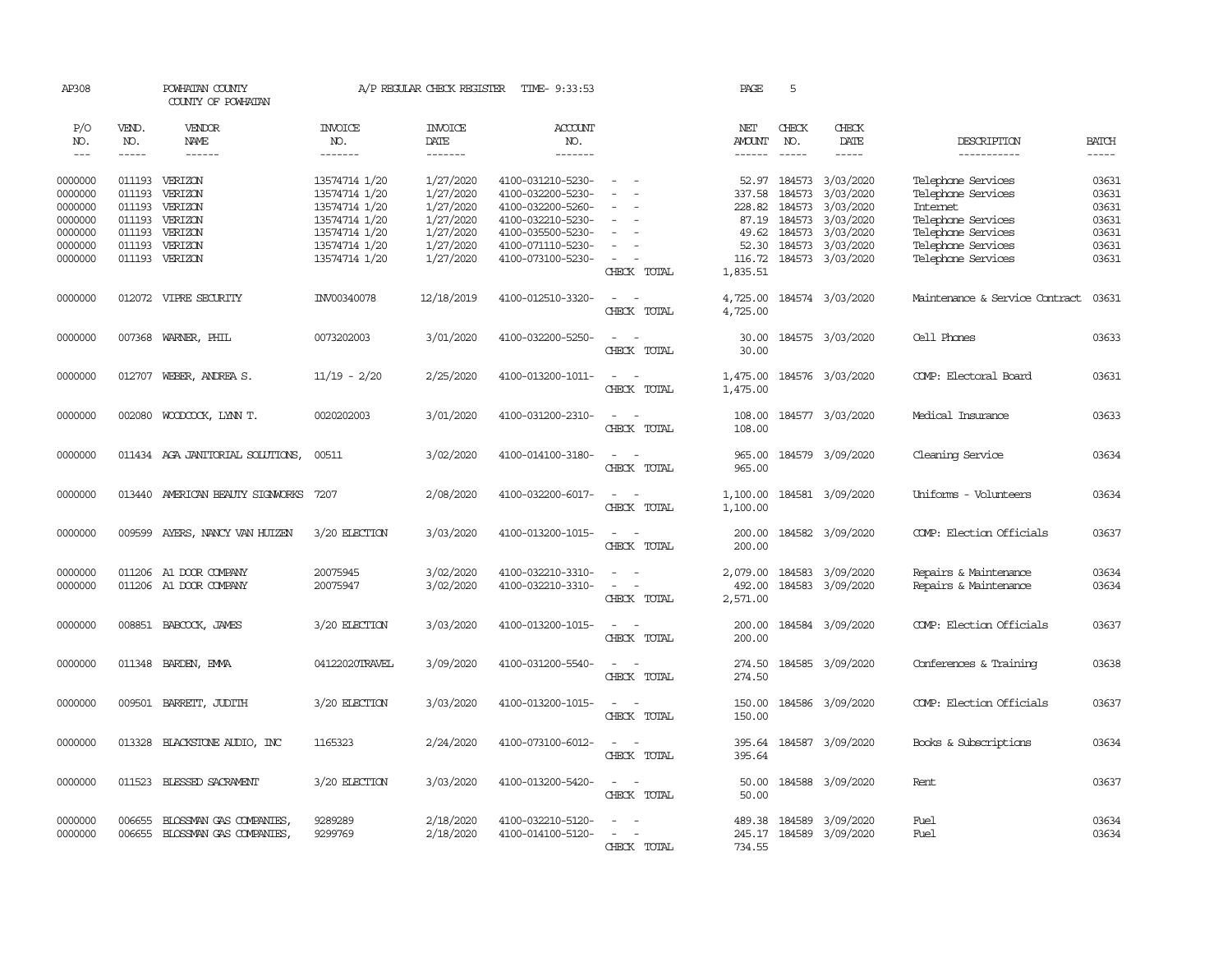| AP308                         |                            | POWHATAN COUNTY<br>COUNTY OF POWHATAN                                      |                                  | A/P REGULAR CHECK REGISTER          | TIME- 9:33:53                                               |                                                                                                                             | PAGE                            | 6                             |                                                                 |                                                       |                         |
|-------------------------------|----------------------------|----------------------------------------------------------------------------|----------------------------------|-------------------------------------|-------------------------------------------------------------|-----------------------------------------------------------------------------------------------------------------------------|---------------------------------|-------------------------------|-----------------------------------------------------------------|-------------------------------------------------------|-------------------------|
| P/O<br>NO.<br>$--$            | VEND.<br>NO.<br>-----      | VENDOR<br>NAME<br>$- - - - - -$                                            | <b>INVOICE</b><br>NO.<br>------- | <b>INVOICE</b><br>DATE<br>-------   | <b>ACCOUNT</b><br>NO.<br>-------                            |                                                                                                                             | NET<br>AMOUNT<br>$- - - - - -$  | CHECK<br>NO.<br>$\frac{1}{2}$ | CHECK<br>DATE<br>-----                                          | DESCRIPTION<br>-----------                            | <b>BATCH</b><br>-----   |
| 0000000                       |                            | 007831 BOCZAR, CHRISTINE                                                   | SPRING 2020                      | 2/27/2020                           | 4100-012220-7003-                                           | $\sim$ $\sim$<br>CHECK TOTAL                                                                                                | 160.00<br>160.00                | 184590                        | 3/09/2020                                                       | Tuition reimbursement                                 | 03634                   |
| 0000000                       |                            | 007894 BOELT, WILLIAM M.                                                   | 3/20 ELECTION                    | 3/03/2020                           | 4100-013200-1015-                                           | $\sim$ $ -$<br>CHECK TOTAL                                                                                                  | 150.00<br>150.00                |                               | 184591 3/09/2020                                                | COMP: Election Officials                              | 03637                   |
| 0000000                       | 009595                     | BOOKER, GEORGE E.                                                          | 3/20 ELECTION                    | 3/03/2020                           | 4100-013200-1015-                                           | $\sim$<br>$\sim$ $-$<br>CHECK TOTAL                                                                                         | 150.00<br>150.00                |                               | 184592 3/09/2020                                                | COMP: Election Officials                              | 03637                   |
| 0000000                       |                            | 011010 BOX ALARM TEES LLC                                                  | 409                              | 2/28/2020                           | 4100-032200-6017-                                           | $\sim$ 100 $\sim$<br>CHECK TOTAL                                                                                            | 123.00<br>123.00                |                               | 184593 3/09/2020                                                | Uniforms - Volunteers                                 | 03634                   |
| 0000000                       | 011290                     | BOYKIN, GWENDOLYN M.                                                       | 3/20 ELECTION                    | 3/03/2020                           | 4100-013200-1015-                                           | $\sim$<br>$\sim$ $-$<br>CHECK TOTAL                                                                                         | 150.00<br>150.00                |                               | 184594 3/09/2020                                                | COMP: Election Officials                              | 03637                   |
| 0000000                       | 008507                     | BRANCH, BRENDA P.                                                          | 3/20 ELECTION                    | 3/03/2020                           | 4100-013200-1015-                                           | $\sim$ $ -$<br>CHECK TOTAL                                                                                                  | 150.00<br>150.00                |                               | 184595 3/09/2020                                                | COMP: Election Officials                              | 03637                   |
| 0000000                       | 011098                     | BRANCH, JAMES L.                                                           | 3/20 ELECTION                    | 3/03/2020                           | 4100-013200-1015-                                           | $\sim$<br>$\sim$<br>CHECK TOTAL                                                                                             | 200.00<br>200.00                |                               | 184596 3/09/2020                                                | COMP: Election Officials                              | 03637                   |
| 0000000                       |                            | 011068 BROOKS, EDWIN F.                                                    | 8945576                          | 2/21/2020                           | 4100-021200-3150-                                           | $\sim$ $ -$<br>CHECK TOTAL                                                                                                  | 120.00<br>120.00                |                               | 184597 3/09/2020                                                | Outside Counsel                                       | 03634                   |
| 0000000                       |                            | 008659 BROOKS, T. NOEL                                                     | 8885896                          | 3/02/2020                           | 4100-021200-3150-                                           | $\sim$ $ -$<br>CHECK TOTAL                                                                                                  | 240.00<br>240.00                |                               | 184598 3/09/2020                                                | Outside Counsel                                       | 03634                   |
| 0000000                       |                            | 009876 BSN SPORTS, LLC                                                     | 908341072                        | 2/20/2020                           | 4100-014600-3310-                                           | $\sim$ $ -$<br>CHECK TOTAL                                                                                                  | 849.58<br>849.58                |                               | 184599 3/09/2020                                                | Repairs and Maintenance                               | 03634                   |
| 0000000                       |                            | 012719 BUNGARNER, SUZANNE                                                  | 3/20 ELECTION                    | 3/03/2020                           | 4100-013200-1015-                                           | $\sim$ $ \sim$<br>CHECK TOTAL                                                                                               | 150.00<br>150.00                |                               | 184600 3/09/2020                                                | COMP: Election Officials                              | 03637                   |
| 0000000                       |                            | 008541 CABLE, JEAN D.                                                      | 3/20 ELECTION                    | 3/03/2020                           | 4100-013200-1015-                                           | $\sim$ $ \sim$<br>CHECK TOTAL                                                                                               | 200.00<br>200.00                |                               | 184601 3/09/2020                                                | COMP: Election Officials                              | 03637                   |
| 0000000                       | 009476                     | CAPITAL REGION WORKFORCE                                                   | 104-PWIN                         | 2/27/2020                           | 4100-081200-0004-                                           | $\frac{1}{2} \left( \frac{1}{2} \right) \left( \frac{1}{2} \right) = \frac{1}{2} \left( \frac{1}{2} \right)$<br>CHECK TOTAL | 2,000.00<br>2,000.00            |                               | 184602 3/09/2020                                                | Contribution: Capital Area Tra                        | 03634                   |
| 0000000                       | 011629                     | CASH, CARL E.                                                              | 3/20 ELECTION                    | 3/03/2020                           | 4100-013200-1015-                                           | $\overline{\phantom{a}}$<br>CHECK TOTAL                                                                                     | 150.00<br>150.00                |                               | 184603 3/09/2020                                                | COMP: Election Officials                              | 03637                   |
| 0000000<br>0000000<br>0000000 | 000540<br>000540<br>000540 | CENTRAL VIRGINIA WASTE<br>CENTRAL VIRGINIA WASTE<br>CENTRAL VIRGINIA WASTE | 25211<br>25225<br>25225          | 2/25/2020<br>2/25/2020<br>2/25/2020 | 4100-014300-3176-<br>4100-014300-3176-<br>4100-014300-3176- | $\sim$<br>$\sim$<br>$\sim$<br>$\overline{\phantom{a}}$<br>CHECK TOTAL                                                       | 25.00<br>20,280.00<br>19,967.52 |                               | 184604 3/09/2020<br>184604 3/09/2020<br>337.48-184604 3/09/2020 | Recycling Pulls<br>Recycling Pulls<br>Recycling Pulls | 03634<br>03634<br>03634 |
| 0000000                       |                            | 012720 CHRISTIAN, PAT                                                      | 3/20 ELECTION                    | 3/03/2020                           | 4100-013200-1015-                                           | $\sim$ $ -$<br>CHECK TOTAL                                                                                                  | 200.00<br>200.00                |                               | 184605 3/09/2020                                                | COMP: Election Officials                              | 03637                   |
| 0000000                       | 006965                     | CINIAS CORPORATION                                                         | 1900985551                       | 12/18/2019                          | 4100-014300-6011-                                           | -- -                                                                                                                        |                                 |                               | 352.74 184606 3/09/2020                                         | Uniforms                                              | 03634                   |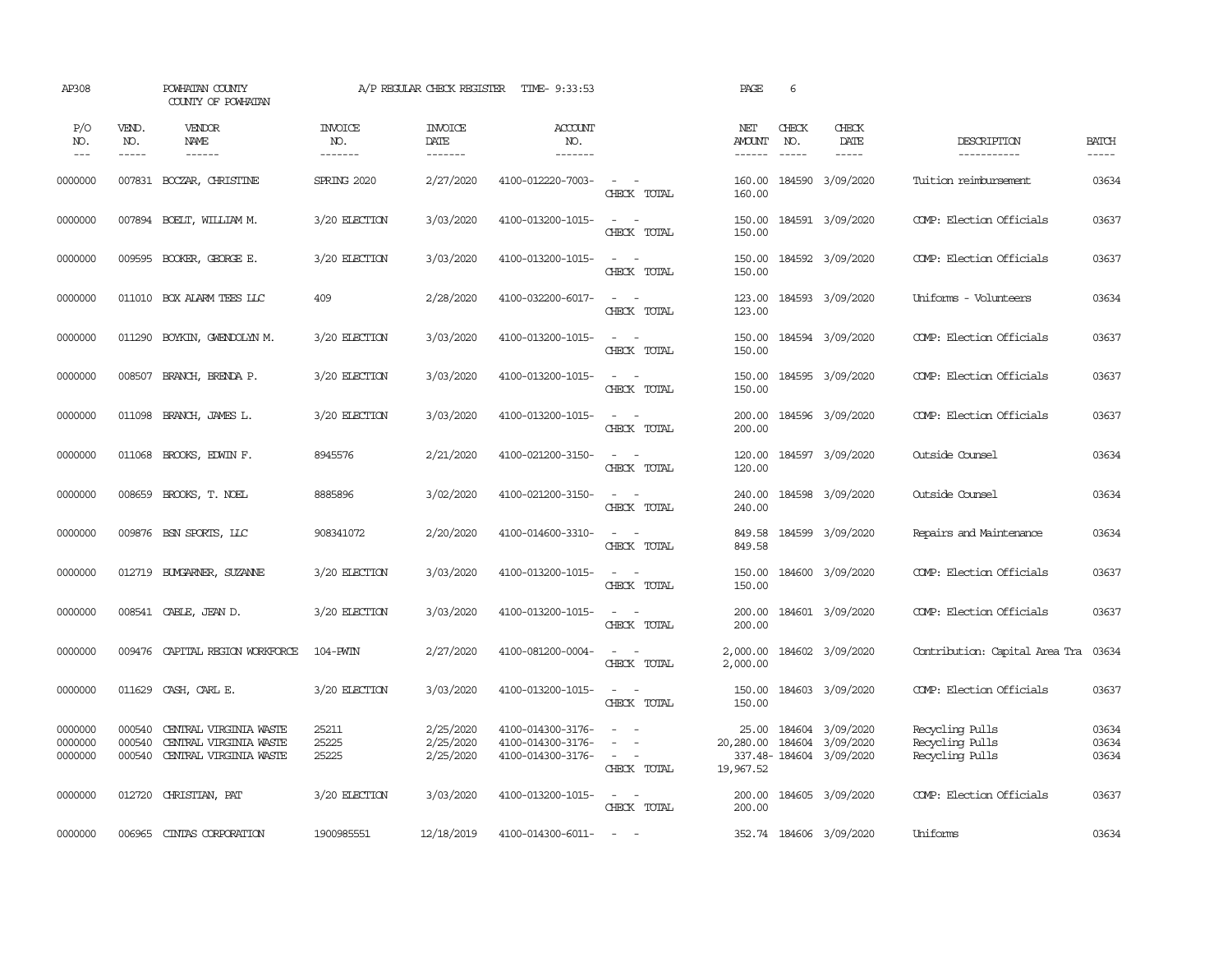| AP308                       |                       | POWHATAN COUNTY<br>COUNTY OF POWHATAN                                    |                                  | A/P REGULAR CHECK REGISTER        | TIME- 9:33:53                          |                                                                                                                             | PAGE                           | $7\phantom{.0}$               |                                      |                                     |                             |
|-----------------------------|-----------------------|--------------------------------------------------------------------------|----------------------------------|-----------------------------------|----------------------------------------|-----------------------------------------------------------------------------------------------------------------------------|--------------------------------|-------------------------------|--------------------------------------|-------------------------------------|-----------------------------|
| P/O<br>NO.<br>$\frac{1}{2}$ | VEND.<br>NO.<br>----- | VENDOR<br>NAME<br>$- - - - - -$                                          | <b>INVOICE</b><br>NO.<br>------- | <b>INVOICE</b><br>DATE<br>------- | ACCOUNT<br>NO.<br>-------              |                                                                                                                             | NET<br>AMOUNT<br>$- - - - - -$ | CHECK<br>NO.<br>$\frac{1}{2}$ | CHECK<br>DATE<br>$- - - - -$         | DESCRIPTION<br>-----------          | <b>BATCH</b><br>$- - - - -$ |
| 0000000                     | 006965                | CINIAS CORPORATION                                                       | 1900985555                       | 12/18/2019                        | 4100-014300-6011-                      | $\overline{\phantom{a}}$                                                                                                    | 58.79                          | 184606                        | 3/09/2020                            | Uniforms                            | 03634                       |
| 0000000                     | 006965                | CINIAS CORPORATION                                                       | 4043812251                       | 2/26/2020                         | 4100-014300-6011-                      |                                                                                                                             | 22.52                          | 184606                        | 3/09/2020                            | Uniforms                            | 03634                       |
| 0000000                     | 006965                | CINIAS CORPORATION                                                       | 4043812311                       | 2/26/2020                         | 4100-014100-6011-                      | $\equiv$                                                                                                                    | 33.88                          | 184606                        | 3/09/2020                            | Uniforms                            | 03634                       |
| 0000000                     | 006965                | CINIAS CORPORATION                                                       | 4043812311                       | 2/26/2020                         | 4100-014500-6011-                      |                                                                                                                             | 32.58                          | 184606                        | 3/09/2020                            | Uniforms                            | 03634                       |
| 0000000                     | 006965                | CINIAS CORPORATION                                                       | 4044338367                       | 3/04/2020                         | 4100-014100-6011-                      |                                                                                                                             | 31.39                          | 184606                        | 3/09/2020                            | Uniforms                            | 03634                       |
| 0000000                     | 006965                | CINIAS CORPORATION                                                       | 4044338367                       | 3/04/2020                         | 4100-014500-6011-                      | $\sim$<br>CHECK TOTAL                                                                                                       | 35.07<br>566.97                |                               | 184606 3/09/2020                     | Uniforms                            | 03634                       |
| 0000000                     | 007527                | CIRCUIT COURT CLERK                                                      | <b>JAN/FEB 2020</b>              | 3/03/2020                         | 4100-021600-5210-                      | $\sim$<br>$\sim$<br>CHECK TOTAL                                                                                             | 600.00<br>600.00               |                               | 184607 3/09/2020                     | Postage                             | 03636                       |
| 0000000                     |                       | 011751 COMPASS MD                                                        | 200                              | 3/01/2020                         | 4100-032200-3110-                      | $\sim$ $ \sim$<br>CHECK TOTAL                                                                                               | 1,658.50<br>1,658.50           |                               | 184609 3/09/2020                     | Health/Vaccinations/Inoculatio      | 03634                       |
| 0000000                     |                       | 011613 COOPER, JAMES DAVID                                               | 3/20 ELECTION                    | 3/03/2020                         | 4100-013200-1015-                      | $\sim$ $\sim$<br>CHECK TOTAL                                                                                                | 150.00<br>150.00               |                               | 184610 3/09/2020                     | COMP: Election Officials            | 03637                       |
| 0000000                     |                       | 011612 COOPER, SUSAN MARIE                                               | 3/20 ELECTION                    | 3/03/2020                         | 4100-013200-1015-                      | $\omega_{\rm{max}}$ and $\omega_{\rm{max}}$<br>CHECK TOTAL                                                                  | 200.00                         |                               | 200.00 184611 3/09/2020              | COMP: Election Officials            | 03637                       |
| 0000000                     |                       | 012721 CORBETT, SARA                                                     | 3/20 ELECTION                    | 3/03/2020                         | 4100-013200-1015-                      | $\sim$ $ \sim$<br>CHECK TOTAL                                                                                               | 150.00<br>150.00               |                               | 184612 3/09/2020                     | COMP: Election Officials            | 03637                       |
| 0000000                     |                       | 008853 COX, LINDIA B.                                                    | 3/20 ELECTION                    | 3/03/2020                         | 4100-013200-1015-                      | $\frac{1}{2} \left( \frac{1}{2} \right) \left( \frac{1}{2} \right) = \frac{1}{2} \left( \frac{1}{2} \right)$<br>CHECK TOTAL | 200.00<br>200.00               |                               | 184613 3/09/2020                     | COMP: Election Officials            | 03637                       |
| 0000000                     | 011560                | CRANE, KAITLYN                                                           | REIMBA 1/19/20                   | 1/23/2020                         | 4100-031200-6022-                      | $\sim$<br>$\sim$<br>CHECK TOTAL                                                                                             | 331.68<br>331.68               |                               | 184614 3/09/2020                     | Dog Food & Supplies K9              | 03639                       |
| 0000000<br>0000000          | 013290<br>013290      | CROWN CASTLE INTERNATIONA 30705456<br>CROWN CASTLE INTERNATIONA 30747477 |                                  | 3/01/2020<br>3/01/2020            | 4100-031210-5421-<br>4100-031210-5421- | $\overline{\phantom{a}}$<br>$\sim$<br>$\sim$<br>$\sim$                                                                      | 1,000.00<br>2,000.00           |                               | 184615 3/09/2020<br>184615 3/09/2020 | Rent - Towers<br>Rent - Towers      | 03634<br>03634              |
|                             |                       |                                                                          |                                  |                                   |                                        | CHECK TOTAL                                                                                                                 | 3,000.00                       |                               |                                      |                                     |                             |
| 0000000                     |                       | 010079 DEAL & LACHENEY P.C.                                              | 4885                             | 3/02/2020                         | 4100-012210-3150-                      | $\sim$ $ -$<br>CHECK TOTAL                                                                                                  | 10,000.00<br>10,000.00         |                               | 184616 3/09/2020                     | Contracted County Attorney          | 03634                       |
| 0000000                     |                       | 008750 DOMINION ENERGY                                                   | 0726812688                       | 3/02/2020                         | 4100-053910-5642-                      | $\sim$ $\sim$<br>CHECK TOTAL                                                                                                | 339.50<br>339.50               |                               | 184617 3/09/2020                     | PCCAA Services - TANF               | 03634                       |
| 0000000                     | 000860                | DOMINION ENERGY VIRGINIA                                                 | 1221667833 2/28                  | 3/03/2020                         | 4100-031210-5110-                      | $\sim$<br>$\sim$                                                                                                            |                                |                               | 224.81 184618 3/09/2020              | Electricity - Comunications H 03634 |                             |
| 0000000                     | 000860                | DOMINION ENERGY VIRGINIA                                                 | 2932352368 1/30                  | 2/03/2020                         | 4100-032220-5110-                      | $\sim$<br>$\sim$                                                                                                            | 19.20                          | 184618                        | 3/09/2020                            | Electricity                         | 03634                       |
| 0000000                     | 000860                | DOMINION ENERGY VIRGINIA                                                 | 4062035391 2/28                  | 3/03/2020                         | 4100-031210-5110-                      | $\equiv$                                                                                                                    | 30.40                          | 184618                        | 3/09/2020                            | Electricity - Comunications H       | 03634                       |
| 0000000                     | 000860                | DOMINION ENERGY VIRGINIA                                                 | 4165680929 3/02                  | 3/04/2020                         | 4100-031210-5110-                      | $\equiv$                                                                                                                    | 133.90                         | 184618                        | 3/09/2020                            | Electricity - Comunications H 03634 |                             |
| 0000000                     | 000860                | DOMINION ENERGY VIRGINIA                                                 | 6211789810 2/28                  | 3/03/2020                         | 4100-031210-5110-                      | $\sim$<br>$\overline{\phantom{a}}$                                                                                          |                                | 112.24 184618                 | 3/09/2020                            | Electricity - Comunications H 03634 |                             |
| 0000000                     | 000860                | DOMINION ENERGY VIRGINIA                                                 | 8009370571 3/02                  | 3/04/2020                         | 4100-031210-5110-                      |                                                                                                                             | 31.17                          | 184618                        | 3/09/2020                            | Electricity - Comunications H 03634 |                             |
| 0000000                     | 000860                | DOMINION ENERGY VIRGINIA                                                 | 9750120975 1/31                  | 2/03/2020                         | 4100-032220-5110-                      | $\sim$<br>$\sim$<br>CHECK TOTAL                                                                                             | 2,203.02<br>2,754.74           |                               | 184618 3/09/2020                     | Electricity                         | 03634                       |
| 0000000                     |                       | 006842 EAGLE FIRE INC.                                                   | <b>SRVCE130083</b>               | 2/12/2020                         | 4100-014100-3310-                      | $\overline{\phantom{a}}$<br>$\sim$<br>CHECK TOTAL                                                                           | 133.00<br>133.00               |                               | 184619 3/09/2020                     | Repairs & Maintenance               | 03634                       |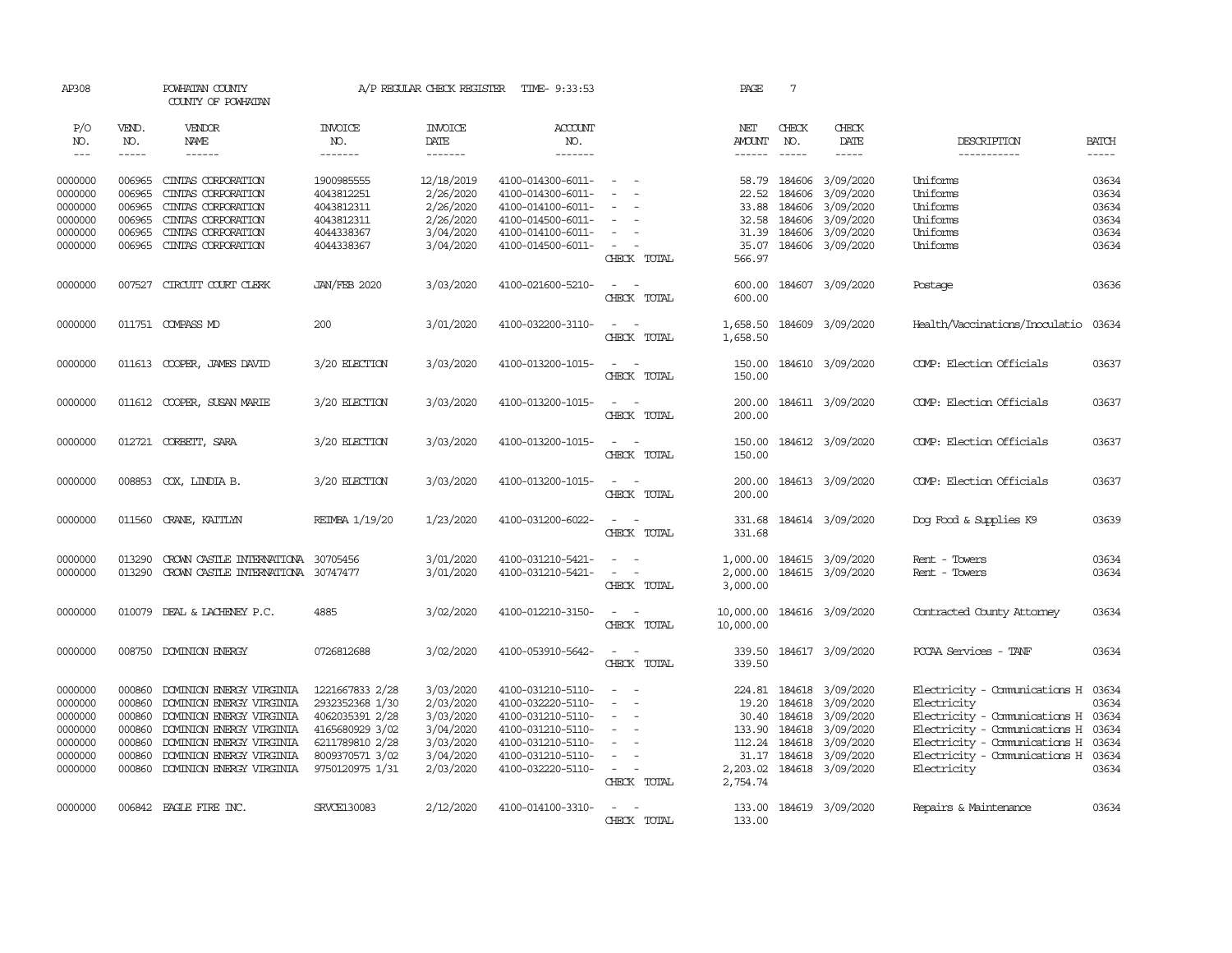| AP308      |              | POWHATAN COUNTY<br>COUNTY OF POWHATAN          |                       | A/P REGULAR CHECK REGISTER | TIME- 9:33:53     |                                                      | PAGE                 | 8             |                  |                                |              |
|------------|--------------|------------------------------------------------|-----------------------|----------------------------|-------------------|------------------------------------------------------|----------------------|---------------|------------------|--------------------------------|--------------|
| P/O<br>NO. | VEND.<br>NO. | VENDOR<br>NAME                                 | <b>INVOICE</b><br>NO. | <b>INVOICE</b><br>DATE     | ACCOUNT<br>NO.    |                                                      | NET<br><b>AMOUNT</b> | CHECK<br>NO.  | CHECK<br>DATE    | DESCRIPTION                    | <b>BATCH</b> |
| $---$      | -----        | ------                                         | -------               | -------                    | -------           |                                                      | -------              | $\frac{1}{2}$ | $- - - - -$      | -----------                    | $- - - - -$  |
|            |              |                                                |                       |                            |                   |                                                      |                      |               |                  |                                |              |
| 0000000    | 006510       | EMERGENCY SERVICES                             | 402                   | 3/02/2020                  | 4100-032200-3140- | $\sim$<br>$\sim$                                     | 15,552.00            | 184620        | 3/09/2020        | Professional Services          | 03634        |
| 0000000    | 006510       | EMERGENCY SERVICES                             | 404                   | 3/02/2020                  | 4100-014400-5540- |                                                      | 325.00               | 184620        | 3/09/2020        | Travel - Convention & Educatio | 03634        |
| 0000000    | 006510       | EMERGENCY SERVICES                             | 404                   | 3/02/2020                  | 4100-014300-5540- |                                                      | 325.00               | 184620        | 3/09/2020        | Training and Education         | 03634        |
| 0000000    | 006510       | EMERGENCY SERVICES                             | 404                   | 3/02/2020                  | 4100-071110-5540- |                                                      | 130.00               | 184620        | 3/09/2020        | Travel-Convention and Educatio | 03634        |
| 0000000    | 006510       | EMERGENCY SERVICES                             | 404                   | 3/02/2020                  | 4100-014500-5540- |                                                      | 455.00               | 184620        | 3/09/2020        | Conferences & Training         | 03634        |
| 0000000    | 006510       | EMERGENCY SERVICES                             | 404                   | 3/02/2020                  | 4100-014100-5540- | $\overline{\phantom{a}}$<br>$\overline{\phantom{a}}$ | 195.00               | 184620        | 3/09/2020        | Conferences & Training         | 03634        |
|            |              |                                                |                       |                            |                   | CHECK TOTAL                                          | 16,982.00            |               |                  |                                |              |
| 0000000    |              | 007064 EVANS, CYNTHIA                          | 3/20 ELECTION         | 3/03/2020                  | 4100-013200-1015- | $\overline{\phantom{a}}$<br>$\sim$                   | 150.00               |               | 184622 3/09/2020 | COMP: Election Officials       | 03637        |
|            |              |                                                |                       |                            |                   | CHECK TOTAL                                          | 150.00               |               |                  |                                |              |
| 0000000    | 009093       | FARMVILLE WHOLESALE                            | 682501                | 2/04/2020                  | 4100-014100-3310- | $\overline{\phantom{a}}$<br>$\sim$                   | 122.52               | 184623        | 3/09/2020        | Repairs & Maintenance          | 03634        |
| 0000000    | 009093       | FARMVILLE WHOLESALE                            | 682878                | 2/07/2020                  | 4100-032220-3310- |                                                      | 23.17                | 184623        | 3/09/2020        | Repairs & Maintenance          | 03634        |
| 0000000    | 009093       | FARMVILLE WHOLESALE                            | 683280                | 2/14/2020                  | 4100-014100-3310- |                                                      | 930.00               | 184623        | 3/09/2020        | Repairs & Maintenance          | 03634        |
| 0000000    | 009093       | FARMVILLE WHOLESALE                            | 683281                | 2/14/2020                  | 4100-014100-3310- | $\equiv$                                             | 286.31               | 184623        | 3/09/2020        | Repairs & Maintenance          | 03634        |
| 0000000    | 009093       | FARMVILLE WHOLESALE                            | 683297                | 2/14/2020                  | 4100-014100-3310- |                                                      | 174.15               | 184623        | 3/09/2020        | Repairs & Maintenance          | 03634        |
| 0000000    | 009093       | FARMVILLE WHOLESALE                            | 683319                | 2/14/2020                  | 4100-032220-3310- | $\equiv$                                             | 351.68               | 184623        | 3/09/2020        | Repairs & Maintenance          | 03634        |
| 0000000    | 009093       | FARMVILLE WHOLESALE                            | 683394                | 2/14/2020                  | 4100-014100-3310- | $\overline{\phantom{a}}$<br>$\sim$                   | 121.76               |               | 184623 3/09/2020 | Repairs & Maintenance          | 03634        |
|            |              |                                                |                       |                            |                   | CHECK TOTAL                                          | 2,009.59             |               |                  |                                |              |
| 0000000    |              | 006674 FINE CREEK BAPTIST CHURCH 3/20 ELECTION |                       | 3/03/2020                  | 4100-013200-5420- | $\sim$<br>$\sim$                                     | 50.00                |               | 184624 3/09/2020 | Rent.                          | 03637        |
|            |              |                                                |                       |                            |                   | CHECK TOTAL                                          | 50.00                |               |                  |                                |              |
| 0000000    | 009969       | FIRST CALL ENVIRONENTAL                        | 1009516               | 2/27/2020                  | 4100-032210-3310- | $\overline{\phantom{a}}$<br>$\sim$                   | 1,740.00             | 184625        | 3/09/2020        | Repairs & Maintenance          | 03634        |
| 0000000    | 009969       | FIRST CALL ENVIRONENTAL                        | 1009516               | 2/27/2020                  | 4100-032220-3310- |                                                      | 1,740.00             | 184625        | 3/09/2020        | Repairs & Maintenance          | 03634        |
|            |              |                                                |                       |                            |                   | CHECK TOTAL                                          | 3,480.00             |               |                  |                                |              |
| 0000000    | 011099       | FITCH, EASTER M.                               | 3/20 ELECTION         | 3/03/2020                  | 4100-013200-1015- |                                                      | 150.00               |               | 184626 3/09/2020 | COMP: Election Officials       | 03637        |
|            |              |                                                |                       |                            |                   | CHECK TOTAL                                          | 150.00               |               |                  |                                |              |
| 0000000    |              | 008518 FLANNAGAN, FRANKLIN L.                  | 3/20 MILEAGE          | 3/03/2020                  | 4100-013200-1015- | $\equiv$<br>$\sim$                                   | 78.20                |               | 184627 3/09/2020 | COMP: Election Officials       | 03637        |
|            |              |                                                |                       |                            |                   | CHECK TOTAL                                          | 78.20                |               |                  |                                |              |
| 0000000    | 009500       | FLEMING, GWENDOLYN                             | 3/20 ELECTION         | 3/03/2020                  | 4100-013200-1015- | $\overline{\phantom{a}}$<br>$\sim$                   | 200.00               |               | 184628 3/09/2020 | COMP: Election Officials       | 03637        |
|            |              |                                                |                       |                            |                   | CHECK TOTAL                                          | 200.00               |               |                  |                                |              |
| 0000000    | 010736       | GALLS, LLC                                     | 015110126             | 2/25/2020                  | 4100-031200-6011- | $\sim$                                               | 114.30               | 184629        | 3/09/2020        | Uniforms                       | 03634        |
| 0000000    | 010736       | GALLS, LLC                                     | 015117182             | 2/26/2020                  | 4100-031200-6011- |                                                      | 26.98                | 184629        | 3/09/2020        | Uniforms                       | 03634        |
| 0000000    | 010736       | GALLS, LLC                                     | 015121198             | 2/26/2020                  | 4100-035100-6011- |                                                      | 134.00               | 184629        | 3/09/2020        | Uniforms                       | 03634        |
| 0000000    | 010736       | GALLS, LLC                                     | 015121199             | 2/26/2020                  | 4100-031200-6011- | $\overline{\phantom{a}}$                             | 747.29               | 184629        | 3/09/2020        | Uniforms                       | 03634        |
| 0000000    | 010736       | GALLS, LLC                                     | 015128805             | 2/27/2020                  | 4100-031200-6011- | $\overline{\phantom{a}}$<br>$\overline{\phantom{a}}$ | 15.51                | 184629        | 3/09/2020        | Uniforms                       | 03634        |
|            |              |                                                |                       |                            |                   | CHECK TOTAL                                          | 1,038.08             |               |                  |                                |              |
| 0000000    |              | 011100 GOODE-PERSAUD, SAMANTHA                 | 3/20 ELECTION         | 3/03/2020                  | 4100-013200-1015- | $\overline{\phantom{a}}$<br>- -                      | 200.00               |               | 184630 3/09/2020 | COMP: Election Officials       | 03637        |
|            |              |                                                |                       |                            |                   | CHECK TOTAL                                          | 200.00               |               |                  |                                |              |
| 0000000    |              | 008852 GOODE, LAVERNE E.                       | 3/20 ELECTION         | 3/03/2020                  | 4100-013200-1015- | $\sim$<br>$\sim$                                     | 150.00               |               | 184631 3/09/2020 | COMP: Election Officials       | 03637        |
|            |              |                                                |                       |                            |                   | CHECK TOTAL                                          | 150.00               |               |                  |                                |              |
| 0000000    | 012821       | GOODMAN, TAYLOR                                | 2020 VFCA CONF        | 2/22/2020                  | 4100-032200-5815- | $\sim$<br>$\sim$                                     | 209.24               |               | 184632 3/09/2020 | Training/Seminars              | 03634        |
|            |              |                                                |                       |                            |                   | CHECK TOTAL                                          | 209.24               |               |                  |                                |              |
|            |              |                                                |                       |                            |                   |                                                      |                      |               |                  |                                |              |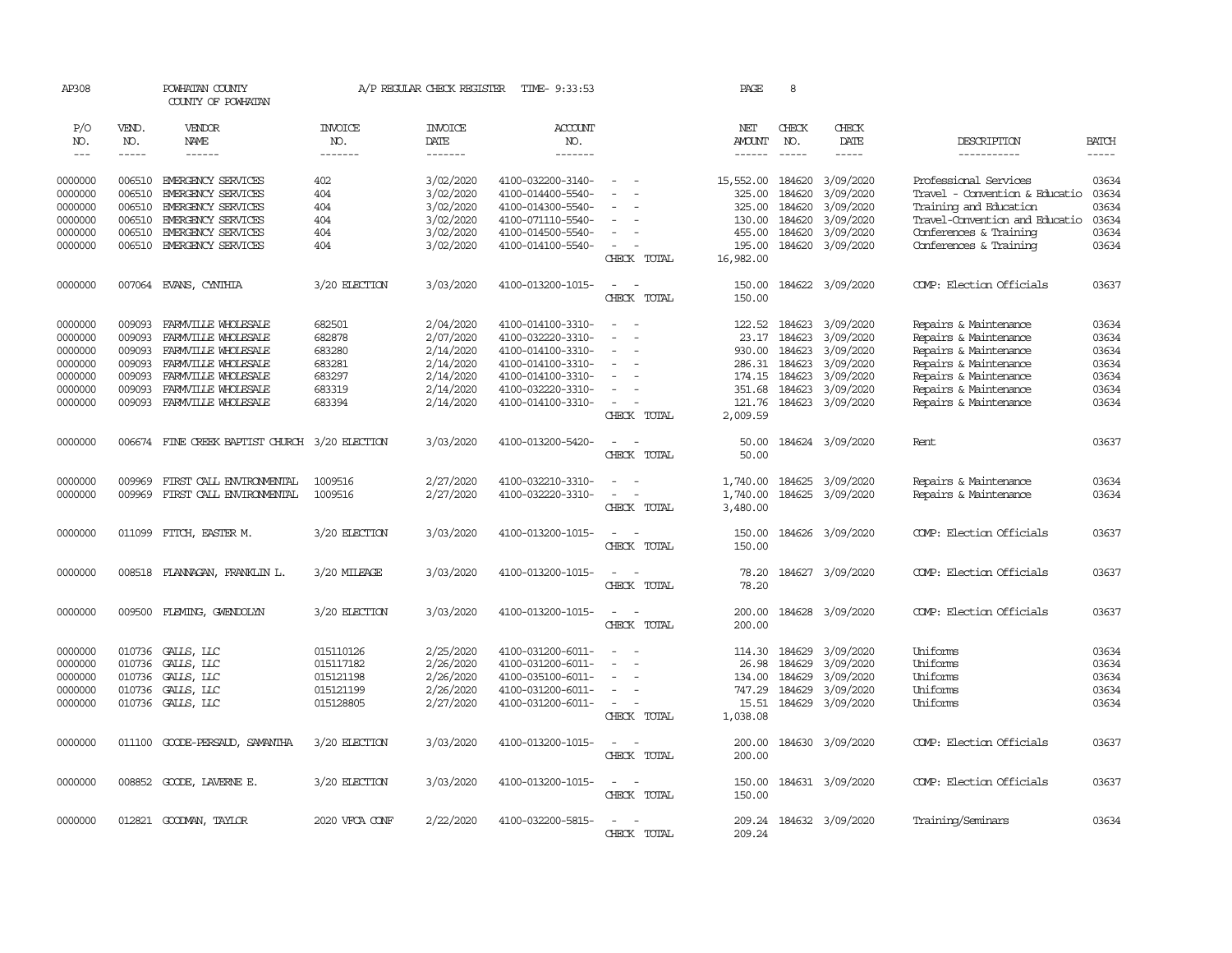| AP308                         |                               | POWHATAN COUNTY<br>COUNTY OF POWHATAN                       |                                           | A/P REGULAR CHECK REGISTER          | TIME- 9:33:53                                               |                                                                                                                                                             | PAGE                                  | 9                             |                                                                 |                                                                        |                         |
|-------------------------------|-------------------------------|-------------------------------------------------------------|-------------------------------------------|-------------------------------------|-------------------------------------------------------------|-------------------------------------------------------------------------------------------------------------------------------------------------------------|---------------------------------------|-------------------------------|-----------------------------------------------------------------|------------------------------------------------------------------------|-------------------------|
| P/O<br>NO.<br>$---$           | VEND.<br>NO.<br>$\frac{1}{2}$ | VENDOR<br>NAME<br>------                                    | <b>INVOICE</b><br>NO.<br>-------          | <b>INVOICE</b><br>DATE<br>-------   | <b>ACCOUNT</b><br>NO.<br>--------                           |                                                                                                                                                             | NET<br><b>AMOUNT</b><br>$- - - - - -$ | CHECK<br>NO.<br>$\frac{1}{2}$ | CHECK<br>DATE<br>$\frac{1}{2}$                                  | DESCRIPTION<br>-----------                                             | <b>BATCH</b><br>-----   |
| 0000000                       | 009021                        | GRACELAND BAPTIST CHURCH                                    | 3/20 ELECTION                             | 3/03/2020                           | 4100-013200-5420-                                           | $\sim$<br>$\sim$<br>CHECK TOTAL                                                                                                                             | 50.00<br>50.00                        |                               | 184633 3/09/2020                                                | Rent                                                                   | 03637                   |
| 0000000                       |                               | 006013 GRAINGER                                             | 9447594418                                | 2/18/2020                           | 4100-014100-3310-                                           | $\sim$<br>$\sim$<br>CHECK TOTAL                                                                                                                             | 166.33<br>166.33                      |                               | 184634 3/09/2020                                                | Repairs & Maintenance                                                  | 03634                   |
| 0000000                       |                               | 010063 GREEN, KAYLEE                                        | 3/20 ELECTION                             | 3/03/2020                           | 4100-013200-1015-                                           | $\sim$<br>$\sim$ $-$<br>CHECK TOTAL                                                                                                                         | 165.18<br>165.18                      |                               | 184635 3/09/2020                                                | COMP: Election Officials                                               | 03637                   |
| 0000000                       |                               | 012716 HARRISON, HANNAH                                     | 3/20 ELECTION                             | 3/03/2020                           | 4100-013200-1015-                                           | $\sim$ $  -$<br>CHECK TOTAL                                                                                                                                 | 200.00<br>200.00                      |                               | 184636 3/09/2020                                                | COMP: Election Officials                                               | 03637                   |
| 0000000<br>0000000<br>0000000 | 012508<br>012508<br>012508    | HEALTH EQUITY INC<br>HEALTH EQUITY INC<br>HEALTH EQUITY INC | D8WQX7O<br>NEW EMPLOYEES<br>NEW EMPLOYEES | 2/04/2020<br>3/05/2020<br>3/05/2020 | 4100-012220-2313-<br>4100-035100-2310-<br>4100-032200-2310- | $\frac{1}{2} \left( \frac{1}{2} \right) \left( \frac{1}{2} \right) = \frac{1}{2} \left( \frac{1}{2} \right)$<br>$\equiv$<br>$\sim$<br>$\sim$<br>CHECK TOTAL | 425.00<br>425.00<br>1,031.00          |                               | 181.00 184637 3/09/2020<br>184637 3/09/2020<br>184637 3/09/2020 | HSA and FSA Admin Fees<br>Medical Insurance<br>Medical Insurance       | 03634<br>03634<br>03634 |
| 0000000                       |                               | 008537 HENSON, MARIE S.                                     | 3/20 ELECTION                             | 3/03/2020                           | 4100-013200-1015-                                           | $\sim$<br>$\sim$<br>CHECK TOTAL                                                                                                                             | 200.00<br>200.00                      |                               | 184638 3/09/2020                                                | COMP: Election Officials                                               | 03637                   |
| 0000000                       |                               | 011624 HULL, CAROL L.                                       | 3/20 ELECTION                             | 3/03/2020                           | 4100-013200-1015-                                           | $\overline{\phantom{a}}$<br>$\overline{\phantom{a}}$<br>CHECK TOTAL                                                                                         | 150.00<br>150.00                      |                               | 184639 3/09/2020                                                | COMP: Election Officials                                               | 03637                   |
| 0000000                       |                               | 011625 HULL, JOHN R.                                        | 3/20 ELECTION                             | 3/03/2020                           | 4100-013200-1015-                                           | $\overline{\phantom{a}}$<br>. —<br>CHECK TOTAL                                                                                                              | 150.00<br>150.00                      |                               | 184640 3/09/2020                                                | COMP: Election Officials                                               | 03637                   |
| 0000000                       |                               | 007752 ID NEIWORKS, INC.                                    | 275852                                    | 3/01/2020                           | 4100-031200-3320-                                           | $\sim$<br>$\sim$<br>CHECK TOTAL                                                                                                                             | 1,098.00<br>1,098.00                  |                               | 184641 3/09/2020                                                | Maintenance & Service Contract                                         | 03634                   |
| 0000000                       | 000120                        | <b>JAMES RIVER AIR</b>                                      | S156224                                   | 2/24/2020                           | 4100-031210-3310-                                           | $\sim$<br>$\sim$<br>CHECK TOTAL                                                                                                                             | 558.00<br>558.00                      |                               | 184642 3/09/2020                                                | Repairs and Maintenance                                                | 03634                   |
| 0000000                       |                               | 007874 JONES, LINDA HOLLIN                                  | 3/20 ELECTION                             | 3/03/2020                           | 4100-013200-1015-                                           | $\frac{1}{2} \left( \frac{1}{2} \right) \left( \frac{1}{2} \right) = \frac{1}{2} \left( \frac{1}{2} \right)$<br>CHECK TOTAL                                 | 150.00<br>150.00                      |                               | 184643 3/09/2020                                                | COMP: Election Officials                                               | 03637                   |
| 0000000                       | 008708                        | JONES, SUSAN H.                                             | 3/20 ELECTION                             | 3/03/2020                           | 4100-013200-1015-                                           | $\omega_{\rm{max}}$ and $\omega_{\rm{max}}$<br>CHECK TOTAL                                                                                                  | 200.00<br>200.00                      |                               | 184644 3/09/2020                                                | COMP: Election Officials                                               | 03637                   |
| 0000000                       |                               | 012153 JUDD, FRANCES                                        | 3/20 ELECTION                             | 3/03/2020                           | 4100-013200-1015-                                           | $\sim$<br>$\sim$<br>CHECK TOTAL                                                                                                                             | 150.00<br>150.00                      |                               | 184645 3/09/2020                                                | COMP: Election Officials                                               | 03637                   |
| 0000000                       |                               | 000157 KORMAN SIGNS, INC.                                   | 340063                                    | 3/02/2020                           | 4100-081100-6021-                                           | $\sim$ $ \sim$<br>CHECK TOTAL                                                                                                                               | 526.71<br>526.71                      |                               | 184646 3/09/2020                                                | Street Signs                                                           | 03634                   |
| 0000000<br>0000000            |                               | 010811 LAND AND COATES, INC<br>010811 IAND AND COATES, INC  | 3336177<br>3337112                        | 2/21/2020<br>2/25/2020              | 4100-014500-3319-<br>4100-014500-3319-                      | $\overline{\phantom{a}}$<br>$\sim$<br>$\sim$ $ \sim$<br>CHECK TOTAL                                                                                         | 15.22<br>59.84<br>75.06               |                               | 184647 3/09/2020<br>184647 3/09/2020                            | Equipment Repairs and Maintena<br>Equipment Repairs and Maintena 03634 | 03634                   |
| 0000000                       |                               | 011104 LILLYWHITE, DONALD P.                                | 3/20 ELECTION                             | 3/03/2020                           | 4100-013200-1015-                                           | $\overline{\phantom{a}}$<br>$\sim$<br>CHECK TOTAL                                                                                                           | 150.00<br>150.00                      |                               | 184648 3/09/2020                                                | COMP: Election Officials                                               | 03637                   |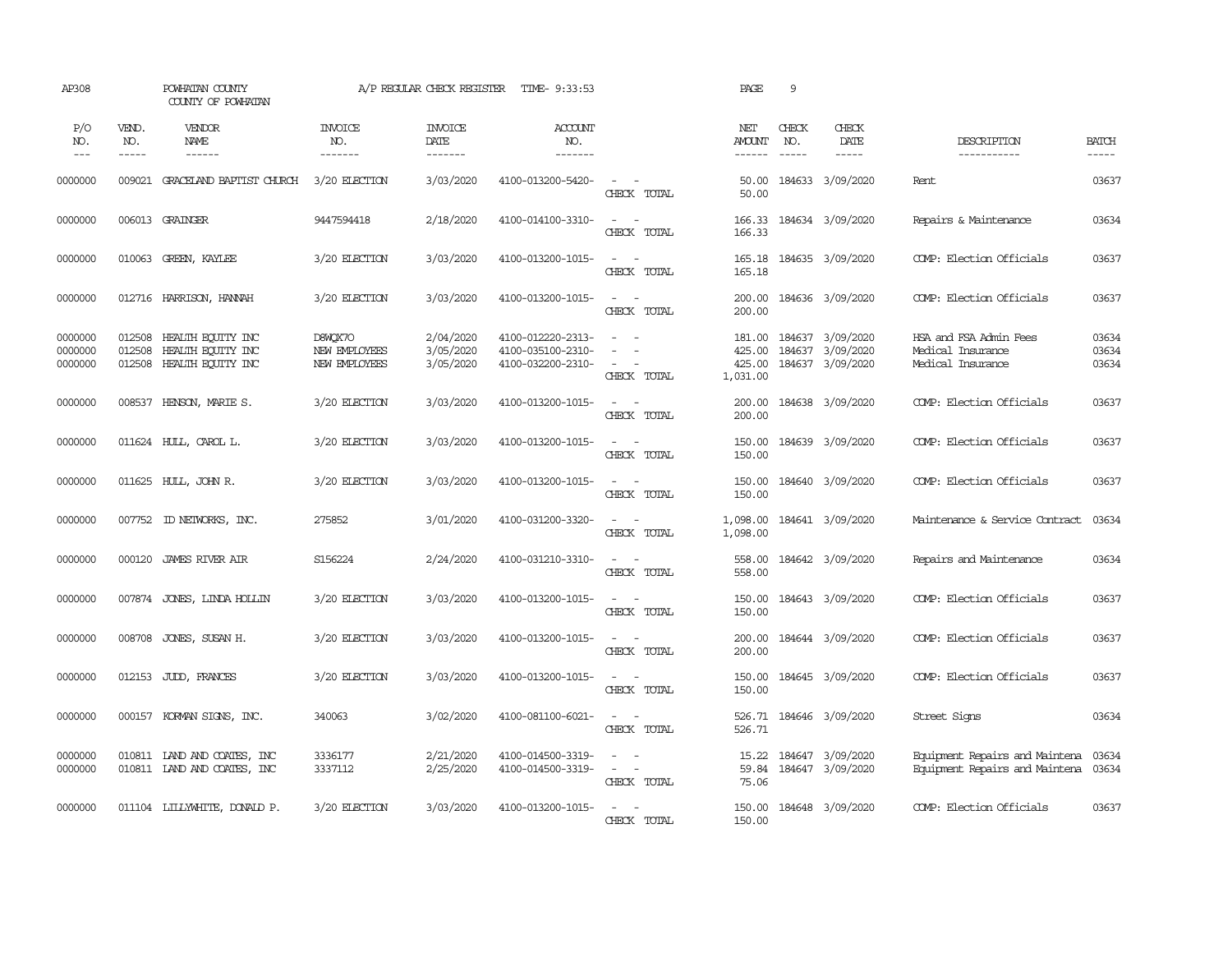| AP308               |                             | POWHATAN COUNTY<br>COUNTY OF POWHATAN                 |                                  | A/P REGULAR CHECK REGISTER        | TIME- 9:33:53                          |                                                                                                                             | PAGE                       | 10                            |                                      |                                                                      |                       |
|---------------------|-----------------------------|-------------------------------------------------------|----------------------------------|-----------------------------------|----------------------------------------|-----------------------------------------------------------------------------------------------------------------------------|----------------------------|-------------------------------|--------------------------------------|----------------------------------------------------------------------|-----------------------|
| P/O<br>NO.<br>$---$ | VEND.<br>NO.<br>$- - - - -$ | VENDOR<br>NAME                                        | <b>INVOICE</b><br>NO.<br>------- | <b>INVOICE</b><br>DATE<br>------- | <b>ACCOUNT</b><br>NO.<br>-------       |                                                                                                                             | NET<br>AMOUNT<br>------    | CHECK<br>NO.<br>$\frac{1}{2}$ | CHECK<br>DATE<br>-----               | DESCRIPTION<br>-----------                                           | <b>BATCH</b><br>----- |
| 0000000             |                             | 011105 LIEWELLYN, CATHY LEE                           | 3/20 ELECTION                    | 3/03/2020                         | 4100-013200-1015-                      | $\sim$ $ \sim$<br>CHECK TOTAL                                                                                               | 150.00<br>150.00           |                               | 184649 3/09/2020                     | COMP: Election Officials                                             | 03637                 |
| 0000000             |                             | 000166 LUCK STONE CORP.                               | IV-101175290                     | 2/15/2020                         | 4100-014600-3310-                      | $\sim$ $\sim$<br>CHECK TOTAL                                                                                                | 91.26<br>91.26             |                               | 184650 3/09/2020                     | Repairs and Maintenance                                              | 03634                 |
| 0000000             | 009493                      | LYONS, RALPH LARRY                                    | 3/20 ELECTION                    | 3/03/2020                         | 4100-013200-1015-                      | $\sim$ $ \sim$<br>CHECK TOTAL                                                                                               | 200.00<br>200.00           |                               | 184651 3/09/2020                     | COMP: Election Officials                                             | 03637                 |
| 0000000             |                             | 006672 MACON FIRE DEPARIMENT                          | 3/20 ELECTION                    | 3/03/2020                         | 4100-013200-5420-                      | $\sim$<br>$\sim$<br>CHECK TOTAL                                                                                             | 50.00<br>50.00             |                               | 184652 3/09/2020                     | Rent                                                                 | 03637                 |
| 0000000             |                             | 013264 MADISON, COURINEY L                            | 3/20 ELECTION                    | 3/03/2020                         | 4100-013200-1015-                      | $\sim$ $\sim$<br>CHECK TOTAL                                                                                                | 150.00<br>150.00           |                               | 184653 3/09/2020                     | COMP: Election Officials                                             | 03637                 |
| 0000000             |                             | 011776 MADISON, DEBORAH                               | 3/20 ELECTION                    | 3/03/2020                         | 4100-013200-1015-                      | $\sim$ $ -$<br>CHECK TOTAL                                                                                                  | 200.00<br>200.00           |                               | 184654 3/09/2020                     | COMP: Election Officials                                             | 03637                 |
| 0000000             | 006667                      | MANAKIN EPISCOPAL CHURCH                              | 3/20 ELECTION                    | 3/03/2020                         | 4100-013200-5420-                      | $\sim$ $ -$<br>CHECK TOTAL                                                                                                  | 50.00<br>50.00             |                               | 184655 3/09/2020                     | Rent                                                                 | 03637                 |
| 0000000             |                             | 009552 MANSFIELD OIL COMPANY                          | SOLCD-583116                     | 3/03/2020                         | 4100-032200-5120-                      | $\sim$ $ \sim$<br>CHECK TOTAL                                                                                               | 54.13<br>54.13             |                               | 184656 3/09/2020                     | Apparatus Fuel                                                       | 03634                 |
| 0000000             |                             | 012713 MASINI, DOUGLAS                                | 3/20 ELECTION                    | 3/03/2020                         | 4100-013200-1015-                      | $\frac{1}{2} \left( \frac{1}{2} \right) \left( \frac{1}{2} \right) = \frac{1}{2} \left( \frac{1}{2} \right)$<br>CHECK TOTAL | 150.00<br>150.00           |                               | 184657 3/09/2020                     | COMP: Election Officials                                             | 03637                 |
| 0000000             | 011626                      | MAXEY, JAMES GORDON                                   | 3/20 ELECTION                    | 3/03/2020                         | 4100-013200-1015-                      | $\sim$<br>$\sim$<br>CHECK TOTAL                                                                                             | 150.00<br>150.00           |                               | 184658 3/09/2020                     | COMP: Election Officials                                             | 03637                 |
| 0000000             |                             | 006146 MCCLELLAN, WENDY SUSAN                         | <b>MILEAGE 2/2020</b>            | 2/28/2020                         | 4100-031710-5510-                      | $\sim$<br>$\sim$<br>CHECK TOTAL                                                                                             | 147.03<br>147.03           |                               | 184659 3/09/2020                     | Travel/Mileage/Parking/Tolls                                         | 03634                 |
| 0000000             |                             | 010290 MCINTOSH, A. CHRISTIAN                         | LUNCH ELEC 3/20                  | 3/03/2020                         | 4100-013200-3310-                      | $\sim$ $ \sim$<br>CHECK TOTAL                                                                                               | 64.78<br>64.78             |                               | 184660 3/09/2020                     | Labor - Voting Machines                                              | 03634                 |
| 0000000<br>0000000  | 009666                      | MID-ATLANTIC CONTROLS<br>009666 MID-ATLANTIC CONTROLS | 26750<br>26750                   | 3/01/2020<br>3/01/2020            | 4100-032220-3320-<br>4100-014100-3320- | $ -$<br>$\sim$<br>$\sim$<br>CHECK TOTAL                                                                                     | 450.00<br>450.00<br>900.00 |                               | 184661 3/09/2020<br>184661 3/09/2020 | Maintenance & Service Contract<br>Maintenance & Service Contract     | 03634<br>03634        |
| 0000000             |                             | 013176 MIDWEST TAPE, LLC                              | 98693793                         | 3/02/2020                         | 4100-073100-6012-                      | $\sim$<br>$\sim$ $-$<br>CHECK TOTAL                                                                                         | 213.15<br>213.15           |                               | 184662 3/09/2020                     | Books & Subscriptions                                                | 03634                 |
| 0000000             |                             | 008553 MILLER, PATRICIA                               | 3/20 ELECTION                    | 3/03/2020                         | 4100-013200-1015-                      | $\sim$ $\sim$<br>CHECK TOTAL                                                                                                | 150.00<br>150.00           |                               | 184663 3/09/2020                     | COMP: Election Officials                                             | 03637                 |
| 0000000             | 010603                      | MILLS, BEIHANY                                        | 3/20 ELECTION                    | 3/03/2020                         | 4100-013200-1015-                      | $\frac{1}{2} \left( \frac{1}{2} \right) \left( \frac{1}{2} \right) \left( \frac{1}{2} \right)$<br>CHECK TOTAL               | 150.00<br>150.00           |                               | 184664 3/09/2020                     | COMP: Election Officials                                             | 03637                 |
| 0000000<br>0000000  |                             | 010924 MITCHELL PEST<br>010924 MITCHELL PEST          | 129800<br>2020 RENEWAL           | 2/12/2020<br>2/25/2020            | 4100-035100-3320-<br>4100-014100-3320- | $\sim$<br>$\sim$<br>$\sim$<br>CHECK TOTAL                                                                                   | 65.00<br>150.00<br>215.00  |                               | 184665 3/09/2020<br>184665 3/09/2020 | Landscaping - Animal Control<br>Maintenance & Service Contract 03634 | 03634                 |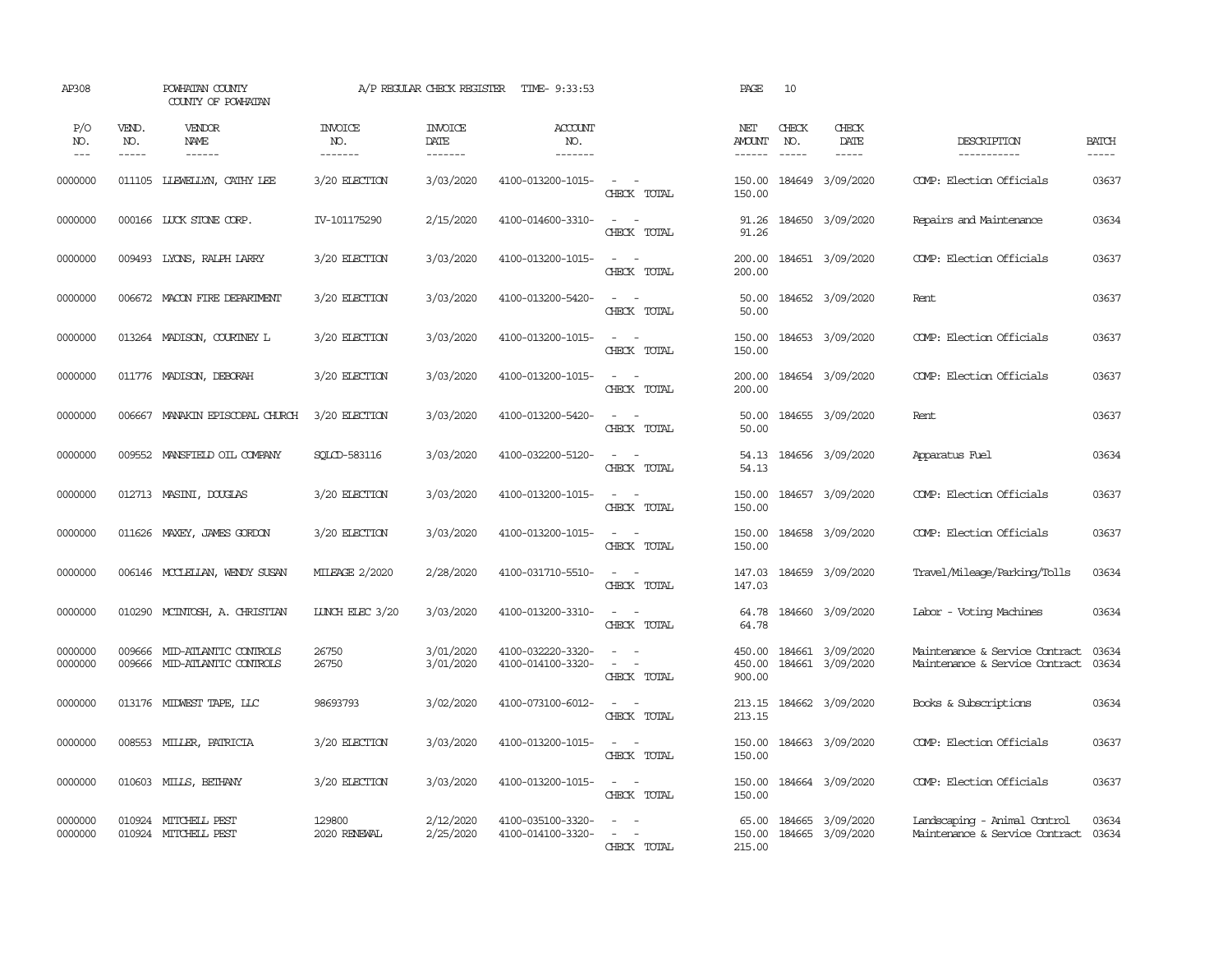| AP308                                                                                                      |                                                                                                  | POWHATAN COUNTY<br>COUNTY OF POWHATAN                                                                                                                                                                                                                                                          |                                                                                                                                                    | A/P REGULAR CHECK REGISTER                                                                                                     | TIME- 9:33:53                                                                                                                                                                                                  |                                                                                                                                               | PAGE                                                                                                | 11                                                                                                                                                                                                                                                                                                                                                                                                                                                                                         |                                                                                                                                       |                                                                                                                                                                                                                                                          |                                                                                        |
|------------------------------------------------------------------------------------------------------------|--------------------------------------------------------------------------------------------------|------------------------------------------------------------------------------------------------------------------------------------------------------------------------------------------------------------------------------------------------------------------------------------------------|----------------------------------------------------------------------------------------------------------------------------------------------------|--------------------------------------------------------------------------------------------------------------------------------|----------------------------------------------------------------------------------------------------------------------------------------------------------------------------------------------------------------|-----------------------------------------------------------------------------------------------------------------------------------------------|-----------------------------------------------------------------------------------------------------|--------------------------------------------------------------------------------------------------------------------------------------------------------------------------------------------------------------------------------------------------------------------------------------------------------------------------------------------------------------------------------------------------------------------------------------------------------------------------------------------|---------------------------------------------------------------------------------------------------------------------------------------|----------------------------------------------------------------------------------------------------------------------------------------------------------------------------------------------------------------------------------------------------------|----------------------------------------------------------------------------------------|
| P/O<br>NO.<br>$---$                                                                                        | VEND.<br>NO.<br>$- - - - -$                                                                      | VENDOR<br>NAME<br>------                                                                                                                                                                                                                                                                       | <b>INVOICE</b><br>NO.<br>-------                                                                                                                   | <b>INVOICE</b><br>DATE<br>-------                                                                                              | <b>ACCOUNT</b><br>NO.<br>-------                                                                                                                                                                               |                                                                                                                                               | NET<br><b>AMOUNT</b><br>$- - - - - -$                                                               | CHECK<br>NO.<br>$\frac{1}{2} \left( \frac{1}{2} \right) \left( \frac{1}{2} \right) \left( \frac{1}{2} \right) \left( \frac{1}{2} \right) \left( \frac{1}{2} \right) \left( \frac{1}{2} \right) \left( \frac{1}{2} \right) \left( \frac{1}{2} \right) \left( \frac{1}{2} \right) \left( \frac{1}{2} \right) \left( \frac{1}{2} \right) \left( \frac{1}{2} \right) \left( \frac{1}{2} \right) \left( \frac{1}{2} \right) \left( \frac{1}{2} \right) \left( \frac{1}{2} \right) \left( \frac$ | CHECK<br>DATE<br>$- - - - -$                                                                                                          | DESCRIPTION<br>-----------                                                                                                                                                                                                                               | <b>BATCH</b><br>-----                                                                  |
| 0000000                                                                                                    |                                                                                                  | 013439 MOLLIE BRUCE NORVILLE                                                                                                                                                                                                                                                                   | 2/19/20 TRAIN                                                                                                                                      | 2/26/2020                                                                                                                      | 4100-035100-5540-                                                                                                                                                                                              | $\sim$<br>$\overline{\phantom{a}}$<br>CHECK TOTAL                                                                                             | 150.00<br>150.00                                                                                    |                                                                                                                                                                                                                                                                                                                                                                                                                                                                                            | 184666 3/09/2020                                                                                                                      | Conferences & Training                                                                                                                                                                                                                                   | 03634                                                                                  |
| 0000000                                                                                                    |                                                                                                  | 009679 MORRIS, VICTOR HARDING                                                                                                                                                                                                                                                                  | 3/20 ELECTION                                                                                                                                      | 3/03/2020                                                                                                                      | 4100-013200-1015-                                                                                                                                                                                              | $\sim$<br>$\sim$<br>CHECK TOTAL                                                                                                               | 150.00<br>150.00                                                                                    |                                                                                                                                                                                                                                                                                                                                                                                                                                                                                            | 184667 3/09/2020                                                                                                                      | COMP: Election Officials                                                                                                                                                                                                                                 | 03637                                                                                  |
| 0000000                                                                                                    |                                                                                                  | 006673 MT. ZION BAPTIST CHURCH                                                                                                                                                                                                                                                                 | 3/20 ELECTION                                                                                                                                      | 3/03/2020                                                                                                                      | 4100-013200-5420-                                                                                                                                                                                              | $\sim$ $ \sim$<br>CHECK TOTAL                                                                                                                 | 50.00<br>50.00                                                                                      |                                                                                                                                                                                                                                                                                                                                                                                                                                                                                            | 184669 3/09/2020                                                                                                                      | Rent                                                                                                                                                                                                                                                     | 03637                                                                                  |
| 0000000                                                                                                    |                                                                                                  | 012492 NEWTON, GAIL                                                                                                                                                                                                                                                                            | 3/20 ELECTION                                                                                                                                      | 3/03/2020                                                                                                                      | 4100-013200-1015-                                                                                                                                                                                              | $\sim$<br>$\sim$<br>CHECK TOTAL                                                                                                               | 200.00<br>200.00                                                                                    |                                                                                                                                                                                                                                                                                                                                                                                                                                                                                            | 184670 3/09/2020                                                                                                                      | COMP: Election Officials                                                                                                                                                                                                                                 | 03637                                                                                  |
| 0000000<br>0000000                                                                                         | 009281<br>009281                                                                                 | OVERDRIVE, INC.<br>OVERDRIVE, INC.                                                                                                                                                                                                                                                             | MR0136920021523<br>01369CO20039806                                                                                                                 | 1/31/2020<br>2/26/2020                                                                                                         | 4100-073100-6012-<br>4100-073100-6012-                                                                                                                                                                         | $\sim$<br>$\sim$<br>$\sim$<br>- 11<br>CHECK TOTAL                                                                                             | 3.00<br>19.98<br>22.98                                                                              |                                                                                                                                                                                                                                                                                                                                                                                                                                                                                            | 184671 3/09/2020<br>184671 3/09/2020                                                                                                  | Books & Subscriptions<br>Books & Subscriptions                                                                                                                                                                                                           | 03635<br>03635                                                                         |
| 0000000                                                                                                    | 009681                                                                                           | PALSA, BARBARA JO SANTIAGO                                                                                                                                                                                                                                                                     | 3/20 ELECTION                                                                                                                                      | 3/03/2020                                                                                                                      | 4100-013200-1015-                                                                                                                                                                                              | $\overline{\phantom{a}}$<br>$\sim$<br>CHECK TOTAL                                                                                             | 200.00<br>200.00                                                                                    |                                                                                                                                                                                                                                                                                                                                                                                                                                                                                            | 184672 3/09/2020                                                                                                                      | COMP: Election Officials                                                                                                                                                                                                                                 | 03637                                                                                  |
| 0000000                                                                                                    |                                                                                                  | 012154 PLOWCHA, CAROL                                                                                                                                                                                                                                                                          | 3/20 ELECTION                                                                                                                                      | 3/03/2020                                                                                                                      | 4100-013200-1015-                                                                                                                                                                                              | CHECK TOTAL                                                                                                                                   | 150.00<br>150.00                                                                                    |                                                                                                                                                                                                                                                                                                                                                                                                                                                                                            | 184673 3/09/2020                                                                                                                      | COMP: Election Officials                                                                                                                                                                                                                                 | 03637                                                                                  |
| 0000000                                                                                                    | 013265                                                                                           | POWERS, KATHY LYNN                                                                                                                                                                                                                                                                             | 3/20 ELECTION                                                                                                                                      | 3/03/2020                                                                                                                      | 4100-013200-1015-                                                                                                                                                                                              | $\sim$<br>$\sim$<br>CHECK TOTAL                                                                                                               | 150.00<br>150.00                                                                                    |                                                                                                                                                                                                                                                                                                                                                                                                                                                                                            | 184674 3/09/2020                                                                                                                      | COMP: Election Officials                                                                                                                                                                                                                                 | 03637                                                                                  |
| 0000000                                                                                                    | 001250                                                                                           | POWHATAN AUTO & TRACTOR                                                                                                                                                                                                                                                                        | 582093                                                                                                                                             | 1/13/2020                                                                                                                      | 4100-032210-3310-                                                                                                                                                                                              | $\overline{\phantom{a}}$<br>CHECK TOTAL                                                                                                       | 26.48<br>26.48                                                                                      |                                                                                                                                                                                                                                                                                                                                                                                                                                                                                            | 184675 3/09/2020                                                                                                                      | Repairs & Maintenance                                                                                                                                                                                                                                    | 03635                                                                                  |
| 0000000                                                                                                    |                                                                                                  | 007947 POWHATAN CHRISTIAN                                                                                                                                                                                                                                                                      | 3/20 ELECTION                                                                                                                                      | 3/03/2020                                                                                                                      | 4100-013200-5420-                                                                                                                                                                                              | $\sim$<br>$\sim$<br>CHECK TOTAL                                                                                                               | 50.00<br>50.00                                                                                      |                                                                                                                                                                                                                                                                                                                                                                                                                                                                                            | 184676 3/09/2020                                                                                                                      | Rent                                                                                                                                                                                                                                                     | 03637                                                                                  |
| 0000000                                                                                                    | 009020                                                                                           | POWHATAN COMMUNITY CHURCH 3/20 ELECTION                                                                                                                                                                                                                                                        |                                                                                                                                                    | 3/03/2020                                                                                                                      | 4100-013200-5420-                                                                                                                                                                                              | $\sim$<br>$\sim$<br>CHECK TOTAL                                                                                                               | 50.00<br>50.00                                                                                      |                                                                                                                                                                                                                                                                                                                                                                                                                                                                                            | 184677 3/09/2020                                                                                                                      | Rent                                                                                                                                                                                                                                                     | 03637                                                                                  |
| 0000000                                                                                                    | 006928                                                                                           | POWHATAN COUNTY DEPT. OF                                                                                                                                                                                                                                                                       | GIFT CARDS 3RD                                                                                                                                     | 3/02/2020                                                                                                                      | 4100-053910-5643-                                                                                                                                                                                              | $\sim$<br>$\sim$<br>CHECK TOTAL                                                                                                               | 200.00<br>200.00                                                                                    |                                                                                                                                                                                                                                                                                                                                                                                                                                                                                            | 184678 3/09/2020                                                                                                                      | POCAA Services - Federal CSBG                                                                                                                                                                                                                            | 03635                                                                                  |
| 0000000                                                                                                    | 010777                                                                                           | PRESEARCH BACKGROUND                                                                                                                                                                                                                                                                           | 61646                                                                                                                                              | 2/01/2020                                                                                                                      | 4100-083500-7002-                                                                                                                                                                                              | $\sim$<br>$\sim$<br>CHECK TOTAL                                                                                                               | 39.95<br>39.95                                                                                      |                                                                                                                                                                                                                                                                                                                                                                                                                                                                                            | 184679 3/09/2020                                                                                                                      | Criminal History/Background Ch                                                                                                                                                                                                                           | 03635                                                                                  |
| 0000000<br>0000000<br>0000000<br>0000000<br>0000000<br>0000000<br>0000000<br>0000000<br>0000000<br>0000000 | 012340<br>012340<br>012340<br>012340<br>012340<br>012340<br>012340<br>012340<br>012340<br>012340 | PRICE SUPPLY COMPANY, INC<br>PRICE SUPPLY COMPANY, INC<br>PRICE SUPPLY COMPANY, INC<br>PRICE SUPPLY COMPANY, INC<br>PRICE SUPPLY COMPANY, INC<br>PRICE SUPPLY COMPANY, INC<br>PRICE SUPPLY COMPANY, INC<br>PRICE SUPPLY COMPANY, INC<br>PRICE SUPPLY COMPANY, INC<br>PRICE SUPPLY COMPANY, INC | 2002-074323<br>2002-074323<br>2002-074324<br>2002-074873<br>2002-074874<br>2002-074875<br>2002-075594<br>2002-075596<br>2002-075597<br>2002-075731 | 2/07/2020<br>2/07/2020<br>2/07/2020<br>2/14/2020<br>2/14/2020<br>2/14/2020<br>2/24/2020<br>2/24/2020<br>2/24/2020<br>2/25/2020 | 4100-032220-3310-<br>4100-031210-3310-<br>4100-014100-3310-<br>4100-014100-3310-<br>4100-014100-3310-<br>4100-014100-3310-<br>4100-014100-3310-<br>4100-014100-3310-<br>4100-014100-3310-<br>4100-014100-3310- | $\overline{\phantom{a}}$<br>$\sim$<br>$\sim$<br>$\sim$<br>$\equiv$<br>$\equiv$<br>$\sim$<br>$\overline{\phantom{a}}$<br>$\sim$<br>CHECK TOTAL | 222.38<br>44.47<br>128.40<br>34.75<br>17.37<br>25.65<br>98.44<br>340.94<br>27.15<br>27.38<br>966.93 | 184680<br>184680<br>184680<br>184680<br>184680<br>184680<br>184680<br>184680<br>184680                                                                                                                                                                                                                                                                                                                                                                                                     | 3/09/2020<br>3/09/2020<br>3/09/2020<br>3/09/2020<br>3/09/2020<br>3/09/2020<br>3/09/2020<br>3/09/2020<br>3/09/2020<br>184680 3/09/2020 | Repairs & Maintenance<br>Repairs and Maintenance<br>Repairs & Maintenance<br>Repairs & Maintenance<br>Repairs & Maintenance<br>Repairs & Maintenance<br>Repairs & Maintenance<br>Repairs & Maintenance<br>Repairs & Maintenance<br>Repairs & Maintenance | 03635<br>03635<br>03635<br>03635<br>03635<br>03635<br>03635<br>03635<br>03635<br>03635 |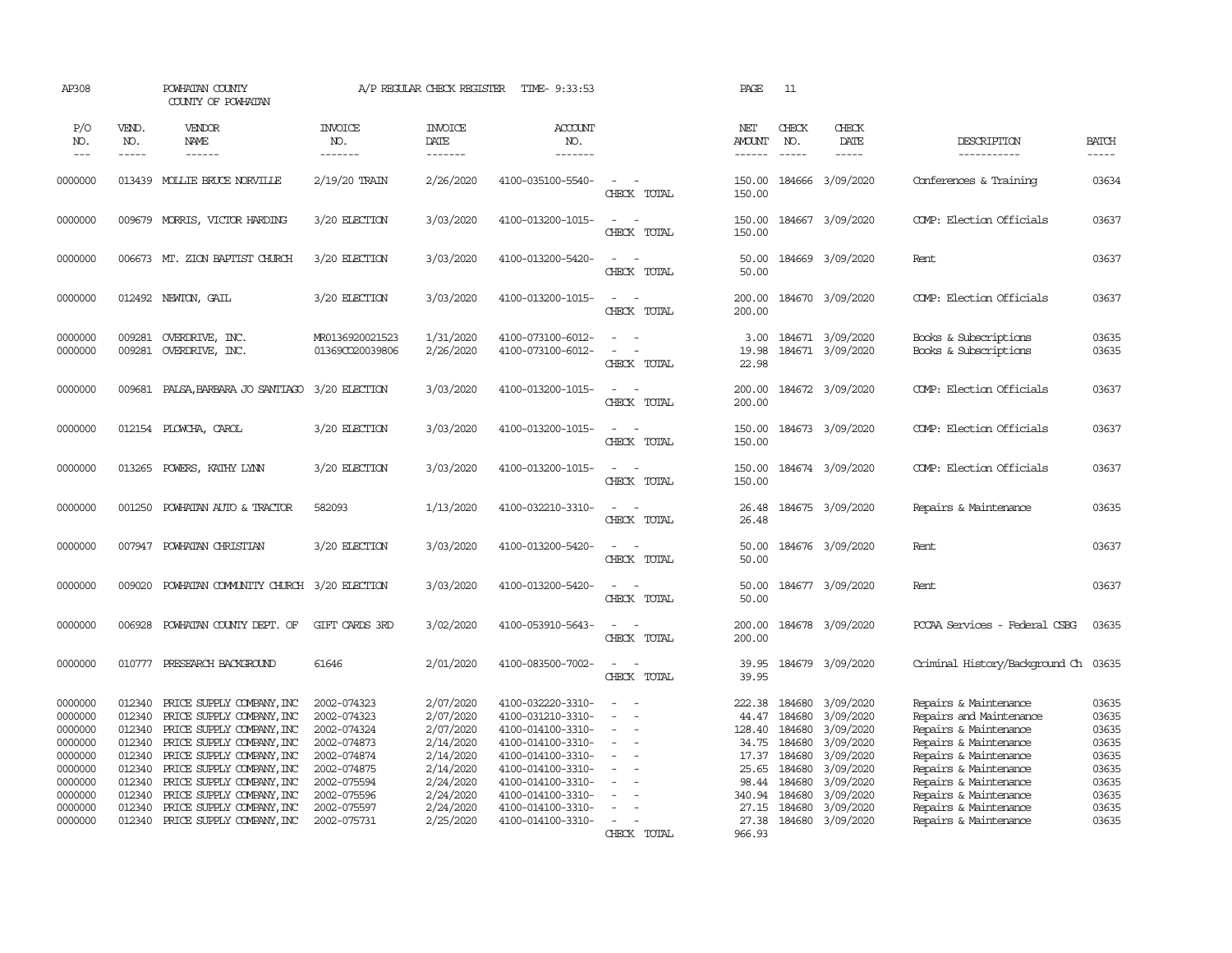| AP308                         |                  | POWHATAN COUNTY<br>COUNTY OF POWHATAN                                                                    |                                       | A/P REGULAR CHECK REGISTER          | TIME- 9:33:53                                               |                                                                  | PAGE                    | 12                         |                                     |                                                                         |                         |
|-------------------------------|------------------|----------------------------------------------------------------------------------------------------------|---------------------------------------|-------------------------------------|-------------------------------------------------------------|------------------------------------------------------------------|-------------------------|----------------------------|-------------------------------------|-------------------------------------------------------------------------|-------------------------|
| P/O<br>NO.                    | VEND.<br>NO.     | VENDOR<br>NAME                                                                                           | <b>INVOICE</b><br>NO.                 | <b>INVOICE</b><br>DATE              | ACCOUNT<br>NO.                                              |                                                                  | NET<br><b>AMOUNT</b>    | CHECK<br>NO.               | CHECK<br>DATE                       | DESCRIPTION                                                             | <b>BATCH</b>            |
| $---$                         | -----            | $- - - - - -$                                                                                            | -------                               | --------                            | -------                                                     |                                                                  | $- - - - - -$           | $\frac{1}{2}$              | -----                               | -----------                                                             | $- - - - -$             |
| 0000000                       | 009498           | PROFFITT, LARRY W.                                                                                       | 3/20 ELECTION                         | 3/03/2020                           | 4100-013200-1015-                                           | $\overline{\phantom{a}}$<br>$\sim$<br>CHECK TOTAL                | 150.00<br>150.00        |                            | 184681 3/09/2020                    | COMP: Election Officials                                                | 03637                   |
| 0000000                       |                  | 009518 CUARLES PETROLEUM, INC.                                                                           | CT-1209997                            | 2/29/2020                           | 4100-031200-6008-                                           | $\overline{\phantom{a}}$<br>$\sim$<br>CHECK TOTAL                | 223.62<br>223.62        |                            | 184682 3/09/2020                    | Gas/Grease/0il                                                          | 03635                   |
| 0000000                       | 000780           | <b>CUILL CORPORATION</b>                                                                                 | 5015606                               | 2/25/2020                           | 4100-012310-6001-                                           | $\sim$<br>$\sim$<br>CHECK TOTAL                                  | 49.99<br>49.99          |                            | 184683 3/09/2020                    | Office Supplies                                                         | 03635                   |
| 0000000<br>0000000            | 000620           | 000620 R. C. GOODWIN & SONS, INC<br>R. C. GOODWIN & SONS, INC                                            | 0890507<br>0891296                    | 1/23/2020<br>1/29/2020              | 4100-032220-3310-<br>4100-014100-3310-                      | $\sim$<br>$\equiv$                                               | 21.55<br>50.05          | 184684<br>184684           | 3/09/2020<br>3/09/2020              | Repairs & Maintenance<br>Repairs & Maintenance                          | 03635<br>03635          |
| 0000000<br>0000000            | 000620           | 000620 R. C. GOODWIN & SONS, INC<br>R. C. GOODWYN & SONS, INC                                            | 0891640<br>0892524                    | 2/01/2020<br>2/10/2020              | 4100-014100-6005-<br>4100-014600-3310-                      | $\sim$<br>$\equiv$                                               | 11.17<br>11.38          | 184684<br>184684           | 3/09/2020<br>3/09/2020              | Cleaning Supplies<br>Repairs and Maintenance                            | 03635<br>03635          |
| 0000000<br>0000000<br>0000000 |                  | 000620 R. C. GOODWIN & SONS, INC<br>000620 R. C. GOODWYN & SONS, INC<br>000620 R. C. GOODWYN & SONS, INC | 0892524<br>0892680<br>0892715         | 2/10/2020<br>2/11/2020<br>2/12/2020 | 4100-014500-3190-<br>4100-014100-3310-<br>4100-014600-3310- | $\overline{\phantom{a}}$<br>$\sim$<br>$\sim$                     | 87.15<br>23.98<br>11.38 | 184684<br>184684<br>184684 | 3/09/2020<br>3/09/2020<br>3/09/2020 | Grounds Maintenance<br>Repairs & Maintenance<br>Repairs and Maintenance | 03635<br>03635<br>03635 |
| 0000000<br>0000000            | 000620           | R. C. GOODWYN & SONS, INC<br>000620 R. C. GOODWIN & SONS, INC                                            | 0892758<br>0892799                    | 2/12/2020<br>2/12/2020              | 4100-014100-3310-<br>4100-014500-3190-                      | $\equiv$                                                         | 3.35<br>24.95           | 184684<br>184684           | 3/09/2020<br>3/09/2020              | Repairs & Maintenance<br>Grounds Maintenance                            | 03635<br>03635          |
| 0000000<br>0000000<br>0000000 | 000620           | 000620 R. C. GOODWIN & SONS, INC<br>000620 R.C. GOODWYN & SONS, INC<br>R. C. GOODWIN & SONS, INC         | 0892799<br>0892948<br>0894288         | 2/12/2020<br>2/13/2020<br>2/25/2020 | 4100-014600-3310-<br>4100-014500-3190-<br>4100-014500-6004- | $\equiv$                                                         | 23.32<br>17.38<br>1.29  | 184684<br>184684<br>184684 | 3/09/2020<br>3/09/2020<br>3/09/2020 | Repairs and Maintenance<br>Grounds Maintenance<br>Tools and Equipment   | 03635<br>03635<br>03635 |
| 0000000                       |                  | 000620 R. C. GOODWIN & SONS, INC                                                                         | 0894288                               | 2/25/2020                           | 4100-014500-3190-                                           | $\sim$<br>CHECK TOTAL                                            | 49.47<br>336.42         |                            | 184684 3/09/2020                    | Grounds Maintenance                                                     | 03635                   |
| 0000000                       | 010728           | REAMES, JEANETTE C.                                                                                      | 3/20 ELECTION                         | 3/03/2020                           | 4100-013200-1015-                                           | $\sim$<br>- 11<br>CHECK TOTAL                                    | 200.00<br>200.00        |                            | 184685 3/09/2020                    | COMP: Election Officials                                                | 03637                   |
| 0000000                       | 013262           | REID, ANDREW                                                                                             | 3/20 ELECTION                         | 3/03/2020                           | 4100-013200-1015-                                           | $\equiv$<br>CHECK TOTAL                                          | 135.95<br>135.95        |                            | 184686 3/09/2020                    | COMP: Election Officials                                                | 03637                   |
| 0000000                       | 006579           | RICHMOND ALARM                                                                                           | 419939                                | 3/01/2020                           | 4100-014100-3320-                                           | $\sim$<br>$\overline{\phantom{a}}$<br>CHECK TOTAL                | 344.00<br>344.00        |                            | 184687 3/09/2020                    | Maintenance & Service Contract                                          | 03635                   |
| 0000000                       |                  | 012712 ROYAL, SHIRLEY                                                                                    | 3/20 ELECTION                         | 3/03/2020                           | 4100-013200-1015-                                           | $\sim$<br>$\sim$<br>CHECK TOTAL                                  | 200.00<br>200.00        |                            | 184688 3/09/2020                    | COMP: Election Officials                                                | 03637                   |
| 0000000<br>0000000            | 007062<br>007062 | RUIHERFORD JANITOR SUPPLY 1137536<br>RUIHERFORD JANITOR SUPPLY                                           | 1137563                               | 1/16/2020<br>1/16/2020              | 4100-032210-6005-<br>4100-032220-6005-                      | ÷<br>$\sim$<br>$\sim$<br>$\overline{\phantom{a}}$<br>CHECK TOTAL | 36.00<br>45.00<br>81.00 | 184689                     | 3/09/2020<br>184689 3/09/2020       | Cleaning Supplies<br>Cleaning Supplies                                  | 03635<br>03635          |
| 0000000                       |                  | 012717 SAGER, JOHN                                                                                       | 3/20 ELECTION                         | 3/03/2020                           | 4100-013200-1015-                                           | $\sim$<br>$\overline{\phantom{a}}$<br>CHECK TOTAL                | 150.00<br>150.00        |                            | 184690 3/09/2020                    | COMP: Election Officials                                                | 03637                   |
| 0000000<br>0000000            | 012510<br>012510 | SALERNO, ROXANNE<br>SALERNO, ROXANNE                                                                     | CREW/CHIPS MTG<br><b>REIMB FRAMES</b> | 3/02/2020<br>2/20/2020              | 4100-081500-5510-<br>4100-081500-6001-                      | $\equiv$<br>$\sim$<br>$\sim$<br>CHECK TOTAL                      | 57.85<br>19.44<br>77.29 | 184691                     | 3/09/2020<br>184691 3/09/2020       | Travel/Mileage/Parking/Tolls<br>Office Supplies                         | 03635<br>03635          |
| 0000000                       | 012157           | SAMUEL, SR. DAVID LEIGH                                                                                  | 3/20 ELECTION                         | 3/03/2020                           | 4100-013200-1015-                                           | $\overline{\phantom{a}}$<br>$\sim$<br>CHECK TOTAL                | 200.00<br>200.00        |                            | 184692 3/09/2020                    | COMP: Election Officials                                                | 03637                   |
| 0000000                       | 010880           | SANDERS, VERONICA G.                                                                                     | 3/20 ELECTION                         | 3/03/2020                           | 4100-013200-1015-                                           | $\overline{\phantom{a}}$<br>$\sim$<br>CHECK TOTAL                | 150.00<br>150.00        |                            | 184693 3/09/2020                    | COMP: Election Officials                                                | 03637                   |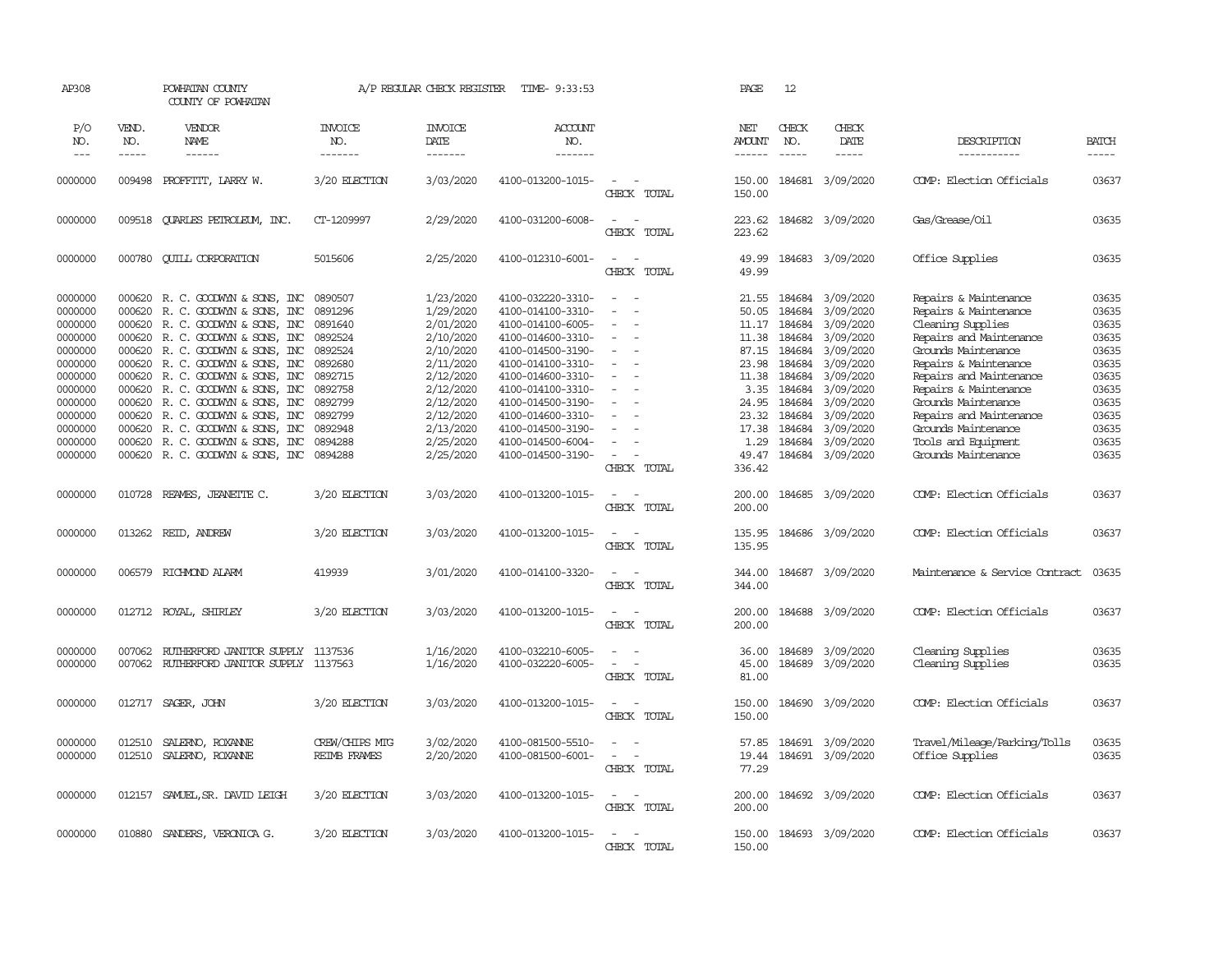| AP308                                                                     | POWHATAN COUNTY<br>COUNTY OF POWHATAN                    |                                                                                                              |                                                                                                                            | A/P REGULAR CHECK REGISTER                                                              | TIME- 9:33:53                                                                                                                                   |                                                                           | PAGE                                                                    | 13                                                       |                                                                                                |                                                                                                                                   |                                                             |
|---------------------------------------------------------------------------|----------------------------------------------------------|--------------------------------------------------------------------------------------------------------------|----------------------------------------------------------------------------------------------------------------------------|-----------------------------------------------------------------------------------------|-------------------------------------------------------------------------------------------------------------------------------------------------|---------------------------------------------------------------------------|-------------------------------------------------------------------------|----------------------------------------------------------|------------------------------------------------------------------------------------------------|-----------------------------------------------------------------------------------------------------------------------------------|-------------------------------------------------------------|
| P/O<br>NO.<br>$\frac{1}{2}$                                               | VEND.<br>NO.<br>$- - - - -$                              | VENDOR<br><b>NAME</b><br>------                                                                              | <b>INVOICE</b><br>NO.<br>-------                                                                                           | <b>INVOICE</b><br>DATE<br>-------                                                       | ACCOUNT<br>NO.<br>-------                                                                                                                       |                                                                           | NET<br>AMOUNT<br>------                                                 | CHECK<br>NO.                                             | CHECK<br>DATE<br>-----                                                                         | DESCRIPTION<br>-----------                                                                                                        | <b>BATCH</b><br>$- - - - -$                                 |
| 0000000<br>0000000<br>0000000                                             | 008410<br>008410<br>008410                               | SHERWIN-WILLTAMS COMPANY<br>SHERWIN-WILLIAMS COMPANY<br>SHERWIN-WILLIAMS COMPANY                             | 5448-7<br>5449-5<br>$5450 - 3$                                                                                             | 2/11/2020<br>2/11/2020<br>2/11/2020                                                     | 4100-014100-3310-<br>4100-032210-3310-<br>4100-032220-3310-                                                                                     | CHECK TOTAL                                                               | 53.92<br>27.96<br>43.99<br>125.87                                       | 184694<br>184694                                         | 3/09/2020<br>3/09/2020<br>184694 3/09/2020                                                     | Repairs & Maintenance<br>Repairs & Maintenance<br>Repairs & Maintenance                                                           | 03635<br>03635<br>03635                                     |
| 0000000                                                                   |                                                          | 012152 ST. LUKE'S EPISCOPAL                                                                                  | 3/20 ELECTION                                                                                                              | 3/03/2020                                                                               | 4100-013200-5420-                                                                                                                               | $\sim$<br>$\equiv$<br>CHECK TOTAL                                         | 50.00<br>50.00                                                          |                                                          | 184695 3/09/2020                                                                               | Rent                                                                                                                              | 03637                                                       |
| 0000000                                                                   | 006608                                                   | ST.JOHN NEUMANN CATHOLIC                                                                                     | 3/20 ELECTION                                                                                                              | 3/03/2020                                                                               | 4100-013200-5420-                                                                                                                               | $\sim$<br>$\overline{\phantom{a}}$<br>CHECK TOTAL                         | 50.00<br>50.00                                                          |                                                          | 184696 3/09/2020                                                                               | Rent                                                                                                                              | 03637                                                       |
| 0000000<br>0000000<br>0000000<br>0000000<br>0000000<br>0000000<br>0000000 | 013065<br>013065<br>013065<br>013065<br>013065<br>013065 | STAPLES INC<br>STAPLES INC<br>STAPLES INC<br>STAPLES INC<br>STAPLES INC<br>STAPLES INC<br>013065 STAPLES INC | 7304576258-0-1<br>7304765467-0-1<br>7304765467-0-2<br>7304765467-0-3<br>7304782125-0-1<br>7304954437-0-1<br>7305086299-0-1 | 2/10/2020<br>2/14/2020<br>2/21/2020<br>2/19/2020<br>2/14/2020<br>2/20/2020<br>2/25/2020 | 4100-073100-6001-<br>4100-083500-6001-<br>4100-083500-6001-<br>4100-083500-6001-<br>4100-022100-6001-<br>4100-012200-6001-<br>4100-022100-6001- | $\sim$<br>$\sim$<br>$\equiv$<br>$\sim$<br>$\sim$<br>$\sim$<br>CHECK TOTAL | 66.38<br>60.28<br>10.49<br>124.19<br>63.11<br>41.31<br>205.79<br>571.55 | 184698<br>184698<br>184698<br>184698<br>184698<br>184698 | 3/09/2020<br>3/09/2020<br>3/09/2020<br>3/09/2020<br>3/09/2020<br>3/09/2020<br>184698 3/09/2020 | Office Supplies<br>Office Supplies<br>Office Supplies<br>Office Supplies<br>Office Supplies<br>Office Supplies<br>Office Supplies | 03635<br>03635<br>03635<br>03635<br>03635<br>03635<br>03635 |
| 0000000                                                                   | 009520                                                   | STONE'S OFFICE EQUIPMENT                                                                                     | 128681                                                                                                                     | 2/14/2020                                                                               | 4100-073100-3320-                                                                                                                               | $\sim$<br>$\overline{a}$<br>CHECK TOTAL                                   | 745.34<br>745.34                                                        |                                                          | 184700 3/09/2020                                                                               | Maintenance & Service Contract                                                                                                    | 03635                                                       |
| 0000000                                                                   | 009683                                                   | TAYLOR, DONNA ELINA                                                                                          | 3/20 ELECTION                                                                                                              | 3/03/2020                                                                               | 4100-013200-1015-                                                                                                                               | $\sim$<br>$\sim$<br>CHECK TOTAL                                           | 150.00<br>150.00                                                        |                                                          | 184701 3/09/2020                                                                               | COMP: Election Officials                                                                                                          | 03637                                                       |
| 0000000                                                                   | 012490                                                   | THOMPSON, CONNIE L.                                                                                          | 3/20 ELECTION                                                                                                              | 3/03/2020                                                                               | 4100-013200-1015-                                                                                                                               | $\sim$<br>$\sim$<br>CHECK TOTAL                                           | 150.00<br>150.00                                                        |                                                          | 184702 3/09/2020                                                                               | COMP: Election Officials                                                                                                          | 03637                                                       |
| 0000000                                                                   | 000845                                                   | TOWN POLICE SUPPLY OF                                                                                        | R82950                                                                                                                     | 2/18/2020                                                                               | 4100-031200-6011-                                                                                                                               | $\overline{\phantom{a}}$<br>$\sim$<br>CHECK TOTAL                         | 77.97<br>77.97                                                          |                                                          | 184703 3/09/2020                                                                               | Uniforms                                                                                                                          | 03635                                                       |
| 0000000<br>0000000<br>0000000                                             | 010088<br>010088<br>010088                               | TREASURER<br>TREASURER<br>TREASURER                                                                          | 03/09/2020<br>03/09/2020<br>03/09/2020                                                                                     | 3/09/2020<br>3/09/2020<br>3/09/2020                                                     | 4100-013200-1015-<br>4100-013200-1015-<br>4100-013200-1015-                                                                                     | $\sim$<br>$\equiv$<br>$\sim$<br>$\sim$<br>CHECK TOTAL                     | .00.<br>34.82<br>14.05<br>48.87                                         | 184704                                                   | 184704 3/09/2020<br>3/09/2020<br>184704 3/09/2020                                              | COMP: Election Officials<br>COMP: Election Officials<br>COMP: Election Officials                                                  | 03640<br>03640<br>03640                                     |
| 0000000                                                                   | 008552                                                   | TYLER, RHONDA                                                                                                | 3/20 ELECTION                                                                                                              | 3/03/2020                                                                               | 4100-013200-1015-                                                                                                                               | $\overline{\phantom{a}}$<br>$\sim$<br>CHECK TOTAL                         | 200.00<br>200.00                                                        |                                                          | 184706 3/09/2020                                                                               | COMP: Election Officials                                                                                                          | 03637                                                       |
| 0000000<br>0000000<br>0000000<br>0000000                                  | 006721<br>006721<br>006721<br>006721                     | UNIVERSITY OF VIRGINIA<br>UNIVERSITY OF VIRGINIA<br>UNIVERSITY OF VIRGINIA<br>UNIVERSITY OF VIRGINIA         | 41961<br>42199<br>42200<br>42201                                                                                           | 2/26/2020<br>2/27/2020<br>2/27/2020<br>2/27/2020                                        | 4100-012310-5810-<br>4100-012310-5810-<br>4100-012310-5810-<br>4100-012310-5810-                                                                | $\sim$<br>$\sim$<br>CHECK TOTAL                                           | 20.00<br>20.00<br>20.00<br>20.00<br>80.00                               | 184707<br>184707<br>184707<br>184707                     | 3/09/2020<br>3/09/2020<br>3/09/2020<br>3/09/2020                                               | Dues/Association Memberships<br>Dues/Association Memberships<br>Dues/Association Memberships<br>Dues/Association Memberships      | 03635<br>03635<br>03635<br>03635                            |
| 0000000                                                                   |                                                          | 008126 VERIZON                                                                                               | 9849051488                                                                                                                 | 2/23/2020                                                                               | 4100-031200-5250-                                                                                                                               | $\sim$<br>$\sim$<br>CHECK TOTAL                                           | 2,515.38<br>2,515.38                                                    |                                                          | 184708 3/09/2020                                                                               | Cell Phones                                                                                                                       | 03635                                                       |
| 0000000                                                                   |                                                          | 011193 VERIZON                                                                                               | 000016581077JAN                                                                                                            | 1/31/2020                                                                               | 4100-031210-5232-                                                                                                                               | $\sim$<br>CHECK TOTAL                                                     | 1,169.55<br>1,169.55                                                    |                                                          | 184709 3/09/2020                                                                               | Wireline 911                                                                                                                      | 03635                                                       |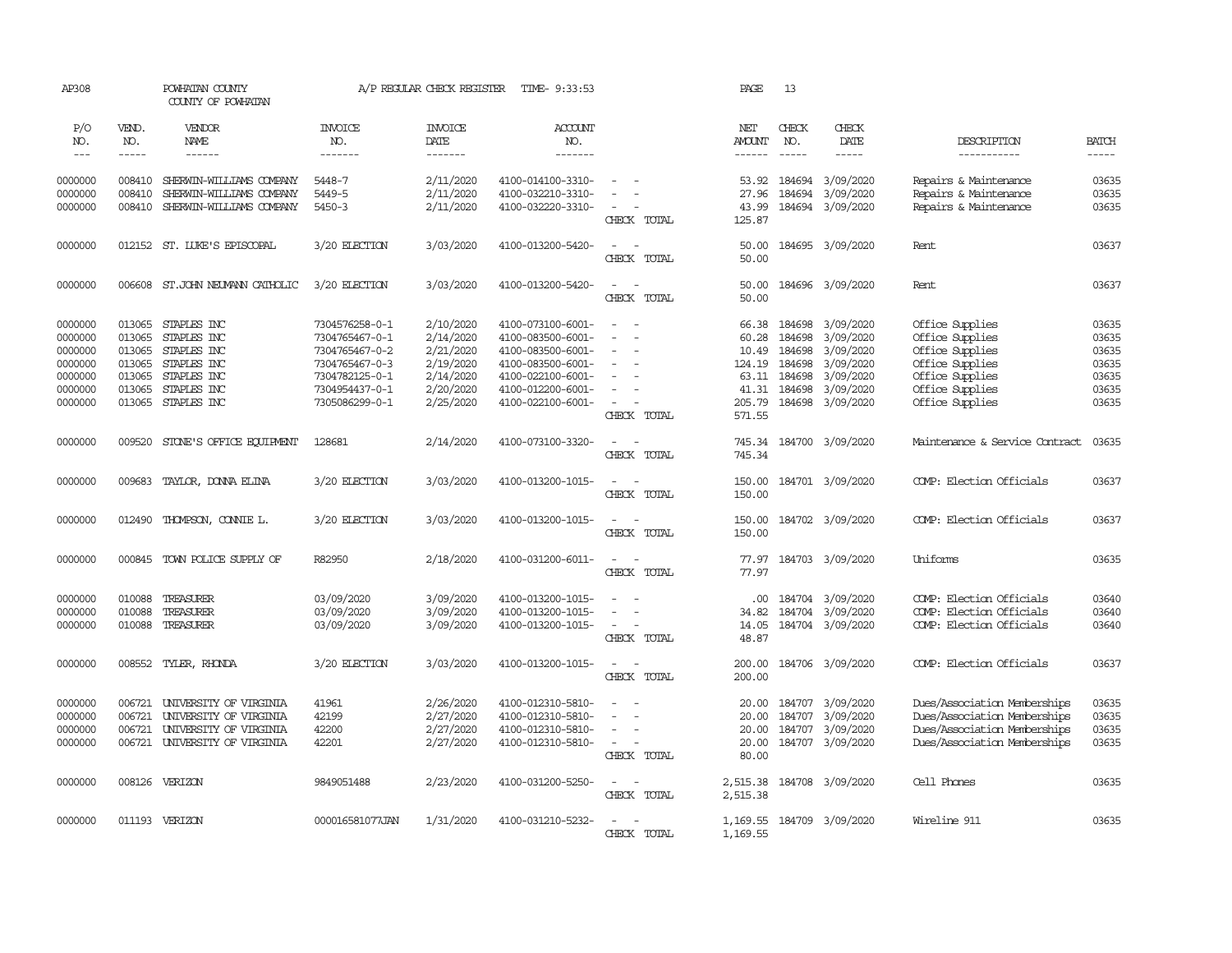| AP308               |                       | POWHATAN COUNTY<br>COUNTY OF POWHATAN |                                  | A/P REGULAR CHECK REGISTER        | TIME- 9:33:53                    |                                            | PAGE                    | 14                                                                                                                                                                                                                                                                                                                                                                                                           |                         |                                |                       |
|---------------------|-----------------------|---------------------------------------|----------------------------------|-----------------------------------|----------------------------------|--------------------------------------------|-------------------------|--------------------------------------------------------------------------------------------------------------------------------------------------------------------------------------------------------------------------------------------------------------------------------------------------------------------------------------------------------------------------------------------------------------|-------------------------|--------------------------------|-----------------------|
| P/O<br>NO.<br>$---$ | VEND.<br>NO.<br>----- | VENDOR<br>NAME<br>------              | <b>INVOICE</b><br>NO.<br>------- | <b>INVOICE</b><br>DATE<br>------- | <b>ACCOUNT</b><br>NO.<br>------- |                                            | NET<br>AMOUNT<br>------ | CHECK<br>NO.<br>$\frac{1}{2} \frac{1}{2} \frac{1}{2} \frac{1}{2} \frac{1}{2} \frac{1}{2} \frac{1}{2} \frac{1}{2} \frac{1}{2} \frac{1}{2} \frac{1}{2} \frac{1}{2} \frac{1}{2} \frac{1}{2} \frac{1}{2} \frac{1}{2} \frac{1}{2} \frac{1}{2} \frac{1}{2} \frac{1}{2} \frac{1}{2} \frac{1}{2} \frac{1}{2} \frac{1}{2} \frac{1}{2} \frac{1}{2} \frac{1}{2} \frac{1}{2} \frac{1}{2} \frac{1}{2} \frac{1}{2} \frac{$ | CHECK<br>DATE<br>-----  | DESCRIPTION<br>-----------     | <b>BATCH</b><br>----- |
| 0000000             | 013390                | VERIZON                               | M55049170620056                  | 3/25/2020                         | 4100-031210-5232-                | $\equiv$                                   | 816.53                  | 184710                                                                                                                                                                                                                                                                                                                                                                                                       | 3/09/2020               | Wireline 911                   | 03635                 |
| 0000000             | 013390                | VERIZON                               | 878401797 FEB                    | 2/28/2020                         | 4100-022100-5230-                | $\sim$<br>÷.<br>CHECK TOTAL                | 932.44                  |                                                                                                                                                                                                                                                                                                                                                                                                              | 115.91 184710 3/09/2020 | Telephone Services             | 03635                 |
|                     |                       |                                       |                                  |                                   |                                  |                                            |                         |                                                                                                                                                                                                                                                                                                                                                                                                              |                         |                                |                       |
| 0000000             | 012412                | VFIS                                  | 149259119                        | 3/02/2020                         | 4100-032200-5305-                | $\sim$<br>CHECK TOTAL                      | 287.00<br>287.00        |                                                                                                                                                                                                                                                                                                                                                                                                              | 184711 3/09/2020        | Auto Insurance Premium         | 03635                 |
| 0000000             | 012707                | WEBER, ANDREA S.                      | 3/20 MILEAGE                     | 3/03/2020                         | 4100-013200-1015-                | $\sim$<br>$\overline{\phantom{a}}$         | 87.40                   |                                                                                                                                                                                                                                                                                                                                                                                                              | 184714 3/09/2020        | COMP: Election Officials       | 03637                 |
|                     |                       |                                       |                                  |                                   |                                  | CHECK TOTAL                                | 87.40                   |                                                                                                                                                                                                                                                                                                                                                                                                              |                         |                                |                       |
| 0000000             | 011181                | WELLS FARGO FINANCIAL                 | 5009306310                       | 2/19/2020                         | 4100-012100-3320-                | $\sim$                                     | 31.42                   | 184715                                                                                                                                                                                                                                                                                                                                                                                                       | 3/09/2020               | Maintenance & Service Contract | 03635                 |
| 0000000             | 011181                | WELLS FARGO FINANCIAL                 | 5009306310                       | 2/19/2020                         | 4100-011010-3320-                |                                            | 76.18                   | 184715                                                                                                                                                                                                                                                                                                                                                                                                       | 3/09/2020               | Maintenance & Service Contract | 03635                 |
| 0000000             | 011181                | WELLS FARGO FINANCIAL                 | 5009306310                       | 2/19/2020                         | 4100-012200-3320-                |                                            | 423.28                  | 184715                                                                                                                                                                                                                                                                                                                                                                                                       | 3/09/2020               | Maintenance & Service Contract | 03635                 |
| 0000000             | 011181                | WELLS FARGO FINANCIAL                 | 5009306310                       | 2/19/2020                         | 4100-012310-3320-                | $\sim$                                     | 42.79                   | 184715                                                                                                                                                                                                                                                                                                                                                                                                       | 3/09/2020               | Maintenance & Service Contract | 03635                 |
| 0000000             | 011181                | WELLS FARGO FINANCIAL                 | 5009306310                       | 2/19/2020                         | 4100-012320-3500-                | $\sim$                                     | 163.61                  | 184715                                                                                                                                                                                                                                                                                                                                                                                                       | 3/09/2020               | Printing & Binding             | 03635                 |
| 0000000             | 011181                | WELLS FARGO FINANCIAL                 | 5009306310                       | 2/19/2020                         | 4100-012410-3320-                |                                            | 2.38                    | 184715                                                                                                                                                                                                                                                                                                                                                                                                       | 3/09/2020               | Maintenance & Service Contract | 03635                 |
| 0000000             | 011181                | WELLS FARGO FINANCIAL                 | 5009306310                       | 2/19/2020                         | 4100-012510-3320-                | $\sim$                                     |                         | 57.69 184715                                                                                                                                                                                                                                                                                                                                                                                                 | 3/09/2020               | Maintenance & Service Contract | 03635                 |
| 0000000             | 011181                | WELLS FARGO FINANCIAL                 | 5009306310                       | 2/19/2020                         | 4100-013200-3320-                | $\sim$                                     | 63.72                   | 184715                                                                                                                                                                                                                                                                                                                                                                                                       | 3/09/2020               | Maintenance & Service Contract | 03635                 |
| 0000000             | 011181                | WELLS FARGO FINANCIAL                 | 5009306310                       | 2/19/2020                         | 4100-022100-3320-                | $\equiv$                                   | 179.56                  | 184715                                                                                                                                                                                                                                                                                                                                                                                                       | 3/09/2020               | Maintenance & Service Contract | 03635                 |
| 0000000             | 011181                | WELLS FARGO FINANCIAL                 | 5009306310                       | 2/19/2020                         | 4100-031200-3320-                | $\sim$                                     | 204.78                  | 184715                                                                                                                                                                                                                                                                                                                                                                                                       | 3/09/2020               | Maintenance & Service Contract | 03635                 |
| 0000000             | 011181                | WELLS FARGO FINANCIAL                 | 5009306310                       | 2/19/2020                         | 4100-031200-3320-                | $\equiv$                                   | 204.78                  | 184715                                                                                                                                                                                                                                                                                                                                                                                                       | 3/09/2020               | Maintenance & Service Contract | 03635                 |
| 0000000             | 011181                | WELLS FARGO FINANCIAL                 | 5009306310                       | 2/19/2020                         | 4100-032200-3320-                | $\equiv$                                   |                         | 298.14 184715                                                                                                                                                                                                                                                                                                                                                                                                | 3/09/2020               | Maintenance & Service Contract | 03635                 |
| 0000000             | 011181                | WELLS FARGO FINANCIAL                 | 5009306310                       | 2/19/2020                         | 4100-034100-3320-                |                                            |                         | 94.17 184715                                                                                                                                                                                                                                                                                                                                                                                                 | 3/09/2020               | Maintenance & Service Contract | 03635                 |
| 0000000             | 011181                | WELLS FARGO FINANCIAL                 | 5009306310                       | 2/19/2020                         | 4100-035100-3320-                | $\blacksquare$<br>$\overline{\phantom{a}}$ |                         | 61.54 184715                                                                                                                                                                                                                                                                                                                                                                                                 | 3/09/2020               | Landscaping - Animal Control   | 03635                 |
| 0000000             | 011181                |                                       | 5009306310                       | 2/19/2020                         | 4100-053120-3320-                | $\equiv$                                   | 22.79                   | 184715                                                                                                                                                                                                                                                                                                                                                                                                       | 3/09/2020               | Maint/Service Contract/Copying | 03635                 |
|                     |                       | WELLS FARGO FINANCIAL                 |                                  |                                   |                                  |                                            |                         |                                                                                                                                                                                                                                                                                                                                                                                                              |                         |                                |                       |
| 0000000             | 011181                | WELLS FARGO FINANCIAL                 | 5009306310                       | 2/19/2020                         | 4100-081100-3320-                |                                            |                         | 164.15 184715                                                                                                                                                                                                                                                                                                                                                                                                | 3/09/2020               | Maintenance & Service Contract | 03635                 |
| 0000000             | 011181                | WELLS FARGO FINANCIAL                 | 5009306310                       | 2/19/2020                         | 4100-081500-3320-                |                                            |                         | 55.17 184715                                                                                                                                                                                                                                                                                                                                                                                                 | 3/09/2020               | Maintenance & Service Contract | 03635                 |
| 0000000             | 011181                | WELLS FARGO FINANCIAL                 | 5009306310                       | 2/19/2020                         | 4100-021200-8002-                |                                            | 190.66                  | 184715                                                                                                                                                                                                                                                                                                                                                                                                       | 3/09/2020               | Copier Lease Agreement         | 03635                 |
| 0000000             | 011181                | WELLS FARGO FINANCIAL                 | 5009368408                       | 3/20/2020                         | 4100-021600-8002-                |                                            | 259.05                  | 184715                                                                                                                                                                                                                                                                                                                                                                                                       | 3/09/2020               | Copier Lease                   | 03635                 |
| 0000000             |                       | 011181 WELLS FARGO FINANCIAL          | 603-0206276                      | 2/20/2020                         | 4100-021600-8002-                | $\equiv$                                   | 259.05                  |                                                                                                                                                                                                                                                                                                                                                                                                              | 184715 3/09/2020        | Copier Lease                   | 03635                 |
|                     |                       |                                       |                                  |                                   |                                  | CHECK TOTAL                                | 2,854.91                |                                                                                                                                                                                                                                                                                                                                                                                                              |                         |                                |                       |
| 0000000             | 008523                | WILLIAMS, ARVADA E.                   | 3/20 ELECTION                    | 3/03/2020                         | 4100-013200-1015-                | $\sim$<br>$\sim$                           | 200.00                  |                                                                                                                                                                                                                                                                                                                                                                                                              | 184716 3/09/2020        | COMP: Election Officials       | 03637                 |
|                     |                       |                                       |                                  |                                   |                                  | CHECK TOTAL                                | 200.00                  |                                                                                                                                                                                                                                                                                                                                                                                                              |                         |                                |                       |
| 0000000             | 010727                | WILLIAMS, JAMES R.                    | 3/20 ELECTION                    | 3/03/2020                         | 4100-013200-1015-                | $\equiv$<br>$\overline{\phantom{a}}$       | 150.00                  |                                                                                                                                                                                                                                                                                                                                                                                                              | 184717 3/09/2020        | COMP: Election Officials       | 03637                 |
|                     |                       |                                       |                                  |                                   |                                  | CHECK TOTAL                                | 150.00                  |                                                                                                                                                                                                                                                                                                                                                                                                              |                         |                                |                       |
| 0000000             | 012458                | WIMMER, WILLIE                        | 1480                             | 3/03/2020                         | 4100-032200-6009-                | $\sim$<br>$\sim$                           | 532.50                  |                                                                                                                                                                                                                                                                                                                                                                                                              | 184718 3/09/2020        | Auto Repairs and Parts         | 03635                 |
|                     |                       |                                       |                                  |                                   |                                  | CHECK TOTAL                                | 532.50                  |                                                                                                                                                                                                                                                                                                                                                                                                              |                         |                                |                       |
| 0000000             | 007755                | WITMER PUBLIC SAFETY                  | E1926812                         | 2/28/2020                         | 4100-032200-6011-                |                                            | 430.00                  | 184719                                                                                                                                                                                                                                                                                                                                                                                                       | 3/09/2020               | Protective Gear/Uniforms       | 03635                 |
| 0000000             | 007755                | WITMER PUBLIC SAFETY                  | E1932397                         | 3/06/2020                         | 4100-032200-6011-                |                                            | 1,998.00                | 184719                                                                                                                                                                                                                                                                                                                                                                                                       | 3/09/2020               | Protective Gear/Uniforms       | 03635                 |
| 0000000             |                       | 007755 WITMER PUBLIC SAFETY           | 1996483                          | 2/28/2020                         | 4100-032200-6011-                | $\equiv$                                   | 175.78                  |                                                                                                                                                                                                                                                                                                                                                                                                              | 184719 3/09/2020        | Protective Gear/Uniforms       | 03635                 |
|                     |                       |                                       |                                  |                                   |                                  | CHECK TOTAL                                | 2,603.78                |                                                                                                                                                                                                                                                                                                                                                                                                              |                         |                                |                       |
| 0000000             |                       | 012714 WITTHOEFFT, LANE               | 3/20 FOUNDERS                    | 3/03/2020                         | 4100-013200-1015-                | $\sim$<br>$\sim$                           | 150.00                  |                                                                                                                                                                                                                                                                                                                                                                                                              | 184720 3/09/2020        | COMP: Election Officials       | 03637                 |
|                     |                       |                                       |                                  |                                   |                                  | CHECK TOTAL                                | 150.00                  |                                                                                                                                                                                                                                                                                                                                                                                                              |                         |                                |                       |
| 0000000             | 008668                | BANK OF AMERICA                       | 03/02/2020                       | 3/02/2020                         | 4100-073100-5540-                | $\overline{\phantom{a}}$<br><u>. на п</u>  | $.00 \cdot$             |                                                                                                                                                                                                                                                                                                                                                                                                              | 184752 3/13/2020        | Conferences & Training         | 03647                 |
| 0000000             | 008668                | BANK OF AMERICA                       | 03/02/2020                       | 3/02/2020                         | 4100-073100-5540-                |                                            | 25.00                   |                                                                                                                                                                                                                                                                                                                                                                                                              | 184752 3/13/2020        | Conferences & Training         | 03647                 |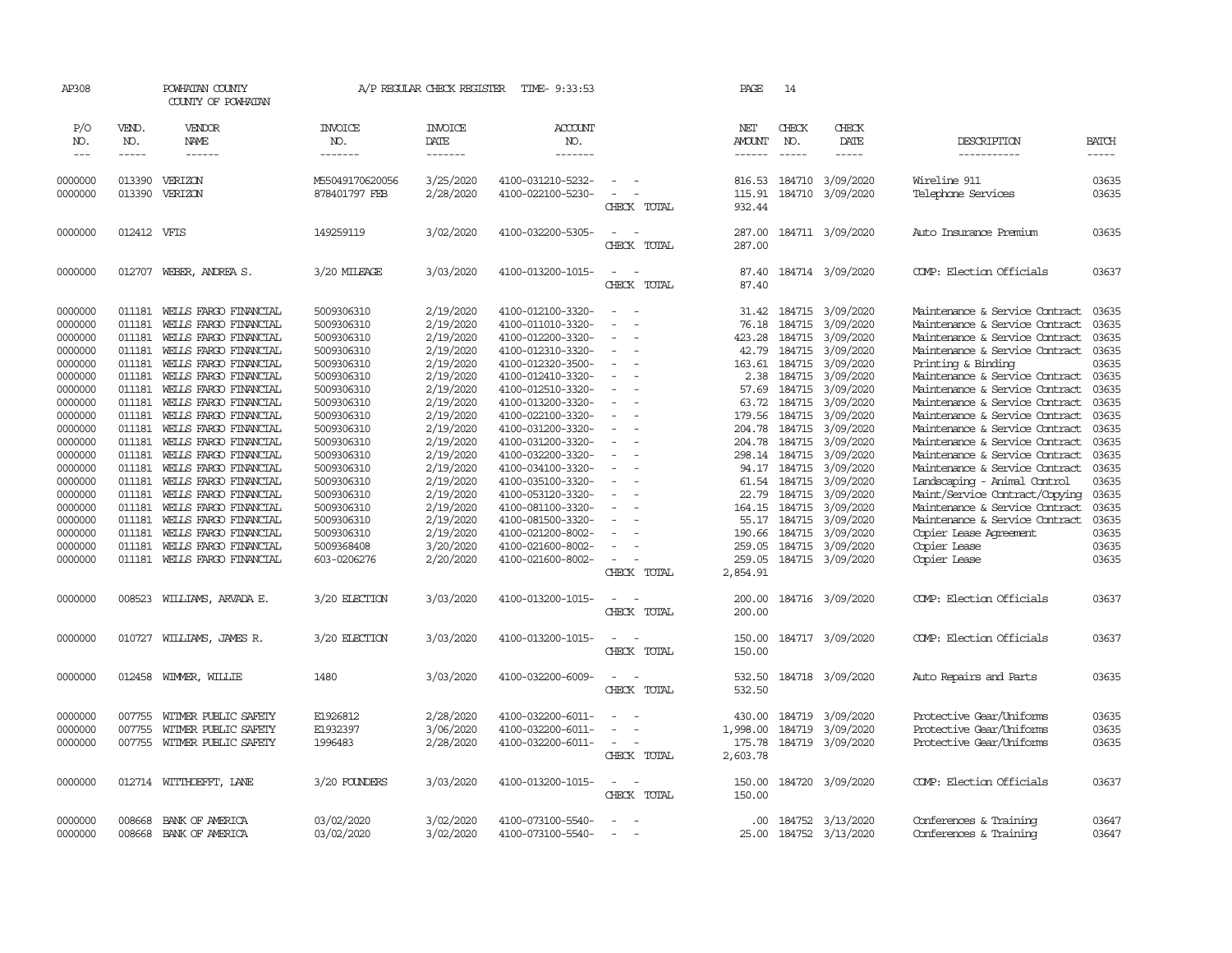| AP308                       |                             | POWHATAN COUNTY<br>COUNTY OF POWHATAN |                                  | A/P REGULAR CHECK REGISTER        | TIME- 9:33:53                          |                          | PAGE                                  | 15                            |                        |                                |                |
|-----------------------------|-----------------------------|---------------------------------------|----------------------------------|-----------------------------------|----------------------------------------|--------------------------|---------------------------------------|-------------------------------|------------------------|--------------------------------|----------------|
| P/O<br>NO.<br>$\frac{1}{2}$ | VEND.<br>NO.<br>$- - - - -$ | VENDOR<br>NAME<br>$- - - - - -$       | <b>INVOICE</b><br>NO.<br>------- | <b>INVOICE</b><br>DATE<br>------- | ACCOUNT<br>NO.<br>-------              |                          | NET<br><b>AMOUNT</b><br>$- - - - - -$ | CHECK<br>NO.<br>$\frac{1}{2}$ | CHECK<br>DATE<br>----- | DESCRIPTION<br>-----------     | BATCH<br>----- |
| 0000000                     | 008668                      | BANK OF AMERICA                       | 03/02/2020                       | 3/02/2020                         | 4100-081500-5540-                      |                          | 12.00                                 | 184752                        | 3/13/2020              | Conferences & Training         | 03647          |
| 0000000                     | 008668                      | BANK OF AMERICA                       | 03/02/2020                       | 3/02/2020                         | 4100-081500-5540-                      | $\equiv$                 | 12.00                                 | 184752                        | 3/13/2020              | Conferences & Training         | 03647          |
| 0000000                     | 008668                      | BANK OF AMERICA                       | 03/02/2020                       | 3/02/2020                         | 4100-081500-5810-                      |                          |                                       | 75.00-184752                  | 3/13/2020              | Dues/Association Memberships   | 03647          |
| 0000000                     | 008668                      | BANK OF AMERICA                       | 03/02/2020                       | 3/02/2020                         | 4100-012510-3320-                      | $\equiv$                 | 49.95                                 | 184752                        | 3/13/2020              | Maintenance & Service Contract | 03647          |
| 0000000                     | 008668                      | BANK OF AMERICA                       | 03/02/2020                       | 3/02/2020                         | 4100-014500-6004-                      |                          | 279.00                                | 184752                        | 3/13/2020              | Tools and Equipment            | 03647          |
| 0000000                     | 008668                      | BANK OF AMERICA                       | 03/02/2020                       | 3/02/2020                         | 4100-012410-3321-                      | $\equiv$                 | 19.95                                 | 184752                        | 3/13/2020              | BAI.NET Credit Card Fees       | 03647          |
| 0000000                     | 008668                      | BANK OF AMERICA                       | 03/02/2020                       | 3/02/2020                         | 4100-013200-5210-                      |                          | 139.00                                | 184752                        | 3/13/2020              | Postage                        | 03647          |
| 0000000                     | 008668                      | BANK OF AMERICA                       | 03/02/2020                       | 3/02/2020                         | 4100-031200-5210-                      |                          | 165.00                                | 184752                        | 3/13/2020              | Postage                        | 03647          |
| 0000000                     | 008668                      | BANK OF AMERICA                       | 03/02/2020                       | 3/02/2020                         | 4100-073100-5210-                      | $\overline{\phantom{a}}$ | 21.96                                 | 184752                        | 3/13/2020              | Postage                        | 03647          |
| 0000000                     | 008668                      | BANK OF AMERICA                       | 03/02/2020                       | 3/02/2020                         | 4100-073100-5210-                      | $\overline{\phantom{a}}$ | 5.82                                  | 184752                        | 3/13/2020              | Postage                        | 03647          |
| 0000000                     | 008668                      | BANK OF AMERICA                       | 03/02/2020                       | 3/02/2020                         | 4100-013200-6001-                      | $\equiv$                 | 13.56                                 | 184752                        | 3/13/2020              | Office Supplies                | 03647          |
| 0000000                     | 008668                      | BANK OF AMERICA                       | 03/02/2020                       | 3/02/2020                         | 4100-073100-6001-                      |                          | 27.08                                 | 184752                        | 3/13/2020              | Office Supplies                | 03647          |
| 0000000                     | 008668                      | BANK OF AMERICA                       | 03/02/2020                       | 3/02/2020                         | 4100-011010-5840-                      | $\equiv$                 | 31.43                                 | 184752                        | 3/13/2020              | Meeting Expense                | 03647          |
| 0000000                     | 008668                      | BANK OF AMERICA                       | 03/02/2020                       | 3/02/2020                         | 4100-014100-3400-                      | $\sim$                   | 25.00                                 | 184752                        | 3/13/2020              | Misc. Meetings - Set Up        | 03647          |
| 0000000                     | 008668                      | BANK OF AMERICA                       | 03/02/2020                       | 3/02/2020                         | 4100-012220-6001-                      | $\sim$                   | 99.83                                 | 184752                        | 3/13/2020              | Supplies                       | 03647          |
| 0000000                     | 008668                      | BANK OF AMERICA                       | 03/02/2020                       | 3/02/2020                         | 4100-012220-6001-                      | $\sim$                   |                                       | 32.51 184752                  | 3/13/2020              | Supplies                       | 03647          |
| 0000000                     | 008668                      | BANK OF AMERICA                       | 03/02/2020                       | 3/02/2020                         | 4100-012510-6014-                      | $\overline{\phantom{a}}$ | 59.99                                 | 184752                        | 3/13/2020              | Other Operating Supplies       | 03647          |
| 0000000                     | 008668                      | BANK OF AMERICA                       | 03/02/2020                       | 3/02/2020                         | 4100-012510-6014-                      | $\equiv$                 | 252.52                                | 184752                        | 3/13/2020              | Other Operating Supplies       | 03647          |
| 0000000                     | 008668                      | BANK OF AMERICA                       | 03/02/2020                       | 3/02/2020                         | 4100-012510-6014-                      |                          | 200.00                                | 184752                        | 3/13/2020              | Other Operating Supplies       | 03647          |
| 0000000                     | 008668                      | BANK OF AMERICA                       | 03/02/2020                       | 3/02/2020                         | 4100-014500-3190-                      | $\overline{\phantom{a}}$ | 50.99                                 | 184752                        | 3/13/2020              | Grounds Maintenance            | 03647          |
| 0000000                     | 008668                      | BANK OF AMERICA                       | 03/02/2020                       | 3/02/2020                         | 4100-014500-3319-                      |                          | 28.58                                 | 184752                        | 3/13/2020              | Equipment Repairs and Maintena | 03647          |
| 0000000                     | 008668                      | BANK OF AMERICA                       | 03/02/2020                       | 3/02/2020                         | 4100-031210-6001-                      | $\equiv$                 |                                       | 8.31-184752                   | 3/13/2020              | Office Supplies                | 03647          |
| 0000000                     | 008668                      | BANK OF AMERICA                       | 03/02/2020                       | 3/02/2020                         | 4100-031210-6001-                      |                          | 29.98                                 | 184752                        | 3/13/2020              | Office Supplies                | 03647          |
| 0000000                     | 008668                      | BANK OF AMERICA                       | 03/02/2020                       | 3/02/2020                         | 4100-031210-6001-                      | $\equiv$                 | 23.99                                 | 184752                        | 3/13/2020              | Office Supplies                | 03647          |
| 0000000                     | 008668                      | BANK OF AMERICA                       | 03/02/2020                       | 3/02/2020                         | 4100-031210-6001-                      | $\overline{\phantom{a}}$ | 8.66                                  | 184752                        | 3/13/2020              | Office Supplies                | 03647          |
| 0000000                     | 008668                      | BANK OF AMERICA                       | 03/02/2020                       | 3/02/2020                         | 4100-031210-6001-                      |                          | 8.20                                  | 184752                        | 3/13/2020              | Office Supplies                | 03647          |
| 0000000                     | 008668                      | BANK OF AMERICA                       | 03/02/2020                       | 3/02/2020                         | 4100-031210-6001-                      | $\overline{\phantom{a}}$ | 38.49                                 | 184752                        | 3/13/2020              | Office Supplies                | 03647          |
| 0000000                     | 008668                      | BANK OF AMERICA                       | 03/02/2020                       | 3/02/2020                         | 4100-031210-6001-                      | $\overline{\phantom{a}}$ | 16.99                                 | 184752                        | 3/13/2020              | Office Supplies                | 03647          |
| 0000000                     | 008668                      | BANK OF AMERICA                       | 03/02/2020                       | 3/02/2020                         | 4100-031210-6001-                      | $\equiv$                 | 25.71                                 | 184752                        | 3/13/2020              | Office Supplies                | 03647          |
| 0000000                     | 008668                      | BANK OF AMERICA                       | 03/02/2020                       | 3/02/2020                         | 4100-032200-6001-                      |                          | 17.99                                 | 184752                        | 3/13/2020              | Stationery/Office Supplies     | 03647          |
| 0000000                     | 008668                      | BANK OF AMERICA                       | 03/02/2020                       | 3/02/2020                         | 4100-032200-6016-                      | $\sim$                   | 30.99                                 | 184752                        | 3/13/2020              | <b>JET</b> Program             | 03647          |
| 0000000                     | 008668                      | BANK OF AMERICA                       | 03/02/2020                       | 3/02/2020                         | 4100-035500-5540-                      | $\sim$                   | 79.46                                 | 184752                        | 3/13/2020              | Conferences & Training         | 03647          |
| 0000000                     | 008668                      | BANK OF AMERICA                       | 03/02/2020                       | 3/02/2020                         | 4100-035500-5540-                      |                          | 43.49                                 | 184752                        | 3/13/2020              | Conferences & Training         | 03647          |
| 0000000                     | 008668                      | BANK OF AMERICA                       | 03/02/2020                       | 3/02/2020                         | 4100-073100-6002-                      | $\equiv$                 | 80.97                                 | 184752                        | 3/13/2020              | Computer Equipment-non-capital | 03647          |
| 0000000                     | 008668                      | BANK OF AMERICA                       | 03/02/2020                       | 3/02/2020                         | 4100-073100-6012-                      |                          |                                       | 23.71 184752                  | 3/13/2020              | Books & Subscriptions          | 03647          |
| 0000000                     | 008668                      | BANK OF AMERICA                       | 03/02/2020                       | 3/02/2020                         | 4100-073100-6012-                      | $\equiv$                 | 24.95                                 | 184752                        | 3/13/2020              | Books & Subscriptions          | 03647          |
| 0000000                     | 008668                      | BANK OF AMERICA                       | 03/02/2020                       | 3/02/2020                         | 4100-073100-6012-                      |                          | 17.89                                 | 184752                        | 3/13/2020              | Books & Subscriptions          | 03647          |
| 0000000                     | 008668                      | BANK OF AMERICA                       | 03/02/2020                       | 3/02/2020                         | 4100-073100-6012-                      | $\equiv$                 | 19.95                                 | 184752                        | 3/13/2020              | Books & Subscriptions          | 03647          |
| 0000000                     | 008668                      | BANK OF AMERICA                       | 03/02/2020                       | 3/02/2020                         | 4100-073100-6012-                      | $\sim$<br>$\equiv$       | 15.00                                 | 184752                        | 3/13/2020              | Books & Subscriptions          | 03647          |
| 0000000                     | 008668                      | BANK OF AMERICA                       | 03/02/2020                       | 3/02/2020                         | 4100-012200-5130-                      |                          | 48.70                                 | 184752                        | 3/13/2020              | Water                          | 03647          |
| 0000000                     | 008668                      | BANK OF AMERICA                       | 03/02/2020                       | 3/02/2020                         | 4100-014500-3190-                      | $\overline{\phantom{a}}$ | 89.98                                 | 184752                        | 3/13/2020              | Grounds Maintenance            | 03647          |
| 0000000                     | 008668                      | BANK OF AMERICA                       | 03/02/2020                       | 3/02/2020                         | 4100-014500-3190-                      |                          |                                       | 10.00-184752                  | 3/13/2020              | Grounds Maintenance            | 03647          |
| 0000000                     | 008668                      | BANK OF AMERICA                       | 03/02/2020                       | 3/02/2020                         | 4100-014500-6004-                      | $\sim$                   | 99.99                                 | 184752                        | 3/13/2020              | Tools and Equipment            | 03647          |
| 0000000                     | 008668                      | BANK OF AMERICA                       | 03/02/2020                       | 3/02/2020                         | 4100-032200-5815-                      | $\equiv$                 | 90.56                                 | 184752                        | 3/13/2020              | Training/Seminars              | 03647          |
| 0000000                     | 008668                      | BANK OF AMERICA                       | 03/02/2020                       | 3/02/2020                         | 4100-014100-3310-                      |                          | 779.86                                | 184752                        | 3/13/2020              | Repairs & Maintenance          | 03647          |
| 0000000<br>0000000          | 008668<br>008668            | BANK OF AMERICA<br>BANK OF AMERICA    | 03/02/2020<br>03/02/2020         | 3/02/2020<br>3/02/2020            | 4100-032200-5120-<br>4100-032200-5120- |                          | 62.84<br>50.67                        | 184752<br>184752              | 3/13/2020<br>3/13/2020 | Apparatus Fuel                 | 03647<br>03647 |
| 0000000                     | 008668                      |                                       |                                  | 3/02/2020                         | 4100-032200-5210-                      |                          | 27.76                                 | 184752                        | 3/13/2020              | Apparatus Fuel<br>Postage      | 03647          |
| 0000000                     | 008668                      | BANK OF AMERICA<br>BANK OF AMERICA    | 03/02/2020<br>03/02/2020         | 3/02/2020                         | 4100-012510-8205-                      |                          | 39.99                                 | 184752                        | 3/13/2020              | Hosting Fees                   | 03647          |
| 0000000                     | 008668                      | BANK OF AMERICA                       | 03/02/2020                       | 3/02/2020                         | 4100-011010-3500-                      | $\equiv$                 | 41.06                                 | 184752                        | 3/13/2020              | Printing & Binding             | 03647          |
| 0000000                     | 008668                      | BANK OF AMERICA                       | 03/02/2020                       | 3/02/2020                         | 4100-012100-6001-                      | $\overline{\phantom{a}}$ | 30.53                                 |                               | 184752 3/13/2020       | Office Supplies                | 03647          |
|                             |                             |                                       |                                  |                                   |                                        |                          |                                       |                               |                        |                                |                |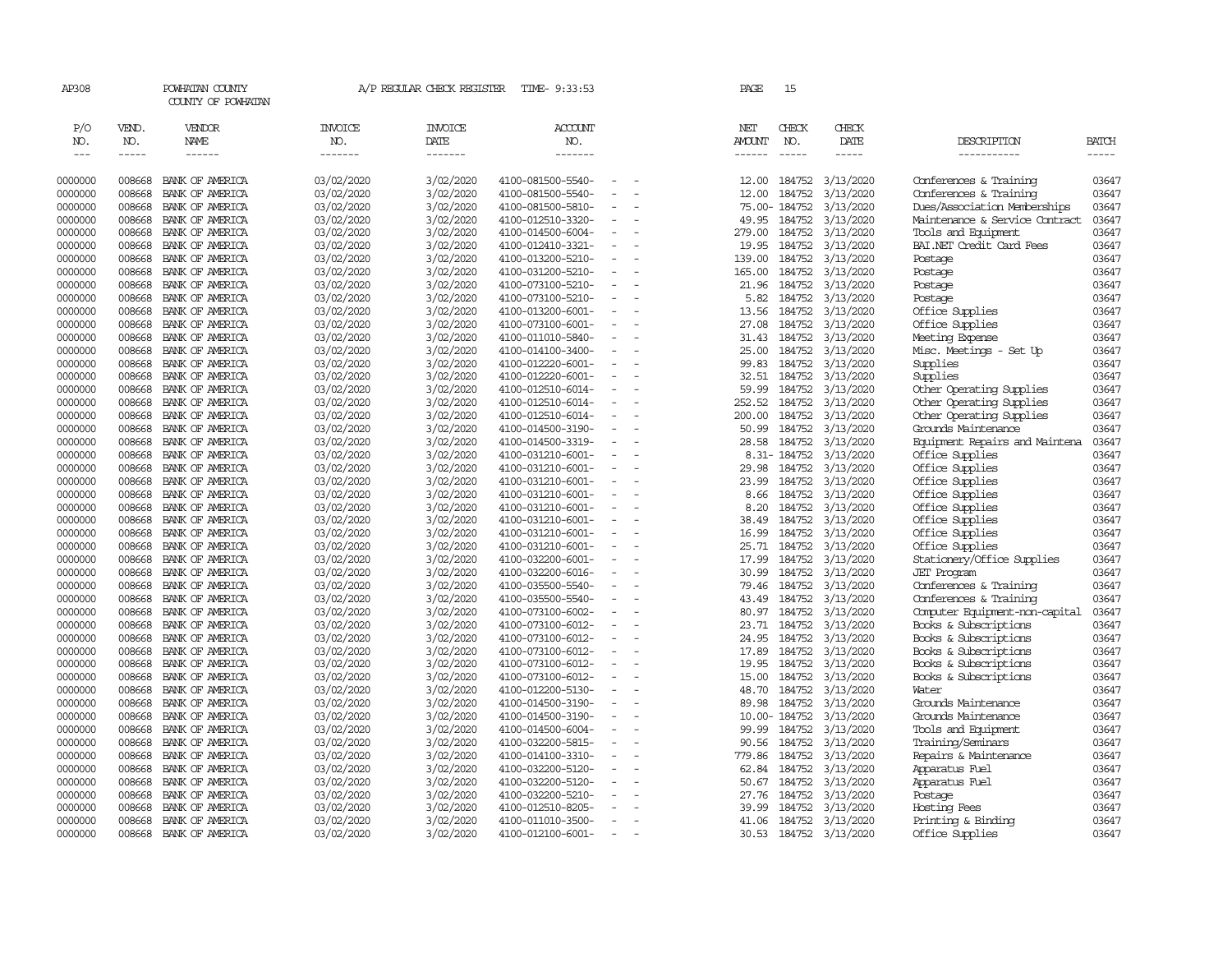| AP308                |                    | POWHATAN COUNTY<br>COUNTY OF POWHATAN                                                                                                                                                                                                                                                                                                                                                                                                                                                  |                          | A/P REGULAR CHECK REGISTER | TIME- 9:33:53                          |                          |             | PAGE             | 16               |                        |                                                    |                       |
|----------------------|--------------------|----------------------------------------------------------------------------------------------------------------------------------------------------------------------------------------------------------------------------------------------------------------------------------------------------------------------------------------------------------------------------------------------------------------------------------------------------------------------------------------|--------------------------|----------------------------|----------------------------------------|--------------------------|-------------|------------------|------------------|------------------------|----------------------------------------------------|-----------------------|
| P/O                  | VEND.              | VENDOR                                                                                                                                                                                                                                                                                                                                                                                                                                                                                 | <b>INVOICE</b>           | INVOICE                    | ACCOUNT                                |                          |             | NET              | CHECK            | CHECK                  |                                                    |                       |
| NO.<br>$\frac{1}{2}$ | NO.<br>$- - - - -$ | NAME                                                                                                                                                                                                                                                                                                                                                                                                                                                                                   | NO.<br>-------           | DATE                       | NO.<br>-------                         |                          |             | AMOUNT           | NO.              | DATE                   | DESCRIPTION                                        | <b>BATCH</b><br>----- |
|                      |                    | $\begin{array}{cccccccccc} \multicolumn{2}{c}{} & \multicolumn{2}{c}{} & \multicolumn{2}{c}{} & \multicolumn{2}{c}{} & \multicolumn{2}{c}{} & \multicolumn{2}{c}{} & \multicolumn{2}{c}{} & \multicolumn{2}{c}{} & \multicolumn{2}{c}{} & \multicolumn{2}{c}{} & \multicolumn{2}{c}{} & \multicolumn{2}{c}{} & \multicolumn{2}{c}{} & \multicolumn{2}{c}{} & \multicolumn{2}{c}{} & \multicolumn{2}{c}{} & \multicolumn{2}{c}{} & \multicolumn{2}{c}{} & \multicolumn{2}{c}{} & \mult$ |                          | -------                    |                                        |                          |             | ------           | $\frac{1}{2}$    | -----                  | -----------                                        |                       |
| 0000000              | 008668             | BANK OF AMERICA                                                                                                                                                                                                                                                                                                                                                                                                                                                                        | 03/02/2020               | 3/02/2020                  | 4100-012100-6001-                      |                          |             | 28.42            | 184752           | 3/13/2020              | Office Supplies                                    | 03647                 |
| 0000000              | 008668             | BANK OF AMERICA                                                                                                                                                                                                                                                                                                                                                                                                                                                                        | 03/02/2020               | 3/02/2020                  | 4100-081100-3500-                      | $\equiv$<br>$\sim$       |             | 84.25            | 184752           | 3/13/2020              | Printing & Binding                                 | 03647                 |
| 0000000              | 008668             | BANK OF AMERICA                                                                                                                                                                                                                                                                                                                                                                                                                                                                        | 03/02/2020               | 3/02/2020                  | 4100-032200-6001-                      | $\sim$                   |             | 67.99            | 184752           | 3/13/2020              | Stationery/Office Supplies                         | 03647                 |
| 0000000              | 008668             | BANK OF AMERICA                                                                                                                                                                                                                                                                                                                                                                                                                                                                        | 03/02/2020               | 3/02/2020                  | 4100-012410-5540-                      |                          |             | 80.00            | 184752           | 3/13/2020              | Conferences & Training                             | 03647                 |
| 0000000              | 008668             | BANK OF AMERICA                                                                                                                                                                                                                                                                                                                                                                                                                                                                        | 03/02/2020               | 3/02/2020                  | 4100-012410-5540-                      | $\blacksquare$           |             | 80.00            | 184752           | 3/13/2020              | Conferences & Training                             | 03647                 |
| 0000000              | 008668             | BANK OF AMERICA                                                                                                                                                                                                                                                                                                                                                                                                                                                                        | 03/02/2020               | 3/02/2020                  | 4100-012410-5540-                      |                          |             | 80.00            | 184752           | 3/13/2020              | Conferences & Training                             | 03647                 |
| 0000000              | 008668             | BANK OF AMERICA                                                                                                                                                                                                                                                                                                                                                                                                                                                                        | 03/02/2020               | 3/02/2020                  | 4100-012220-3140-                      |                          |             | 384.00           | 184752           | 3/13/2020              | Professional Services                              | 03647                 |
| 0000000              | 008668             | BANK OF AMERICA                                                                                                                                                                                                                                                                                                                                                                                                                                                                        | 03/02/2020               | 3/02/2020                  | 4100-032200-5540-                      |                          |             | 187.56           | 184752           | 3/13/2020              | Travel - Convention & Educatio                     | 03647                 |
| 0000000              | 008668             | BANK OF AMERICA                                                                                                                                                                                                                                                                                                                                                                                                                                                                        | 03/02/2020               | 3/02/2020                  | 4100-014100-3310-                      | $\blacksquare$           |             | 17.95            | 184752           | 3/13/2020              | Repairs & Maintenance                              | 03647                 |
| 0000000              | 008668             | BANK OF AMERICA                                                                                                                                                                                                                                                                                                                                                                                                                                                                        | 03/02/2020               | 3/02/2020                  | 4100-035500-6014-                      |                          |             | 29.24            | 184752           | 3/13/2020              | Other Operating Supplies                           | 03647                 |
| 0000000              | 008668             | BANK OF AMERICA                                                                                                                                                                                                                                                                                                                                                                                                                                                                        | 03/02/2020               | 3/02/2020                  | 4100-073100-5260-                      | $\blacksquare$           |             | 230.89           | 184752           | 3/13/2020              | <b>Internet</b>                                    | 03647                 |
| 0000000              | 008668             | BANK OF AMERICA                                                                                                                                                                                                                                                                                                                                                                                                                                                                        | 03/02/2020               | 3/02/2020                  | 4100-034100-3320-                      |                          |             | 49.00            | 184752           | 3/13/2020              | Maintenance & Service Contract                     | 03647                 |
| 0000000              | 008668             | BANK OF AMERICA                                                                                                                                                                                                                                                                                                                                                                                                                                                                        | 03/02/2020               | 3/02/2020                  | 4100-081500-5540-                      | $\overline{\phantom{a}}$ |             | 50.00            | 184752           | 3/13/2020              | Conferences & Training                             | 03647                 |
| 0000000              | 008668             | BANK OF AMERICA                                                                                                                                                                                                                                                                                                                                                                                                                                                                        | 03/02/2020               | 3/02/2020                  | 4100-081500-5810-                      | $\overline{\phantom{a}}$ |             | 250.00           | 184752           | 3/13/2020              | Dues/Association Memberships                       | 03647                 |
| 0000000              | 008668             | BANK OF AMERICA                                                                                                                                                                                                                                                                                                                                                                                                                                                                        | 03/02/2020               | 3/02/2020                  | 4100-032200-5815-                      |                          |             | 53.60            | 184752           | 3/13/2020              | Training/Seminars                                  | 03647                 |
| 0000000              | 008668             | BANK OF AMERICA                                                                                                                                                                                                                                                                                                                                                                                                                                                                        | 03/02/2020               | 3/02/2020                  | 4100-012510-6014-                      | $\equiv$                 |             | 110.23           | 184752           | 3/13/2020              | Other Operating Supplies                           | 03647                 |
| 0000000              | 008668             | BANK OF AMERICA                                                                                                                                                                                                                                                                                                                                                                                                                                                                        | 03/02/2020               | 3/02/2020                  | 4100-032200-5815-                      |                          |             | 321.98           | 184752           | 3/13/2020              | Training/Seminars                                  | 03647                 |
| 0000000              | 008668             | BANK OF AMERICA                                                                                                                                                                                                                                                                                                                                                                                                                                                                        | 03/02/2020               | 3/02/2020                  | 4100-012220-5540-                      | $\equiv$                 |             | 249.00           | 184752           | 3/13/2020              | Travel and Education                               | 03647                 |
| 0000000              | 008668             | BANK OF AMERICA                                                                                                                                                                                                                                                                                                                                                                                                                                                                        | 03/02/2020               | 3/02/2020                  | 4100-012220-5810-                      |                          |             | 30.00            | 184752           | 3/13/2020              | Dues/Association Membership                        | 03647                 |
| 0000000              | 008668             | BANK OF AMERICA                                                                                                                                                                                                                                                                                                                                                                                                                                                                        | 03/02/2020               | 3/02/2020                  | 4100-081500-5540-                      | $\equiv$                 |             | 135.00           | 184752           | 3/13/2020              | Conferences & Training                             | 03647                 |
| 0000000              | 008668             | BANK OF AMERICA                                                                                                                                                                                                                                                                                                                                                                                                                                                                        | 03/02/2020               | 3/02/2020                  | 4100-032200-5120-                      | $\equiv$                 |             | 63.22            | 184752           | 3/13/2020              | Apparatus Fuel                                     | 03647                 |
| 0000000              | 008668             | BANK OF AMERICA                                                                                                                                                                                                                                                                                                                                                                                                                                                                        | 03/02/2020               | 3/02/2020                  | 4100-012510-5260-                      |                          |             | 75.00            | 184752           | 3/13/2020              | Internet Usage                                     | 03647                 |
| 0000000              | 008668             | BANK OF AMERICA                                                                                                                                                                                                                                                                                                                                                                                                                                                                        | 03/02/2020               | 3/02/2020                  | 4100-032200-5120-                      | $\overline{a}$           |             | 65.28            | 184752           | 3/13/2020              | Apparatus Fuel                                     | 03647                 |
| 0000000              | 008668             | BANK OF AMERICA                                                                                                                                                                                                                                                                                                                                                                                                                                                                        | 03/02/2020               | 3/02/2020                  | 4100-012100-3600-                      | $\overline{a}$           |             | 75.00            | 184752           | 3/13/2020              | Advertising                                        | 03647                 |
| 0000000              | 008668             | BANK OF AMERICA                                                                                                                                                                                                                                                                                                                                                                                                                                                                        | 03/02/2020               | 3/02/2020                  | 4100-034100-3600-                      | $\blacksquare$           |             | 75.00            | 184752           | 3/13/2020              | Advertising                                        | 03647                 |
| 0000000              | 008668             | BANK OF AMERICA                                                                                                                                                                                                                                                                                                                                                                                                                                                                        | 03/02/2020               | 3/02/2020                  | 4100-011010-5840-                      | $\equiv$                 |             | 43.02            | 184752           | 3/13/2020              | Meeting Expense                                    | 03647<br>03647        |
| 0000000              | 008668             | BANK OF AMERICA                                                                                                                                                                                                                                                                                                                                                                                                                                                                        | 03/02/2020               | 3/02/2020                  | 4100-032200-5815-                      |                          |             | 500.00           | 184752           | 3/13/2020              | Training/Seminars                                  |                       |
| 0000000              | 008668             | BANK OF AMERICA                                                                                                                                                                                                                                                                                                                                                                                                                                                                        | 03/02/2020               | 3/02/2020                  | 4100-073100-3320-                      | $\overline{a}$           |             | 48.39            | 184752           | 3/13/2020              | Maintenance & Service Contract                     | 03647                 |
| 0000000<br>0000000   | 008668<br>008668   | BANK OF AMERICA<br>BANK OF AMERICA                                                                                                                                                                                                                                                                                                                                                                                                                                                     | 03/02/2020               | 3/02/2020                  | 4100-021600-5540-<br>4100-012220-7002- |                          |             | 326.31<br>318.00 | 184752<br>184752 | 3/13/2020<br>3/13/2020 | Travel and Education<br>Criminal Background Checks | 03647<br>03647        |
|                      | 008668             | BANK OF AMERICA                                                                                                                                                                                                                                                                                                                                                                                                                                                                        | 03/02/2020<br>03/02/2020 | 3/02/2020<br>3/02/2020     | 4100-081500-5510-                      | $\equiv$                 |             | 290.04           | 184752           | 3/13/2020              | Travel/Mileage/Parking/Tolls                       | 03647                 |
| 0000000<br>0000000   | 008668             | BANK OF AMERICA                                                                                                                                                                                                                                                                                                                                                                                                                                                                        | 03/02/2020               | 3/02/2020                  | 4100-032200-5540-                      | $\equiv$                 |             | 375.00           | 184752           | 3/13/2020              | Travel - Convention & Educatio                     | 03647                 |
| 0000000              | 008668             | BANK OF AMERICA                                                                                                                                                                                                                                                                                                                                                                                                                                                                        | 03/02/2020               | 3/02/2020                  | 4100-032200-5120-                      |                          |             | 19.00            | 184752           | 3/13/2020              | Apparatus Fuel                                     | 03647                 |
| 0000000              | 008668             | BANK OF AMERICA                                                                                                                                                                                                                                                                                                                                                                                                                                                                        | 03/02/2020               | 3/02/2020                  | 4100-032200-5815-                      | $\equiv$                 |             | 320.66           | 184752           | 3/13/2020              | Training/Seminars                                  | 03647                 |
| 0000000              | 008668             | BANK OF AMERICA                                                                                                                                                                                                                                                                                                                                                                                                                                                                        | 03/02/2020               | 3/02/2020                  | 4100-073100-6012-                      |                          |             | 143.67           | 184752           | 3/13/2020              | Books & Subscriptions                              | 03647                 |
| 0000000              | 008668             | BANK OF AMERICA                                                                                                                                                                                                                                                                                                                                                                                                                                                                        | 03/02/2020               | 3/02/2020                  | 4100-073100-6012-                      | $\blacksquare$           |             | 133.49           | 184752           | 3/13/2020              | Books & Subscriptions                              | 03647                 |
| 0000000              | 008668             | BANK OF AMERICA                                                                                                                                                                                                                                                                                                                                                                                                                                                                        | 03/02/2020               | 3/02/2020                  | 4100-034100-5540-                      |                          |             | 125.00           | 184752           | 3/13/2020              | Conferences & Training                             | 03647                 |
| 0000000              | 008668             | BANK OF AMERICA                                                                                                                                                                                                                                                                                                                                                                                                                                                                        | 03/02/2020               | 3/02/2020                  | 4100-034100-5540-                      | $\equiv$                 |             | 125.00           | 184752           | 3/13/2020              | Conferences & Training                             | 03647                 |
| 0000000              | 008668             | BANK OF AMERICA                                                                                                                                                                                                                                                                                                                                                                                                                                                                        | 03/02/2020               | 3/02/2020                  | 4100-012510-6014-                      |                          |             | 50.50            | 184752           | 3/13/2020              | Other Operating Supplies                           | 03647                 |
| 0000000              | 008668             | BANK OF AMERICA                                                                                                                                                                                                                                                                                                                                                                                                                                                                        | 03/02/2020               | 3/02/2020                  | 4100-073100-6014-                      | $\blacksquare$           |             | 189.71           | 184752           | 3/13/2020              | Library Supplies                                   | 03647                 |
| 0000000              | 008668             | BANK OF AMERICA                                                                                                                                                                                                                                                                                                                                                                                                                                                                        | 03/02/2020               | 3/02/2020                  | 4100-032200-5815-                      | $\equiv$                 |             | 30.00            | 184752           | 3/13/2020              | Training/Seminars                                  | 03647                 |
| 0000000              | 008668             | BANK OF AMERICA                                                                                                                                                                                                                                                                                                                                                                                                                                                                        | 03/02/2020               | 3/02/2020                  | 4100-012220-5810-                      | $\overline{\phantom{a}}$ |             | 219.00           | 184752           | 3/13/2020              | Dues/Association Membership                        | 03647                 |
| 0000000              | 008668             | BANK OF AMERICA                                                                                                                                                                                                                                                                                                                                                                                                                                                                        | 03/02/2020               | 3/02/2020                  | 4100-081100-5540-                      |                          |             | 550.00           | 184752           | 3/13/2020              | Conferences & Training                             | 03647                 |
| 0000000              | 008668             | BANK OF AMERICA                                                                                                                                                                                                                                                                                                                                                                                                                                                                        | 03/02/2020               | 3/02/2020                  | 4100-073100-6015-                      |                          |             | 20.00            | 184752           | 3/13/2020              | Summer Reading Program                             | 03647                 |
| 0000000              | 008668             | BANK OF AMERICA                                                                                                                                                                                                                                                                                                                                                                                                                                                                        | 03/02/2020               | 3/02/2020                  | 4100-073100-6015-                      |                          |             | 25.00            | 184752           | 3/13/2020              | Summer Reading Program                             | 03647                 |
| 0000000              | 008668             | BANK OF AMERICA                                                                                                                                                                                                                                                                                                                                                                                                                                                                        | 03/02/2020               | 3/02/2020                  | 4100-032220-3310-                      |                          |             | 50.94            | 184752           | 3/13/2020              | Repairs & Maintenance                              | 03647                 |
| 0000000              | 008668             | BANK OF AMERICA                                                                                                                                                                                                                                                                                                                                                                                                                                                                        | 03/02/2020               | 3/02/2020                  | 4100-081500-5540-                      |                          |             | 32.69            | 184752           | 3/13/2020              | Conferences & Training                             | 03647                 |
| 0000000              | 008668             | BANK OF AMERICA                                                                                                                                                                                                                                                                                                                                                                                                                                                                        | 03/02/2020               | 3/02/2020                  | 4100-081500-5510-                      |                          |             | 3.00             | 184752           | 3/13/2020              | Travel/Mileage/Parking/Tolls                       | 03647                 |
| 0000000              | 008668             | BANK OF AMERICA                                                                                                                                                                                                                                                                                                                                                                                                                                                                        | 03/02/2020               | 3/02/2020                  | 4100-032200-3310-                      | $\overline{\phantom{a}}$ |             | 350.00           | 184752           | 3/13/2020              | Equipment Repair                                   | 03647                 |
| 0000000              | 008668             | BANK OF AMERICA                                                                                                                                                                                                                                                                                                                                                                                                                                                                        | 03/02/2020               | 3/02/2020                  | 4100-032200-6009-                      | $\overline{\phantom{a}}$ |             | 1,415.64         |                  | 184752 3/13/2020       | Auto Repairs and Parts                             | 03647                 |
|                      |                    |                                                                                                                                                                                                                                                                                                                                                                                                                                                                                        |                          |                            |                                        |                          | CHECK TOTAL | 11,902.89        |                  |                        |                                                    |                       |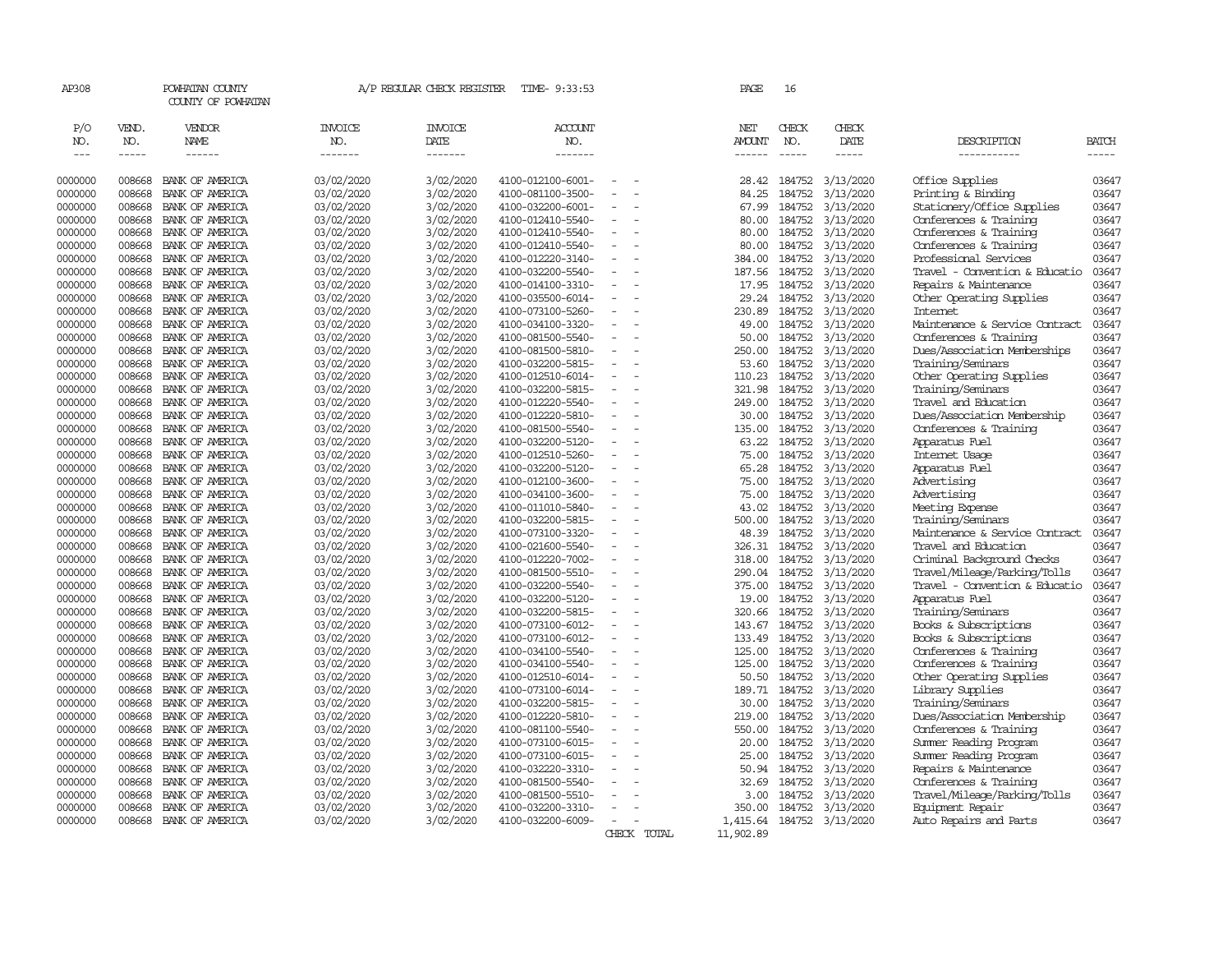| AP308        |                    | POWHATAN COUNTY<br>COUNTY OF POWHATAN |                | A/P REGULAR CHECK REGISTER | TIME- 9:33:53          |                          |             | PAGE             | 17                   |                  |                                |                               |
|--------------|--------------------|---------------------------------------|----------------|----------------------------|------------------------|--------------------------|-------------|------------------|----------------------|------------------|--------------------------------|-------------------------------|
| P/O          | VEND.              | VENDOR                                | <b>INVOICE</b> | <b>INVOICE</b>             | <b>ACCOUNT</b>         |                          |             | NET              | CHECK                | CHECK            |                                |                               |
| NO.<br>$---$ | NO.<br>$- - - - -$ | NAME                                  | NO.<br>------- | DATE<br>-------            | NO.<br>$- - - - - - -$ |                          |             | AMOUNT<br>------ | NO.<br>$\frac{1}{2}$ | DATE<br>-----    | DESCRIPTION<br>-----------     | <b>BATCH</b><br>$\frac{1}{2}$ |
|              |                    |                                       |                |                            |                        |                          |             |                  |                      |                  |                                |                               |
| 0000000      | 011439             | BUSINESS CARD                         | 02/27/2020     | 2/27/2020                  | 4100-031200-5540-      |                          |             | .00.             | 184753               | 3/13/2020        | Conferences & Training         | 03648                         |
| 0000000      | 011439             | <b>BUSINESS CARD</b>                  | 02/27/2020     | 2/27/2020                  | 4100-031200-5540-      |                          |             | 232.20           | 184753               | 3/13/2020        | Conferences & Training         | 03648                         |
| 0000000      | 011439             | BUSINESS CARD                         | 02/27/2020     | 2/27/2020                  | 4100-031200-5210-      |                          |             | 8.20             | 184753               | 3/13/2020        | Postage                        | 03648                         |
| 0000000      | 011439             | BUSINESS CARD                         | 02/27/2020     | 2/27/2020                  | 4100-031200-6001-      |                          |             | 99.37            | 184753               | 3/13/2020        | Office Supplies                | 03648                         |
| 0000000      | 011439             | <b>BUSINESS CARD</b>                  | 02/27/2020     | 2/27/2020                  | 4100-031200-5210-      |                          |             | 100.00           | 184753               | 3/13/2020        | Postage                        | 03648                         |
| 0000000      | 011439             | BUSINESS CARD                         | 02/27/2020     | 2/27/2020                  | 4100-031200-5210-      |                          |             | 17.99            | 184753               | 3/13/2020        | Postage                        | 03648                         |
| 0000000      | 011439             | <b>BUSINESS CARD</b>                  | 02/27/2020     | 2/27/2020                  | 4100-031710-5210-      |                          |             | 17.99            | 184753               | 3/13/2020        | Postage                        | 03648                         |
| 0000000      | 011439             | <b>BUSINESS CARD</b>                  | 02/27/2020     | 2/27/2020                  | 4100-033400-3846-      |                          |             | 7.69             | 184753               | 3/13/2020        | Detention of Adults-Other Expe | 03648                         |
| 0000000      | 011439             | <b>BUSINESS CARD</b>                  | 02/27/2020     | 2/27/2020                  | 4100-031200-6001-      | $\sim$                   |             | 6.00             | 184753               | 3/13/2020        | Office Supplies                | 03648                         |
| 0000000      | 011439             | <b>BUSINESS CARD</b>                  | 02/27/2020     | 2/27/2020                  | 4100-031200-6001-      |                          |             | 30.54            | 184753               | 3/13/2020        | Office Supplies                | 03648                         |
| 0000000      | 011439             | <b>BUSINESS CARD</b>                  | 02/27/2020     | 2/27/2020                  | 4100-031200-6001-      |                          |             | 42.75            | 184753               | 3/13/2020        | Office Supplies                | 03648                         |
| 0000000      | 011439             | BUSINESS CARD                         | 02/27/2020     | 2/27/2020                  | 4100-031200-6002-      |                          |             | 75.81            | 184753               | 3/13/2020        | Computer Equipment-non-capital | 03648                         |
| 0000000      | 011439             | <b>BUSINESS CARD</b>                  | 02/27/2020     | 2/27/2020                  | 4100-031200-6002-      |                          |             | 17.66            | 184753               | 3/13/2020        | Computer Equipment-non-capital | 03648                         |
| 0000000      | 011439             | <b>BUSINESS CARD</b>                  | 02/27/2020     | 2/27/2020                  | 4100-031200-6011-      |                          |             | 28.70            | 184753               | 3/13/2020        | Uniforms                       | 03648                         |
| 0000000      | 011439             | <b>BUSINESS CARD</b>                  | 02/27/2020     | 2/27/2020                  | 4100-031200-6011-      |                          |             | 21.05            | 184753               | 3/13/2020        | Uniforms                       | 03648                         |
| 0000000      | 011439             | BUSINESS CARD                         | 02/27/2020     | 2/27/2020                  | 4100-033400-3846-      |                          |             | 10.72            | 184753               | 3/13/2020        | Detention of Adults-Other Expe | 03648                         |
| 0000000      | 011439             | BUSINESS CARD                         | 02/27/2020     | 2/27/2020                  | 4100-031200-6001-      |                          |             | 29.98            | 184753               | 3/13/2020        | Office Supplies                | 03648                         |
| 0000000      | 011439             | <b>BUSINESS CARD</b>                  | 02/27/2020     | 2/27/2020                  | 4100-031200-6001-      |                          |             | 31.59            | 184753               | 3/13/2020        | Office Supplies                | 03648                         |
| 0000000      | 011439             | <b>BUSINESS CARD</b>                  | 02/27/2020     | 2/27/2020                  | 4100-031200-5540-      |                          |             | 600.00           | 184753               | 3/13/2020        | Conferences & Training         | 03648                         |
| 0000000      | 011439             | BUSINESS CARD                         | 02/27/2020     | 2/27/2020                  | 4100-031200-5540-      | $\overline{\phantom{a}}$ |             | 244.40           | 184753               | 3/13/2020        | Conferences & Training         | 03648                         |
| 0000000      | 011439             | <b>BUSINESS CARD</b>                  | 02/27/2020     | 2/27/2020                  | 4100-035100-5810-      |                          |             | 90.00            | 184753               | 3/13/2020        | Dues/Association Memberships   | 03648                         |
| 0000000      | 011439             | BUSINESS CARD                         | 02/27/2020     | 2/27/2020                  | 4100-031200-5540-      |                          |             | 4.08             | 184753               | 3/13/2020        | Conferences & Training         | 03648                         |
| 0000000      | 011439             | <b>BUSINESS CARD</b>                  | 02/27/2020     | 2/27/2020                  | 4100-031200-5540-      |                          |             | 34.00            | 184753               | 3/13/2020        | Conferences & Training         | 03648                         |
| 0000000      | 011439             | <b>BUSINESS CARD</b>                  | 02/27/2020     | 2/27/2020                  | 4100-031200-6014-      |                          |             | 15.62            | 184753               | 3/13/2020        | Other Operating Supplies       | 03648                         |
| 0000000      | 011439             | <b>BUSINESS CARD</b>                  | 02/27/2020     | 2/27/2020                  | 4100-031200-6022-      | $\equiv$                 |             | 297.33           | 184753               | 3/13/2020        | Dog Food & Supplies K9         | 03648                         |
|              |                    |                                       |                |                            |                        |                          | CHECK TOTAL | 2,063.67         |                      |                  |                                |                               |
| 0000000      | 011610             | BUSINESS CARD                         | 02/27/2020     | 2/27/2020                  | 4100-031200-6011-      |                          |             | .00.             |                      | 184754 3/13/2020 | Uniforms                       | 03650                         |
| 0000000      | 011610             | BUSINESS CARD                         | 02/27/2020     | 2/27/2020                  | 4100-031200-6011-      |                          |             | 36.38            | 184754               | 3/13/2020        | Uniforms                       | 03650                         |
| 0000000      | 011610             | <b>BUSINESS CARD</b>                  | 02/27/2020     | 2/27/2020                  | 4100-031200-6011-      |                          |             | 38.08            | 184754               | 3/13/2020        | Uniforms                       | 03650                         |
| 0000000      | 011610             | <b>BUSINESS CARD</b>                  | 02/27/2020     | 2/27/2020                  | 4100-031200-6011-      | $\equiv$                 |             | 30.81            | 184754               | 3/13/2020        | Uniforms                       | 03650                         |
| 0000000      | 011610             | <b>BUSINESS CARD</b>                  | 02/27/2020     | 2/27/2020                  | 4100-031200-6011-      |                          |             | 62.81            | 184754               | 3/13/2020        | Uniforms                       | 03650                         |
| 0000000      | 011610             | BUSINESS CARD                         | 02/27/2020     | 2/27/2020                  | 4100-031200-6011-      |                          |             | 73.66            | 184754               | 3/13/2020        | Uniforms                       | 03650                         |
| 0000000      | 011610             | <b>BUSINESS CARD</b>                  | 02/27/2020     | 2/27/2020                  | 4100-031200-6011-      |                          |             | 26.37            | 184754               | 3/13/2020        | Uniforms                       | 03650                         |
| 0000000      | 011610             | <b>BUSINESS CARD</b>                  | 02/27/2020     | 2/27/2020                  | 4100-031200-6011-      |                          |             |                  | 35.71 184754         | 3/13/2020        | Uniforms                       | 03650                         |
| 0000000      | 011610             | BUSINESS CARD                         | 02/27/2020     | 2/27/2020                  | 4100-031200-6011-      | $\sim$                   |             | 22.57            | 184754               | 3/13/2020        | Uniforms                       | 03650                         |
| 0000000      | 011610             | <b>BUSINESS CARD</b>                  | 02/27/2020     | 2/27/2020                  | 4100-031200-6011-      |                          |             | 197.95           | 184754               | 3/13/2020        | Uniforms                       | 03650                         |
| 0000000      | 011610             | <b>BUSINESS CARD</b>                  | 02/27/2020     | 2/27/2020                  | 4100-031200-6011-      | $\overline{\phantom{a}}$ |             | 33.68            | 184754               | 3/13/2020        | Uniforms                       | 03650                         |
| 0000000      | 011610             | <b>BUSINESS CARD</b>                  | 02/27/2020     | 2/27/2020                  | 4100-031200-6022-      |                          |             | 9.42             | 184754               | 3/13/2020        | Dog Food & Supplies K9         | 03650                         |
| 0000000      | 011610             | <b>BUSINESS CARD</b>                  | 02/27/2020     | 2/27/2020                  | 4100-031200-6022-      |                          |             | 15.74            | 184754               | 3/13/2020        | Dog Food & Supplies K9         | 03650                         |
| 0000000      | 011610             | <b>BUSINESS CARD</b>                  | 02/27/2020     | 2/27/2020                  | 4100-031200-6022-      |                          |             | 26.22            | 184754               | 3/13/2020        | Dog Food & Supplies K9         | 03650                         |
| 0000000      | 011610             | <b>BUSINESS CARD</b>                  | 02/27/2020     | 2/27/2020                  | 4100-035100-6011-      | $\overline{\phantom{a}}$ |             | 85.19            | 184754               | 3/13/2020        | Uniforms                       | 03650                         |
| 0000000      | 011610             | BUSINESS CARD                         | 02/27/2020     | 2/27/2020                  | 4100-031200-6011-      |                          |             | 42.50            | 184754               | 3/13/2020        | Uniforms                       | 03650                         |
| 0000000      | 011610             | <b>BUSINESS CARD</b>                  | 02/27/2020     | 2/27/2020                  | 4100-031200-6011-      |                          |             | 112.50           | 184754               | 3/13/2020        | Uniforms                       | 03650                         |
| 0000000      | 011610             | BUSINESS CARD                         | 02/27/2020     | 2/27/2020                  | 4100-031200-6011-      |                          |             | 150.36           | 184754               | 3/13/2020        | Uniforms                       | 03650                         |
| 0000000      | 011610             | <b>BUSINESS CARD</b>                  | 02/27/2020     | 2/27/2020                  | 4100-031200-6011-      |                          |             | 29.00            |                      | 184754 3/13/2020 | Uniforms                       | 03650                         |
|              |                    |                                       |                |                            |                        |                          | CHECK TOTAL | 1,028.95         |                      |                  |                                |                               |
| 0000000      | 011611             | BUSINESS CARD                         | 02/27/2020     | 2/27/2020                  | 4100-031200-6009-      |                          |             | .00.             | 184755               | 3/13/2020        | Auto Parts/Repairs             | 03649                         |
| 0000000      | 011611             | BUSINESS CARD                         | 02/27/2020     | 2/27/2020                  | 4100-031200-6009-      |                          |             | 41.68            | 184755               | 3/13/2020        | Auto Parts/Repairs             | 03649                         |
| 0000000      |                    | 011611 BUSINESS CARD                  | 02/27/2020     | 2/27/2020                  | 4100-031200-6014-      | $\equiv$                 |             | 10.00            |                      | 184755 3/13/2020 | Other Operating Supplies       | 03649                         |
|              |                    |                                       |                |                            |                        |                          | CHECK TOTAL | 51.68            |                      |                  |                                |                               |
|              |                    |                                       |                |                            |                        |                          |             |                  |                      |                  |                                |                               |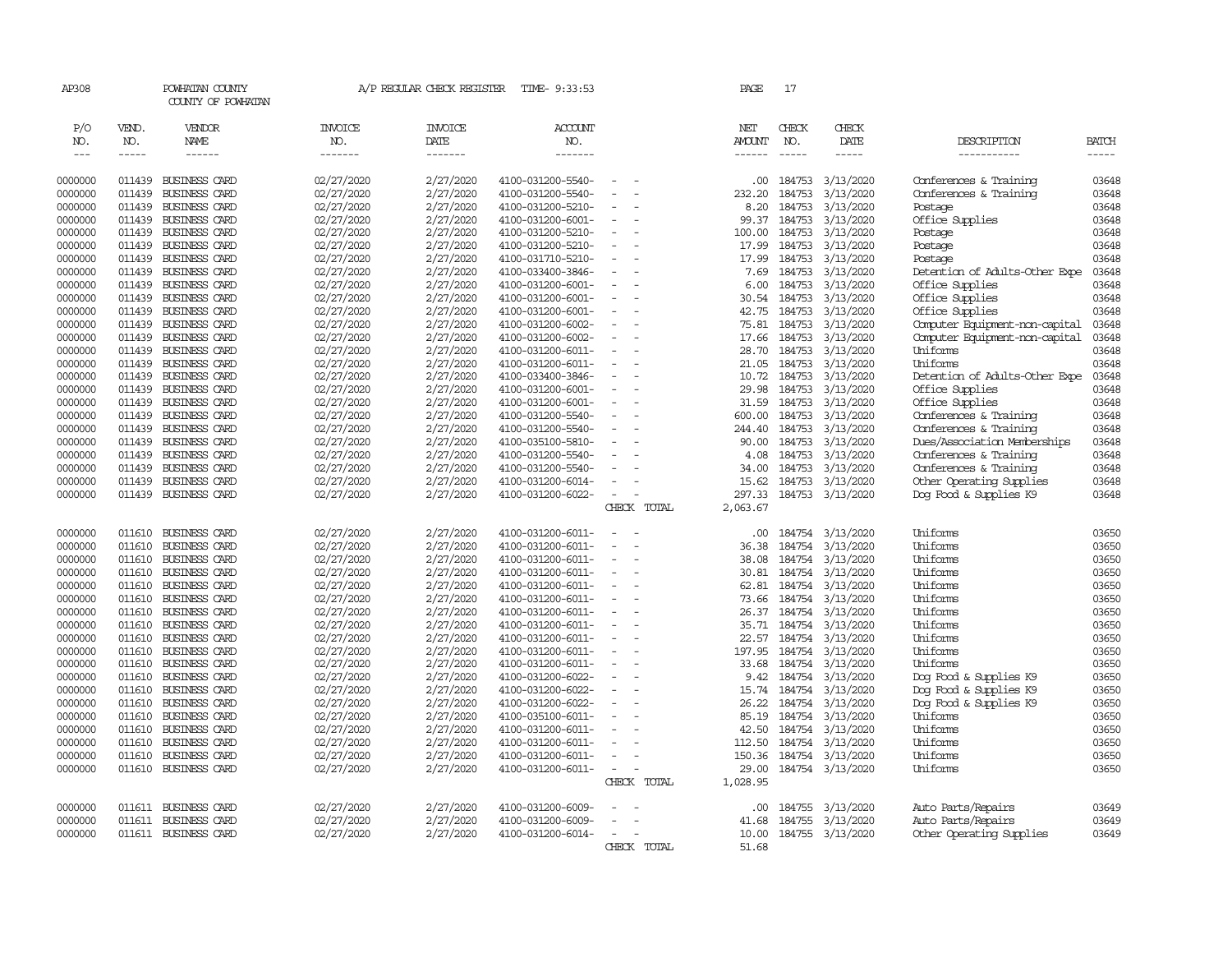| AP308         |              | POWHATAN COUNTY<br>COUNTY OF POWHATAN |                       | A/P REGULAR CHECK REGISTER | TIME- 9:33:53         |                                    | PAGE                 | 18            |                           |                                |              |
|---------------|--------------|---------------------------------------|-----------------------|----------------------------|-----------------------|------------------------------------|----------------------|---------------|---------------------------|--------------------------------|--------------|
| P/O<br>NO.    | VEND.<br>NO. | VENDOR<br>NAME                        | <b>INVOICE</b><br>NO. | <b>INVOICE</b><br>DATE     | <b>ACCOUNT</b><br>NO. |                                    | NET<br><b>AMOUNT</b> | CHECK<br>NO.  | CHECK<br>DATE             | DESCRIPTION                    | <b>BATCH</b> |
| $\frac{1}{2}$ | $- - - - -$  | $- - - - - -$                         | -------               | -------                    | -------               |                                    |                      | $- - - - -$   | -----                     | -----------                    | $- - - - -$  |
| 0000000       |              | 012919 BUSINESS CARD                  | 02/27/2020            | 2/27/2020                  | 4100-031200-6014-     | $\equiv$                           | .00                  | 184756        | 3/13/2020                 | Other Operating Supplies       | 03651        |
| 0000000       | 012919       | <b>BUSINESS CARD</b>                  | 02/27/2020            | 2/27/2020                  | 4100-031200-6014-     |                                    | 15.00                | 184756        | 3/13/2020                 | Other Operating Supplies       | 03651        |
| 0000000       | 012919       | BUSINESS CARD                         | 02/27/2020            | 2/27/2020                  | 4100-031200-6014-     | $\equiv$                           | 29.00                | 184756        | 3/13/2020                 | Other Operating Supplies       | 03651        |
| 0000000       |              | 012919 BUSINESS CARD                  | 02/27/2020            | 2/27/2020                  | 4100-031200-6014-     | $\sim$                             | 3.36                 |               | 184756 3/13/2020          | Other Operating Supplies       | 03651        |
|               |              |                                       |                       |                            |                       | CHECK TOTAL                        | 47.36                |               |                           |                                |              |
| 0000000       |              | 006175 ADAMS OIL COMPANY, INC.        | 33506                 | 1/10/2020                  | 4100-032200-5815-     | $\sim$<br>$\sim$                   | 10.76                |               | 184757 3/19/2020          | Training/Seminars              | 03641        |
|               |              |                                       |                       |                            |                       | CHECK TOTAL                        | 10.76                |               |                           |                                |              |
| 0000000       | 012849       | AQUA VIRGINIA                         | 10076275 2/20         | 3/05/2020                  | 4100-014100-5130-     | $\sim$                             | 114.34               | 184760        | 3/19/2020                 | Water                          | 03641        |
| 0000000       | 012849       | ACUA VIRGINIA                         | 14060698 2/20         | 3/05/2020                  | 4100-014100-5130-     |                                    | 41.96                | 184760        | 3/19/2020                 | Water                          | 03641        |
| 0000000       | 012849       | AQUA VIRGINIA                         | 14072756 2/20         | 3/05/2020                  | 4100-014600-5130-     |                                    |                      | 17.62 184760  | 3/19/2020                 | Water - Field Irrigation       | 03641        |
| 0000000       | 012849       | AQUA VIRGINIA                         | 15015408 2/20         | 3/05/2020                  | 4100-014600-5130-     | $\sim$                             |                      | 17.62 184760  | 3/19/2020                 | Water - Field Irrigation       | 03641        |
| 0000000       | 012849       | AOUA VIRGINIA                         | 56628066 2/20         | 3/05/2020                  | 4100-014100-5130-     |                                    | 21.68                | 184760        | 3/19/2020                 | Water                          | 03641        |
| 0000000       | 012849       | AQUA VIRGINIA                         | 56629538 2/20         | 3/05/2020                  | 4100-014100-5130-     | $\equiv$                           | 165.04               | 184760        | 3/19/2020                 | Water                          | 03641        |
| 0000000       | 012849       | AQUA VIRGINIA                         | 56630272 2/20         | 3/05/2020                  | 4100-014100-5130-     | $\equiv$                           |                      | 114.76 184760 | 3/19/2020                 | Water                          | 03641        |
| 0000000       |              | 012849 AQUA VIRGINIA                  | 9056751 2/20          | 3/05/2020                  | 4100-014100-5130-     | $\sim$                             |                      |               | 60.51 184760 3/19/2020    | Water                          | 03641        |
|               |              |                                       |                       |                            |                       | CHECK TOTAL                        | 553.53               |               |                           |                                |              |
| 0000000       | 012849       | AOUA VIRGINIA                         | 9056752 2/20          | 3/05/2020                  | 4100-014100-5130-     | $\equiv$                           | 34.66                |               | 184761 3/19/2020          | Water                          | 03641        |
| 0000000       | 012849       | AQUA VIRGINIA                         | 9056760 2/20          | 3/05/2020                  | 4100-032210-5130-     | $\sim$<br>$\overline{\phantom{a}}$ | 73.19                | 184761        | 3/19/2020                 | Water                          | 03641        |
| 0000000       | 012849       | AQUA VIRGINIA                         | 9062821 2/20          | 3/05/2020                  | 4100-014600-5130-     | $\equiv$                           |                      | 93.64 184761  | 3/19/2020                 | Water - Field Irrigation       | 03641        |
| 0000000       | 012849       | AOUA VIRGINIA                         | 9062838 2/20          | 3/05/2020                  | 4100-014100-5130-     | $\equiv$                           |                      | 105.33 184761 | 3/19/2020                 | Water                          | 03641        |
| 0000000       | 012849       | AQUA VIRGINIA                         | 9062838 2/20          | 3/05/2020                  | 4100-031200-5130-     |                                    |                      | 105.34 184761 | 3/19/2020                 | Water                          | 03641        |
| 0000000       | 012849       | AQUA VIRGINIA                         | 9062840 2/20          | 3/05/2020                  | 4100-014600-5130-     | $\sim$                             |                      | 109.27 184761 | 3/19/2020                 | Water - Field Irrigation       | 03641        |
| 0000000       | 012849       | AQUA VIRGINIA                         | 9071915 2/20          | 3/05/2020                  | 4100-014100-5130-     | $\overline{\phantom{a}}$           | 18.63                |               | 184761 3/19/2020          | Water                          | 03641        |
|               |              |                                       |                       |                            |                       | CHECK TOTAL                        | 540.06               |               |                           |                                |              |
| 0000000       | 000660       | BAI MUNICIPAL SOFTWARE                | WATS20201-1042        | 2/18/2020                  | 4100-012510-3321-     | $\overline{\phantom{a}}$<br>$\sim$ | 13,544.00            |               | 184762 3/19/2020          | AS400 Service Contracts        | 03641        |
|               |              |                                       |                       |                            |                       | CHECK TOTAL                        | 13,544.00            |               |                           |                                |              |
| 0000000       | 012806       | BERRY, THOMAS ERNEST                  | NFA-2/25-2/29         | 3/13/2020                  | 4100-032200-5815-     | $\equiv$                           | 384.00               |               | 184764 3/19/2020          | Training/Seminars              | 03641        |
| 0000000       | 012806       | BERRY, THOMAS ERNEST                  | 2020 SPRING           | 3/13/2020                  | 4100-032200-5815-     | $\overline{\phantom{a}}$<br>$\sim$ | 768,00               |               | 184764 3/19/2020          | Training/Seminars              | 03641        |
|               |              |                                       |                       |                            |                       | CHECK TOTAL                        | 1,152.00             |               |                           |                                |              |
| 0000000       | 006655       | BLOSSMAN GAS COMPANIES                | 9491383               | 3/10/2020                  | 4100-035100-5120-     | $\overline{\phantom{a}}$<br>$\sim$ | 245.54               |               | 184765 3/19/2020          | Fuel                           | 03641        |
| 0000000       | 006655       | BLOSSMAN GAS COMPANIES,               | 9527038               | 3/02/2020                  | 4100-032210-5120-     | $\equiv$<br>$\overline{a}$         | 13.00                | 184765        | 3/19/2020                 | Fuel                           | 03641        |
| 0000000       | 006655       | BLOSSMAN GAS COMPANIES,               | 9527054               | 3/02/2020                  | 4100-032200-3320-     | $\overline{\phantom{a}}$           | 12.00                |               | 184765 3/19/2020          | Maintenance & Service Contract | 03641        |
|               |              |                                       |                       |                            |                       | CHECK TOTAL                        | 270.54               |               |                           |                                |              |
| 0000000       |              | 008713 BLUE RIDGE RESCUE              | 48364                 | 2/24/2020                  | 4100-032200-6011-     |                                    | 12,717.08            |               | 184766 3/19/2020          | Protective Gear/Uniforms       | 03641        |
| 0000000       | 008713       | BLUE RIDGE RESCUE                     | 48389                 | 2/26/2020                  | 4100-032200-6011-     |                                    | 321.25               | 184766        | 3/19/2020                 | Protective Gear/Uniforms       | 03641        |
| 0000000       |              | 008713 BLUE RIDGE RESCUE              | 48447                 | 3/06/2020                  | 4100-032200-6011-     | $\sim$                             | 1,860.75             |               | 184766 3/19/2020          | Protective Gear/Uniforms       | 03641        |
|               |              |                                       |                       |                            |                       | CHECK TOTAL                        | 14,899.08            |               |                           |                                |              |
| 0000000       |              | 009991 BMS DIRECT                     | 142654                | 3/09/2020                  | 4100-012320-5210-     | $\sim$                             | 173.13               |               | 184767 3/19/2020          | Postage                        | 03641        |
|               |              |                                       |                       |                            |                       | CHECK TOTAL                        | 173.13               |               |                           |                                |              |
| 0000000       | 009984       | BRAME SPECIALITY CO., INC.            | 7500355               | 3/06/2020                  | 4100-014100-6005-     |                                    | 1,046.60             |               | 184770 3/19/2020          | Cleaning Supplies              | 03641        |
| 0000000       | 009984       | BRAME SPECIALITY CO., INC.            | 7501151               | 3/06/2020                  | 4100-014600-6005-     |                                    | 393.74               | 184770        | 3/19/2020                 | Cleaning Supplies              | 03641        |
| 0000000       | 009984       | BRAME SPECIALTY CO., INC. 7501151     |                       | 3/06/2020                  | 4100-014100-6005-     |                                    |                      |               | 1,627.07 184770 3/19/2020 | Cleaning Supplies              | 03641        |
|               |              |                                       |                       |                            |                       | CHECK TOTAL                        | 3,067.41             |               |                           |                                |              |
|               |              |                                       |                       |                            |                       |                                    |                      |               |                           |                                |              |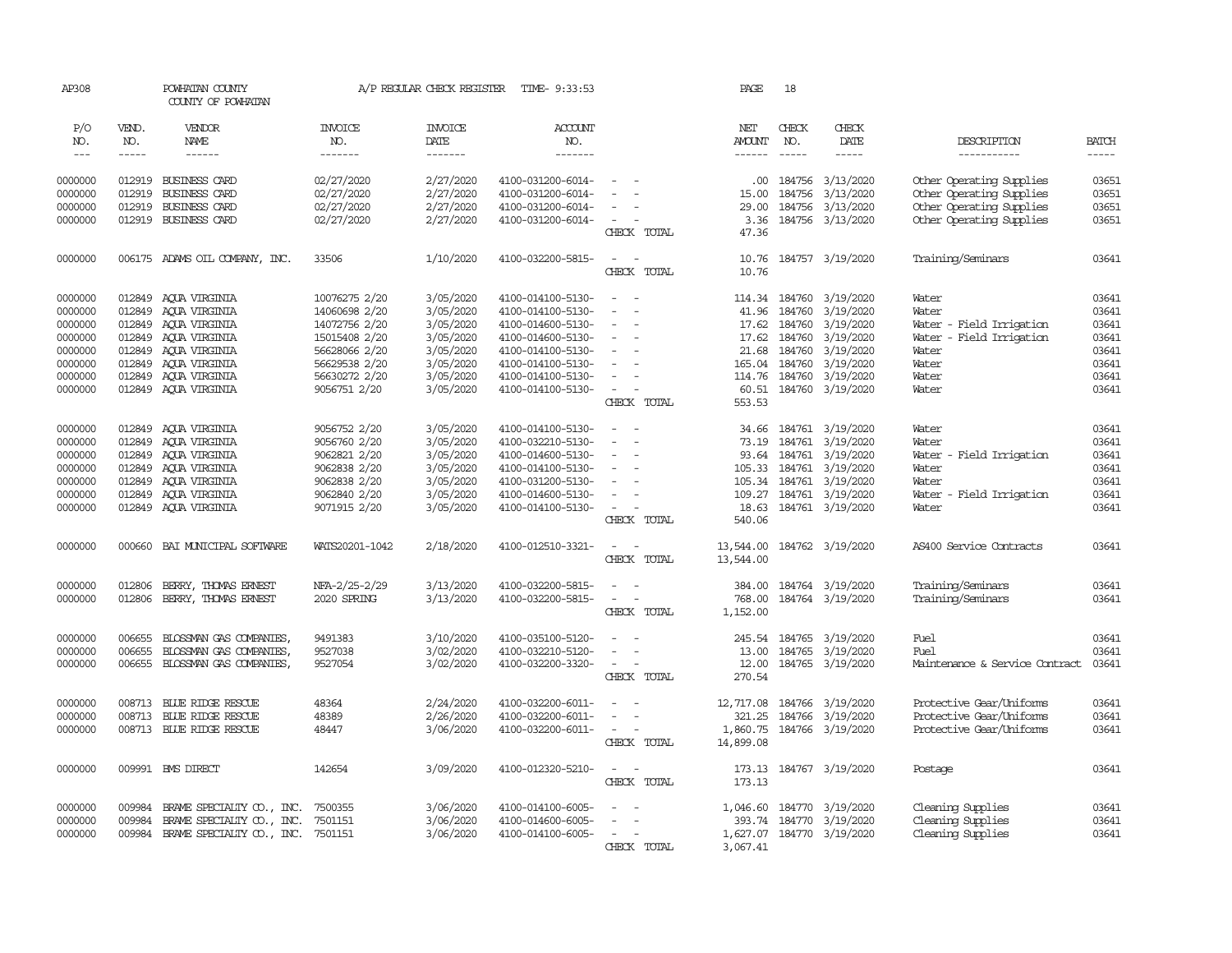| AP308                                                                                                                 |                                                                                                            | POWHATAN COUNTY<br>COUNTY OF POWHATAN                                                                                                                                                                                                                                                                            |                                                                                                                                                                                                               | A/P REGULAR CHECK REGISTER                                                                                                                  | TIME- 9:33:53                                                                                                                                                                                                                       |                                                                                                                                                     | PAGE                                                                      | 19                         |                                                                                                                                                                                                                                                          |                                                                                                                                                                   |                                                                                                 |
|-----------------------------------------------------------------------------------------------------------------------|------------------------------------------------------------------------------------------------------------|------------------------------------------------------------------------------------------------------------------------------------------------------------------------------------------------------------------------------------------------------------------------------------------------------------------|---------------------------------------------------------------------------------------------------------------------------------------------------------------------------------------------------------------|---------------------------------------------------------------------------------------------------------------------------------------------|-------------------------------------------------------------------------------------------------------------------------------------------------------------------------------------------------------------------------------------|-----------------------------------------------------------------------------------------------------------------------------------------------------|---------------------------------------------------------------------------|----------------------------|----------------------------------------------------------------------------------------------------------------------------------------------------------------------------------------------------------------------------------------------------------|-------------------------------------------------------------------------------------------------------------------------------------------------------------------|-------------------------------------------------------------------------------------------------|
| P/O<br>NO.<br>$\frac{1}{2}$                                                                                           | VEND.<br>NO.<br>$- - - - -$                                                                                | VENDOR<br>NAME<br>$- - - - - -$                                                                                                                                                                                                                                                                                  | <b>INVOICE</b><br>NO.<br>-------                                                                                                                                                                              | <b>INVOICE</b><br>DATE<br>-------                                                                                                           | ACCOUNT<br>NO.<br>-------                                                                                                                                                                                                           |                                                                                                                                                     | NET<br>AMOUNT<br>------                                                   | CHECK<br>NO.               | CHECK<br>DATE<br>$- - - - -$                                                                                                                                                                                                                             | DESCRIPTION<br>-----------                                                                                                                                        | <b>BATCH</b><br>$- - - - -$                                                                     |
| 0000000                                                                                                               | 008659                                                                                                     | BROOKS, T. NOEL                                                                                                                                                                                                                                                                                                  | 8885897                                                                                                                                                                                                       | 3/05/2020                                                                                                                                   | 4100-021200-3150-                                                                                                                                                                                                                   | CHECK TOTAL                                                                                                                                         | 120.00<br>120.00                                                          |                            | 184772 3/19/2020                                                                                                                                                                                                                                         | Outside Counsel                                                                                                                                                   | 03641                                                                                           |
| 0000000                                                                                                               |                                                                                                            | 008686 C.W. WILLIAMS & CO., INC.                                                                                                                                                                                                                                                                                 | 626152                                                                                                                                                                                                        | 3/05/2020                                                                                                                                   | 4100-032200-3310-                                                                                                                                                                                                                   | $\overline{\phantom{a}}$<br>CHECK TOTAL                                                                                                             | 1,098.65<br>1,098.65                                                      |                            | 184773 3/19/2020                                                                                                                                                                                                                                         | Equipment Repair                                                                                                                                                  | 03641                                                                                           |
| 0000000                                                                                                               | 008276                                                                                                     | CENGAGE LEARNING INC. -GA 70094196                                                                                                                                                                                                                                                                               |                                                                                                                                                                                                               | 3/06/2020                                                                                                                                   | 4100-073100-6012-                                                                                                                                                                                                                   | $\sim$<br>$\sim$<br>CHECK TOTAL                                                                                                                     | 20.14<br>20.14                                                            |                            | 184774 3/19/2020                                                                                                                                                                                                                                         | Books & Subscriptions                                                                                                                                             | 03641                                                                                           |
| 0000000<br>0000000<br>0000000<br>0000000                                                                              | 006965<br>006965<br>006965<br>006965                                                                       | CINIAS CORPORATION<br>CINIAS CORPORATION<br>CINIAS CORPORATION<br>CINIAS CORPORATION                                                                                                                                                                                                                             | 4044338355<br>4045056243<br>4045056243<br>4045056243                                                                                                                                                          | 3/04/2020<br>3/11/2020<br>3/11/2020<br>3/11/2020                                                                                            | 4100-014300-6011-<br>4100-014300-6011-<br>4100-014100-6011-<br>4100-014500-6011-                                                                                                                                                    | $\sim$<br>$\sim$<br>$\sim$<br>$\sim$<br>CHECK TOTAL                                                                                                 | 23.91<br>94.84                                                            | 184775                     | 22.52 184775 3/19/2020<br>3/19/2020<br>22.36 184775 3/19/2020<br>26.05 184775 3/19/2020                                                                                                                                                                  | Uniforms<br>Uniforms<br>Uniforms<br>Uniforms                                                                                                                      | 03641<br>03641<br>03641<br>03641                                                                |
| 0000000                                                                                                               |                                                                                                            | 012756 COMCAST                                                                                                                                                                                                                                                                                                   | 0090493 2/20                                                                                                                                                                                                  | 2/25/2020                                                                                                                                   | 4100-053910-5643-                                                                                                                                                                                                                   | $\sim$<br>$\sim$<br>CHECK TOTAL                                                                                                                     | 230.52                                                                    |                            | 230.52 184776 3/19/2020                                                                                                                                                                                                                                  | POCAA Services - Federal CSBG                                                                                                                                     | 03641                                                                                           |
| 0000000                                                                                                               |                                                                                                            | 033130 COUNTY OF HENRICO                                                                                                                                                                                                                                                                                         | 180605                                                                                                                                                                                                        | 3/01/2020                                                                                                                                   | 4100-033400-3840-                                                                                                                                                                                                                   | $\sim$ $ -$<br>CHECK TOTAL                                                                                                                          | 19,999.56                                                                 |                            | 19,999.56 184779 3/19/2020                                                                                                                                                                                                                               | Detention of Juveniles                                                                                                                                            | 03641                                                                                           |
| 0000000<br>0000000                                                                                                    | 013290<br>013290                                                                                           | CROWN CASTLE INTERNATIONA<br>CROWN CASTLE INTERNATIONA 30657694                                                                                                                                                                                                                                                  | 30657625                                                                                                                                                                                                      | 1/20/2020<br>2/20/2020                                                                                                                      | 4100-031210-5421-<br>4100-031210-5421-                                                                                                                                                                                              | $\sim$<br>$\sim$<br>$\sim$<br>CHECK TOTAL                                                                                                           | 1,000.00<br>1,000.00<br>2,000.00                                          |                            | 184780 3/19/2020<br>184780 3/19/2020                                                                                                                                                                                                                     | Rent - Towers<br>Rent - Towers                                                                                                                                    | 03641<br>03641                                                                                  |
| 0000000                                                                                                               |                                                                                                            | 007294 CUMBERLAND FARM & AUTO                                                                                                                                                                                                                                                                                    | 039922                                                                                                                                                                                                        | 2/07/2020                                                                                                                                   | 4100-032200-5120-                                                                                                                                                                                                                   | $\sim$<br>$\sim$<br>CHECK TOTAL                                                                                                                     | 29.68<br>29.68                                                            |                            | 184781 3/19/2020                                                                                                                                                                                                                                         | Apparatus Fuel                                                                                                                                                    | 03641                                                                                           |
| 0000000                                                                                                               | 006349                                                                                                     | DAVENPORT & CO, LLC                                                                                                                                                                                                                                                                                              | PF19-195                                                                                                                                                                                                      | 12/01/2019                                                                                                                                  | 4100-095101-9151-                                                                                                                                                                                                                   | $\sim$<br>$\sim$<br>CHECK TOTAL                                                                                                                     | 47,098.00<br>47,098.00                                                    |                            | 184782 3/19/2020                                                                                                                                                                                                                                         | Bond Issuance Costs                                                                                                                                               | 03641                                                                                           |
| 0000000<br>0000000<br>0000000<br>0000000<br>0000000                                                                   | 006240<br>006240<br>006240<br>006240<br>006240                                                             | DIAMOND SPRINGS WATER, INC 212079650<br>DIAMOND SPRINGS WATER, INC 226079650<br>DIAMOND SPRINGS WATER, INC<br>DIAMOND SPRINGS WATER, INC 3324460<br>DIAMOND SPRINGS WATER, INC 3324470                                                                                                                           | 3324449                                                                                                                                                                                                       | 2/13/2020<br>3/02/2020<br>3/06/2020<br>3/06/2020<br>3/06/2020                                                                               | 4100-014100-5130-<br>4100-014100-5130-<br>4100-014100-5130-<br>4100-014100-5130-<br>4100-014100-5130-                                                                                                                               | $\sim$<br>$\sim$<br>$\overline{\phantom{a}}$<br>$\overline{\phantom{a}}$<br>$\sim$<br>$\sim$<br>CHECK TOTAL                                         | 14.70<br>14.70<br>9.95<br>9.95<br>11.95<br>61.25                          | 184783<br>184783<br>184783 | 184783 3/19/2020<br>3/19/2020<br>3/19/2020<br>3/19/2020<br>184783 3/19/2020                                                                                                                                                                              | Water<br>Water<br>Water<br>Water<br>Water                                                                                                                         | 03641<br>03641<br>03641<br>03641<br>03641                                                       |
| 0000000<br>0000000<br>0000000<br>0000000<br>0000000<br>0000000<br>0000000<br>0000000<br>0000000<br>0000000<br>0000000 | 000860<br>000860<br>000860<br>000860<br>000860<br>000860<br>000860<br>000860<br>000860<br>000860<br>000860 | DOMINION ENERGY VIRGINIA<br>DOMINION ENERGY VIRGINIA<br>DOMINION ENERGY VIRGINIA<br>DOMINION ENERGY VIRGINIA<br>DOMINION ENERGY VIRGINIA<br>DOMINION ENERGY VIRGINIA<br>DOMINION ENERGY VIRGINIA<br>DOMINION ENERGY VIRGINIA<br>DOMINION ENERGY VIRGINIA<br>DOMINION ENERGY VIRGINIA<br>DOMINION ENERGY VIRGINIA | 0962041034 3/02<br>1223507334 3/03<br>2312285006 2/28<br>2322252509 2/28<br>2346327501 3/02<br>2346327501 3/02<br>2352270009 2/28<br>2442170003 3/02<br>2462222502 3/02<br>2476067034 2/28<br>2532167505 3/02 | 3/03/2020<br>3/03/2020<br>3/03/2020<br>3/02/2020<br>3/03/2020<br>3/03/2020<br>3/03/2020<br>3/03/2020<br>3/03/2020<br>3/03/2020<br>3/03/2020 | 4100-032210-5110-<br>4100-014300-5110-<br>4100-014100-5110-<br>4100-031200-5110-<br>4100-031200-5110-<br>4100-014100-5110-<br>4100-014100-5110-<br>4100-014100-5110-<br>4100-014100-5110-<br>4100-014100-5110-<br>4100-014100-5110- | $\sim$<br>$\sim$<br>$\blacksquare$<br>$\overline{\phantom{a}}$<br>$\sim$<br>$\equiv$<br>$\sim$<br>$\overline{\phantom{a}}$<br>$\sim$<br>CHECK TOTAL | 940.22<br>193.76<br>288.16<br>2,044.60<br>2,044.59<br>369.52<br>13,788.24 | 184784                     | 184784 3/19/2020<br>184784 3/19/2020<br>184784 3/19/2020<br>266.42 184784 3/19/2020<br>184784 3/19/2020<br>3/19/2020<br>184784 3/19/2020<br>2,223.67 184784 3/19/2020<br>4,761.86 184784 3/19/2020<br>415.11 184784 3/19/2020<br>240.33 184784 3/19/2020 | Electricity<br>Electricity<br>Electricity<br>Electricity<br>Electricity<br>Electricity<br>Electricity<br>Electricity<br>Electricity<br>Electricity<br>Electricity | 03641<br>03641<br>03641<br>03641<br>03641<br>03641<br>03641<br>03641<br>03641<br>03641<br>03641 |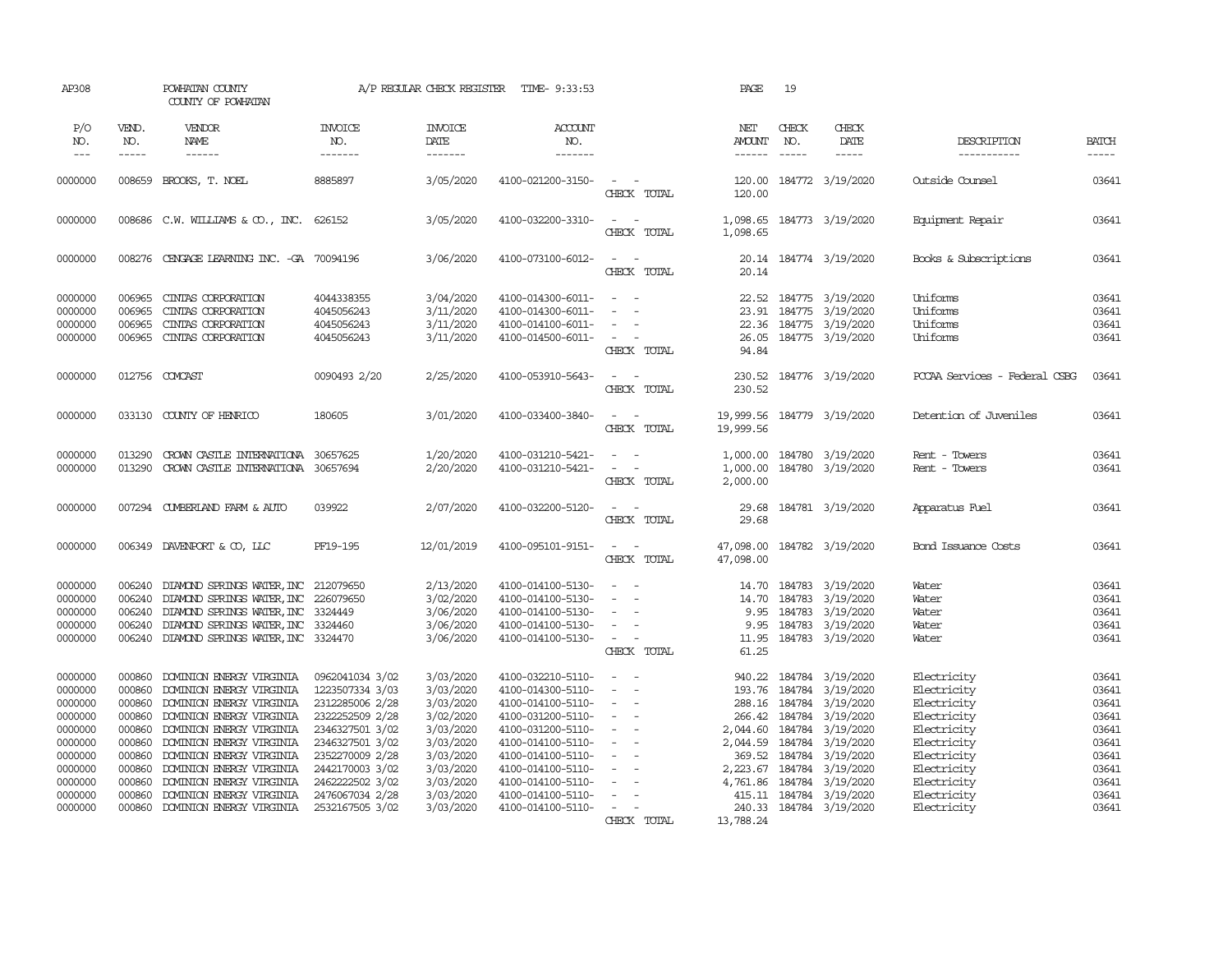| AP308      |              | POWHATAN COUNTY<br>COUNTY OF POWHATAN |                       | A/P REGULAR CHECK REGISTER | TIME- 9:33:53         |                                    |             | PAGE          | 20            |                  |                                |               |
|------------|--------------|---------------------------------------|-----------------------|----------------------------|-----------------------|------------------------------------|-------------|---------------|---------------|------------------|--------------------------------|---------------|
| P/O<br>NO. | VEND.<br>NO. | VENDOR<br>NAME                        | <b>INVOICE</b><br>NO. | <b>INVOICE</b><br>DATE     | <b>ACCOUNT</b><br>NO. |                                    |             | NET<br>AMOUNT | CHECK<br>NO.  | CHECK<br>DATE    | DESCRIPTION                    | <b>BATCH</b>  |
| $---$      | -----        | ------                                | -------               | -------                    | -------               |                                    |             | ------        | $\frac{1}{2}$ | -----            | -----------                    | $\frac{1}{2}$ |
| 0000000    | 000860       | DOMINION ENERGY VIRGINIA              | 2912605595 2/28       | 3/03/2020                  | 4100-014100-5110-     |                                    |             | 155.59        | 184785        | 3/19/2020        | Electricity                    | 03641         |
| 0000000    | 000860       | DOMINION ENERGY VIRGINIA              | 2972120006 3/02       | 3/03/2020                  | 4100-014100-5110-     |                                    |             | 1,761.33      | 184785        | 3/19/2020        | Electricity                    | 03641         |
| 0000000    | 000860       | DOMINION ENERGY VIRGINIA              | 3496131156 2/28       | 3/03/2020                  | 4100-014100-5110-     |                                    |             | 7.10          | 184785        | 3/19/2020        | Electricity                    | 03641         |
| 0000000    | 000860       | DOMINION ENERGY VIRGINIA              | 3853612319 3/02       | 3/03/2020                  | 4100-014100-5110-     |                                    |             | 142.71        | 184785        | 3/19/2020        | Electricity                    | 03641         |
| 0000000    | 000860       | DOMINION ENERGY VIRGINIA              | 7765134072 2/26       | 3/27/2020                  | 4100-014100-5110-     | $\sim$                             |             | 647.67        | 184785        | 3/19/2020        | Electricity                    | 03641         |
|            |              |                                       |                       |                            |                       |                                    | CHECK TOTAL | 2,714.40      |               |                  |                                |               |
|            |              |                                       |                       |                            |                       |                                    |             |               |               |                  |                                |               |
| 0000000    |              | 000860 DOMINION ENERGY VIRGINIA       | 8971069334 2/28       | 3/03/2020                  | 4100-014300-5110-     | $\sim$<br>$\overline{\phantom{a}}$ |             | 17.07         |               | 184786 3/19/2020 | Electricity                    | 03641         |
|            |              |                                       |                       |                            |                       |                                    | CHECK TOTAL | 17.07         |               |                  |                                |               |
| 0000000    | 011224       | ELECTRONIC SYSTEMS, INC.              | IN1533133             | 2/28/2020                  | 4100-035100-6014-     | $\sim$                             |             | 105.00        | 184788        | 3/19/2020        | Other Operating Supplies       | 03641         |
| 0000000    | 011224       | ELECTRONIC SYSTEMS, INC.              | IN1539777             | 3/04/2020                  | 4100-035100-3320-     |                                    |             | 62.50         | 184788        | 3/19/2020        | Landscaping - Animal Control   | 03641         |
|            |              |                                       |                       |                            |                       | $\sim$                             |             |               |               |                  |                                |               |
| 0000000    | 011224       | ELECTRONIC SYSTEMS, INC.              | IN1539777             | 3/04/2020                  | 4100-014300-3320-     |                                    |             | 14.00         | 184788        | 3/19/2020        | Maintenance and Service Contra | 03641         |
| 0000000    | 011224       | ELECTRONIC SYSTEMS, INC.              | IN1539777             | 3/04/2020                  | 4100-012100-3320-     | $\equiv$<br>$\equiv$               |             | 14.00         | 184788        | 3/19/2020        | Maintenance & Service Contract | 03641         |
| 0000000    | 011224       | ELECTRONIC SYSTEMS, INC.              | IN1539777             | 3/04/2020                  | 4100-012310-3320-     |                                    |             | 153.00        | 184788        | 3/19/2020        | Maintenance & Service Contract | 03641         |
| 0000000    | 011224       | ELECTRONIC SYSTEMS, INC.              | IN1539777             | 3/04/2020                  | 4100-013200-3320-     | $\equiv$                           |             | 31.25         | 184788        | 3/19/2020        | Maintenance & Service Contract | 03641         |
| 0000000    | 011224       | ELECTRONIC SYSTEMS, INC.              | IN1539777             | 3/04/2020                  | 4100-031210-3320-     |                                    |             | 89.63         | 184788        | 3/19/2020        | Maintenance and Service Contra | 03641         |
| 0000000    | 011224       | ELECTRONIC SYSTEMS, INC.              | IN1539777             | 3/04/2020                  | 4100-012200-3320-     |                                    |             | 31.25         | 184788        | 3/19/2020        | Maintenance & Service Contract | 03641         |
| 0000000    | 011224       | ELECTRONIC SYSTEMS, INC.              | IN1539777             | 3/04/2020                  | 4100-012220-3320-     |                                    |             | 31.25         | 184788        | 3/19/2020        | Maintenance and service contra | 03641         |
| 0000000    | 011224       | ELECTRONIC SYSTEMS, INC.              | IN1539777             | 3/04/2020                  | 4100-071110-3320-     | $\equiv$                           |             | 14.00         | 184788        | 3/19/2020        | General Maintenance            | 03641         |
| 0000000    | 011224       | ELECTRONIC SYSTEMS, INC.              | IN1539777             | 3/04/2020                  | 4100-014100-3320-     |                                    |             | 59.25         | 184788        | 3/19/2020        | Maintenance & Service Contract | 03641         |
| 0000000    | 011224       | ELECTRONIC SYSTEMS, INC.              | IN1539777             | 3/04/2020                  | 4100-031200-3320-     |                                    |             | 218.25        | 184788        | 3/19/2020        | Maintenance & Service Contract | 03641         |
| 0000000    | 011224       | ELECTRONIC SYSTEMS, INC.              | IN1539777             | 3/04/2020                  | 4100-034100-3320-     | $\equiv$                           |             | 62.50         | 184788        | 3/19/2020        | Maintenance & Service Contract | 03641         |
| 0000000    | 011224       | ELECTRONIC SYSTEMS, INC.              | IN1539777             | 3/04/2020                  | 4100-012410-3320-     |                                    |             | 223.00        | 184788        | 3/19/2020        | Maintenance & Service Contract | 03641         |
| 0000000    | 011224       | ELECTRONIC SYSTEMS, INC.              | IN1539777             | 3/04/2020                  | 4100-021600-8002-     |                                    |             | 31.25         | 184788        | 3/19/2020        | Copier Lease                   | 03641         |
| 0000000    | 011224       | ELECTRONIC SYSTEMS, INC.              | IN1539777             | 3/04/2020                  | 4100-022100-3320-     |                                    |             | 31.25         |               | 184788 3/19/2020 | Maintenance & Service Contract | 03641         |
|            |              |                                       |                       |                            |                       |                                    | CHECK TOTAL | 1,171.38      |               |                  |                                |               |
| 0000000    | 000338       | FIRE PROTECTION EQUIP. CO             | 00072883              | 2/24/2020                  | 4100-032200-5815-     | $\sim$                             |             | 199.40        |               | 184789 3/19/2020 | Training/Seminars              | 03641         |
|            |              |                                       |                       |                            |                       |                                    | CHECK TOTAL | 199.40        |               |                  |                                |               |
|            |              |                                       |                       |                            |                       |                                    |             |               |               |                  |                                |               |
| 0000000    | 007299       | GOODMAN TRUCK & TRACTOR               | 127611                | 11/27/2019                 | 4100-032200-6009-     |                                    |             | 2,528.45      |               | 184791 3/19/2020 | Auto Repairs and Parts         | 03641         |
|            |              |                                       |                       |                            |                       |                                    | CHECK TOTAL | 2,528.45      |               |                  |                                |               |
|            |              |                                       |                       |                            |                       |                                    |             |               |               |                  |                                |               |
| 0000000    | 006013       | GRAINGER                              | 9455402512            | 2/25/2020                  | 4100-014500-3190-     |                                    |             | 22.46         | 184792        | 3/19/2020        | Grounds Maintenance            | 03641         |
| 0000000    | 006013       | GRAINGER                              | 9458263713            | 2/27/2020                  | 4100-014100-6005-     | $\equiv$                           |             | 28.90         | 184792        | 3/19/2020        | Cleaning Supplies              | 03641         |
| 0000000    | 006013       | GRAINGER                              | 9462953044            | 3/03/2020                  | 4100-014100-6100-     | $\sim$                             |             | 171.27        | 184792        | 3/19/2020        | Personal Protective Equipment  | 03641         |
|            |              |                                       |                       |                            |                       |                                    | CHECK TOTAL | 222.63        |               |                  |                                |               |
| 0000000    |              | 006763 GREENBERG AND ASSOCIATES,      | 4446                  | 2/28/2020                  | 4100-031200-3110-     | $\sim$<br>$\sim$                   |             | 350.00        |               | 184793 3/19/2020 | Professional Health Services   | 03641         |
|            |              |                                       |                       |                            |                       |                                    | CHECK TOTAL | 350.00        |               |                  |                                |               |
|            |              |                                       |                       |                            |                       |                                    |             |               |               |                  |                                |               |
| 0000000    |              | 005075 GREENE, FLOYD, JR.             | #21                   | 3/12/2020                  | 4100-031210-3320-     | $\sim$<br>- -                      |             | 135.00        |               | 184794 3/19/2020 | Maintenance and Service Contra | 03641         |
|            |              |                                       |                       |                            |                       |                                    | CHECK TOTAL | 135.00        |               |                  |                                |               |
|            |              |                                       |                       |                            |                       |                                    |             |               |               |                  |                                |               |
| 0000000    |              | 008799 HANK COSBY REAL ESTATE         | 2/2020 RENT           | 3/09/2020                  | 4100-053910-5642-     | $\sim$<br>$\sim$                   |             | 800.00        |               | 184795 3/19/2020 | PCCAA Services - TANF          | 03641         |
|            |              |                                       |                       |                            |                       |                                    | CHECK TOTAL | 800.00        |               |                  |                                |               |
| 0000000    |              | 010755 INNOVATIVE TURF                |                       |                            | 4100-014600-3320-     |                                    |             |               |               |                  |                                | 03641         |
|            |              |                                       | 4539                  | 3/04/2020                  |                       |                                    | CHECK TOTAL | 1,580.95      |               | 184797 3/19/2020 | Maintenance/Service Contracts  |               |
|            |              |                                       |                       |                            |                       |                                    |             | 1,580.95      |               |                  |                                |               |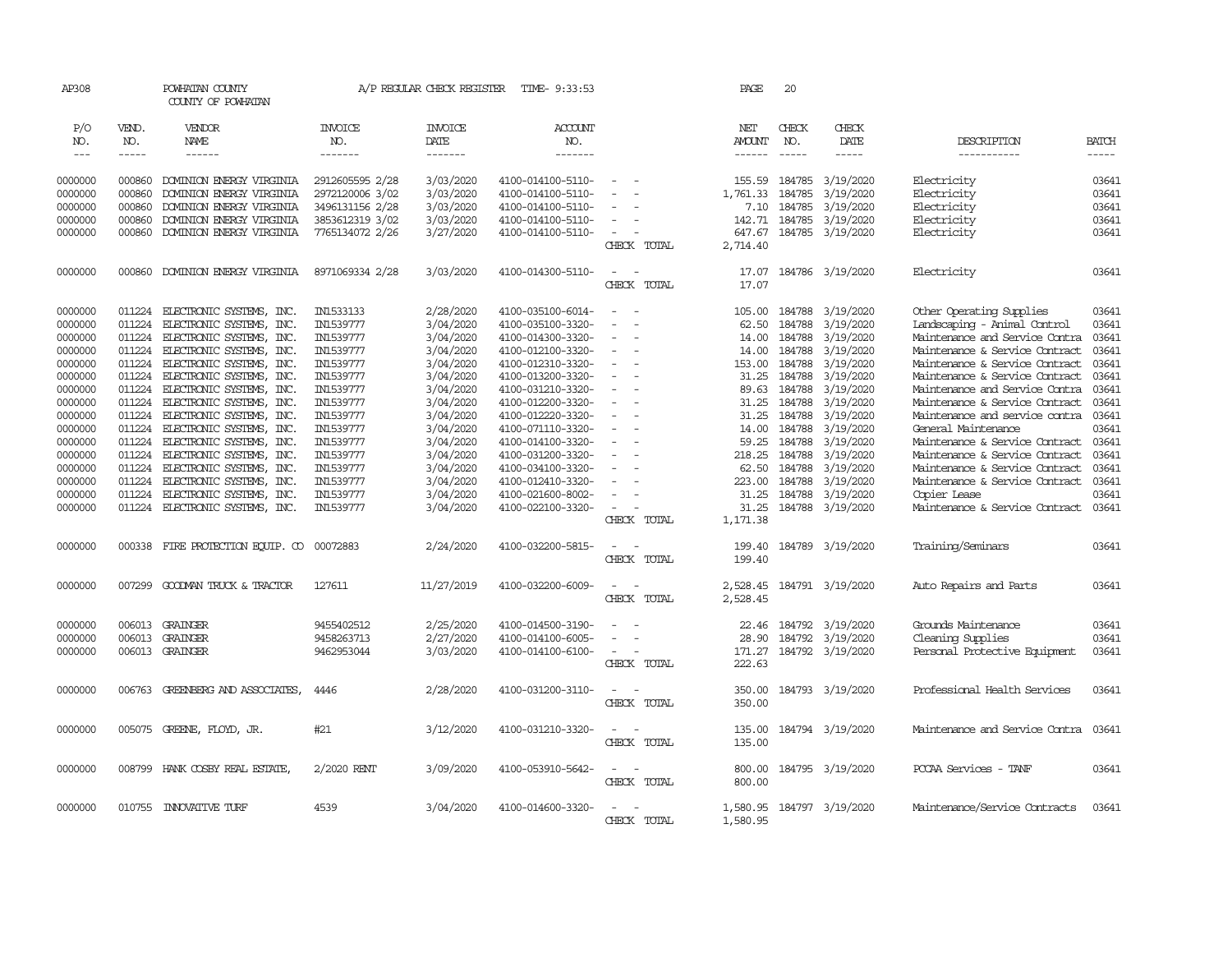| AP308                                                                     |                                      | POWHATAN COUNTY<br>COUNTY OF POWHATAN                                                                                                                                                                                                                             |                                                                      | A/P REGULAR CHECK REGISTER                                                              | TIME- 9:33:53                                                                                                                                   |                                                                                                                             | PAGE                                                          | 21                                                                                                                                                                                                                                                                                                                                                                                                                                                                     |                                                                                                                                                                                                                                                                                                                                                                                                                                                                                                      |                                                                                                                                                        |                                                             |
|---------------------------------------------------------------------------|--------------------------------------|-------------------------------------------------------------------------------------------------------------------------------------------------------------------------------------------------------------------------------------------------------------------|----------------------------------------------------------------------|-----------------------------------------------------------------------------------------|-------------------------------------------------------------------------------------------------------------------------------------------------|-----------------------------------------------------------------------------------------------------------------------------|---------------------------------------------------------------|------------------------------------------------------------------------------------------------------------------------------------------------------------------------------------------------------------------------------------------------------------------------------------------------------------------------------------------------------------------------------------------------------------------------------------------------------------------------|------------------------------------------------------------------------------------------------------------------------------------------------------------------------------------------------------------------------------------------------------------------------------------------------------------------------------------------------------------------------------------------------------------------------------------------------------------------------------------------------------|--------------------------------------------------------------------------------------------------------------------------------------------------------|-------------------------------------------------------------|
| P/O<br>NO.<br>$  -$                                                       | VEND.<br>NO.<br>-----                | VENDOR<br>NAME<br>------                                                                                                                                                                                                                                          | <b>INVOICE</b><br>NO.<br>-------                                     | <b>INVOICE</b><br>DATE<br>-------                                                       | <b>ACCOUNT</b><br>NO.<br>-------                                                                                                                |                                                                                                                             | NET<br>AMOUNT<br>------                                       | CHECK<br>NO.<br>$\begin{tabular}{ccccc} \multicolumn{2}{c }{\multicolumn{2}{c }{\multicolumn{2}{c }{\multicolumn{2}{c}}{\hspace{-2.2cm}}}} \multicolumn{2}{c }{\multicolumn{2}{c }{\hspace{-2.2cm}}\hline} \multicolumn{2}{c }{\hspace{-2.2cm}} \multicolumn{2}{c }{\hspace{-2.2cm}}\hline} \multicolumn{2}{c }{\hspace{-2.2cm}} \multicolumn{2}{c }{\hspace{-2.2cm}}\hline} \multicolumn{2}{c }{\hspace{-2.2cm}} \multicolumn{2}{c }{\hspace{-2.2cm}}\hline} \multic$ | CHECK<br>DATE<br>$\begin{tabular}{ccccc} \multicolumn{2}{c}{} & \multicolumn{2}{c}{} & \multicolumn{2}{c}{} & \multicolumn{2}{c}{} & \multicolumn{2}{c}{} & \multicolumn{2}{c}{} & \multicolumn{2}{c}{} & \multicolumn{2}{c}{} & \multicolumn{2}{c}{} & \multicolumn{2}{c}{} & \multicolumn{2}{c}{} & \multicolumn{2}{c}{} & \multicolumn{2}{c}{} & \multicolumn{2}{c}{} & \multicolumn{2}{c}{} & \multicolumn{2}{c}{} & \multicolumn{2}{c}{} & \multicolumn{2}{c}{} & \multicolumn{2}{c}{} & \mult$ | DESCRIPTION<br>__________                                                                                                                              | <b>BATCH</b><br>-----                                       |
| 0000000                                                                   | 012906                               | INTERACTIVE SCIENCES, INC. 2020-11828-1                                                                                                                                                                                                                           |                                                                      | 3/06/2020                                                                               | 4100-073100-6012-                                                                                                                               | $ -$<br>CHECK TOTAL                                                                                                         | 499.20<br>499.20                                              |                                                                                                                                                                                                                                                                                                                                                                                                                                                                        | 184798 3/19/2020                                                                                                                                                                                                                                                                                                                                                                                                                                                                                     | Books & Subscriptions                                                                                                                                  | 03641                                                       |
| 0000000                                                                   | 000120                               | JAMES RIVER AIR                                                                                                                                                                                                                                                   | S157211                                                              | 2/29/2020                                                                               | 4100-014100-3308-                                                                                                                               | $\sim$<br>$\sim$<br>CHECK TOTAL                                                                                             | 96.00<br>96.00                                                |                                                                                                                                                                                                                                                                                                                                                                                                                                                                        | 184799 3/19/2020                                                                                                                                                                                                                                                                                                                                                                                                                                                                                     | HVAC Service and Repairs                                                                                                                               | 03641                                                       |
| 0000000<br>0000000                                                        |                                      | 006629 LANDSCAPE SUPPLY, INC.<br>006629 LANDSCAPE SUPPLY, INC.                                                                                                                                                                                                    | 0176313-IN<br>0176313-IN                                             | 3/05/2020<br>3/05/2020                                                                  | 4100-014600-3310-<br>4100-014500-3190-                                                                                                          | $\sim$<br>$\sim$<br>CHECK TOTAL                                                                                             | 575.00<br>287.69<br>862.69                                    | 184800                                                                                                                                                                                                                                                                                                                                                                                                                                                                 | 3/19/2020<br>184800 3/19/2020                                                                                                                                                                                                                                                                                                                                                                                                                                                                        | Repairs and Maintenance<br>Grounds Maintenance                                                                                                         | 03641<br>03641                                              |
| 0000000                                                                   |                                      | 000166 LUCK STONE CORP.                                                                                                                                                                                                                                           | IV-101182155                                                         | 2/28/2020                                                                               | 4100-014600-3310-                                                                                                                               | $\sim$ $\sim$<br>CHECK TOTAL                                                                                                | 635.10<br>635.10                                              |                                                                                                                                                                                                                                                                                                                                                                                                                                                                        | 184801 3/19/2020                                                                                                                                                                                                                                                                                                                                                                                                                                                                                     | Repairs and Maintenance                                                                                                                                | 03641                                                       |
| 0000000<br>0000000<br>0000000<br>0000000<br>0000000<br>0000000<br>0000000 |                                      | 012274 MITEL CLOUD SERVICES, INC<br>012274 MITEL CLOUD SERVICES, INC<br>012274 MITEL CLOUD SERVICES, INC<br>012274 MITEL CLOUD SERVICES, INC<br>012274 MITEL CLOUD SERVICES, INC<br>012274 MITEL CLOUD SERVICES, INC<br>012274 MITEL CLOUD SERVICES, INC 33504313 | 33504313<br>33504313<br>33504313<br>33504313<br>33504313<br>33504313 | 3/05/2020<br>3/05/2020<br>3/05/2020<br>3/05/2020<br>3/05/2020<br>3/05/2020<br>3/05/2020 | 4100-021100-5230-<br>4100-031200-5230-<br>4100-012410-5230-<br>4100-012520-5230-<br>4100-021100-5230-<br>4100-034100-5230-<br>4100-031200-5230- | $\overline{\phantom{a}}$<br>$\sim$<br>$\sim$<br>$\equiv$<br>$\overline{\phantom{a}}$<br>$\sim$ $-$<br>$\sim$<br>CHECK TOTAL | 5.61<br>5.61<br>5.60<br>5.60<br>5.60<br>5.59<br>5.60<br>39.21 | 184802<br>184802<br>184802<br>184802<br>184802<br>184802                                                                                                                                                                                                                                                                                                                                                                                                               | 3/19/2020<br>3/19/2020<br>3/19/2020<br>3/19/2020<br>3/19/2020<br>3/19/2020<br>184802 3/19/2020                                                                                                                                                                                                                                                                                                                                                                                                       | Telephone Services<br>Telephone Services<br>Telephone Services<br>Telephone Services<br>Telephone Services<br>Telephone Services<br>Telephone Services | 03641<br>03641<br>03641<br>03641<br>03641<br>03641<br>03641 |
| 0000000                                                                   |                                      | 006610 MO-JOHNS SANITATION                                                                                                                                                                                                                                        | 125680                                                               | 3/02/2020                                                                               | 4100-014600-3311-                                                                                                                               | $\sim$<br>$\sim$<br>CHECK TOTAL                                                                                             | 228.00<br>228.00                                              |                                                                                                                                                                                                                                                                                                                                                                                                                                                                        | 184803 3/19/2020                                                                                                                                                                                                                                                                                                                                                                                                                                                                                     | Portable Bathrooms                                                                                                                                     | 03641                                                       |
| 0000000<br>0000000                                                        |                                      | 011755 NEIDLIGH, CARLA G.<br>011755 NEIDLIGH, CARLA G.                                                                                                                                                                                                            | VARIOUS 3/2020<br>VARIOUS 3/2020                                     | 3/10/2020<br>3/10/2020                                                                  | 4100-012100-5530-<br>4100-012100-5510-                                                                                                          | CHECK TOTAL                                                                                                                 | 250.14<br>18.98<br>269.12                                     |                                                                                                                                                                                                                                                                                                                                                                                                                                                                        | 184804 3/19/2020<br>184804 3/19/2020                                                                                                                                                                                                                                                                                                                                                                                                                                                                 | Business Meetings<br>Travel/Mileage/Parking/Tolls                                                                                                      | 03642<br>03642                                              |
| 0000000<br>0000000                                                        |                                      | 006214 NEIS, INC.<br>006214 NEIS, INC.                                                                                                                                                                                                                            | 0381796<br>0381797                                                   | 3/04/2020<br>3/04/2020                                                                  | 4100-014100-3320-<br>4100-014100-3320-                                                                                                          | $\overline{\phantom{a}}$<br>$\sim$<br>$\sim$ $ \sim$<br>CHECK TOTAL                                                         | 306.00<br>153.00<br>459.00                                    |                                                                                                                                                                                                                                                                                                                                                                                                                                                                        | 184805 3/19/2020<br>184805 3/19/2020                                                                                                                                                                                                                                                                                                                                                                                                                                                                 | Maintenance & Service Contract<br>Maintenance & Service Contract                                                                                       | 03642<br>03642                                              |
| 0000000                                                                   | 008031                               | PARRISH MOTOR COMPANY                                                                                                                                                                                                                                             | 6048471/1                                                            | 3/11/2020                                                                               | 4100-012510-6009-                                                                                                                               | $\sim$<br>$\sim$<br>CHECK TOTAL                                                                                             | 20.00<br>20.00                                                |                                                                                                                                                                                                                                                                                                                                                                                                                                                                        | 184806 3/19/2020                                                                                                                                                                                                                                                                                                                                                                                                                                                                                     | Auto Parts / Auto Repair                                                                                                                               | 03642                                                       |
| 0000000                                                                   | 000375                               | PIEDMONT REGIONAL JAIL                                                                                                                                                                                                                                            | 3292                                                                 | 2/29/2020                                                                               | 4100-033400-3841-                                                                                                                               | $\sim$<br>$\sim$<br>CHECK TOTAL                                                                                             | 24,448.00<br>24,448.00                                        |                                                                                                                                                                                                                                                                                                                                                                                                                                                                        | 184807 3/19/2020                                                                                                                                                                                                                                                                                                                                                                                                                                                                                     | Detention of Adults                                                                                                                                    | 03642                                                       |
| 0000000                                                                   |                                      | 009153 PITNEY BOWES GLOBAL                                                                                                                                                                                                                                        | 3310715599                                                           | 2/29/2020                                                                               | 4100-021200-5210-                                                                                                                               | $\sim$ $\sim$<br>CHECK TOTAL                                                                                                | 150.00<br>150.00                                              |                                                                                                                                                                                                                                                                                                                                                                                                                                                                        | 184808 3/19/2020                                                                                                                                                                                                                                                                                                                                                                                                                                                                                     | Postage                                                                                                                                                | 03642                                                       |
| 0000000<br>0000000<br>0000000<br>0000000                                  | 001250<br>001250<br>001250<br>001250 | POWHATAN AUTO & TRACTOR<br>POWHATAN AUTO & TRACTOR<br>POWHATAN AUTO & TRACTOR<br>POWHATAN AUTO & TRACTOR                                                                                                                                                          | 584802<br>585858<br>586414<br>587341                                 | 2/05/2020<br>2/14/2020<br>2/19/2020<br>2/27/2020                                        | 4100-014500-6009-<br>4100-032200-6009-<br>4100-014500-3319-<br>4100-014300-3310-                                                                | $\overline{\phantom{a}}$<br>$\sim$<br>$\sim$<br>$\sim$<br>$\sim$ $ -$<br>CHECK TOTAL                                        | 17.98<br>51.96<br>20.58<br>113.09                             | 184809<br>184809<br>184809                                                                                                                                                                                                                                                                                                                                                                                                                                             | 3/19/2020<br>3/19/2020<br>3/19/2020<br>22.57 184809 3/19/2020                                                                                                                                                                                                                                                                                                                                                                                                                                        | Auto Parts & Repairs<br>Auto Repairs and Parts<br>Equipment Repairs and Maintena<br>Repairs & Maintenance                                              | 03642<br>03642<br>03642<br>03642                            |
| 0000000                                                                   |                                      | 009612 POWHATAN COLLISION AND                                                                                                                                                                                                                                     | 4813                                                                 | 3/10/2020                                                                               | 4100-031200-6009-                                                                                                                               | $\sim$<br>. —<br>CHECK TOTAL                                                                                                | 288.79<br>288.79                                              |                                                                                                                                                                                                                                                                                                                                                                                                                                                                        | 184810 3/19/2020                                                                                                                                                                                                                                                                                                                                                                                                                                                                                     | Auto Parts/Repairs                                                                                                                                     | 03642                                                       |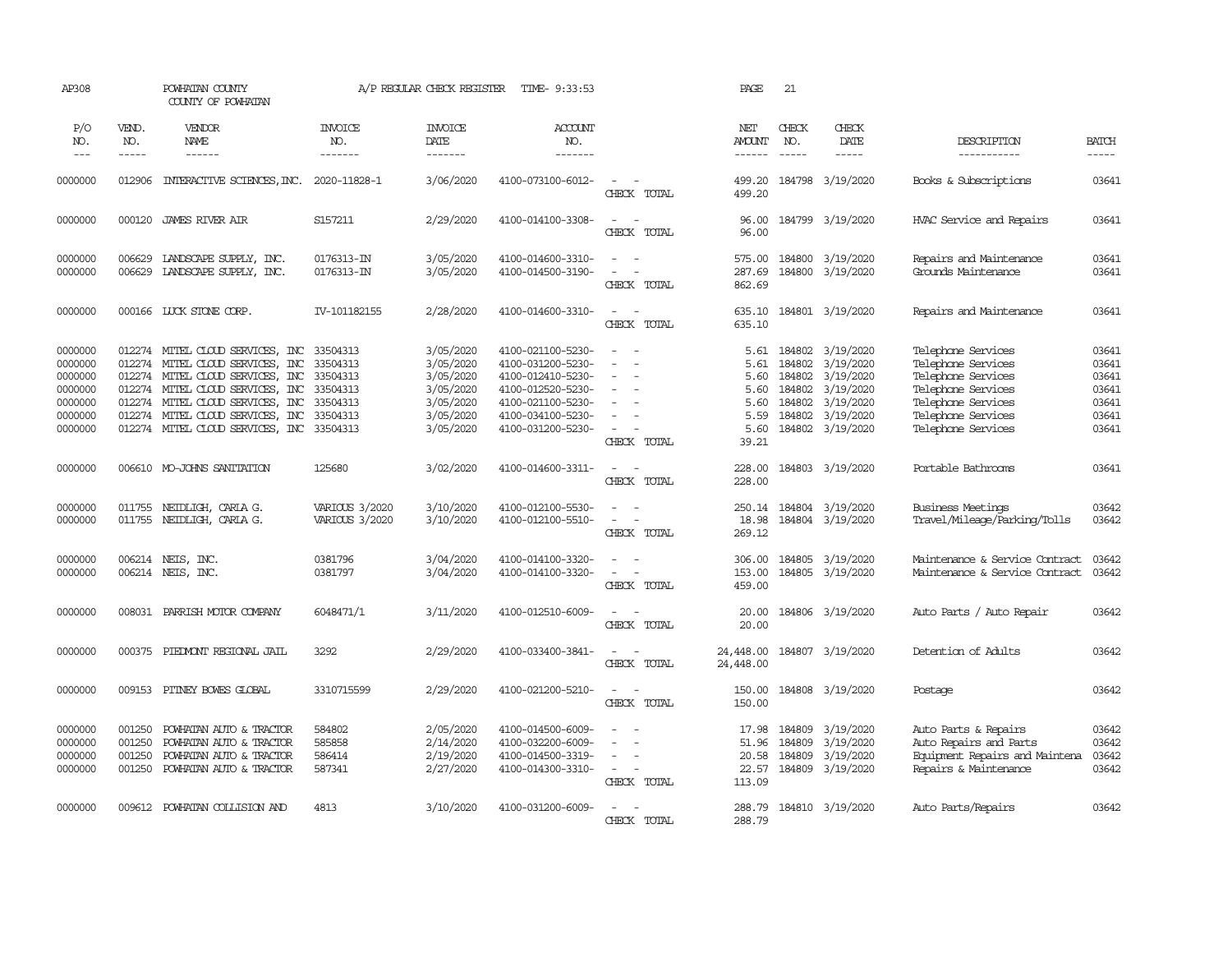| AP308               |              | POWHATAN COUNTY<br>COUNTY OF POWHATAN                                                                                                                                                                                                                                                                                                                                                                                                                                                  |                       | A/P REGULAR CHECK REGISTER | TIME- 9:33:53         |                                    | PAGE          | 22           |                           |                                      |              |
|---------------------|--------------|----------------------------------------------------------------------------------------------------------------------------------------------------------------------------------------------------------------------------------------------------------------------------------------------------------------------------------------------------------------------------------------------------------------------------------------------------------------------------------------|-----------------------|----------------------------|-----------------------|------------------------------------|---------------|--------------|---------------------------|--------------------------------------|--------------|
| P/O<br>NO.          | VEND.<br>NO. | VENDOR<br>NAME                                                                                                                                                                                                                                                                                                                                                                                                                                                                         | <b>INVOICE</b><br>NO. | <b>INVOICE</b><br>DATE     | <b>ACCOUNT</b><br>NO. |                                    | NET<br>AMOUNT | CHECK<br>NO. | CHECK<br>DATE             | DESCRIPTION                          | <b>BATCH</b> |
| $\qquad \qquad - -$ | -----        | $\begin{array}{cccccccccc} \multicolumn{2}{c}{} & \multicolumn{2}{c}{} & \multicolumn{2}{c}{} & \multicolumn{2}{c}{} & \multicolumn{2}{c}{} & \multicolumn{2}{c}{} & \multicolumn{2}{c}{} & \multicolumn{2}{c}{} & \multicolumn{2}{c}{} & \multicolumn{2}{c}{} & \multicolumn{2}{c}{} & \multicolumn{2}{c}{} & \multicolumn{2}{c}{} & \multicolumn{2}{c}{} & \multicolumn{2}{c}{} & \multicolumn{2}{c}{} & \multicolumn{2}{c}{} & \multicolumn{2}{c}{} & \multicolumn{2}{c}{} & \mult$ | -------               | -------                    | -------               |                                    | ------        | $- - - - -$  | -----                     | -----------                          | -----        |
| 0000000             | 012955       | POWHATAN COUNTY PUBLIC                                                                                                                                                                                                                                                                                                                                                                                                                                                                 | 132                   | 2/27/2020                  | 4100-031200-6008-     |                                    |               |              | 9,550.60 184811 3/19/2020 | Gas/Grease/Oil                       | 03646        |
| 0000000             | 012955       | POWHATAN COUNTY PUBLIC                                                                                                                                                                                                                                                                                                                                                                                                                                                                 | 132                   | 2/27/2020                  | 4100-035100-6008-     |                                    | 326.96        |              | 184811 3/19/2020          | Gas/Grease/Oil                       | 03646        |
| 0000000             | 012955       | POWHATAN COUNTY PUBLIC                                                                                                                                                                                                                                                                                                                                                                                                                                                                 | 132                   | 2/27/2020                  | 4100-031210-6008-     |                                    | 47.68         |              | 184811 3/19/2020          | Gas/Greases/Oil                      | 03646        |
| 0000000             | 012955       | POWHATAN COUNTY PUBLIC                                                                                                                                                                                                                                                                                                                                                                                                                                                                 | 132                   | 2/27/2020                  | 4100-032200-5120-     |                                    | 4,504.72      |              | 184811 3/19/2020          | Apparatus Fuel                       | 03646        |
| 0000000             | 012955       | POWHATAN COUNTY PUBLIC                                                                                                                                                                                                                                                                                                                                                                                                                                                                 | 132                   | 2/27/2020                  | 4100-014500-6008-     | $\equiv$                           | 628.00        |              | 184811 3/19/2020          | Gas/Grease/Oil                       | 03646        |
| 0000000             | 012955       | POWHATAN COUNTY PUBLIC                                                                                                                                                                                                                                                                                                                                                                                                                                                                 | 132                   | 2/27/2020                  | 4100-014100-6008-     |                                    | 470.79        |              | 184811 3/19/2020          | Gas/Grease/Oil                       | 03646        |
| 0000000             | 012955       | POWHATAN COUNTY PUBLIC                                                                                                                                                                                                                                                                                                                                                                                                                                                                 | 132                   | 2/27/2020                  | 4100-014300-6008-     |                                    | 61.80         |              | 184811 3/19/2020          | Gas/Grease/Oil                       | 03646        |
| 0000000             | 012955       | POWHATAN COUNTY PUBLIC                                                                                                                                                                                                                                                                                                                                                                                                                                                                 | 132                   | 2/27/2020                  | 4100-034100-6008-     |                                    | 288.98        |              | 184811 3/19/2020          | Gas/Grease/Oil                       | 03646        |
| 0000000             | 012955       | POWHATAN COUNTY PUBLIC                                                                                                                                                                                                                                                                                                                                                                                                                                                                 | 132                   | 2/27/2020                  | 4100-081100-6008-     |                                    | 101.41        |              | 184811 3/19/2020          | Gas/Grease/Oil                       | 03646        |
| 0000000             | 012955       | POWHATAN COUNTY PUBLIC                                                                                                                                                                                                                                                                                                                                                                                                                                                                 | 132                   | 2/27/2020                  | 4100-083500-6008-     |                                    | 41.70         |              | 184811 3/19/2020          | Gas/Grease/Oil                       | 03646        |
| 0000000             | 012955       | POWHATAN COUNTY PUBLIC                                                                                                                                                                                                                                                                                                                                                                                                                                                                 | 132                   | 2/27/2020                  | 4100-012510-6008-     |                                    | 23.98         |              | 184811 3/19/2020          | Gas/Grease/Oil                       | 03646        |
|                     |              |                                                                                                                                                                                                                                                                                                                                                                                                                                                                                        |                       |                            |                       | CHECK TOTAL                        | 16,046.62     |              |                           |                                      |              |
|                     |              |                                                                                                                                                                                                                                                                                                                                                                                                                                                                                        |                       |                            |                       |                                    |               |              |                           |                                      |              |
| 0000000             | 005050       | POWHATAN LOCK SERVICES                                                                                                                                                                                                                                                                                                                                                                                                                                                                 | 1874                  | 2/24/2020                  | 4100-014500-3190-     | $\sim$                             | 108.25        |              | 184812 3/19/2020          | Grounds Maintenance                  | 03642        |
|                     |              |                                                                                                                                                                                                                                                                                                                                                                                                                                                                                        |                       |                            |                       | CHECK TOTAL                        | 108.25        |              |                           |                                      |              |
|                     |              |                                                                                                                                                                                                                                                                                                                                                                                                                                                                                        |                       |                            |                       |                                    |               |              |                           |                                      |              |
| 0000000             |              | 000620 R. C. GOODWYN & SONS, INC                                                                                                                                                                                                                                                                                                                                                                                                                                                       | 0893908               | 2/21/2020                  | 4100-014100-3310-     |                                    | 29.96         |              | 184814 3/19/2020          | Repairs & Maintenance                | 03642        |
| 0000000             | 000620       | R. C. GOODWIN & SONS, INC                                                                                                                                                                                                                                                                                                                                                                                                                                                              | 0894455               | 2/26/2020                  | 4100-014100-3310-     |                                    | 3.00          |              | 184814 3/19/2020          | Repairs & Maintenance                | 03642        |
| 0000000             |              | 000620 R. C. GOODWYN & SONS, INC                                                                                                                                                                                                                                                                                                                                                                                                                                                       | 0894526               | 2/27/2020                  | 4100-014600-3310-     |                                    | 6.99          |              | 184814 3/19/2020          | Repairs and Maintenance              | 03642        |
|                     |              |                                                                                                                                                                                                                                                                                                                                                                                                                                                                                        |                       |                            |                       | CHECK TOTAL                        | 39.95         |              |                           |                                      |              |
| 0000000             | 013259       | RED WING BUSINESS ADVANTA 20200310079687                                                                                                                                                                                                                                                                                                                                                                                                                                               |                       | 3/01/2020                  | 4100-014100-6100-     | $\sim$<br>$\sim$                   | 150.00        |              | 184815 3/19/2020          | Personal Protective Equipment        | 03642        |
|                     |              |                                                                                                                                                                                                                                                                                                                                                                                                                                                                                        |                       |                            |                       | CHECK TOTAL                        | 150.00        |              |                           |                                      |              |
|                     |              |                                                                                                                                                                                                                                                                                                                                                                                                                                                                                        |                       |                            |                       |                                    |               |              |                           |                                      |              |
| 0000000             |              | 007325 RICHMOND OXYGEN CO.                                                                                                                                                                                                                                                                                                                                                                                                                                                             | 332876                | 2/29/2020                  | 4100-032200-3320-     |                                    | 277.50        |              | 184816 3/19/2020          | Maintenance & Service Contract 03642 |              |
|                     |              |                                                                                                                                                                                                                                                                                                                                                                                                                                                                                        |                       |                            |                       | CHECK TOTAL                        | 277.50        |              |                           |                                      |              |
| 0000000             | 012509       | RICHMOND SUBURBAN NEWS                                                                                                                                                                                                                                                                                                                                                                                                                                                                 | 3272193 02/19         | 2/19/2020                  | 4100-081100-3600-     | $\sim$                             | 727.00        |              | 184817 3/19/2020          | Advertising                          | 03642        |
|                     |              |                                                                                                                                                                                                                                                                                                                                                                                                                                                                                        |                       |                            |                       | CHECK TOTAL                        | 727.00        |              |                           |                                      |              |
|                     |              |                                                                                                                                                                                                                                                                                                                                                                                                                                                                                        |                       |                            |                       |                                    |               |              |                           |                                      |              |
| 0000000             | 013450       | SCHAEFER, AARON W                                                                                                                                                                                                                                                                                                                                                                                                                                                                      | 000362                | 3/09/2020                  | 4100-081120-3180-     | $\overline{\phantom{a}}$           | 8,900.00      |              | 184818 3/19/2020          | Demolition Costs                     | 03642        |
| 0000000             | 013450       | SCHAEFER, AARON W                                                                                                                                                                                                                                                                                                                                                                                                                                                                      | 000362                | 3/09/2020                  | 4100-081120-3181-     | $\equiv$                           | 5,000.00      |              | 184818 3/19/2020          | Clean Up Costs                       | 03642        |
|                     |              |                                                                                                                                                                                                                                                                                                                                                                                                                                                                                        |                       |                            |                       | CHECK TOTAL                        | 13,900.00     |              |                           |                                      |              |
|                     |              |                                                                                                                                                                                                                                                                                                                                                                                                                                                                                        |                       |                            |                       | $\sim$                             |               |              |                           |                                      |              |
| 0000000             |              | 012777 SHAW, PAUL EUGENE                                                                                                                                                                                                                                                                                                                                                                                                                                                               | 2/22-2/23             | 3/09/2020                  | 4100-032200-5815-     |                                    | 304.00        |              | 184819 3/19/2020          | Training/Seminars                    | 03642        |
|                     |              |                                                                                                                                                                                                                                                                                                                                                                                                                                                                                        |                       |                            |                       | CHECK TOTAL                        | 304.00        |              |                           |                                      |              |
| 0000000             | 006594       | SOUTHSIDE ELECTRIC COOP                                                                                                                                                                                                                                                                                                                                                                                                                                                                | 565055001 2/20        | 2/13/2020                  | 4100-053910-5642-     | $\sim$                             | 439.00        |              | 184821 3/19/2020          | PCCAA Services - TANF                | 03642        |
| 0000000             | 006594       | SOUTHSIDE ELECTRIC COOP                                                                                                                                                                                                                                                                                                                                                                                                                                                                | 63504005 2/08         | 2/13/2020                  | 4100-031210-5110-     | $\sim$                             | 104.63        |              | 184821 3/19/2020          | Electricity - Comunications H        | 03642        |
|                     |              |                                                                                                                                                                                                                                                                                                                                                                                                                                                                                        |                       |                            |                       | CHECK TOTAL                        | 543.63        |              |                           |                                      |              |
|                     |              |                                                                                                                                                                                                                                                                                                                                                                                                                                                                                        |                       |                            |                       |                                    |               |              |                           |                                      |              |
| 0000000             |              | 012802 SOUTHSIDE VETERINARY                                                                                                                                                                                                                                                                                                                                                                                                                                                            | 2/18/20 SERVICE       | 3/01/2020                  | 4100-035100-3110-     | $\overline{\phantom{a}}$<br>$\sim$ | 75.00         |              | 184822 3/19/2020          | Professional Health Services         | 03642        |
|                     |              |                                                                                                                                                                                                                                                                                                                                                                                                                                                                                        |                       |                            |                       | CHECK TOTAL                        | 75.00         |              |                           |                                      |              |
| 0000000             | 001940       | STANDBY SYSTEMS, INC.                                                                                                                                                                                                                                                                                                                                                                                                                                                                  | 02200375              | 2/28/2020                  | 4100-031210-3320-     | $\sim$                             |               |              | 130.00 184824 3/19/2020   | Maintenance and Service Contra 03642 |              |
| 0000000             | 001940       | STANDBY SYSTEMS, INC.                                                                                                                                                                                                                                                                                                                                                                                                                                                                  | 02200376              | 2/28/2020                  | 4100-032200-3320-     |                                    | 140.00        |              | 184824 3/19/2020          | Maintenance & Service Contract       | 03642        |
| 0000000             | 001940       | STANDBY SYSTEMS, INC.                                                                                                                                                                                                                                                                                                                                                                                                                                                                  | 02200377              | 2/28/2020                  | 4100-035100-3320-     |                                    |               |              | 140.00 184824 3/19/2020   | Landscaping - Animal Control         | 03642        |
| 0000000             | 001940       | STANDBY SYSTEMS, INC.                                                                                                                                                                                                                                                                                                                                                                                                                                                                  | 02200379              | 2/28/2020                  | 4100-032210-3320-     |                                    | 160.00        |              | 184824 3/19/2020          | Maintenance & Service Contract       | 03642        |
| 0000000             | 001940       | STANDBY SYSTEMS, INC.                                                                                                                                                                                                                                                                                                                                                                                                                                                                  | 02200380              | 2/28/2020                  | 4100-031210-3320-     | $\sim$                             |               |              | 140.00 184824 3/19/2020   | Maintenance and Service Contra       | 03642        |
| 0000000             | 001940       | STANDBY SYSTEMS, INC.                                                                                                                                                                                                                                                                                                                                                                                                                                                                  | 02200382              | 2/28/2020                  | 4100-032220-3320-     |                                    |               |              | 314.51 184824 3/19/2020   | Maintenance & Service Contract       | 03642        |
| 0000000             | 001940       | STANDBY SYSTEMS, INC.                                                                                                                                                                                                                                                                                                                                                                                                                                                                  | 02200383              | 2/28/2020                  | 4100-031210-3320-     | $\sim$                             |               |              | 130.00 184824 3/19/2020   | Maintenance and Service Contra 03642 |              |
|                     |              |                                                                                                                                                                                                                                                                                                                                                                                                                                                                                        |                       |                            |                       | CHECK TOTAL                        | 1,154.51      |              |                           |                                      |              |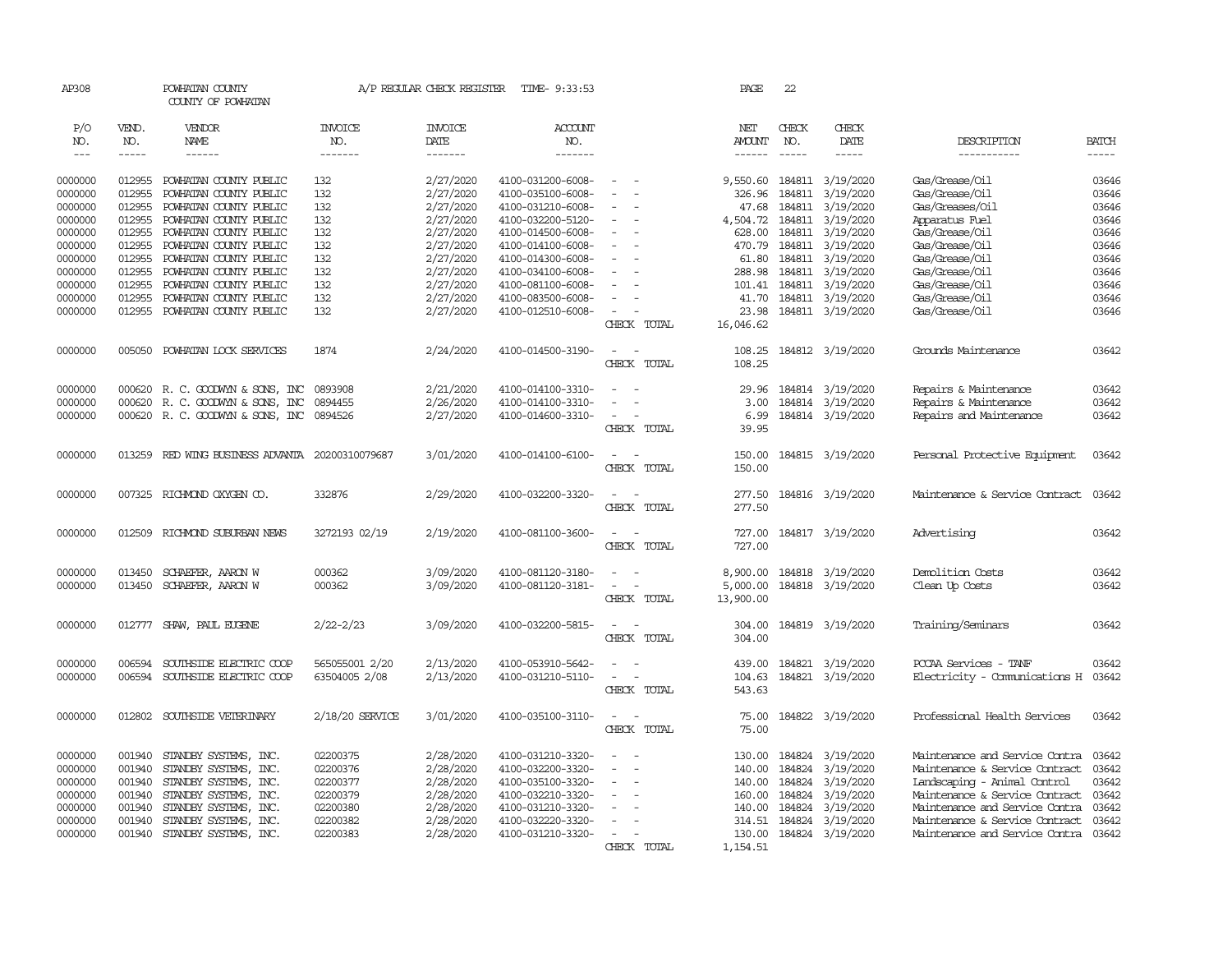| AP308                                               |                                                | POWHATAN COUNTY<br>COUNTY OF POWHATAN                                                                                     |                                                                    | A/P REGULAR CHECK REGISTER                                    | TIME- 9:33:53                                                                                         |                                                                                  | PAGE                                                | 23                                   |                                                                                    |                                                                                                                                            |                                           |
|-----------------------------------------------------|------------------------------------------------|---------------------------------------------------------------------------------------------------------------------------|--------------------------------------------------------------------|---------------------------------------------------------------|-------------------------------------------------------------------------------------------------------|----------------------------------------------------------------------------------|-----------------------------------------------------|--------------------------------------|------------------------------------------------------------------------------------|--------------------------------------------------------------------------------------------------------------------------------------------|-------------------------------------------|
| P/O<br>NO.                                          | VEND.<br>NO.                                   | VENDOR<br>NAME                                                                                                            | <b>INVOICE</b><br>NO.                                              | <b>INVOICE</b><br>DATE                                        | <b>ACCOUNT</b><br>NO.                                                                                 |                                                                                  | NET<br>AMOUNT                                       | CHECK<br>NO.                         | CHECK<br>DATE                                                                      | DESCRIPTION                                                                                                                                | <b>BATCH</b>                              |
| $---$                                               | -----                                          |                                                                                                                           | -------                                                            | --------                                                      | -------                                                                                               |                                                                                  | $- - - - - -$                                       | $\frac{1}{2}$                        | -----                                                                              | -----------                                                                                                                                | $\frac{1}{2}$                             |
| 0000000<br>0000000<br>0000000<br>0000000            | 001940<br>001940<br>001940<br>001940           | STANDBY SYSTEMS, INC.<br>STANDBY SYSTEMS, INC.<br>STANDBY SYSTEMS, INC.<br>STANDBY SYSTEMS, INC.                          | 02200388<br>02200389<br>02200390<br>02200391                       | 2/28/2020<br>2/28/2020<br>2/28/2020<br>2/28/2020              | 4100-031210-3320-<br>4100-032200-3320-<br>4100-032200-3320-<br>4100-031210-3320-                      | $\sim$<br>CHECK TOTAL                                                            | 130.00<br>140.00<br>153.00<br>130.00<br>553.00      | 184825<br>184825<br>184825           | 3/19/2020<br>3/19/2020<br>3/19/2020<br>184825 3/19/2020                            | Maintenance and Service Contra 03642<br>Maintenance & Service Contract<br>Maintenance & Service Contract<br>Maintenance and Service Contra | 03642<br>03642<br>03642                   |
| 0000000<br>0000000<br>0000000                       | 013065<br>013065<br>013065                     | STAPLES INC<br>STAPLES INC<br>STAPLES INC                                                                                 | 7305158018-0-1<br>7305229893-0-1<br>7305730571-0-1                 | 2/26/2020<br>2/27/2020<br>3/09/2020                           | 4100-031200-6001-<br>4100-013200-6001-<br>4100-073100-6001-                                           | $\equiv$<br>$\equiv$<br>$\overline{\phantom{a}}$<br>$\equiv$<br>CHECK TOTAL      | 68.26<br>109.37<br>52.49<br>230.12                  | 184826<br>184826<br>184826           | 3/19/2020<br>3/19/2020<br>3/19/2020                                                | Office Supplies<br>Office Supplies<br>Office Supplies                                                                                      | 03642<br>03642<br>03642                   |
| 0000000                                             | 012908                                         | SWANK MOVIE LICENSING USA 2827434                                                                                         |                                                                    | 2/15/2020                                                     | 4100-073100-6012-                                                                                     | $\overline{\phantom{a}}$<br>$\sim$<br>CHECK TOTAL                                | 608.00<br>608,00                                    |                                      | 184828 3/19/2020                                                                   | Books & Subscriptions                                                                                                                      | 03642                                     |
| 0000000                                             |                                                | 008346 SYCOM TECHNOLOGIES                                                                                                 | AT54777                                                            | 2/26/2020                                                     | 4100-012510-3320-                                                                                     | $\sim$<br>$\sim$<br>CHECK TOTAL                                                  | 1,440.74<br>1,440.74                                |                                      | 184829 3/19/2020                                                                   | Maintenance & Service Contract                                                                                                             | 03642                                     |
| 0000000                                             |                                                | 013107 T-MOBILE                                                                                                           | 965938308 2/20                                                     | 2/09/2020                                                     | 4100-073100-6002-                                                                                     | $\sim$<br>$\sim$<br>CHECK TOTAL                                                  | 80.36<br>80.36                                      |                                      | 184830 3/19/2020                                                                   | Computer Equipment-non-capital                                                                                                             | 03642                                     |
| 0000000                                             |                                                | 011188 TECH FIRE & SAFETY                                                                                                 | 1676                                                               | 3/09/2020                                                     | 4100-032200-6011-                                                                                     | $\sim$<br>$\sim$<br>CHECK TOTAL                                                  | 318.40<br>318.40                                    |                                      | 184831 3/19/2020                                                                   | Protective Gear/Uniforms                                                                                                                   | 03642                                     |
| 0000000                                             | 007450                                         | THOMSON REUTERS -                                                                                                         | 841941878                                                          | 3/01/2020                                                     | 4100-031200-3320-                                                                                     | $\sim$<br>$\sim$<br>CHECK TOTAL                                                  | 307.45<br>307.45                                    |                                      | 184833 3/19/2020                                                                   | Maintenance & Service Contract                                                                                                             | 03642                                     |
| 0000000<br>0000000<br>0000000<br>0000000<br>0000000 | 008565<br>008565<br>008565<br>008565<br>008565 | TRACTOR SUPPLY CREDIT<br>TRACTOR SUPPLY CREDIT<br>TRACTOR SUPPLY CREDIT<br>TRACTOR SUPPLY CREDIT<br>TRACTOR SUPPLY CREDIT | 200782469<br>200783956<br>200784618<br>200788144<br>200789363      | 1/30/2020<br>2/05/2020<br>2/08/2020<br>2/21/2020<br>2/25/2020 | 4100-031200-6022-<br>4100-035100-6022-<br>4100-031200-6022-<br>4100-031200-6022-<br>4100-031200-6022- | $\equiv$<br>$\equiv$<br>$\sim$<br>$\sim$<br>CHECK TOTAL                          | 61.99<br>17.99<br>73.98<br>44.99<br>74.99<br>273.94 | 184834<br>184834                     | 184834 3/19/2020<br>3/19/2020<br>3/19/2020<br>184834 3/19/2020<br>184834 3/19/2020 | Dog Food & Supplies K9<br>Dog Food/Supplies<br>Dog Food & Supplies K9<br>Dog Food & Supplies K9<br>Dog Food & Supplies K9                  | 03642<br>03642<br>03642<br>03642<br>03642 |
| 0000000                                             | 007905                                         | TREASURER OF VIRGINIA                                                                                                     | HARMAN, HAROLD                                                     | 2/09/2020                                                     | 4100-035300-3110-                                                                                     | $\sim$<br>$\sim$<br>CHECK TOTAL                                                  | 20.00<br>20.00                                      |                                      | 184835 3/19/2020                                                                   | Professional Health Services                                                                                                               | 03642                                     |
| 0000000                                             | 010305 VACA                                    |                                                                                                                           | 8749                                                               | 3/05/2020                                                     | 4100-022100-5810-                                                                                     | $\overline{\phantom{a}}$<br>$\sim$<br>CHECK TOTAL                                | 1,050.00<br>1,050.00                                |                                      | 184836 3/19/2020                                                                   | Dues/Association Memberships                                                                                                               | 03642                                     |
| 0000000<br>0000000                                  | 011193                                         | VERIZON<br>011193 VERIZON                                                                                                 | 914891786 3/20<br>921422421 3/20                                   | 2/29/2020<br>2/24/2020                                        | 4100-021100-5230-<br>4100-032220-5230-                                                                | $\sim$<br>$\overline{\phantom{a}}$<br>CHECK TOTAL                                | 91.71<br>98.98<br>190.69                            |                                      | 184837 3/19/2020<br>184837 3/19/2020                                               | Telephone Services<br>Telephone System                                                                                                     | 03642<br>03642                            |
| 0000000                                             | 001680                                         | WASTE MANAGEMENT OF                                                                                                       | 3421432-2424-0                                                     | 3/02/2020                                                     | 4100-014300-3175-                                                                                     | $\overline{\phantom{a}}$<br>$\sim$<br>CHECK TOTAL                                | 304.35<br>304.35                                    |                                      | 184838 3/19/2020                                                                   | Waste Disposal                                                                                                                             | 03642                                     |
| 0000000<br>0000000<br>0000000<br>0000000<br>0000000 | 006551<br>006551<br>006551<br>006551           | YARD WORKS, LLC<br>YARD WORKS, LLC<br>YARD WORKS, LLC<br>YARD WORKS, LLC<br>006551 YARD WORKS, LLC                        | 9590571-IN<br>9591090-IN<br>9591306-IN<br>9591728-IN<br>9591959-IN | 3/06/2020<br>3/09/2020<br>3/09/2020<br>3/10/2020<br>3/10/2020 | 4100-014500-3190-<br>4100-014500-3190-<br>4100-014500-3190-<br>4100-014500-3190-<br>4100-014500-3190- | $\equiv$<br>$\blacksquare$<br>$\equiv$<br>$\sim$<br><b>CHECK</b><br><b>TOTAL</b> | 96.00<br>96.00<br>96.00<br>96.00<br>96.00<br>480.00 | 184839<br>184839<br>184839<br>184839 | 3/19/2020<br>3/19/2020<br>3/19/2020<br>3/19/2020<br>184839 3/19/2020               | Grounds Maintenance<br>Grounds Maintenance<br>Grounds Maintenance<br>Grounds Maintenance<br>Grounds Maintenance                            | 03642<br>03642<br>03642<br>03642<br>03642 |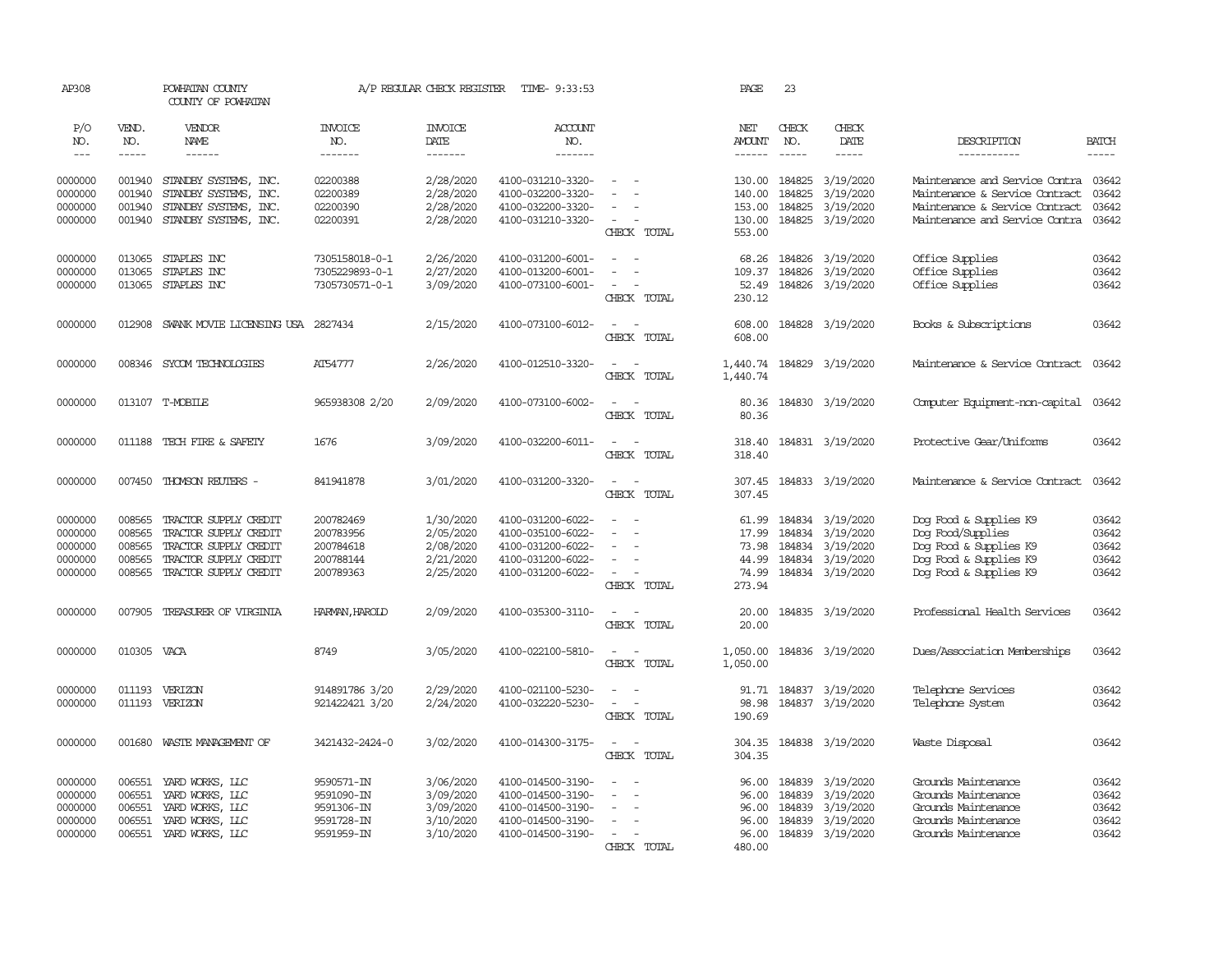| AP308                                                                     |                                      | POWHATAN COUNTY<br>COUNTY OF POWHATAN                                                                                                                                                                                                                                                                 |                                    |                                                                                         | A/P REGULAR CHECK REGISTER TIME- 9:33:53                                                                                                        |                                                                                                     | PAGE                                                                                                                                                                                                                                                                                                                                                                                                                    | 24                                                                                                                                                                                                                                                                |                                                                                                                                                                              |                                                                                 |                                                             |
|---------------------------------------------------------------------------|--------------------------------------|-------------------------------------------------------------------------------------------------------------------------------------------------------------------------------------------------------------------------------------------------------------------------------------------------------|------------------------------------|-----------------------------------------------------------------------------------------|-------------------------------------------------------------------------------------------------------------------------------------------------|-----------------------------------------------------------------------------------------------------|-------------------------------------------------------------------------------------------------------------------------------------------------------------------------------------------------------------------------------------------------------------------------------------------------------------------------------------------------------------------------------------------------------------------------|-------------------------------------------------------------------------------------------------------------------------------------------------------------------------------------------------------------------------------------------------------------------|------------------------------------------------------------------------------------------------------------------------------------------------------------------------------|---------------------------------------------------------------------------------|-------------------------------------------------------------|
| P/O<br>NO.                                                                | VEND.<br>NO.                         | VENDOR<br>NAME                                                                                                                                                                                                                                                                                        | <b>INVOICE</b><br>NO.              | <b>INVOICE</b><br>DATE                                                                  | ACCOUNT<br>NO.                                                                                                                                  |                                                                                                     | NET<br>AMOUNT                                                                                                                                                                                                                                                                                                                                                                                                           | CHECK<br>NO.                                                                                                                                                                                                                                                      | CHECK<br>DATE                                                                                                                                                                | DESCRIPTION                                                                     | <b>BATCH</b>                                                |
| $  -$                                                                     | -----                                | $\begin{array}{cccccccccc} \dots & \dots & \dots & \dots & \dots \end{array}$                                                                                                                                                                                                                         | -------                            | -------                                                                                 | -------                                                                                                                                         |                                                                                                     | $\begin{tabular}{ccccc} \multicolumn{2}{c }{\multicolumn{2}{c }{\multicolumn{2}{c }{\multicolumn{2}{c}}}{\multicolumn{2}{c }{\multicolumn{2}{c}}}\end{tabular} \end{tabular} \begin{tabular}{c c }{\multicolumn{2}{c }{\multicolumn{2}{c }{\multicolumn{2}{c}}}{\multicolumn{2}{c }{\multicolumn{2}{c}}}{\multicolumn{2}{c }{\multicolumn{2}{c}}}{\multicolumn{2}{c }{\multicolumn{2}{c}}}{\end{tabular} \end{tabular}$ | $\begin{tabular}{ccccc} \multicolumn{2}{c }{\multicolumn{2}{c }{\multicolumn{2}{c }{\multicolumn{2}{c}}}{\multicolumn{2}{c }{\multicolumn{2}{c}}}{\multicolumn{2}{c }{\multicolumn{2}{c}}}{\multicolumn{2}{c }{\multicolumn{2}{c}}}{\end{tabular}} \end{tabular}$ | -----                                                                                                                                                                        | -----------                                                                     | $\cdots$                                                    |
| 0000000<br>0000000                                                        |                                      | 006175 ADAMS OIL COMPANY, INC.<br>006175 ADAMS OIL COMPANY, INC.                                                                                                                                                                                                                                      | 33748<br>33873                     | 2/14/2020<br>2/27/2020                                                                  | 4100-032200-5120-<br>4100-032200-5120-                                                                                                          | $\sim$ $ \sim$<br>$\overline{\phantom{a}}$                                                          | 116.21                                                                                                                                                                                                                                                                                                                                                                                                                  | 184840                                                                                                                                                                                                                                                            | 207.30 184840 3/25/2020<br>3/25/2020                                                                                                                                         | Apparatus Fuel<br>Apparatus Fuel                                                | 03653<br>03653                                              |
| 0000000                                                                   |                                      | 006175 ADAMS OIL COMPANY, INC.                                                                                                                                                                                                                                                                        | 34561                              | 2/21/2020                                                                               | 4100-031210-5120-                                                                                                                               | $\sim$                                                                                              | 249.00                                                                                                                                                                                                                                                                                                                                                                                                                  |                                                                                                                                                                                                                                                                   | 184840 3/25/2020                                                                                                                                                             | Fuel - Towers                                                                   | 03653                                                       |
| 0000000                                                                   |                                      | 006175 ADAMS OIL COMPANY, INC.                                                                                                                                                                                                                                                                        | 34641                              | 2/21/2020                                                                               | 4100-031210-5120-                                                                                                                               | $\sim$ $\sim$<br>CHECK TOTAL                                                                        | 643.80                                                                                                                                                                                                                                                                                                                                                                                                                  |                                                                                                                                                                                                                                                                   | 71.29 184840 3/25/2020                                                                                                                                                       | Fuel - Towers                                                                   | 03653                                                       |
| 0000000                                                                   |                                      | 008774 ALLEN, SUSAN E.                                                                                                                                                                                                                                                                                | 8680187                            | 3/12/2020                                                                               | 4100-021200-3150-                                                                                                                               | $\sim$ $ \sim$<br>CHECK TOTAL                                                                       | 120.00<br>120.00                                                                                                                                                                                                                                                                                                                                                                                                        |                                                                                                                                                                                                                                                                   | 184842 3/25/2020                                                                                                                                                             | Outside Counsel                                                                 | 03653                                                       |
| 0000000                                                                   |                                      | 012849 AQUA VIRGINIA                                                                                                                                                                                                                                                                                  | 9072586 2/20                       | 3/05/2020                                                                               | 4100-022100-5130-                                                                                                                               | $\sim$<br>CHECK TOTAL                                                                               | 25.23<br>25.23                                                                                                                                                                                                                                                                                                                                                                                                          |                                                                                                                                                                                                                                                                   | 184845 3/25/2020                                                                                                                                                             | Water                                                                           | 03653                                                       |
| 0000000                                                                   |                                      | 000540 CENTRAL VIRGINIA WASTE                                                                                                                                                                                                                                                                         | 25241                              | 3/10/2020                                                                               | 4100-014300-3175-                                                                                                                               | $\sim$ $ -$<br>CHECK TOTAL                                                                          | 390.00<br>390.00                                                                                                                                                                                                                                                                                                                                                                                                        |                                                                                                                                                                                                                                                                   | 184849 3/25/2020                                                                                                                                                             | Waste Disposal                                                                  | 03653                                                       |
| 0000000                                                                   |                                      | 010764 CIVICPLUS                                                                                                                                                                                                                                                                                      | 195770                             | 2/12/2020                                                                               | 4100-012510-8205-                                                                                                                               | $\sim$ $ -$<br>CHECK TOTAL                                                                          | 9,806.08<br>9,806.08                                                                                                                                                                                                                                                                                                                                                                                                    |                                                                                                                                                                                                                                                                   | 184851 3/25/2020                                                                                                                                                             | Hosting Fees                                                                    | 03653                                                       |
| 0000000                                                                   |                                      | 007341 CLAWS & PAWS ANIMAL CARE                                                                                                                                                                                                                                                                       | 101516                             | 2/26/2020                                                                               | 4100-031200-3111-                                                                                                                               | $\sim$ $ \sim$ $-$<br>CHECK TOTAL                                                                   | 46.00<br>46.00                                                                                                                                                                                                                                                                                                                                                                                                          |                                                                                                                                                                                                                                                                   | 184852 3/25/2020                                                                                                                                                             | Professional Health Services K 03653                                            |                                                             |
| 0000000                                                                   |                                      | 011751 COMPASS MD                                                                                                                                                                                                                                                                                     | 198                                | 3/04/2020                                                                               | 4100-032200-3110-                                                                                                                               | $\sim$ $ -$<br>CHECK TOTAL                                                                          | 1,794.00<br>1,794.00                                                                                                                                                                                                                                                                                                                                                                                                    |                                                                                                                                                                                                                                                                   | 184855 3/25/2020                                                                                                                                                             | Health/Vaccinations/Inoculatio 03653                                            |                                                             |
| 0000000                                                                   |                                      | 008258 COMPUTER PROJECTS OF I1., 20-03-88ME                                                                                                                                                                                                                                                           |                                    | 3/16/2020                                                                               | 4100-022100-6012-                                                                                                                               | $\sim$ $ \sim$<br>CHECK TOTAL                                                                       | 180.00<br>180.00                                                                                                                                                                                                                                                                                                                                                                                                        |                                                                                                                                                                                                                                                                   | 184856 3/25/2020                                                                                                                                                             | Books & Subscriptions                                                           | 03653                                                       |
| 0000000                                                                   | 009540                               | CREATIVE MONOGRAMMING                                                                                                                                                                                                                                                                                 | ML12253                            | 3/11/2020                                                                               | 4100-031200-6011-                                                                                                                               | $\sim$<br>$\sim$<br>CHECK TOTAL                                                                     | 90.00<br>90.00                                                                                                                                                                                                                                                                                                                                                                                                          |                                                                                                                                                                                                                                                                   | 184860 3/25/2020                                                                                                                                                             | Uniforms                                                                        | 03653                                                       |
| 0000000                                                                   | 013290                               | CROWN CASTLE INTERNATIONA 30996259                                                                                                                                                                                                                                                                    |                                    | 4/01/2020                                                                               | 4100-031210-5421-                                                                                                                               | $\sim$ $ -$<br>CHECK TOTAL                                                                          | 1,000.00                                                                                                                                                                                                                                                                                                                                                                                                                |                                                                                                                                                                                                                                                                   | 1,000.00 184861 3/25/2020                                                                                                                                                    | Rent - Towers                                                                   | 03653                                                       |
| 0000000<br>0000000<br>0000000<br>0000000<br>0000000<br>0000000<br>0000000 | 006240<br>006240<br>006240<br>006240 | 006240 DIAMOND SPRINGS WATER, INC 212079699<br>006240 DIAMOND SPRINGS WATER, INC 212079760<br>DIAMOND SPRINGS WATER, INC 219074520<br>DIAMOND SPRINGS WATER, INC 226079699<br>DIAMOND SPRINGS WATER, INC 226079760<br>DIAMOND SPRINGS WATER, INC 3324140<br>006240 DIAMOND SPRINGS WATER, INC 3324446 |                                    | 2/12/2020<br>2/13/2020<br>2/20/2020<br>3/02/2020<br>3/02/2020<br>3/06/2020<br>3/06/2020 | 4100-031200-5130-<br>4100-081100-6001-<br>4100-014300-5130-<br>4100-031200-5130-<br>4100-081100-6001-<br>4100-014300-5130-<br>4100-031200-5130- | $\sim$ $ \sim$<br>$ -$<br>$\sim$<br>$\sim$<br>$\sim$<br>$\sim$<br>$\sim$ $ \sim$ $-$<br>CHECK TOTAL | 11.95<br>151.38                                                                                                                                                                                                                                                                                                                                                                                                         |                                                                                                                                                                                                                                                                   | 27.96 184862 3/25/2020<br>15.30 184862 3/25/2020<br>32.65 184862 3/25/2020<br>20.97 184862 3/25/2020<br>30.60 184862 3/25/2020<br>184862 3/25/2020<br>11.95 184862 3/25/2020 | Water<br>Office Supplies<br>Water<br>Water<br>Office Supplies<br>Water<br>Water | 03653<br>03653<br>03653<br>03653<br>03653<br>03653<br>03653 |
| 0000000<br>0000000                                                        | 008787 DW<br>008787 DMV              |                                                                                                                                                                                                                                                                                                       | 201933400721<br>202006001426       | 11/30/2019<br>2/29/2020                                                                 | 4100-012410-3320-<br>4100-012410-3320-                                                                                                          | $\sim$ $\sim$<br>$\sim$ $ \sim$<br>CHECK TOTAL                                                      | 4,025.00                                                                                                                                                                                                                                                                                                                                                                                                                |                                                                                                                                                                                                                                                                   | 2,400.00 184863 3/25/2020<br>1,625.00 184863 3/25/2020                                                                                                                       | Maintenance & Service Contract<br>Maintenance & Service Contract 03653          | 03653                                                       |
| 0000000<br>0000000                                                        | 000860                               | DOMINION ENERGY VIRGINIA<br>000860 DOMINION ENERGY VIRGINIA                                                                                                                                                                                                                                           | 2613832712 3/02<br>2932352368 3/02 | 3/03/2020<br>3/03/2020                                                                  | 4100-022100-5110-<br>4100-032220-5110-                                                                                                          | $\sim$ $ \sim$<br>$\sim$ $ \sim$ $-$<br>CHECK TOTAL                                                 | 215.07                                                                                                                                                                                                                                                                                                                                                                                                                  |                                                                                                                                                                                                                                                                   | 196.36 184864 3/25/2020<br>18.71 184864 3/25/2020                                                                                                                            | Electricity<br>Electricity                                                      | 03653<br>03653                                              |
| 0000000                                                                   |                                      | 006074 EVIDENT, INC.                                                                                                                                                                                                                                                                                  | 155727A                            | 3/11/2020                                                                               | 4100-031200-6001-                                                                                                                               | $\sim$ $\sim$<br>CHECK TOTAL                                                                        | 67.40                                                                                                                                                                                                                                                                                                                                                                                                                   |                                                                                                                                                                                                                                                                   | 67.40 184865 3/25/2020                                                                                                                                                       | Office Supplies                                                                 | 03653                                                       |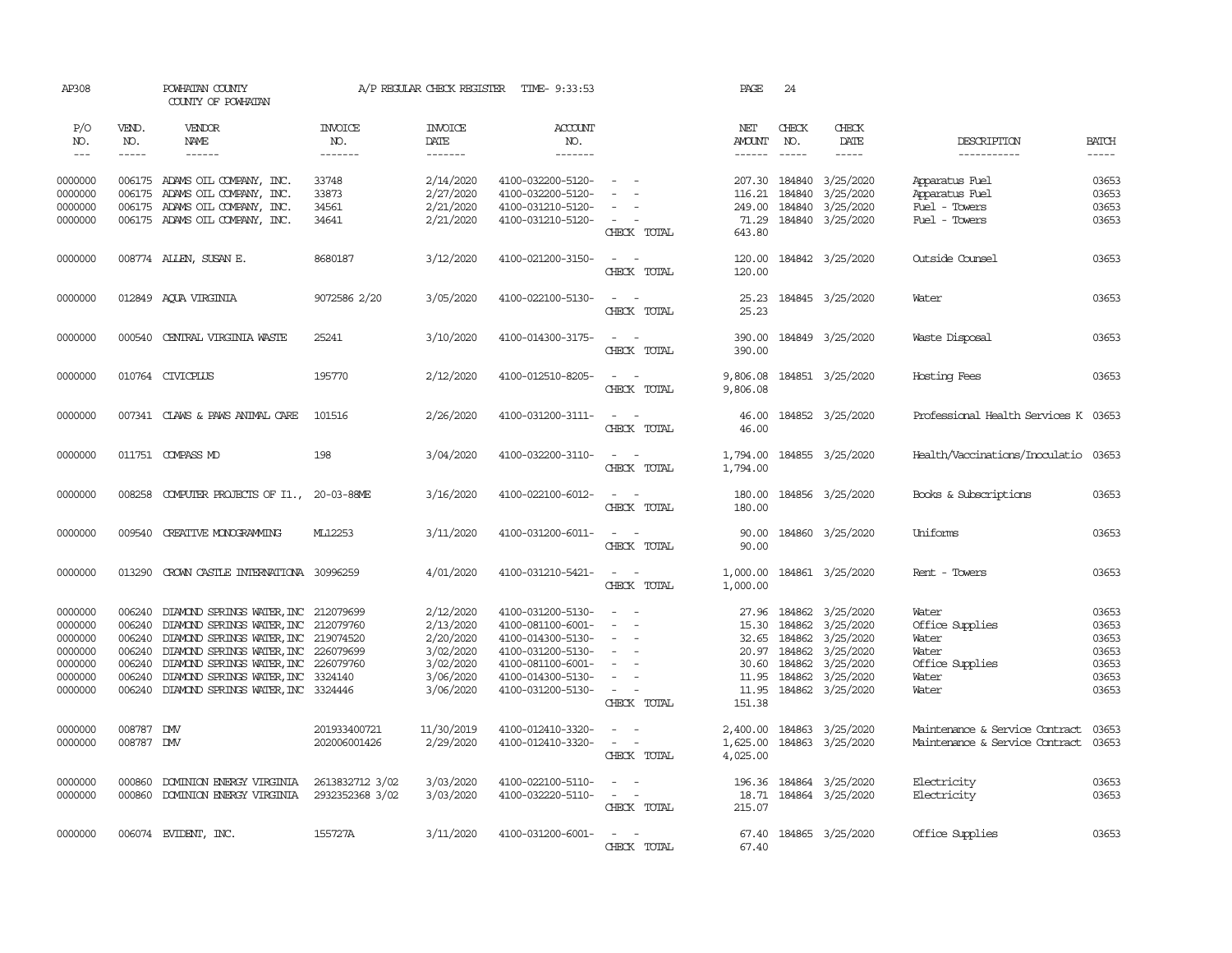| AP308                         |                             | POWHATAN COUNTY<br>COUNTY OF POWHATAN                                               |                                                         | A/P REGULAR CHECK REGISTER          | TIME- 9:33:53                                               |                                                                                                                                                                            | PAGE                                   | 25                          |                                                                 |                                                                         |                             |
|-------------------------------|-----------------------------|-------------------------------------------------------------------------------------|---------------------------------------------------------|-------------------------------------|-------------------------------------------------------------|----------------------------------------------------------------------------------------------------------------------------------------------------------------------------|----------------------------------------|-----------------------------|-----------------------------------------------------------------|-------------------------------------------------------------------------|-----------------------------|
| P/O<br>NO.<br>$---$           | VEND.<br>NO.<br>$- - - - -$ | VENDOR<br>NAME<br>$- - - - - -$                                                     | <b>INVOICE</b><br>NO.<br>-------                        | <b>INVOICE</b><br>DATE<br>-------   | <b>ACCOUNT</b><br>NO.<br>-------                            |                                                                                                                                                                            | NET<br><b>AMOUNT</b><br>------         | CHECK<br>NO.<br>$- - - - -$ | CHECK<br>DATE<br>$- - - - -$                                    | DESCRIPTION<br>-----------                                              | <b>BATCH</b><br>$- - - - -$ |
| 0000000<br>0000000            | 011563<br>011563            | FEEDING POWHATAN, INC.<br>FEEDING POWHATAN, INC.                                    | CORONO VIRUS<br>PMT TO 4/15/20                          | 3/17/2020<br>3/20/2020              | 4100-053910-5642-<br>4100-053910-5642-                      | $\frac{1}{2} \left( \frac{1}{2} \right) \left( \frac{1}{2} \right) = \frac{1}{2} \left( \frac{1}{2} \right)$<br>$\omega_{\rm{max}}$ and $\omega_{\rm{max}}$<br>CHECK TOTAL | 6,000.00<br>7,458.12                   |                             | 1,458.12 184867 3/25/2020<br>184867 3/25/2020                   | PCCAA Services - TANF<br>PCCAA Services - TANF                          | 03653<br>03653              |
| 0000000<br>0000000            | 006522                      | FOOD LION<br>006522 FOOD LION                                                       | 1361081329<br>2813611113315                             | 2/19/2020<br>3/11/2020              | 4100-035100-6022-<br>4100-035100-6022-                      | $\sim$<br>$\sim$ $\sim$<br>CHECK TOTAL                                                                                                                                     | 197.85<br>185.59<br>383.44             |                             | 184868 3/25/2020<br>184868 3/25/2020                            | Dog Food/Supplies<br>Dog Food/Supplies                                  | 03653<br>03653              |
| 0000000                       |                             | 012176 HARMON, SHAWN                                                                | <b>EMS SYMPOSIUM</b>                                    | 3/18/2020                           | 4100-032200-5815-                                           | $\frac{1}{2} \left( \frac{1}{2} \right) \left( \frac{1}{2} \right) = \frac{1}{2} \left( \frac{1}{2} \right)$<br>CHECK TOTAL                                                | 195.00<br>195.00                       |                             | 184870 3/25/2020                                                | Training/Seminars                                                       | 03653                       |
| 0000000                       |                             | 013455 HOLLAND, CHARLES                                                             | <b>EARTHEXP CLASS</b>                                   | 3/06/2020                           | 4100-032200-5815-                                           | $\frac{1}{2} \left( \frac{1}{2} \right) \left( \frac{1}{2} \right) = \frac{1}{2} \left( \frac{1}{2} \right)$<br>CHECK TOTAL                                                | 65.00<br>65.00                         |                             | 184872 3/25/2020                                                | Training/Seminars                                                       | 03653                       |
| 0000000                       |                             | 013456 HYLTON, BRYCE                                                                | REIMB 3/17/20                                           | 3/20/2020                           | 4100-031200-6001-                                           | $\frac{1}{2} \left( \frac{1}{2} \right) \left( \frac{1}{2} \right) = \frac{1}{2} \left( \frac{1}{2} \right)$<br>CHECK TOTAL                                                | 68.29<br>68.29                         |                             | 184873 3/25/2020                                                | Office Supplies                                                         | 03653                       |
| 0000000                       | 012339                      | INTERNATIONAL ASSOCIATION 29774                                                     |                                                         | 3/05/2020                           | 4100-032200-5810-                                           | $\sim$<br>$\sim$<br>CHECK TOTAL                                                                                                                                            | 100.00<br>100.00                       |                             | 184874 3/25/2020                                                | Dues/Association Memberships                                            | 03653                       |
| 0000000                       |                             | 007981 LANGUAGE LINE SERVICES                                                       | 4772543                                                 | 2/29/2020                           | 4100-031200-5230-                                           | $\overline{\phantom{a}}$<br>$\sim$<br>CHECK TOTAL                                                                                                                          | 4.80<br>4.80                           |                             | 184875 3/25/2020                                                | Telephone Services                                                      | 03653                       |
| 0000000<br>0000000            | 001250<br>001250            | POWHATAN AUTO & TRACTOR<br>POWHATAN AUTO & TRACTOR                                  | 589128<br>589791                                        | 3/17/2020<br>3/17/2020              | 4100-031200-6009-<br>4100-031200-6009-                      | $\sim$<br>$\sim$<br>$\sim$ $  -$<br>CHECK TOTAL                                                                                                                            | 117.70                                 |                             | 135.70 184880 3/25/2020<br>18.00-184880 3/25/2020               | Auto Parts/Repairs<br>Auto Parts/Repairs                                | 03654<br>03654              |
| 0000000<br>0000000<br>0000000 | 006928<br>006928<br>006928  | POWHATAN COUNTY DEPT. OF<br>POWHATAN COUNTY DEPT. OF<br>POWHATAN COUNTY DEPT. OF    | REIMB CK001174<br>REIMB VARIOUS<br><b>REIMB WALMART</b> | 3/20/2020<br>3/18/2020<br>3/19/2020 | 4100-053910-5642-<br>4100-053910-5642-<br>4100-053910-5642- | $\sim$<br>$\sim$<br>CHECK TOTAL                                                                                                                                            | 1,500.00<br>342.28<br>2,037.39         |                             | 184881 3/25/2020<br>195.11 184881 3/25/2020<br>184881 3/25/2020 | PCCAA Services - TANF<br>PCCAA Services - TANF<br>PCCAA Services - TANF | 03654<br>03654<br>03654     |
| 0000000<br>0000000            | 013454<br>013454            | <b>QUADLIENT LEASING USA, IN N8208570</b><br>QUADLIENT LEASING USA, IN PPINC01 2/14 |                                                         | 3/11/2020<br>2/14/2020              | 100-000100-0017-<br>100-000100-0016-                        | $\omega_{\rm{max}}$ and $\omega_{\rm{max}}$<br>$\sim$<br>$\sim$<br>CHECK TOTAL                                                                                             | 516.27<br>1,400.00<br>1,916.27         |                             | 184883 3/25/2020<br>184883 3/25/2020                            | Postage Lease<br>Prepaid Postage                                        | 03654<br>03654              |
| 0000000<br>0000000            | 000780<br>000780            | <b>QUILL CORPORATION</b><br><b>QUILL CORPORATION</b>                                | 4696000<br>5529121                                      | 2/11/2020<br>3/13/2020              | 4100-012410-6001-<br>4100-012310-6001-                      | $\overline{\phantom{a}}$<br>$\sim$<br>$\sim$<br>CHECK TOTAL                                                                                                                | 481.01<br>55.95<br>536.96              |                             | 184884 3/25/2020<br>184884 3/25/2020                            | Office Supplies<br>Office Supplies                                      | 03654<br>03654              |
| 0000000                       |                             | 000620 R. C. GOODWYN & SONS, INC                                                    | 0897328                                                 | 3/18/2020                           | 4100-032200-5815-                                           | $\sim$<br>$\sim$<br>CHECK TOTAL                                                                                                                                            | 345.72<br>345.72                       |                             | 184885 3/25/2020                                                | Training/Seminars                                                       | 03654                       |
| 0000000                       | 006466                      | RADIO COMMUNICATION OF VA 502005118-1                                               |                                                         | 3/19/2020                           | 4100-031210-3320-                                           | $\overline{\phantom{a}}$<br>$\sim$<br>CHECK TOTAL                                                                                                                          | 549.00<br>549.00                       |                             | 184886 3/25/2020                                                | Maintenance and Service Contra                                          | 03654                       |
| 0000000<br>0000000<br>0000000 | 012509<br>012509<br>012509  | RICHMOND SUBURBAN NEWS<br>RICHMOND SUBURBAN NEWS<br>RICHMOND SUBURBAN NEWS          | 3267848 2/12<br>3276292 1/15<br>6045767 02/20           | 2/12/2020<br>2/02/2020<br>3/01/2020 | 4100-011010-3600-<br>4100-011010-3600-<br>4100-012320-3600- | CHECK TOTAL                                                                                                                                                                | 434.50<br>727.00<br>488.75<br>1,650.25 |                             | 184887 3/25/2020<br>184887 3/25/2020<br>184887 3/25/2020        | Advertising<br>Advertising<br>Advertising                               | 03654<br>03654<br>03654     |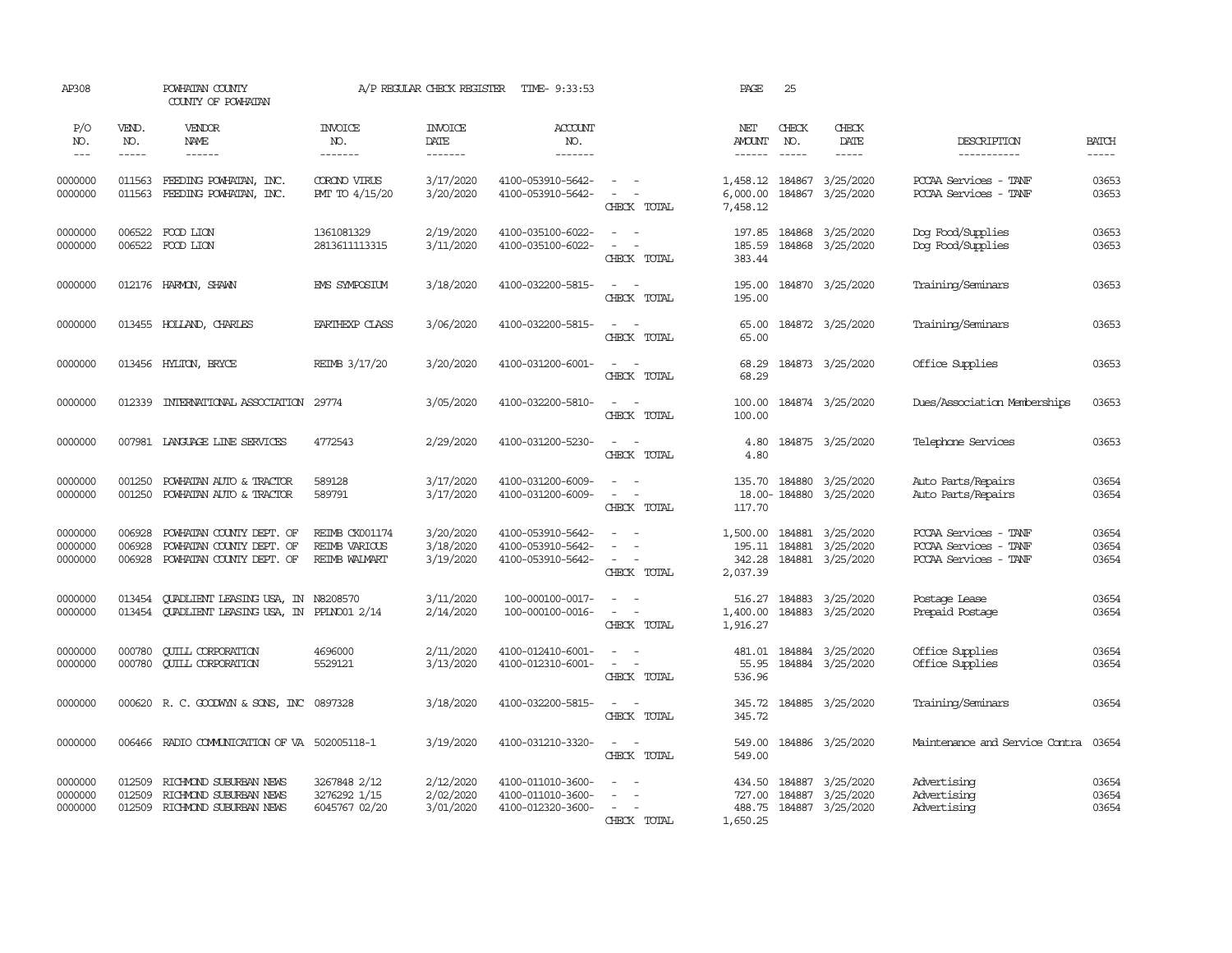| AP308                                                                                                                                                                                              |                                                                                                                                                                                  | POWHATAN COUNTY<br>COUNTY OF POWHATAN                                                                                                                                                              |                                                                                                                                                                                                                                                                                                                  | A/P REGULAR CHECK REGISTER                                                                                                                                                                                                             | TIME- 9:33:53                                                                                                                                                                                                                                                                                                                                                                         |                                                                                                                                                  | PAGE                                                                                                                                                                   | 26                                                                                                                             |                                                                                                                                                                                                                                                                           |                                                                                                                                                                                                                                                                                                                                                                                               |                                                                                                                                                                |
|----------------------------------------------------------------------------------------------------------------------------------------------------------------------------------------------------|----------------------------------------------------------------------------------------------------------------------------------------------------------------------------------|----------------------------------------------------------------------------------------------------------------------------------------------------------------------------------------------------|------------------------------------------------------------------------------------------------------------------------------------------------------------------------------------------------------------------------------------------------------------------------------------------------------------------|----------------------------------------------------------------------------------------------------------------------------------------------------------------------------------------------------------------------------------------|---------------------------------------------------------------------------------------------------------------------------------------------------------------------------------------------------------------------------------------------------------------------------------------------------------------------------------------------------------------------------------------|--------------------------------------------------------------------------------------------------------------------------------------------------|------------------------------------------------------------------------------------------------------------------------------------------------------------------------|--------------------------------------------------------------------------------------------------------------------------------|---------------------------------------------------------------------------------------------------------------------------------------------------------------------------------------------------------------------------------------------------------------------------|-----------------------------------------------------------------------------------------------------------------------------------------------------------------------------------------------------------------------------------------------------------------------------------------------------------------------------------------------------------------------------------------------|----------------------------------------------------------------------------------------------------------------------------------------------------------------|
| P/O<br>NO.<br>$---$                                                                                                                                                                                | VEND.<br>NO.<br>-----                                                                                                                                                            | VENDOR<br>NAME<br>$- - - - - -$                                                                                                                                                                    | <b>INVOICE</b><br>NO.<br>-------                                                                                                                                                                                                                                                                                 | <b>INVOICE</b><br>DATE<br>-------                                                                                                                                                                                                      | ACCOUNT<br>NO.<br>-------                                                                                                                                                                                                                                                                                                                                                             |                                                                                                                                                  | NET<br><b>AMOUNT</b><br>------                                                                                                                                         | CHECK<br>NO.<br>$\frac{1}{2}$                                                                                                  | CHECK<br>DATE<br>-----                                                                                                                                                                                                                                                    | DESCRIPTION<br>-----------                                                                                                                                                                                                                                                                                                                                                                    | <b>BATCH</b><br>$- - - - -$                                                                                                                                    |
| 0000000                                                                                                                                                                                            |                                                                                                                                                                                  | 012404 SOUTHSIDE ELECTRIC                                                                                                                                                                          | 558083001                                                                                                                                                                                                                                                                                                        | 3/13/2020                                                                                                                                                                                                                              | 4100-053910-5643-                                                                                                                                                                                                                                                                                                                                                                     | $\overline{\phantom{a}}$<br>CHECK TOTAL                                                                                                          | 321.75<br>321.75                                                                                                                                                       |                                                                                                                                | 184891 3/25/2020                                                                                                                                                                                                                                                          | PCCAA Services - Federal CSBG                                                                                                                                                                                                                                                                                                                                                                 | 03654                                                                                                                                                          |
| 0000000                                                                                                                                                                                            |                                                                                                                                                                                  | 007182 SUPPLY ROOM COMPANIES INC 3993110-0                                                                                                                                                         |                                                                                                                                                                                                                                                                                                                  | 3/11/2020                                                                                                                                                                                                                              | 4100-021200-6001-                                                                                                                                                                                                                                                                                                                                                                     | $\sim$<br>$\sim$<br>CHECK TOTAL                                                                                                                  | 160.80<br>160.80                                                                                                                                                       |                                                                                                                                | 184895 3/25/2020                                                                                                                                                                                                                                                          | Office Supplies                                                                                                                                                                                                                                                                                                                                                                               | 03654                                                                                                                                                          |
| 0000000<br>0000000                                                                                                                                                                                 | 008346<br>008346                                                                                                                                                                 | SYCOM TECHNOLOGIES<br>SYCOM TECHNOLOGIES                                                                                                                                                           | AT55088<br>AT55089                                                                                                                                                                                                                                                                                               | 2/29/2020<br>2/29/2020                                                                                                                                                                                                                 | 4100-012510-3140-<br>4100-012510-3140-                                                                                                                                                                                                                                                                                                                                                | $\sim$<br>$\sim$<br>CHECK TOTAL                                                                                                                  | 763.75<br>87.50<br>851.25                                                                                                                                              |                                                                                                                                | 184896 3/25/2020<br>184896 3/25/2020                                                                                                                                                                                                                                      | Professional Services<br>Professional Services                                                                                                                                                                                                                                                                                                                                                | 03654<br>03654                                                                                                                                                 |
| 0000000                                                                                                                                                                                            |                                                                                                                                                                                  | 000845 TOWN POLICE SUPPLY OF                                                                                                                                                                       | R82989                                                                                                                                                                                                                                                                                                           | 3/04/2020                                                                                                                                                                                                                              | 4100-031200-6011-                                                                                                                                                                                                                                                                                                                                                                     | $\equiv$<br>CHECK TOTAL                                                                                                                          | 77.97<br>77.97                                                                                                                                                         |                                                                                                                                | 184899 3/25/2020                                                                                                                                                                                                                                                          | Uniforms                                                                                                                                                                                                                                                                                                                                                                                      | 03654                                                                                                                                                          |
| 0000000                                                                                                                                                                                            | 006501                                                                                                                                                                           | TREASURER OF VIRGINIA                                                                                                                                                                              | 20-145C-RMS-2                                                                                                                                                                                                                                                                                                    | 3/11/2020                                                                                                                                                                                                                              | 4100-021600-6021-                                                                                                                                                                                                                                                                                                                                                                     | $\overline{\phantom{a}}$<br>$\sim$<br>CHECK TOTAL                                                                                                | 4,040.00<br>4,040.00                                                                                                                                                   |                                                                                                                                | 184900 3/25/2020                                                                                                                                                                                                                                                          | Record Books                                                                                                                                                                                                                                                                                                                                                                                  | 03654                                                                                                                                                          |
| 0000000<br>0000000<br>0000000<br>0000000<br>0000000<br>0000000<br>0000000<br>0000000<br>0000000<br>0000000<br>0000000<br>0000000<br>0000000<br>0000000<br>0000000<br>0000000<br>0000000<br>0000000 | 011193<br>011193<br>011193<br>011193<br>011193<br>011193<br>011193<br>011193<br>011193<br>011193<br>011193<br>011193<br>011193<br>011193<br>011193<br>011193<br>011193<br>011193 | VERIZON<br>VERIZON<br>VERIZON<br>VERIZON<br>VERIZON<br>VERIZON<br>VERIZON<br>VERIZON<br>VERIZON<br>VERIZON<br>VERIZON<br>VERIZON<br>VERIZON<br>VERIZON<br>VERIZON<br>VERIZON<br>VERIZON<br>VERIZON | 13574714 3/20<br>13574714 3/20<br>13574714 3/20<br>13574714 3/20<br>13574714 3/20<br>13574714 3/20<br>13574714 3/20<br>13574714 3/20<br>13574714 3/20<br>13574714 3/20<br>13574714 3/20<br>13574714 3/20<br>13574714 3/20<br>13574714 3/20<br>13574714 3/20<br>13574714 3/20<br>867318708 2/27<br>878401797 3/20 | 2/27/2020<br>2/27/2020<br>2/27/2020<br>2/27/2020<br>2/27/2020<br>2/27/2020<br>2/27/2020<br>2/27/2020<br>2/27/2020<br>2/27/2020<br>2/27/2020<br>2/27/2020<br>2/27/2020<br>2/27/2020<br>2/27/2020<br>2/27/2020<br>2/27/2020<br>2/27/2020 | 100-000100-0006-<br>4100-012310-5230-<br>4100-012510-5230-<br>4100-014100-5230-<br>4100-014300-5230-<br>4100-021200-5230-<br>4100-031200-5230-<br>4100-031710-5230-<br>4100-021200-5230-<br>4100-031210-5230-<br>4100-032200-5230-<br>4100-032200-5260-<br>4100-032210-5230-<br>4100-035500-5230-<br>4100-071110-5230-<br>4100-073100-5230-<br>4100-031210-5232-<br>4100-022100-5230- | $\sim$<br>$\equiv$<br>$\sim$<br>$\sim$<br>$\sim$<br>$\equiv$<br>$\sim$<br>$\sim$<br>$\sim$<br>$\equiv$<br>$\equiv$<br>$\overline{a}$<br>$\equiv$ | 120.12<br>51.32<br>367.59<br>213.73<br>84.97<br>44.80<br>173.64<br>50.43<br>14.92<br>47.05<br>302.23<br>203.70<br>77.67<br>44.21<br>46.15<br>102.94<br>424.66<br>56.39 | 184901<br>184901<br>184901<br>184901<br>184901<br>184901<br>184901<br>184901<br>184901<br>184901<br>184901<br>184901<br>184901 | 184901 3/25/2020<br>3/25/2020<br>3/25/2020<br>3/25/2020<br>3/25/2020<br>3/25/2020<br>3/25/2020<br>3/25/2020<br>184901 3/25/2020<br>3/25/2020<br>3/25/2020<br>3/25/2020<br>3/25/2020<br>3/25/2020<br>3/25/2020<br>184901 3/25/2020<br>184901 3/25/2020<br>184901 3/25/2020 | Due from Other Agencies<br>Telephone Services<br>Telephone Services<br>Telephone Services<br>Telephone Services<br>Telephone Services<br>Telephone Services<br>Telephone Services<br>Telephone Services<br>Telephone Services<br>Telephone Services<br>Internet<br>Telephone Services<br>Telephone Services<br>Telephone Services<br>Telephone Services<br>Wireline 911<br>Telephone Services | 03654<br>03654<br>03654<br>03654<br>03654<br>03654<br>03654<br>03654<br>03654<br>03654<br>03654<br>03654<br>03654<br>03654<br>03654<br>03654<br>03654<br>03654 |
| 0000000<br>0000000<br>0000000<br>0000000<br>0000000<br>0000000<br>0000000<br>0000000<br>0000000<br>0000000<br>0000000<br>0000000<br>0000000<br>0000000                                             | 013390<br>013390<br>013390<br>013390<br>013390<br>013390<br>013390<br>013390<br>013390<br>013390<br>013390<br>013390<br>013390                                                   | VERIZON<br>VERIZON<br>VERIZON<br>VERIZON<br>VERIZON<br>VERIZON<br>VERIZON<br>VERIZON<br>VERIZON<br>VERIZON<br>VERIZON<br>VERIZON<br>VERIZON<br>013390 VERIZON                                      | 9849526330<br>9849526330<br>9849526330<br>9849526330<br>9849526330<br>9849526330<br>9849526330<br>9849526330<br>9849526330<br>9849526330<br>9849526330<br>9849526330<br>9849526330<br>9849556689                                                                                                                 | 3/24/2020<br>3/24/2020<br>3/24/2020<br>3/24/2020<br>3/24/2020<br>3/24/2020<br>3/24/2020<br>3/24/2020<br>3/24/2020<br>3/24/2020<br>3/24/2020<br>3/24/2020<br>3/24/2020<br>3/01/2020                                                     | 100-000100-0006-<br>4100-012100-5250-<br>4100-012510-5250-<br>4100-012510-5270-<br>4100-014100-5250-<br>4100-031210-5250-<br>4100-032200-5250-<br>4100-031200-5250-<br>4100-033300-5250-<br>4100-034100-5250-<br>4100-035500-5250-<br>4100-071110-5250-<br>4100-081100-5250-<br>4100-031200-5250-                                                                                     | CHECK TOTAL<br>$\equiv$<br>$\sim$<br>$\equiv$<br>$\equiv$<br>$\sim$<br>$\equiv$                                                                  | 2,426.52<br>50.26<br>100.52<br>102.29<br>40.01<br>881.33<br>284.70<br>1,151.82<br>1,560.87<br>16.44<br>261.15<br>123.47<br>70.28<br>100.27                             | 184902<br>184902<br>184902<br>184902<br>184902<br>184902<br>184902<br>184902<br>184902<br>184902<br>184902<br>184902<br>184902 | 3/25/2020<br>3/25/2020<br>3/25/2020<br>3/25/2020<br>3/25/2020<br>3/25/2020<br>3/25/2020<br>3/25/2020<br>3/25/2020<br>3/25/2020<br>3/25/2020<br>3/25/2020<br>3/25/2020<br>239.00-184902 3/25/2020                                                                          | Due from Other Agencies<br>Cell Phones<br>Cell Phones<br>Network Service Connection<br>Cell Phones<br>CELL PHONES<br>Cell Phones<br>Cell Phones<br>Cell Phones<br>Cell Phones<br>Cell Phones<br>Cell Phones<br>Cell Phones<br>Cell Phones                                                                                                                                                     | 03654<br>03654<br>03654<br>03654<br>03654<br>03654<br>03654<br>03654<br>03654<br>03654<br>03654<br>03654<br>03654<br>03654                                     |
|                                                                                                                                                                                                    |                                                                                                                                                                                  |                                                                                                                                                                                                    |                                                                                                                                                                                                                                                                                                                  |                                                                                                                                                                                                                                        |                                                                                                                                                                                                                                                                                                                                                                                       | CHECK TOTAL                                                                                                                                      | 4,504.41                                                                                                                                                               |                                                                                                                                |                                                                                                                                                                                                                                                                           |                                                                                                                                                                                                                                                                                                                                                                                               |                                                                                                                                                                |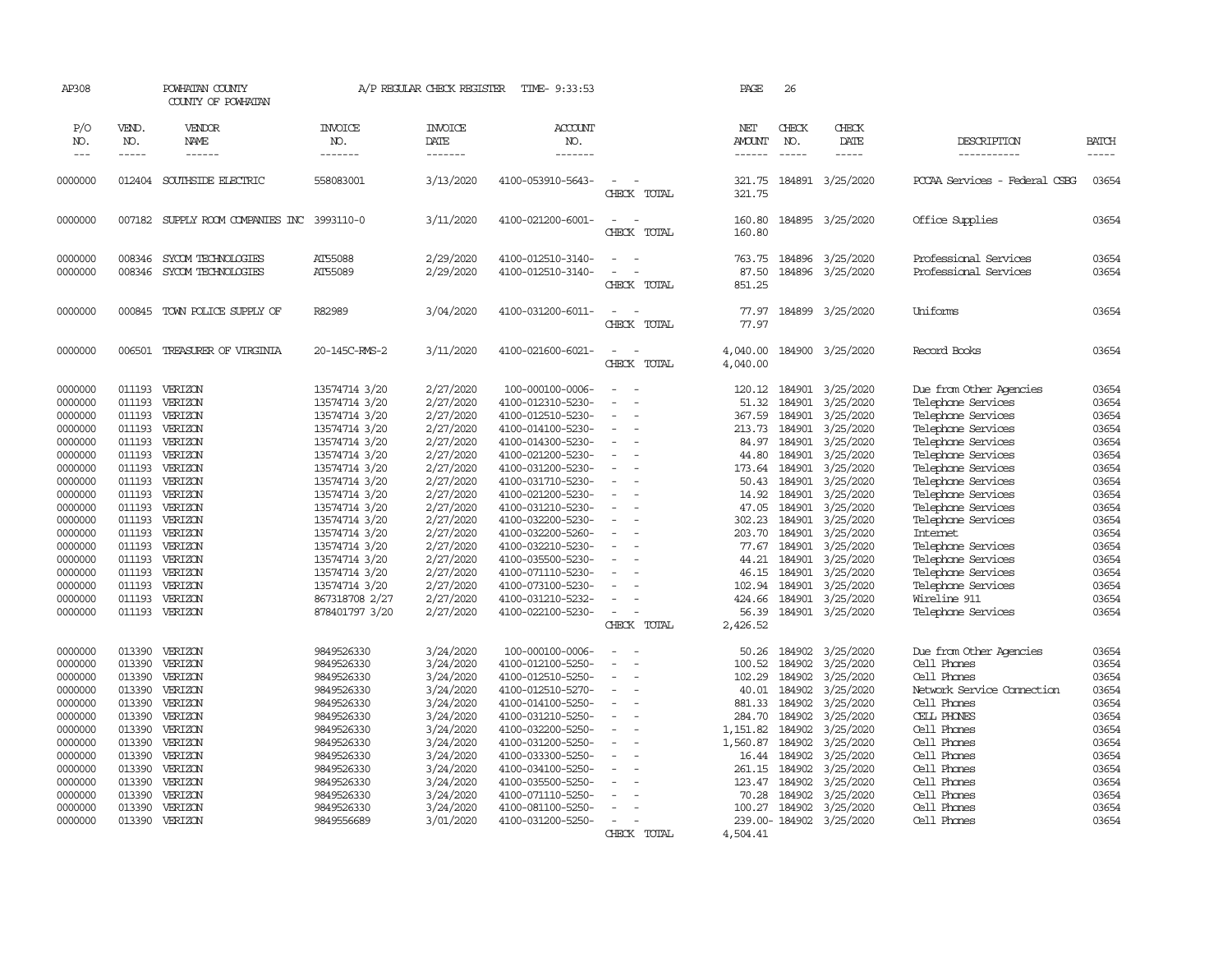| AP308               |                       | POWHATAN COUNTY<br>COUNTY OF POWHATAN |                                  |                                   | A/P REGULAR CHECK REGISTER TIME- 9:33:53 |                                                                                                                                          | PAGE             | 27                     |                        |                            |                       |
|---------------------|-----------------------|---------------------------------------|----------------------------------|-----------------------------------|------------------------------------------|------------------------------------------------------------------------------------------------------------------------------------------|------------------|------------------------|------------------------|----------------------------|-----------------------|
| P/O<br>NO.<br>$---$ | VEND.<br>NO.<br>----- | VENDOR<br>NAME<br>------              | <b>INVOICE</b><br>NO.<br>------- | <b>INVOICE</b><br>DATE<br>------- | ACCOUNT<br>NO.<br>-------                |                                                                                                                                          | NET<br>AMOUNT    | CHECK<br>NO.<br>------ | CHECK<br>DATE<br>----- | DESCRIPTION<br>----------- | <b>BATCH</b><br>----- |
| 0000000             | 012063                | WINDSTREAM                            | 012272474 3/20                   | 2/27/2020                         | 4100-012510-5230-                        | $\frac{1}{2} \left( \frac{1}{2} \right) \left( \frac{1}{2} \right) \left( \frac{1}{2} \right) \left( \frac{1}{2} \right)$<br>CHECK TOTAL | 762.53<br>762.53 |                        | 184905 3/25/2020       | Telephone Services         | 03654                 |
| 0000000             | 007755                | WITMER PUBLIC SAFETY                  | E1890289                         | 3/13/2020                         | 4100-032200-6017-                        | $ -$<br>CHECK TOTAL                                                                                                                      | 156.00<br>156.00 |                        | 184906 3/25/2020       | Uniforms - Volunteers      | 03654                 |
|                     |                       |                                       |                                  |                                   |                                          | CHECK TYPE TOTAL                                                                                                                         | 513, 136.16      |                        |                        |                            |                       |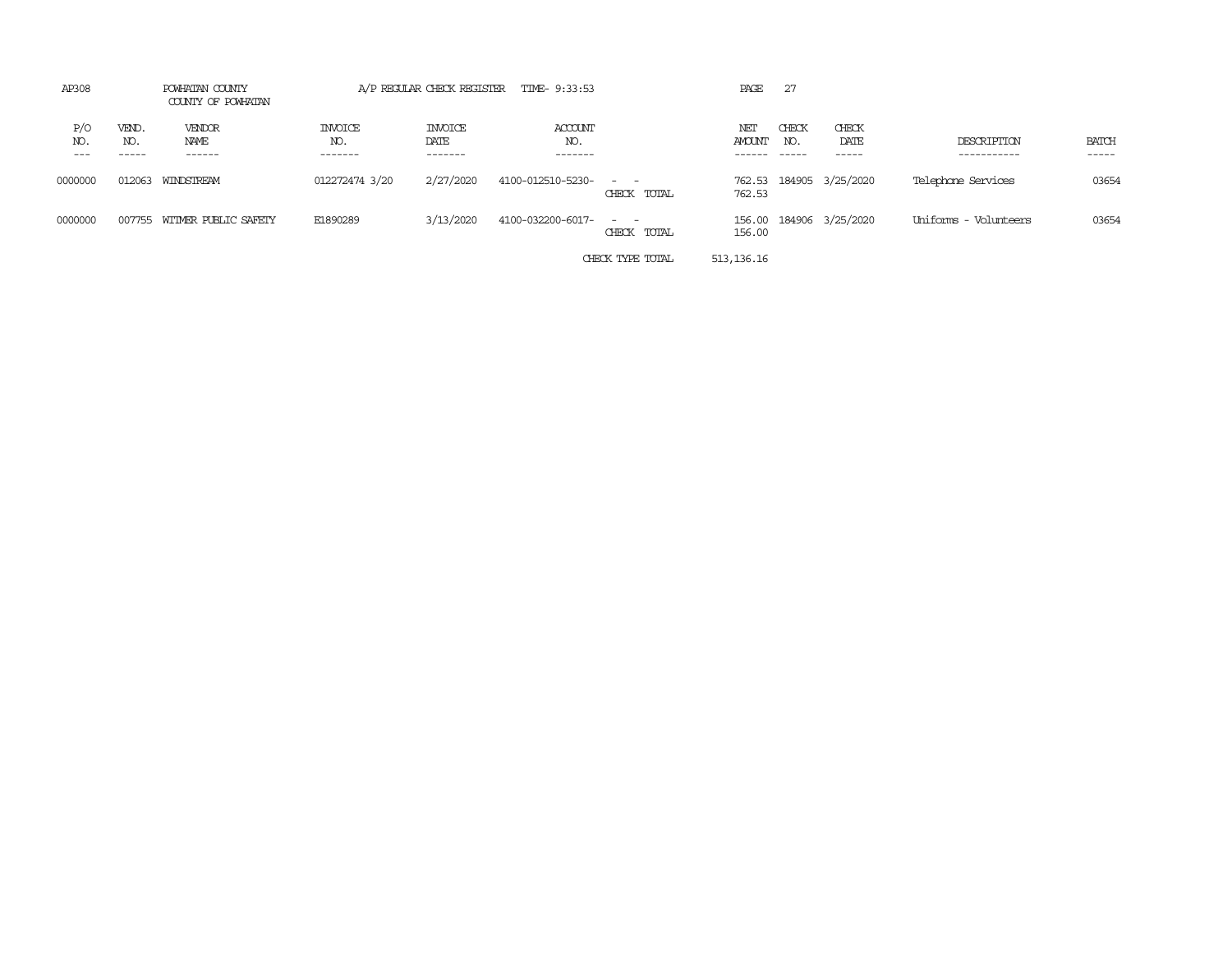| AP308               |                       | POWHATAN COUNTY<br>COUNTY OF POWHATAN |                                  |                                   | A/P VOID CHECK REGISTER TIME- 9:33:53 |                            | PAGE<br>28                                             |                         |                            |                             |
|---------------------|-----------------------|---------------------------------------|----------------------------------|-----------------------------------|---------------------------------------|----------------------------|--------------------------------------------------------|-------------------------|----------------------------|-----------------------------|
| P/O<br>NO.<br>$---$ | VEND.<br>NO.<br>----- | VENDOR<br>NAME<br>------              | <b>INVOICE</b><br>NO.<br>------- | <b>INVOICE</b><br>DATE<br>------- | ACCOUNT<br>NO.<br>-------             |                            | CHECK<br>NET<br>AMOUNT<br>NO.<br>$- - - - -$<br>------ | CHECK<br>DATE<br>------ | DESCRIPTION<br>----------- | <b>BATCH</b><br>$- - - - -$ |
| 0000000             | 009683                | TAYLOR, DONNA ELINA                   | 3/20 ELECTION                    | 3/03/2020                         | 4100-013200-1015-                     | $\sim$ $ -$<br>CHECK TOTAL | 150.00-184701 3/09/2020<br>$150.00 -$                  |                         | COMP: Election Officials   | 00495                       |
| 0000000             | 008031                | PARRISH MOTOR COMPANY                 | 6048471/1                        | 3/11/2020                         | 4100-012510-6009-                     | $\sim$ $ -$<br>CHECK TOTAL | 20.00-184806 3/19/2020<br>$20.00 -$                    |                         | Auto Parts / Auto Repair   | 00496                       |
|                     |                       |                                       |                                  |                                   |                                       | CHECK TYPE TOTAL           | $170.00 -$                                             |                         |                            |                             |
|                     |                       |                                       |                                  |                                   |                                       | FINAL TOTAL                | 512,966.16                                             |                         |                            |                             |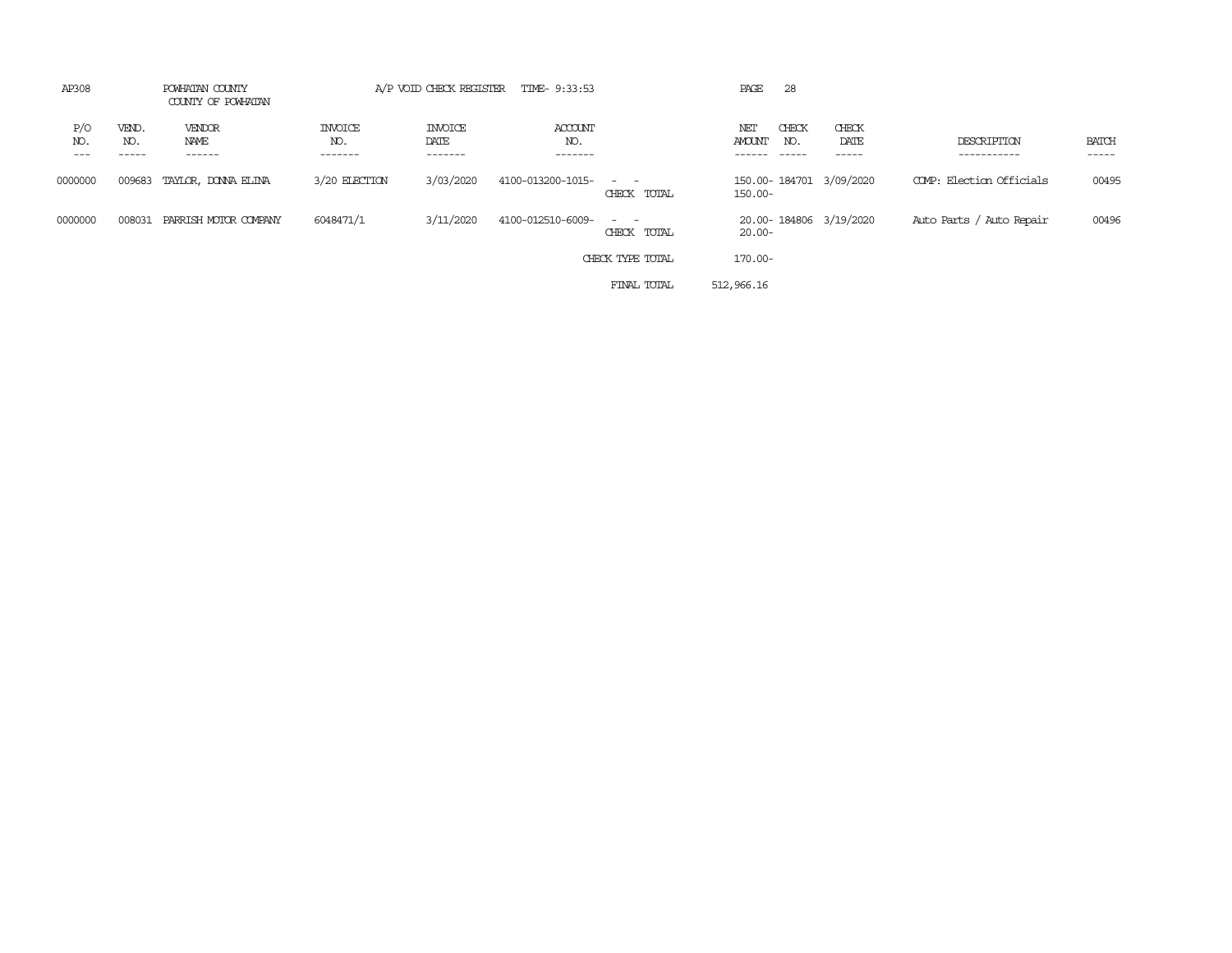| AP308              | POWHATAN COUNTY<br>COUNTY OF POWHATAN |                           | A/P REGULAR CHECK REGISTER TIME- 9:35:25 |                                    |                           |                                                                                                                                          | PAGE                    |                        |                         |                            |                                      |
|--------------------|---------------------------------------|---------------------------|------------------------------------------|------------------------------------|---------------------------|------------------------------------------------------------------------------------------------------------------------------------------|-------------------------|------------------------|-------------------------|----------------------------|--------------------------------------|
| P/O<br>NO.<br>$--$ | VEND.<br>NO.<br>------                | VENDOR<br>NAME<br>------- | <b>INVOICE</b><br>NO.<br>--------        | <b>INVOICE</b><br>DATE<br>-------- | ACCOUNT<br>NO.<br>------- |                                                                                                                                          | NET<br>AMOUNT<br>------ | CHECK<br>NO.<br>------ | CHECK<br>DATE           | DESCRIPTION<br>----------- | <b>BATCH</b><br>$\cdots\cdots\cdots$ |
| 0000000            | 008668                                | BANK OF AMERICA           | 03/02/2020                               | 3/02/2020                          | 4103-012510-0001-         | $\frac{1}{2} \left( \frac{1}{2} \right) \left( \frac{1}{2} \right) \left( \frac{1}{2} \right) \left( \frac{1}{2} \right)$<br>CHECK TOTAL | 990.95                  |                        | 990.95 184752 3/13/2020 | Capital Outlay             | 03647                                |
|                    |                                       |                           |                                          |                                    |                           | CHECK TYPE TOTAL                                                                                                                         | 990.95                  |                        |                         |                            |                                      |
|                    |                                       |                           |                                          |                                    |                           | FINAL TOTAL                                                                                                                              | 990.95                  |                        |                         |                            |                                      |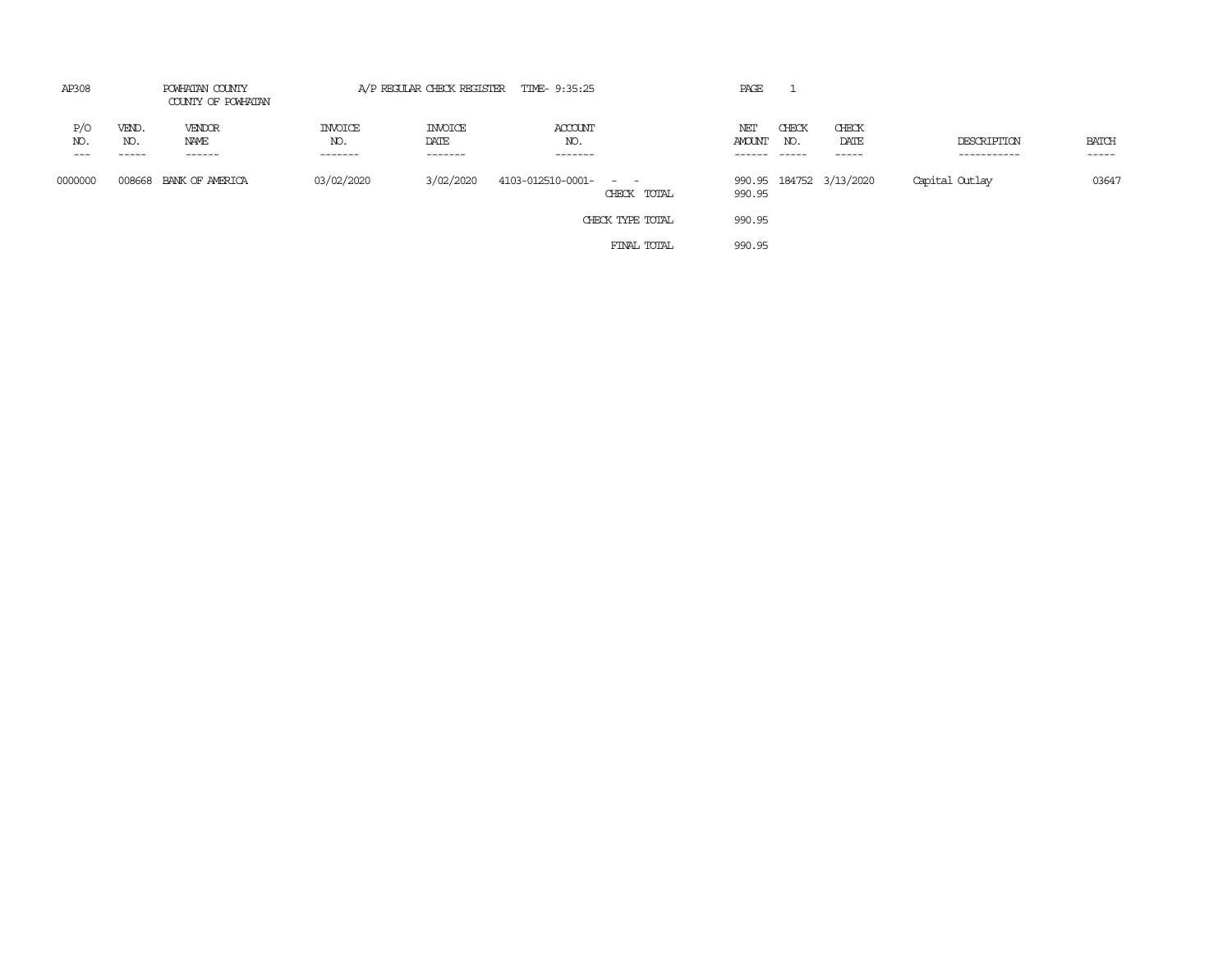| AP308                         |                            | POWHATAN COUNTY<br>COUNTY OF POWHATAN                                                   |                                  | A/P REGULAR CHECK REGISTER          | TIME- 9:35:57                                               |                                                | PAGE                             | 1                                                                                                                                                                                                                                                                                                                                                                                                                                                                                          |                                                                 |                                                                                     |                             |
|-------------------------------|----------------------------|-----------------------------------------------------------------------------------------|----------------------------------|-------------------------------------|-------------------------------------------------------------|------------------------------------------------|----------------------------------|--------------------------------------------------------------------------------------------------------------------------------------------------------------------------------------------------------------------------------------------------------------------------------------------------------------------------------------------------------------------------------------------------------------------------------------------------------------------------------------------|-----------------------------------------------------------------|-------------------------------------------------------------------------------------|-----------------------------|
| P/O<br>NO.<br>$---$           | VEND.<br>NO.<br>-----      | VENDOR<br>NAME                                                                          | <b>INVOICE</b><br>NO.<br>------- | <b>INVOICE</b><br>DATE<br>-------   | <b>ACCOUNT</b><br>NO.<br>-------                            |                                                | NET<br><b>AMOUNT</b><br>------   | CHECK<br>NO.<br>$\frac{1}{2} \left( \frac{1}{2} \right) \left( \frac{1}{2} \right) \left( \frac{1}{2} \right) \left( \frac{1}{2} \right) \left( \frac{1}{2} \right) \left( \frac{1}{2} \right) \left( \frac{1}{2} \right) \left( \frac{1}{2} \right) \left( \frac{1}{2} \right) \left( \frac{1}{2} \right) \left( \frac{1}{2} \right) \left( \frac{1}{2} \right) \left( \frac{1}{2} \right) \left( \frac{1}{2} \right) \left( \frac{1}{2} \right) \left( \frac{1}{2} \right) \left( \frac$ | CHECK<br>DATE<br>-----                                          | DESCRIPTION<br>-----------                                                          | <b>BATCH</b><br>$- - - - -$ |
| 0000000                       |                            | 013074 AMERIZON OF NORTH CAROLIN 130248                                                 |                                  | 2/24/2020                           | 4120-032200-8215-                                           | $\sim$ $\sim$<br>CHECK TOTAL                   | 4,147.71                         |                                                                                                                                                                                                                                                                                                                                                                                                                                                                                            | 4, 147, 71 184505 3/03/2020                                     | State Dept of Fire Programs Fu 03630                                                |                             |
| 0000000<br>0000000            | 012956<br>012956           | BALZER AND ASSOCIATES, IN 7/56190030.00<br>BALZER AND ASSOCIATES, IN 7/56190033.00      |                                  | 2/21/2020<br>2/21/2020              | 4301-021100-0001-<br>4301-014100-0003-                      | $\sim$ $ -$<br>$\sim$<br>$\sim$<br>CHECK TOTAL | 331.48<br>5,388.50               |                                                                                                                                                                                                                                                                                                                                                                                                                                                                                            | 5,057.02 184509 3/03/2020<br>184509 3/03/2020                   | Courthouse Expansion Parking<br>Courthouse Village Signs                            | 03630<br>03630              |
| 0000000                       |                            | 013152 BERRYDUNN                                                                        | 385291                           | 11/07/2019                          | 4301-012510-0003-                                           | $\sim$<br>$\sim$<br>CHECK TOTAL                | 1,580.00<br>1,580.00             |                                                                                                                                                                                                                                                                                                                                                                                                                                                                                            | 184511 3/03/2020                                                | ERP Replacement                                                                     | 03630                       |
| 0000000<br>0000000<br>0000000 | 008686<br>008686<br>008686 | $C.W. WILLIANS & O.$ , INC.<br>$C.W. WILLIANS & O.$ , INC.<br>C.W. WILLIAMS & CO., INC. | 625724<br>625773<br>625776       | 2/14/2020<br>2/19/2020<br>2/19/2020 | 4301-012400-8301-<br>4301-012400-8301-<br>4301-012400-8301- | $\sim$<br>$\sim$<br>$\sim$ $ -$<br>CHECK TOTAL | 115.03<br>50.08<br>523.82        |                                                                                                                                                                                                                                                                                                                                                                                                                                                                                            | 358.71 184516 3/03/2020<br>184516 3/03/2020<br>184516 3/03/2020 | Fire Department Equipment<br>Fire Department Equipment<br>Fire Department Equipment | 03630<br>03630<br>03630     |
| 0000000                       |                            | 008723 CAS SEVERN                                                                       | 435530                           | 12/31/2019                          | 4301-012510-8309-                                           | $\sim$ $ \sim$<br>CHECK TOTAL                  | 2,409.40<br>2,409.40             |                                                                                                                                                                                                                                                                                                                                                                                                                                                                                            | 184517 3/03/2020                                                | High Speed Connection                                                               | 03630                       |
| 0000000                       | 009636                     | CMS COMMUNICATIONS                                                                      | 2001041-IN                       | 2/07/2020                           | 4301-012510-8301-                                           | $\sim$ $ -$<br>CHECK TOTAL                     | 1,450.00<br>1,450.00             |                                                                                                                                                                                                                                                                                                                                                                                                                                                                                            | 184521 3/03/2020                                                | 2006 Telephone System                                                               | 03630                       |
| 0000000                       | 012805                     | COMMONWEALTH SPECTRUM                                                                   | 02252020-01                      | 2/25/2020                           | 4301-031200-6001-                                           | $\sim$ $ -$<br>CHECK TOTAL                     | 562.50<br>562.50                 |                                                                                                                                                                                                                                                                                                                                                                                                                                                                                            | 184523 3/03/2020                                                | Public Safety Radio System                                                          | 03630                       |
| 0000000                       | 010309                     | CRITICAL & EMERGENCY                                                                    | 219000153-B                      | 11/11/2019                          | 4301-014500-0021-                                           | $\sim$<br>$\sim$ $-$<br>CHECK TOTAL            | 9,979.00<br>9,979.00             |                                                                                                                                                                                                                                                                                                                                                                                                                                                                                            | 184525 3/03/2020                                                | Courthouse Exterior Painting                                                        | 03630                       |
| 0000011                       | 013290                     | CROWN CASTLE INTERNATIONA 879778/585863                                                 |                                  | 1/22/2020                           | 4301-031200-6001-                                           | $\sim$<br>$\sim$<br>CHECK TOTAL                | 15,000.00<br>15,000.00           |                                                                                                                                                                                                                                                                                                                                                                                                                                                                                            | 184526 3/03/2020                                                | Public Safety Radio System                                                          | 03630                       |
| 0000000<br>0000000            | 000076<br>000076           | DELL MARKETING L.P.<br>DELL MARKETING L.P.                                              | 10368322518<br>10368322518       | 12/19/2019<br>12/19/2019            | 4301-012400-8301-<br>4301-012510-8304-                      | $\sim$<br>$\sim$<br>$\sim$<br>CHECK TOTAL      | 4,900.00<br>2,450.00<br>7,350.00 |                                                                                                                                                                                                                                                                                                                                                                                                                                                                                            | 184527 3/03/2020<br>184527 3/03/2020                            | Fire Department Equipment<br>PC Replacement                                         | 03630<br>03630              |
| 0000000                       | 000860                     | DOMINION ENERGY VIRGINIA                                                                | 0998223150 1/31                  | 2/13/2020                           | 4501-043600-5110-                                           | $\sim$<br>$\sim$<br>CHECK TOTAL                | 136.74<br>136.74                 |                                                                                                                                                                                                                                                                                                                                                                                                                                                                                            | 184529 3/03/2020                                                | Electricity                                                                         | 03630                       |
| 0000000                       |                            | 013431 GRAHAM, CAROLYN                                                                  | DEPOSIT REFUND                   | 2/03/2020                           | 501-000200-0003-                                            | $\sim$<br>$\sim$<br>CHECK TOTAL                | 65.00<br>65.00                   |                                                                                                                                                                                                                                                                                                                                                                                                                                                                                            | 184536 3/03/2020                                                | Customer Deposits Payable                                                           | 03630                       |
| 0000000                       | 009368                     | PERFORMANCE CUSTOM                                                                      | 462                              | 2/21/2020                           | 4301-012400-8301-                                           | $\sim$<br>$\sim$<br>CHECK TOTAL                | 2,560.00<br>2,560.00             |                                                                                                                                                                                                                                                                                                                                                                                                                                                                                            | 184547 3/03/2020                                                | Fire Department Equipment                                                           | 03631                       |
| 0000000<br>0000000<br>0000000 | 007325<br>007325<br>007325 | RICHMOND OXYGEN CO.<br>RICHMOND OXYGEN CO.<br>RICHMOND OXYGEN CO.                       | 329111<br>329608<br>329609       | 1/15/2020<br>1/29/2020<br>1/29/2020 | 4120-032301-6013-<br>4120-032301-6013-<br>4120-032301-6013- | $\sim$<br>$\sim$<br>$\equiv$<br>CHECK TOTAL    | 70.00<br>16.00<br>156.00         | 184557                                                                                                                                                                                                                                                                                                                                                                                                                                                                                     | 70.00 184557 3/03/2020<br>3/03/2020<br>184557 3/03/2020         | Medical Supplies<br>Medical Supplies<br>Medical Supplies                            | 03631<br>03631<br>03631     |
| 0000000                       | 001320                     | SOUTHERN POLICE                                                                         | 202041                           | 2/25/2020                           | 4116-031212-6015-                                           | $\sim$<br>$\sim$<br>CHECK TOTAL                | 6,292.00<br>6,292.00             |                                                                                                                                                                                                                                                                                                                                                                                                                                                                                            | 184562 3/03/2020                                                | Ancillary Expenses                                                                  | 03631                       |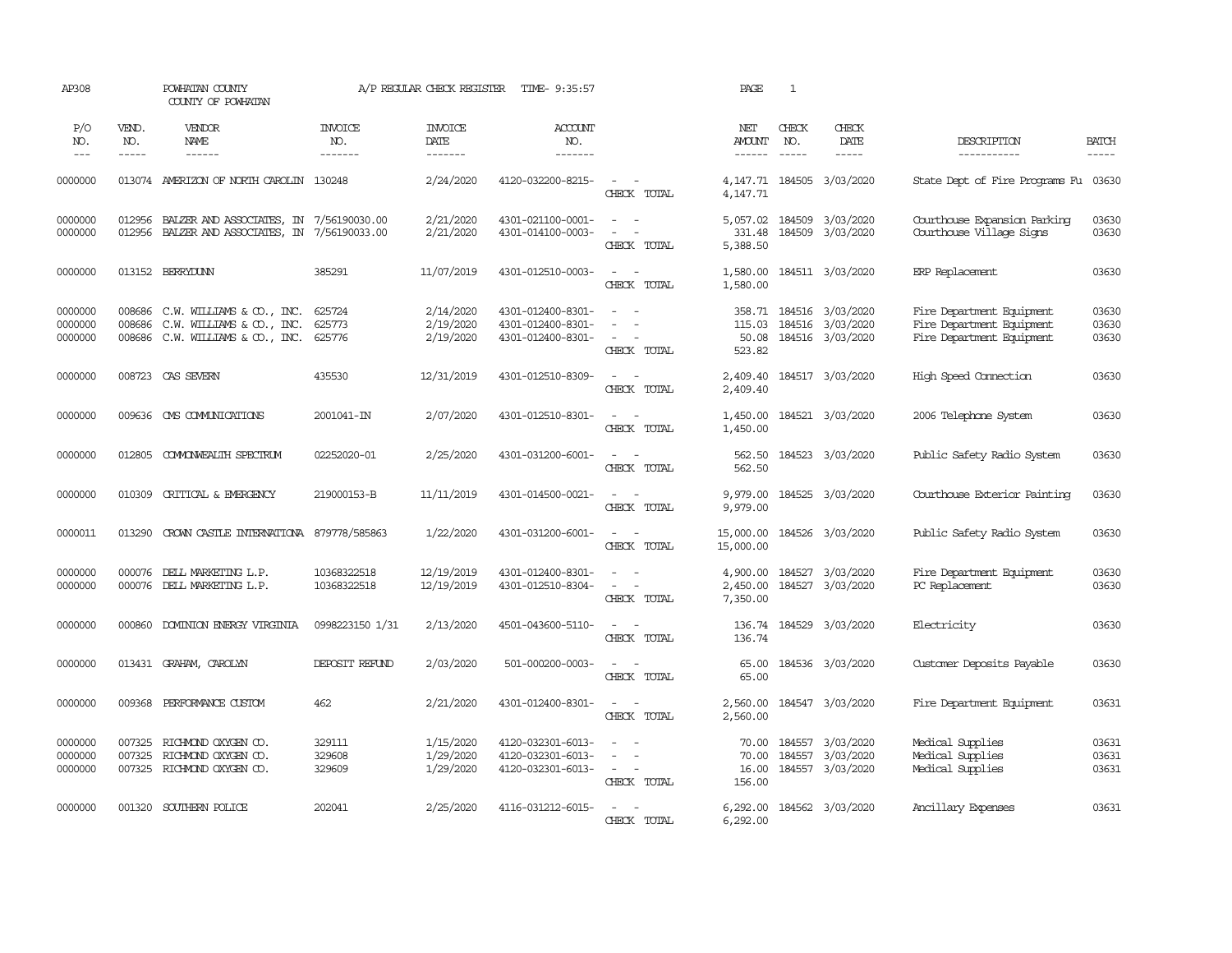| AP308               |                       | POWHATAN COUNTY<br>COUNTY OF POWHATAN           |                                  | A/P REGULAR CHECK REGISTER        | TIME- 9:35:57                          |                                                                                                                             | PAGE                             | 2                           |                                                         |                                                                |                             |
|---------------------|-----------------------|-------------------------------------------------|----------------------------------|-----------------------------------|----------------------------------------|-----------------------------------------------------------------------------------------------------------------------------|----------------------------------|-----------------------------|---------------------------------------------------------|----------------------------------------------------------------|-----------------------------|
| P/O<br>NO.<br>$---$ | VEND.<br>NO.<br>----- | <b>VENDOR</b><br><b>NAME</b><br>$- - - - - -$   | <b>INVOICE</b><br>NO.<br>------- | <b>INVOICE</b><br>DATE<br>------- | <b>ACCOUNT</b><br>NO.<br>--------      |                                                                                                                             | NET<br><b>AMOUNT</b><br>------   | CHECK<br>NO.<br>$- - - - -$ | CHECK<br>DATE<br>$- - - - -$                            | DESCRIPTION<br>-----------                                     | <b>BATCH</b><br>$- - - - -$ |
| 0000000             | 011988                | SUMIT MEDIA LLC                                 | $501 - 401 - 1$                  | 2/02/2020                         | 4116-032200-0010-                      | $\sim$ $\sim$<br>CHECK TOTAL                                                                                                | 99.00<br>99.00                   |                             | 184566 3/03/2020                                        | SAFER Expenses                                                 | 03631                       |
| 0000000<br>0000000  | 008346<br>008346      | SYCOM TECHNOLOGIES<br>SYCOM TECHNOLOGIES        | AT53567<br>AT53832               | 1/30/2020<br>1/30/2020            | 4301-012510-0002-<br>4301-012510-0002- | $\sim$ 10 $\sim$ 10 $\sim$<br>$\equiv$<br>$\overline{\phantom{a}}$<br>CHECK TOTAL                                           | 11,247.50<br>20,587.50           |                             | 9,340.00 184567 3/03/2020<br>184567 3/03/2020           | IT Improvements<br>IT Improvements                             | 03631<br>03631              |
| 0000000<br>0000000  | 012734<br>012734      | TRANE U.S. INC.<br>TRANE U.S. INC.              | 310643013<br>39786990CLSDCR      | 2/24/2020<br>1/31/2020            | 4301-062100-8305-<br>4301-062100-8305- | $\overline{\phantom{a}}$<br>$\sim$<br>$\sim$<br>CHECK TOTAL                                                                 | 38,199.20                        |                             | 43,488.20 184569 3/03/2020<br>5,289.00-184569 3/03/2020 | Elementary EPC<br>Elementary EPC                               | 03631<br>03631              |
| 0000000<br>0000000  |                       | 008126 VERIZON<br>008126 VERIZON                | 9847450885<br>9847450885         | 2/01/2020<br>2/01/2020            | 4501-043400-5250-<br>4501-043400-5270- | $\sim$ $ \sim$<br>$\overline{\phantom{a}}$<br>$\sim$<br>CHECK TOTAL                                                         | 340.08<br>465.49                 |                             | 125.41 184572 3/03/2020<br>184572 3/03/2020             | Cell Phones<br>Network Service Connection                      | 03631<br>03631              |
| 0000000             |                       | 011193 VERIZON                                  | 13574714 1/20                    | 1/27/2020                         | 4501-043400-5230-                      | $\sim$ $\sim$<br>CHECK TOTAL                                                                                                | 53.52<br>53.52                   |                             | 184573 3/03/2020                                        | Telephone System                                               | 03631                       |
| 0000000             |                       | 007033 A.M. DAVIS, INC.                         | 01S2450420                       | 2/19/2020                         | 4501-043600-3310-                      | $\overline{\phantom{a}}$<br>$\sim$<br>CHECK TOTAL                                                                           | 270.95<br>270.95                 |                             | 184578 3/09/2020                                        | Repairs and Maintenance                                        | 03634                       |
| 0000000             |                       | 011931 ALTAIRIS TECHNOLOGY                      | $32 - POW$                       | 1/24/2020                         | 4301-031200-6001-                      | $\sim$<br>CHECK TOTAL                                                                                                       | 22,278.00<br>22,278.00           |                             | 184580 3/09/2020                                        | Public Safety Radio System                                     | 03634                       |
| 0000000             | 006965                | CINTAS CORPORATION                              | 4041865660                       | 2/05/2020                         | 4501-043400-6011-                      | $\sim$ $ \sim$<br>CHECK TOTAL                                                                                               | 13.55<br>13.55                   |                             | 184606 3/09/2020                                        | Uniforms                                                       | 03634                       |
| 0000000             | 012805                | COMONWEALTH SPECTRUM                            | 03022020-01                      | 3/02/2020                         | 4301-031200-6001-                      | $\sim$ $-$<br>CHECK TOTAL                                                                                                   | 712.50<br>712.50                 |                             | 184608 3/09/2020                                        | Public Safety Radio System                                     | 03634                       |
| 0000000<br>0000000  | 006510                | EMERGENCY SERVICES<br>006510 EMERGENCY SERVICES | 402<br>404                       | 3/02/2020<br>3/02/2020            | 4120-032300-3110-<br>4501-043400-5540- | $\sim$<br>$\sim$<br>$\omega_{\rm{max}}$ and $\omega_{\rm{max}}$<br>CHECK TOTAL                                              | 28,192.00<br>260.00<br>28,452.00 |                             | 184620 3/09/2020<br>184620 3/09/2020                    | Contract Services-Daytime Cove<br>Conferences & Training       | 03634<br>03634              |
| 0000000             |                       | 009639 EMS MANAGEMENT &                         | 038618                           | 2/29/2020                         | 4120-032300-5845-                      | $\sim$ $ \sim$<br>CHECK TOTAL                                                                                               | 2,464.91                         |                             | 2,464.91 184621 3/09/2020                               | EMS Transport Third Party Bill                                 | 03634                       |
| 0000000             | 009093                | FARMVILLE WHOLESALE                             | 683287                           | 2/14/2020                         | 4501-043600-3310-                      | $\sim$ $\sim$<br>CHECK TOTAL                                                                                                | 390.00                           |                             | 390.00 184623 3/09/2020                                 | Repairs and Maintenance                                        | 03634                       |
| 0000000<br>0000000  | 010924                | MITCHELL PEST<br>010924 MITCHELL PEST           | 129802<br>130615                 | 2/14/2020<br>2/14/2020            | 4501-043600-3320-<br>4501-043600-3320- | $\equiv$<br>$\overline{\phantom{a}}$<br>$\overline{\phantom{a}}$<br>CHECK TOTAL                                             | 95.00<br>95.00<br>190.00         |                             | 184665 3/09/2020<br>184665 3/09/2020                    | Maintenance and Svc Contracts<br>Maintenance and Svc Contracts | 03634<br>03634              |
| 0000000             |                       | 012771 MOTOROLA SOLUTIONS, INC.                 | 42218                            | 2/28/2020                         | 4301-032200-0005-                      | $\frac{1}{2} \left( \frac{1}{2} \right) \left( \frac{1}{2} \right) = \frac{1}{2} \left( \frac{1}{2} \right)$<br>CHECK TOTAL | 2,620.00<br>2,620.00             |                             | 184668 3/09/2020                                        | CAD System                                                     | 03634                       |
| 0000000             | 000823                | STAMIE E. LYTTLE CO.                            | 19179S-7                         | 2/28/2020                         | 4301-014100-0001-                      | $\sim$ $ \sim$<br>CHECK TOTAL                                                                                               | 1,250.00                         |                             | 1,250.00 184697 3/09/2020                               | Skaops Road Office Renovations                                 | 03635                       |
| 0000000             |                       | 013435 STEARNS, CONRAD AND SCHMI 0371099        |                                  | 1/31/2020                         | 4301-014100-6010-                      | $\sim$<br>$\sim$                                                                                                            |                                  |                             | 1,320.00 184699 3/09/2020                               | East Convenience Center                                        | 03635                       |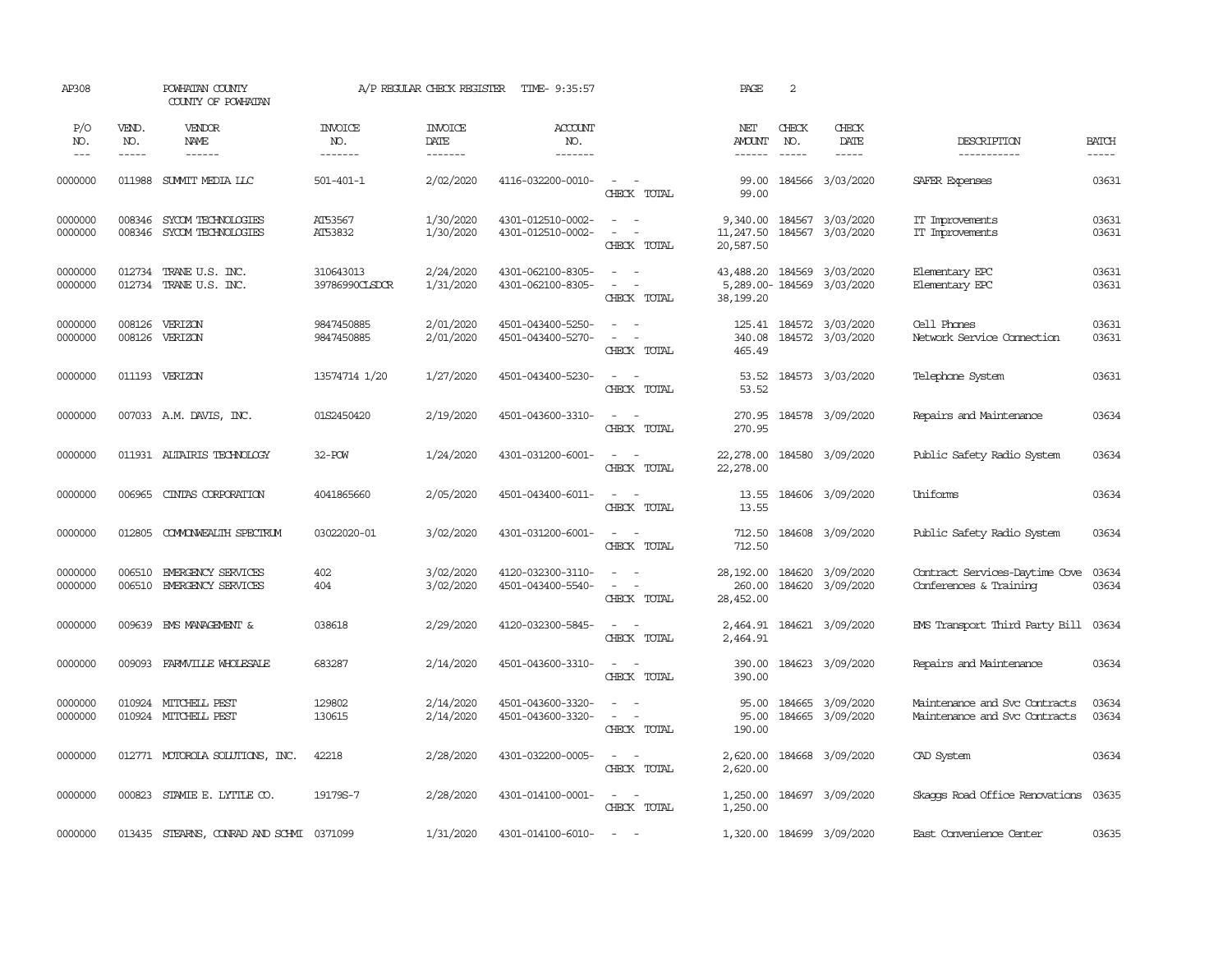| AP308                                                                                                                                                  |                                                                                                                                          | POWHATAN COUNTY<br>COUNTY OF POWHATAN                                                                                                                                                                                                                                                                                                                                                                     |                                                                                                                                                                                                  | A/P REGULAR CHECK REGISTER                                                                                                                                                         | TIME- 9:35:57                                                                                                                                                                                                                                                                                      |                                                                                                                                                                                                                                              | PAGE                                                                                                                                  | $\overline{3}$                                                                                          |                                                                                                                                                                                                                         |                                                                                                                                                                                                                                                                                                                                               |                                                                                                                            |
|--------------------------------------------------------------------------------------------------------------------------------------------------------|------------------------------------------------------------------------------------------------------------------------------------------|-----------------------------------------------------------------------------------------------------------------------------------------------------------------------------------------------------------------------------------------------------------------------------------------------------------------------------------------------------------------------------------------------------------|--------------------------------------------------------------------------------------------------------------------------------------------------------------------------------------------------|------------------------------------------------------------------------------------------------------------------------------------------------------------------------------------|----------------------------------------------------------------------------------------------------------------------------------------------------------------------------------------------------------------------------------------------------------------------------------------------------|----------------------------------------------------------------------------------------------------------------------------------------------------------------------------------------------------------------------------------------------|---------------------------------------------------------------------------------------------------------------------------------------|---------------------------------------------------------------------------------------------------------|-------------------------------------------------------------------------------------------------------------------------------------------------------------------------------------------------------------------------|-----------------------------------------------------------------------------------------------------------------------------------------------------------------------------------------------------------------------------------------------------------------------------------------------------------------------------------------------|----------------------------------------------------------------------------------------------------------------------------|
| P/O<br>NO.                                                                                                                                             | VEND.<br>NO.                                                                                                                             | VENDOR<br>NAME                                                                                                                                                                                                                                                                                                                                                                                            | <b>INVOICE</b><br>NO.                                                                                                                                                                            | <b>INVOICE</b><br>DATE                                                                                                                                                             | ACCOUNT<br>NO.                                                                                                                                                                                                                                                                                     |                                                                                                                                                                                                                                              | NET<br><b>AMOUNT</b>                                                                                                                  | CHECK<br>NO.                                                                                            | <b>CHECK</b><br>DATE                                                                                                                                                                                                    | DESCRIPTION                                                                                                                                                                                                                                                                                                                                   | <b>BATCH</b>                                                                                                               |
| $---$                                                                                                                                                  | -----                                                                                                                                    |                                                                                                                                                                                                                                                                                                                                                                                                           | -------                                                                                                                                                                                          | $- - - - - - -$                                                                                                                                                                    | -------                                                                                                                                                                                                                                                                                            |                                                                                                                                                                                                                                              | $- - - - - -$                                                                                                                         | $\frac{1}{2}$                                                                                           | $- - - - -$                                                                                                                                                                                                             | -----------                                                                                                                                                                                                                                                                                                                                   | -----                                                                                                                      |
| 0000000                                                                                                                                                | 013435                                                                                                                                   | STEARNS, CONRAD AND SCHMI 0371668                                                                                                                                                                                                                                                                                                                                                                         |                                                                                                                                                                                                  | 2/28/2020                                                                                                                                                                          | 4301-014100-6010-                                                                                                                                                                                                                                                                                  | $\sim$<br>$\sim$<br>CHECK TOTAL                                                                                                                                                                                                              | 1,320.00<br>2,640.00                                                                                                                  |                                                                                                         | 184699 3/09/2020                                                                                                                                                                                                        | East Convenience Center                                                                                                                                                                                                                                                                                                                       | 03635                                                                                                                      |
| 0000000                                                                                                                                                | 013379                                                                                                                                   | TREASURER, CHESTERFIELD C 2015393 2/28                                                                                                                                                                                                                                                                                                                                                                    |                                                                                                                                                                                                  | 2/28/2020                                                                                                                                                                          | 4501-043500-5112-                                                                                                                                                                                                                                                                                  | $\sim$<br>$\sim$<br>CHECK TOTAL                                                                                                                                                                                                              | 27,448.81<br>27,448.81                                                                                                                |                                                                                                         | 184705 3/09/2020                                                                                                                                                                                                        | Chesterfield Bi-monthly Fees                                                                                                                                                                                                                                                                                                                  | 03635                                                                                                                      |
| 0000000<br>0000000                                                                                                                                     | 007415<br>007415                                                                                                                         | VIRGINIA UTILITY<br>VIRGINIA UTILITY                                                                                                                                                                                                                                                                                                                                                                      | 02200346<br>02200346                                                                                                                                                                             | 2/29/2020<br>2/29/2020                                                                                                                                                             | 4501-043500-3140-<br>4501-043600-3142-                                                                                                                                                                                                                                                             | $\sim$<br>$\overline{\phantom{a}}$<br>$\overline{\phantom{a}}$<br>CHECK TOTAL                                                                                                                                                                | 29.40<br>29.40<br>58.80                                                                                                               |                                                                                                         | 184712 3/09/2020<br>184712 3/09/2020                                                                                                                                                                                    | Professional Services - Water<br>Professional Services - Sewer                                                                                                                                                                                                                                                                                | 03635<br>03635                                                                                                             |
| 0000000                                                                                                                                                | 013447                                                                                                                                   | WACO, INC.                                                                                                                                                                                                                                                                                                                                                                                                | 85055                                                                                                                                                                                            | 2/25/2020                                                                                                                                                                          | 4301-014100-0001-                                                                                                                                                                                                                                                                                  | $\sim$<br>$\sim$<br>CHECK TOTAL                                                                                                                                                                                                              | 12,470.00<br>12,470.00                                                                                                                |                                                                                                         | 184713 3/09/2020                                                                                                                                                                                                        | Skaops Road Office Renovations 03635                                                                                                                                                                                                                                                                                                          |                                                                                                                            |
| 0000000                                                                                                                                                |                                                                                                                                          | 011181 WELLS FARGO FINANCIAL                                                                                                                                                                                                                                                                                                                                                                              | 5009306310                                                                                                                                                                                       | 2/19/2020                                                                                                                                                                          | 4501-043400-3320-                                                                                                                                                                                                                                                                                  | $\equiv$<br>CHECK TOTAL                                                                                                                                                                                                                      | 257.09<br>257.09                                                                                                                      |                                                                                                         | 184715 3/09/2020                                                                                                                                                                                                        | Maintenance and Service Contra 03635                                                                                                                                                                                                                                                                                                          |                                                                                                                            |
| 0000000                                                                                                                                                | 013448                                                                                                                                   | WRIGHT, EMILY                                                                                                                                                                                                                                                                                                                                                                                             | 2015-008917-008                                                                                                                                                                                  | 3/01/2020                                                                                                                                                                          | 3120-016050-0001-                                                                                                                                                                                                                                                                                  | $\sim$<br>$\sim$<br>CHECK TOTAL                                                                                                                                                                                                              | 362.99<br>362.99                                                                                                                      |                                                                                                         | 184721 3/09/2020                                                                                                                                                                                                        | Fees for Rescue Transport Serv                                                                                                                                                                                                                                                                                                                | 03635                                                                                                                      |
| 0000000<br>0000000<br>0000000<br>0000000<br>0000000<br>0000000<br>0000000<br>0000000<br>0000000<br>0000000<br>0000000<br>0000000<br>0000000<br>0000000 | 008668<br>008668<br>008668<br>008668<br>008668<br>008668<br>008668<br>008668<br>008668<br>008668<br>008668<br>008668<br>011439<br>011439 | BANK OF AMERICA<br>BANK OF AMERICA<br>BANK OF AMERICA<br>BANK OF AMERICA<br>BANK OF AMERICA<br>BANK OF AMERICA<br>BANK OF AMERICA<br>BANK OF AMERICA<br>BANK OF AMERICA<br>BANK OF AMERICA<br>BANK OF AMERICA<br>BANK OF AMERICA<br><b>BUSINESS CARD</b><br>BUSINESS CARD                                                                                                                                 | 03/02/2020<br>03/02/2020<br>03/02/2020<br>03/02/2020<br>03/02/2020<br>03/02/2020<br>03/02/2020<br>03/02/2020<br>03/02/2020<br>03/02/2020<br>03/02/2020<br>03/02/2020<br>02/27/2020<br>02/27/2020 | 3/02/2020<br>3/02/2020<br>3/02/2020<br>3/02/2020<br>3/02/2020<br>3/02/2020<br>3/02/2020<br>3/02/2020<br>3/02/2020<br>3/02/2020<br>3/02/2020<br>3/02/2020<br>2/27/2020<br>2/27/2020 | 4116-012100-0001-<br>4116-012100-0001-<br>4120-032301-6013-<br>4120-032301-6013-<br>4501-043400-3310-<br>4501-043400-3310-<br>4501-043400-6015-<br>4501-043600-3310-<br>4501-043600-3310-<br>4501-043400-5540-<br>4501-043400-5540-<br>4501-043400-5810-<br>4116-031212-6015-<br>4116-031201-5540- | $\sim$<br>$\sim$<br>$\sim$<br>$\overline{\phantom{a}}$<br>$\sim$<br>$\sim$<br>$\equiv$<br>$\sim$<br>$\sim$<br>$\equiv$<br>$\sim$<br>$\sim$<br>$\overline{\phantom{a}}$<br>CHECK TOTAL<br>$\overline{\phantom{a}}$<br>$\equiv$<br>CHECK TOTAL | 237.17<br>109.99<br>119.00<br>32.90<br>63.98<br>27.98<br>83.00<br>150.00<br>225.00<br>50.00<br>2,551.67<br>104.67<br>737.46<br>842.13 | 184752<br>184752<br>184752<br>184752<br>184752<br>184752<br>184752<br>181.21 184752<br>184752<br>184752 | 1,271.44 184752 3/13/2020<br>3/13/2020<br>3/13/2020<br>3/13/2020<br>3/13/2020<br>3/13/2020<br>3/13/2020<br>3/13/2020<br>3/13/2020<br>3/13/2020<br>3/13/2020<br>184752 3/13/2020<br>184753 3/13/2020<br>184753 3/13/2020 | 2020 Census Committee<br>2020 Census Committee<br>Medical Supplies<br>Medical Supplies<br>Repairs and Maintenance<br>Repairs and Maintenance<br>Lab Supplies<br>Repairs and Maintenance<br>Repairs and Maintenance<br>Conferences & Training<br>Conferences & Training<br>Dues/Association Membership<br>Ancillary Expenses<br>Triad Expenses | 03647<br>03647<br>03647<br>03647<br>03647<br>03647<br>03647<br>03647<br>03647<br>03647<br>03647<br>03647<br>03648<br>03648 |
| 0000000<br>0000000                                                                                                                                     |                                                                                                                                          | 011611 BUSINESS CARD<br>011611 BUSINESS CARD                                                                                                                                                                                                                                                                                                                                                              | 02/27/2020<br>02/27/2020                                                                                                                                                                         | 2/27/2020<br>2/27/2020                                                                                                                                                             | 4116-031212-6015-<br>4116-031212-6015-                                                                                                                                                                                                                                                             | $\sim$<br>$\sim$<br>CHECK TOTAL                                                                                                                                                                                                              | 57.92<br>156.57<br>214.49                                                                                                             | 184755                                                                                                  | 3/13/2020<br>184755 3/13/2020                                                                                                                                                                                           | Ancillary Expenses<br>Ancillary Expenses                                                                                                                                                                                                                                                                                                      | 03649<br>03649                                                                                                             |
| 0000000<br>0000000<br>0000000<br>0000000<br>0000000<br>0000000<br>0000000<br>0000000<br>0000000<br>0000000                                             | 009183<br>009183<br>009183<br>009183<br>009183<br>009183<br>009183<br>009183<br>009183                                                   | AIR, WATER & SOIL LABORA- V20001188<br>AIR, WATER & SOIL LABORA- V20001240<br>AIR, WATER & SOIL LABORA- V20001241<br>AIR, WATER & SOIL LABORA- V20001254<br>AIR, WATER & SOIL LABORA- V20001303<br>AIR, WATER & SOIL LABORA- V20001304<br>AIR, WATER & SOIL LABORA- V20001389<br>AIR, WATER & SOIL LABORA- V20001402<br>AIR, WATER & SOIL LABORA- V20001434<br>009183 AIR, WATER & SOIL LABORA- V20001466 |                                                                                                                                                                                                  | 2/14/2020<br>2/18/2020<br>2/18/2020<br>2/19/2020<br>2/20/2020<br>2/20/2020<br>2/25/2020<br>2/26/2020<br>2/26/2020<br>2/28/2020                                                     | 4501-043600-3142-<br>4501-043600-3142-<br>4501-043600-3142-<br>4501-043600-3142-<br>4501-043600-3142-<br>4501-043500-3140-<br>4501-043600-3142-<br>4501-043600-3142-<br>4501-043600-3142-<br>4501-043500-3140-                                                                                     | $\equiv$<br>$\equiv$<br>$\equiv$<br>$\equiv$<br>$\sim$<br>CHECK TOTAL                                                                                                                                                                        | 40.00<br>133.60<br>111.80<br>40.00<br>40.00<br>40.00<br>111.80<br>133.60<br>40.00<br>40.00<br>730.80                                  | 184758<br>184758<br>184758<br>184758<br>184758<br>184758<br>184758<br>184758<br>184758                  | 3/19/2020<br>3/19/2020<br>3/19/2020<br>3/19/2020<br>3/19/2020<br>3/19/2020<br>3/19/2020<br>3/19/2020<br>3/19/2020<br>184758 3/19/2020                                                                                   | Professional Services - Sewer<br>Professional Services - Sewer<br>Professional Services - Sewer<br>Professional Services - Sewer<br>Professional Services - Sewer<br>Professional Services - Water<br>Professional Services - Sewer<br>Professional Services - Sewer<br>Professional Services - Sewer<br>Professional Services - Water        | 03641<br>03641<br>03641<br>03641<br>03641<br>03641<br>03641<br>03641<br>03641<br>03641                                     |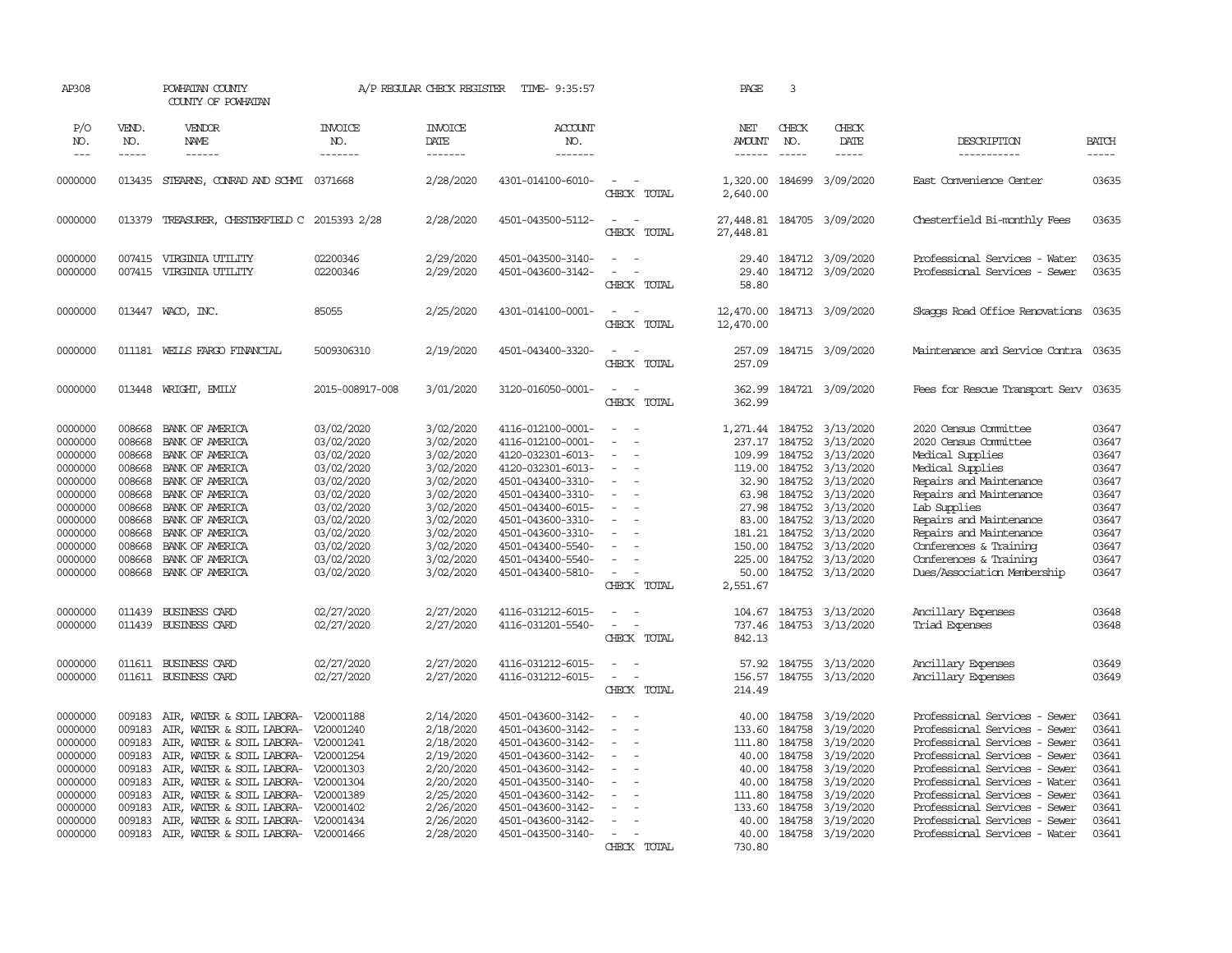| AP308         |             | POWHATAN COUNTY<br>COUNTY OF POWHATAN      |                 | A/P REGULAR CHECK REGISTER | TIME- 9:35:57     |                                                                                                              | PAGE          | $\overline{4}$ |                            |                                |              |
|---------------|-------------|--------------------------------------------|-----------------|----------------------------|-------------------|--------------------------------------------------------------------------------------------------------------|---------------|----------------|----------------------------|--------------------------------|--------------|
|               |             |                                            |                 |                            |                   |                                                                                                              |               |                |                            |                                |              |
| P/O           | VEND.       | VENDOR                                     | <b>INVOICE</b>  | <b>INVOICE</b>             | <b>ACCOUNT</b>    |                                                                                                              | NET           | CHECK          | CHECK                      |                                |              |
| NO.           | NO.         | NAME                                       | NO.             | DATE                       | NO.               |                                                                                                              | AMOUNT        | NO.            | DATE                       | DESCRIPTION                    | <b>BATCH</b> |
| $\frac{1}{2}$ | $- - - - -$ | $- - - - - -$                              | -------         | $- - - - - - -$            | $- - - - - - -$   |                                                                                                              | $- - - - - -$ | $\cdots$       |                            | -----------                    | $- - - - -$  |
| 0000000       |             | 009183 AIR, WATER & SOIL LABORA- V20001468 |                 | 2/28/2020                  | 4501-043600-3142- | $\sim$                                                                                                       |               | 40.00 184759   | 3/19/2020                  | Professional Services - Sewer  | 03641        |
| 0000000       | 009183      | AIR, WATER & SOIL LABORA- V20001580        |                 | 3/03/2020                  | 4501-043600-3142- | $\sim$                                                                                                       | 111.80        | 184759         | 3/19/2020                  | Professional Services - Sewer  | 03641        |
| 0000000       | 009183      | AIR, WATER & SOIL LABORA- V20001602        |                 | 3/04/2020                  | 4501-043600-3142- |                                                                                                              | 133.60        | 184759         | 3/19/2020                  | Professional Services - Sewer  | 03641        |
| 0000000       | 009183      | AIR, WATER & SOIL LABORA- V20001645        |                 | 3/05/2020                  | 4501-043600-3142- | $\sim$                                                                                                       | 40.00         | 184759         | 3/19/2020                  | Professional Services - Sewer  | 03641        |
| 0000000       | 009183      | AIR, WATER & SOIL LABORA- V20001646        |                 | 3/05/2020                  | 4501-043600-3142- | $\overline{\phantom{a}}$                                                                                     | 40.00         | 184759         | 3/19/2020                  | Professional Services - Sewer  | 03641        |
| 0000000       |             | 009183 AIR, WATER & SOIL LABORA- V20001653 |                 | 3/05/2020                  | 4501-043500-3140- | $\frac{1}{2} \left( \frac{1}{2} \right) \left( \frac{1}{2} \right) = \frac{1}{2} \left( \frac{1}{2} \right)$ | 40.00         |                | 184759 3/19/2020           | Professional Services - Water  | 03641        |
|               |             |                                            |                 |                            |                   | CHECK TOTAL                                                                                                  | 405.40        |                |                            |                                |              |
| 0000000       |             | 012849 AQUA VIRGINIA                       | 10050310 2/20   | 3/05/2020                  | 4501-043600-5130- | $\sim$<br>$\sim$                                                                                             | 17.62         |                | 184760 3/19/2020           | Water - Sewer Facilities       | 03641        |
| 0000000       |             | 012849 ACUA VIRGINIA                       | 14072759 2/20   | 3/05/2020                  | 4501-043400-5130- | $\sim$ $ \sim$                                                                                               | 23.70         |                | 184760 3/19/2020           | Water                          | 03641        |
|               |             |                                            |                 |                            |                   | CHECK TOTAL                                                                                                  | 41.32         |                |                            |                                |              |
| 0000000       | 009944      | BELTON, SR., AVERY SHABAR                  | 544013          | 3/07/2020                  | 4501-043500-3320- | $\sim$<br>$\sim$                                                                                             |               |                | 300.00 184763 3/19/2020    | Maintenance and Svc Contracts  | 03641        |
| 0000000       |             | 009944 BELTON, SR., AVERY SHABAR           | 544013          | 3/07/2020                  | 4501-043600-3320- | $\sim$<br>$\sim$                                                                                             | 300.00        |                | 184763 3/19/2020           | Maintenance and Svc Contracts  | 03641        |
|               |             |                                            |                 |                            |                   | CHECK TOTAL                                                                                                  | 600.00        |                |                            |                                |              |
| 0000000       | 006655      | BLOSSMAN GAS COMPANIES,                    | 9299705         | 2/18/2020                  | 4501-043600-5120- | $\sim$                                                                                                       |               |                | 187.43 184765 3/19/2020    | Fuel (htg)                     | 03641        |
| 0000000       | 006655      | BLOSSMAN GAS COMPANIES,                    | 9299799         | 2/18/2020                  | 4501-043600-5120- | $\sim$<br>$\sim$                                                                                             |               | 272.06 184765  | 3/19/2020                  | Fuel (htg)                     | 03641        |
| 0000000       | 006655      | BLOSSMAN GAS COMPANIES,                    | 9355728         | 2/25/2020                  | 4501-043600-5120- | $\overline{\phantom{a}}$                                                                                     | 377.15        | 184765         | 3/19/2020                  | Fuel (htg)                     | 03641        |
| 0000000       | 006655      | BLOSSMAN GAS COMPANIES,                    | 9355812         | 2/26/2020                  | 4501-043600-5120- | $\sim$                                                                                                       | 292.28        | 184765         | 3/19/2020                  | Fuel (htg)                     | 03641        |
| 0000000       | 006655      | BLOSSMAN GAS COMPANIES,                    | 9428797         | 3/03/2020                  | 4501-043600-5120- | $\sim$                                                                                                       |               |                | 324.43 184765 3/19/2020    | Fuel (htg)                     | 03641        |
| 0000000       | 006655      | BLOSSMAN GAS COMPANIES,                    | 9428814         | 3/04/2020                  | 4501-043600-5120- | $\sim$                                                                                                       | 139.12        |                | 184765 3/19/2020           | Fuel (htg)                     | 03641        |
|               |             |                                            |                 |                            |                   | CHECK TOTAL                                                                                                  | 1,592.47      |                |                            |                                |              |
| 0000000       |             | 007296 BOUND TREE MEDICAL, LLC             | 83528940        | 3/04/2020                  | 4120-032301-6013- | $\sim$ $ \sim$                                                                                               | 1,032.93      |                | 184768 3/19/2020           | Medical Supplies               | 03641        |
|               |             |                                            |                 |                            |                   | CHECK TOTAL                                                                                                  | 1,032.93      |                |                            |                                |              |
| 0000000       |             | 013293 BOWAN CONSULTING GROUP L 288874     |                 | 2/29/2020                  | 4301-032200-6002- | $\sim$ $ -$                                                                                                  |               |                | 402.00 184769 3/19/2020    | Fire Station Driveway Improvem | 03641        |
|               |             |                                            |                 |                            |                   | CHECK TOTAL                                                                                                  | 402.00        |                |                            |                                |              |
| 0000000       |             | 013210 BRONSON CONTRACTORS LLC             | 0122020         | 3/17/2020                  | 4301-062100-8304- | $\sim$ $ -$                                                                                                  |               |                | 10,000.00 184771 3/19/2020 | PMS Repurpose                  | 03652        |
|               |             |                                            |                 |                            |                   | CHECK TOTAL                                                                                                  | 10,000.00     |                |                            |                                |              |
| 0000000       | 006965      | CINIAS CORPORATION                         | 4043060358      | 2/19/2020                  | 4501-043400-6011- | $\equiv$                                                                                                     | 11.00         |                | 184775 3/19/2020           | Uniforms                       | 03641        |
| 0000000       | 006965      | CINIAS CORPORATION                         | 4043812305      | 2/26/2020                  | 4501-043400-6011- | $\sim$ $ \sim$                                                                                               |               |                | 11.00 184775 3/19/2020     | Uniforms                       | 03641        |
| 0000000       | 006965      | CINIAS CORPORATION                         | 4044338334      | 3/04/2020                  | 4501-043400-6011- | $\sim$                                                                                                       | 11.00         |                | 184775 3/19/2020           | Uniforms                       | 03641        |
| 0000000       | 006965      | CINIAS CORPORATION                         | 4045056243      | 3/11/2020                  | 4501-043400-6011- | $\sim$ $ -$                                                                                                  | 14.48         |                | 184775 3/19/2020           | Uniforms                       | 03641        |
|               |             |                                            |                 |                            |                   | CHECK TOTAL                                                                                                  | 47.48         |                |                            |                                |              |
| 0000000       | 013298      | COMPUTER CABLING &                         | 111674A         | 3/06/2020                  | 4301-012510-8309- | $\frac{1}{2} \left( \frac{1}{2} \right) \left( \frac{1}{2} \right) = \frac{1}{2} \left( \frac{1}{2} \right)$ | 2,012.84      |                | 184777 3/19/2020           | High Speed Connection          | 03641        |
|               |             |                                            |                 |                            |                   | CHECK TOTAL                                                                                                  | 2,012.84      |                |                            |                                |              |
| 0000000       | 011389      | COSTEN FLOORS                              | CG905828        | 2/29/2020                  | 4301-014500-0017- | $\sim$<br>$\sim$                                                                                             | 6,731.00      |                | 184778 3/19/2020           | Library Renovations            | 03641        |
|               |             |                                            |                 |                            |                   | CHECK TOTAL                                                                                                  | 6,731.00      |                |                            |                                |              |
| 0000000       |             | 006349 DAVENPORT & CO, LLC                 | PF19-195        | 12/01/2019                 | 4501-095101-0100- | $\overline{a}$<br>$\sim$                                                                                     | 10,102.00     |                | 184782 3/19/2020           | Cost of Issuance               | 03641        |
|               |             |                                            |                 |                            |                   | CHECK TOTAL                                                                                                  | 10,102.00     |                |                            |                                |              |
| 0000000       | 000860      | DOMINION ENERGY VIRGINIA                   | 4052879394 3/03 | 3/04/2020                  | 4301-071120-8304- | $\overline{\phantom{a}}$<br>$\sim$                                                                           | 2,196.38      |                | 184785 3/19/2020           | Field Improvements - 2018 Bond | 03641        |
| 0000000       | 000860      | DOMINION ENERGY VIRGINIA                   | 2907028530 2/28 | 3/03/2020                  | 4501-043400-5110- | $\overline{\phantom{a}}$                                                                                     | 53.32         |                | 184785 3/19/2020           | Electricity                    | 03641        |
| 0000000       | 000860      | DOMINION ENERGY VIRGINIA                   | 3085476897 3/02 | 3/03/2020                  | 4501-043600-5110- | $\sim$                                                                                                       |               |                | 170.74 184785 3/19/2020    | Electricity                    | 03641        |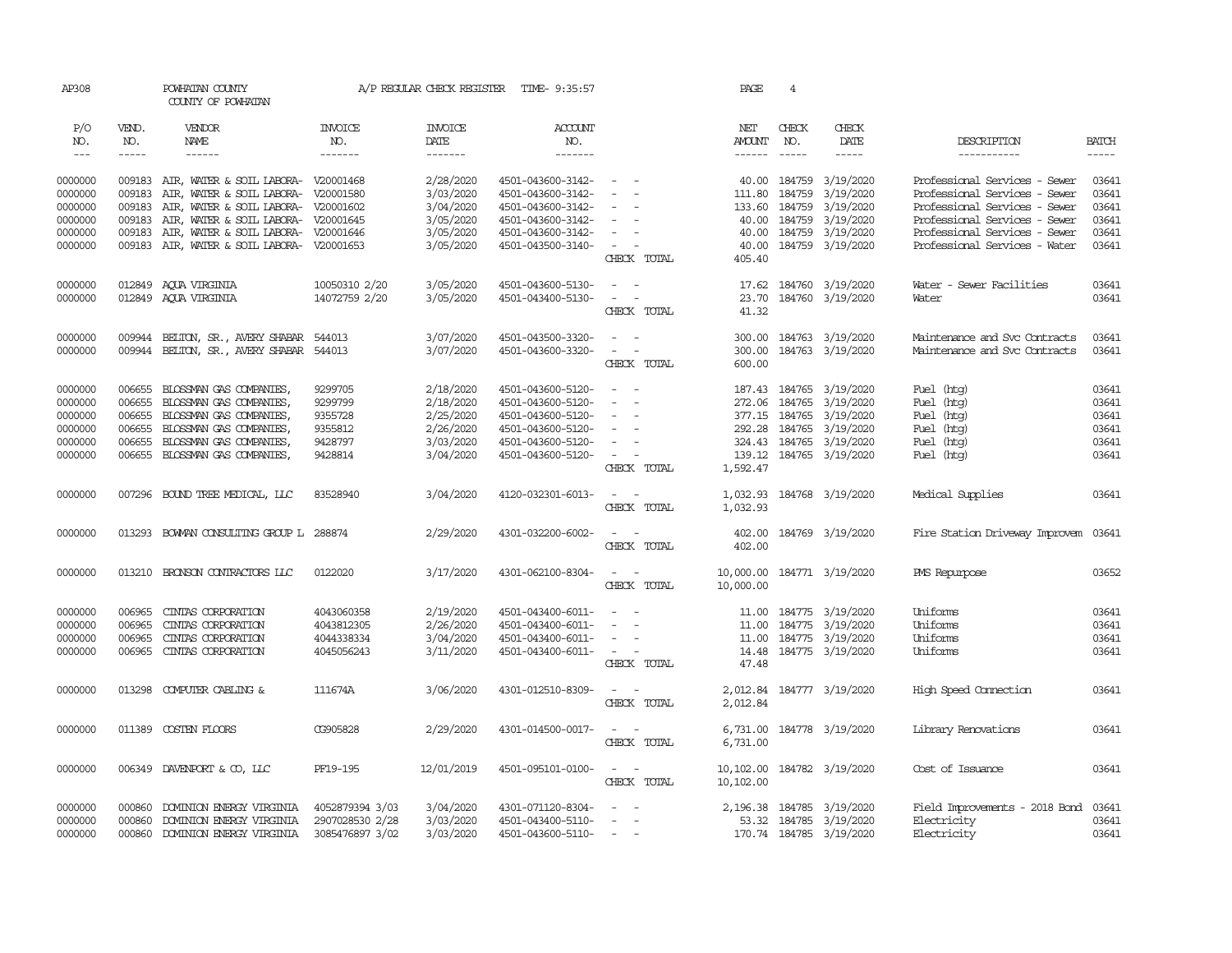| AP308                                    |                                      | POWHATAN COUNTY<br>COUNTY OF POWHATAN                                                            |                                              | A/P REGULAR CHECK REGISTER                       | TIME- 9:35:57                                                                    |                                                                                         | PAGE                                           | 5                             |                                                                              |                                                                                                                            |                                  |
|------------------------------------------|--------------------------------------|--------------------------------------------------------------------------------------------------|----------------------------------------------|--------------------------------------------------|----------------------------------------------------------------------------------|-----------------------------------------------------------------------------------------|------------------------------------------------|-------------------------------|------------------------------------------------------------------------------|----------------------------------------------------------------------------------------------------------------------------|----------------------------------|
| P/O<br>NO.<br>$---$                      | VEND.<br>NO.<br>-----                | VENDOR<br>NAME<br>$- - - - - -$                                                                  | <b>INVOICE</b><br>NO.<br>-------             | <b>INVOICE</b><br>DATE<br>-------                | <b>ACCOUNT</b><br>NO.<br>-------                                                 |                                                                                         | NET<br><b>AMOUNT</b><br>$- - - - - -$          | CHECK<br>NO.<br>$\frac{1}{2}$ | CHECK<br>DATE<br>$- - - - -$                                                 | DESCRIPTION<br>-----------                                                                                                 | <b>BATCH</b><br>$- - - - -$      |
| 0000000<br>0000000                       | 000860<br>000860                     | DOMINION ENERGY VIRGINIA<br>DOMINION ENERGY VIRGINIA                                             | 6656300552 3/02<br>7897055856 3/02           | 3/03/2020<br>3/03/2020                           | 4501-043500-5110-<br>4501-043600-5110-                                           | $\sim$<br>$\overline{\phantom{a}}$<br>$\overline{\phantom{a}}$<br>CHECK TOTAL           | 309.96<br>2,507.38<br>5,237.78                 | 184785                        | 184785 3/19/2020<br>3/19/2020                                                | Electricity<br>Electricity                                                                                                 | 03641<br>03641                   |
| 0000000<br>0000000                       | 007147<br>007147                     | DRAPER ADEN ASSOCIATES,<br>DRAPER ADEN ASSOCIATES,                                               | 2020020203<br>2020020203                     | 2/29/2020<br>2/29/2020                           | 4501-043500-3140-<br>4501-043600-3142-                                           | $\equiv$<br>$\sim$<br>$\sim$<br>CHECK TOTAL                                             | 910.00<br>910.00<br>1,820.00                   |                               | 184787 3/19/2020<br>184787 3/19/2020                                         | Professional Services - Water<br>Professional Services - Sewer                                                             | 03641<br>03641                   |
| 0000000                                  |                                      | 011224 ELECTRONIC SYSTEMS, INC.                                                                  | IN1539777                                    | 3/04/2020                                        | 4501-043400-3320-                                                                | $\overline{\phantom{a}}$<br>$\sim$<br>CHECK TOTAL                                       | 45.25<br>45.25                                 |                               | 184788 3/19/2020                                                             | Maintenance and Service Contra 03641                                                                                       |                                  |
| 0000000                                  | 009969                               | FIRST CALL ENVIRONENTAL                                                                          | 1009561                                      | 2/03/2020                                        | 4301-014100-0001-                                                                | $\sim$<br>$\sim$<br>CHECK TOTAL                                                         | 6,286.50<br>6,286.50                           |                               | 184790 3/19/2020                                                             | Skaops Road Office Renovations 03641                                                                                       |                                  |
| 0000000                                  |                                      | 009245 INNOVATIVE BIO                                                                            | 20102020                                     | 3/06/2020                                        | 4501-043600-3320-                                                                | $\omega_{\rm{max}}$ and $\omega_{\rm{max}}$<br>CHECK TOTAL                              | 2,850.00<br>2,850.00                           |                               | 184796 3/19/2020                                                             | Maintenance and Svc Contracts                                                                                              | 03641                            |
| 0000000                                  | 001250                               | POWHATAN AUTO & TRACTOR                                                                          | 584962                                       | 2/06/2020                                        | 4501-043400-3310-                                                                | $\sim$<br>$\overline{\phantom{a}}$<br>CHECK TOTAL                                       | 14.71                                          |                               | 14.71 184809 3/19/2020                                                       | Repairs and Maintenance                                                                                                    | 03642                            |
| 0000000                                  | 012955                               | POWHATAN COUNTY PUBLIC                                                                           | 132                                          | 2/27/2020                                        | 4501-043400-6008-                                                                | $\sim$ $\sim$<br>CHECK TOTAL                                                            | 281.53<br>281.53                               |                               | 184811 3/19/2020                                                             | Gas/Grease/Oil/Vehicle Repairs                                                                                             | 03646                            |
| 0000000                                  | 012949                               | <b>CUINN EVANS ARCHITECTS</b>                                                                    | 32859                                        | 3/04/2020                                        | 4301-014100-0001-                                                                | $\sim$ 100 $\sim$<br>CHECK TOTAL                                                        | 13, 103.69<br>13, 103.69                       |                               | 184813 3/19/2020                                                             | Skaops Road Office Renovations                                                                                             | 03642                            |
| 0000000<br>0000000<br>0000000<br>0000000 | 007325<br>007325<br>007325           | 007325 RICHMOND OXYGEN CO.<br>RICHMOND OXYGEN CO.<br>RICHMOND OXYGEN CO.<br>RICHMOND OXYGEN CO.  | 331278<br>331279<br>331768<br>331769         | 2/12/2020<br>2/12/2020<br>2/26/2020<br>2/26/2020 | 4120-032301-6013-<br>4120-032301-6013-<br>4120-032301-6013-<br>4120-032301-6013- | $\sim$<br>$\sim$ $\sim$<br>CHECK TOTAL                                                  | 39.00<br>16.00<br>39.00<br>40.00<br>134.00     |                               | 184816 3/19/2020<br>184816 3/19/2020<br>184816 3/19/2020<br>184816 3/19/2020 | Medical Supplies<br>Medical Supplies<br>Medical Supplies<br>Medical Supplies                                               | 03642<br>03642<br>03642<br>03642 |
| 0000000                                  |                                      | 012954 SMART DESIGN CONTRACTING                                                                  | 190248                                       | 3/09/2020                                        | 4502-044000-0009-                                                                | $\sim$<br>CHECK TOTAL                                                                   | 31,449.50<br>31,449.50                         |                               | 184820 3/19/2020                                                             | WITP Security Upgrades                                                                                                     | 03642                            |
| 0000000                                  |                                      | 000823 STAMIE E. LYTTLE CO.                                                                      | 5985                                         | 3/11/2020                                        | 4301-014100-0001-                                                                | $\sim$ $\sim$<br>CHECK TOTAL                                                            | 8,375.00<br>8,375.00                           |                               | 184823 3/19/2020                                                             | Skaggs Road Office Renovations                                                                                             | 03642                            |
| 0000000<br>0000000<br>0000000            | 001940<br>001940<br>001940           | STANDBY SYSTEMS, INC.<br>STANDBY SYSTEMS, INC.<br>STANDBY SYSTEMS, INC.                          | 02200378<br>02200381<br>02200384             | 2/28/2020<br>2/28/2020<br>2/28/2020              | 4501-043600-3320-<br>4501-043600-3320-<br>4501-043600-3320-                      | $\blacksquare$<br>$\overline{\phantom{a}}$<br>$\sim$<br>$\sim$<br>$\sim$<br>CHECK TOTAL | 160.00<br>153.00<br>160.00<br>473.00           | 184824                        | 184824 3/19/2020<br>3/19/2020<br>184824 3/19/2020                            | Maintenance and Svc Contracts<br>Maintenance and Svc Contracts<br>Maintenance and Svc Contracts                            | 03642<br>03642<br>03642          |
| 0000000<br>0000000<br>0000000<br>0000000 | 001940<br>001940<br>001940<br>001940 | STANDBY SYSTEMS, INC.<br>STANDBY SYSTEMS, INC.<br>STANDBY SYSTEMS, INC.<br>STANDBY SYSTEMS, INC. | 02200385<br>02200386<br>02200387<br>02200387 | 2/28/2020<br>2/28/2020<br>2/28/2020<br>2/28/2020 | 4501-043600-3320-<br>4501-043600-3320-<br>4501-043600-3320-<br>4501-043600-3310- | $\sim$<br>$\equiv$<br>$\sim$<br>$\overline{\phantom{a}}$<br>CHECK TOTAL                 | 153.00<br>150.00<br>160.00<br>160.11<br>623.11 | 184825<br>184825<br>184825    | 3/19/2020<br>3/19/2020<br>3/19/2020<br>184825 3/19/2020                      | Maintenance and Svc Contracts<br>Maintenance and Svc Contracts<br>Maintenance and Svc Contracts<br>Repairs and Maintenance | 03642<br>03642<br>03642<br>03642 |
| 0000000                                  |                                      | 008015 STRYKER SALES CORPORATION 2950466M                                                        |                                              | 2/27/2020                                        | 4301-032200-0008-                                                                | $\sim$<br>$\sim$<br>CHECK TOTAL                                                         | 143,074.00 184827 3/19/2020<br>143,074.00      |                               |                                                                              | Heart Monitors                                                                                                             | 03642                            |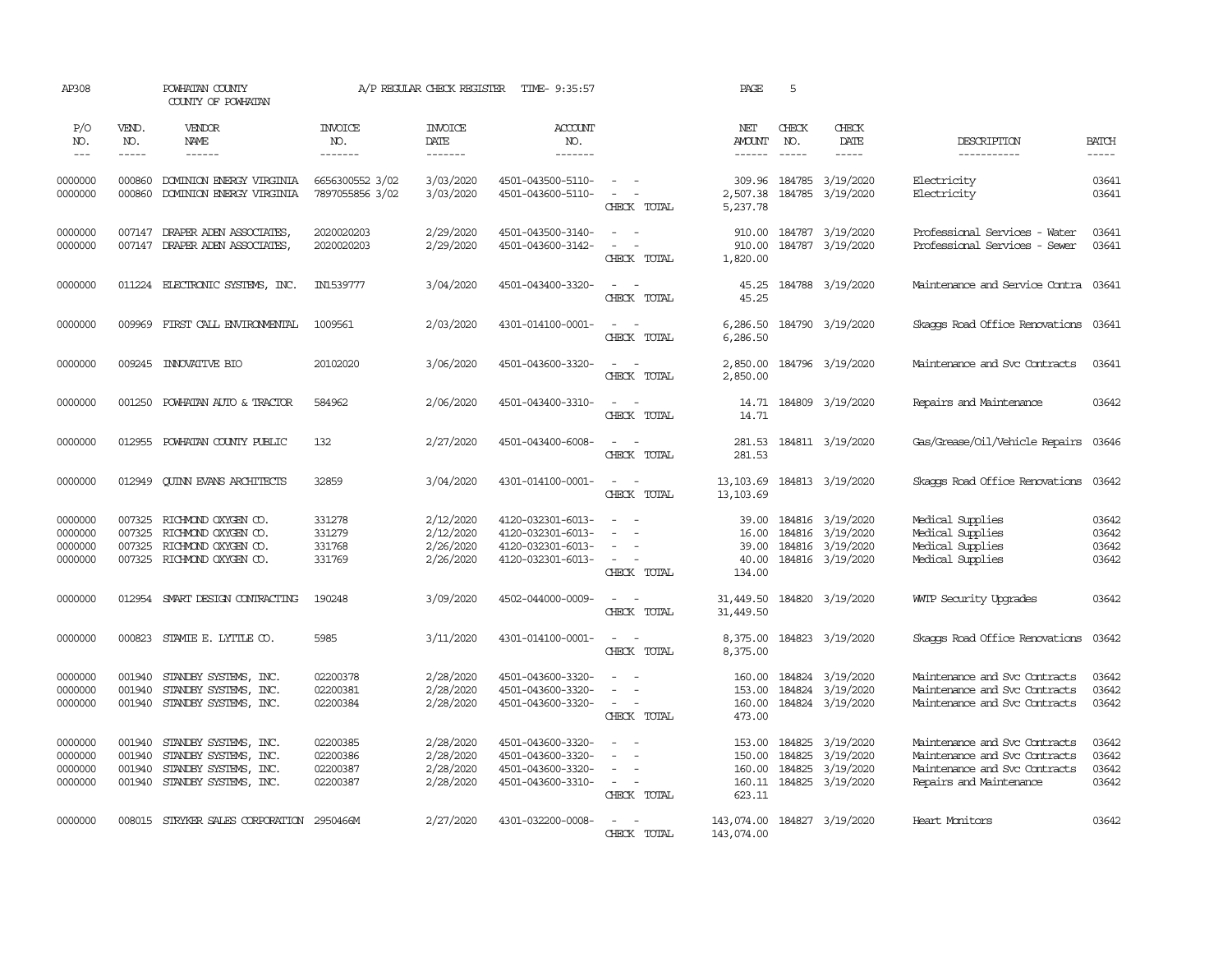| AP308                                    |                                      | POWHATAN COUNTY<br>COUNTY OF POWHATAN                                                                                                                    |                                                       | A/P REGULAR CHECK REGISTER                       | TIME- 9:35:57                                                                    |                                                          | PAGE                                         | 6            |                                                                              |                                                                                                                                  |                                  |
|------------------------------------------|--------------------------------------|----------------------------------------------------------------------------------------------------------------------------------------------------------|-------------------------------------------------------|--------------------------------------------------|----------------------------------------------------------------------------------|----------------------------------------------------------|----------------------------------------------|--------------|------------------------------------------------------------------------------|----------------------------------------------------------------------------------------------------------------------------------|----------------------------------|
| P/O<br>NO.<br>$---$                      | VEND.<br>NO.<br>$- - - - -$          | VENDOR<br>NAME<br>$- - - - - -$                                                                                                                          | <b>INVOICE</b><br>NO.<br>-------                      | INVOICE<br>DATE<br>-------                       | ACCOUNT<br>NO.<br>-------                                                        |                                                          | NET<br><b>AMOUNT</b><br>------               | CHECK<br>NO. | CHECK<br>DATE<br>$- - - - -$                                                 | DESCRIPTION<br>-----------                                                                                                       | <b>BATCH</b><br>$- - - - -$      |
| 0000000                                  | 007843                               | TENCARVA MACHINERY CO.                                                                                                                                   | 825066                                                | 3/06/2020                                        | 4501-043600-3310-                                                                | $\overline{\phantom{a}}$<br>CHECK TOTAL                  | 1,935.20<br>1,935.20                         |              | 184832 3/19/2020                                                             | Repairs and Maintenance                                                                                                          | 03642                            |
| 0000000                                  | 007450                               | THOMSON REUTERS -                                                                                                                                        | 841923156                                             | 3/01/2020                                        | 4116-021100-6012-                                                                | $\sim$<br>$\sim$<br>CHECK TOTAL                          | 462.90<br>462.90                             |              | 184833 3/19/2020                                                             | Law Library Expenses                                                                                                             | 03642                            |
| 0000000<br>0000000<br>0000000<br>0000000 | 009183<br>009183<br>009183<br>009183 | AIR, WATER & SOIL LABORA- V20001741<br>AIR, WATER & SOIL LABORA- V20001742<br>AIR, WATER & SOIL LABORA- V20001783<br>AIR, WATER & SOIL LABORA- V20001784 |                                                       | 3/10/2020<br>3/10/2020<br>3/12/2020<br>3/12/2020 | 4501-043600-3142-<br>4501-043600-3142-<br>4501-043600-3142-<br>4501-043600-3142- | $\sim$<br>$\sim$<br>$\sim$<br>CHECK TOTAL                | 362.40<br>265.20<br>40.00<br>40.00<br>707.60 |              | 184841 3/25/2020<br>184841 3/25/2020<br>184841 3/25/2020<br>184841 3/25/2020 | Professional Services - Sewer<br>Professional Services - Sewer<br>Professional Services - Sewer<br>Professional Services - Sewer | 03653<br>03653<br>03653<br>03653 |
| 0000000                                  |                                      | 011931 ALTAIRIS TECHNOLOGY                                                                                                                               | 34-POW                                                | 3/10/2020                                        | 4301-031200-6001-                                                                | $\sim$ $ -$<br>CHECK TOTAL                               | 30,926.00<br>30,926.00                       |              | 184843 3/25/2020                                                             | Public Safety Radio System                                                                                                       | 03653                            |
| 0000000                                  |                                      | 006940 APCO INTERNATIONAL, INC.                                                                                                                          | 00049230                                              | 3/16/2020                                        | 4301-032200-0005-                                                                | $\sim$<br>$\sim$<br>CHECK TOTAL                          | 15,500.00<br>15,500.00                       |              | 184844 3/25/2020                                                             | CAD System                                                                                                                       | 03653                            |
| 0000000                                  |                                      | 013152 BERRYDUNN                                                                                                                                         | 388634                                                | 3/06/2020                                        | 4301-012510-0003-                                                                | $\sim$ $ -$<br>CHECK TOTAL                               | 1,430.00                                     |              | 1,430.00 184846 3/25/2020                                                    | ERP Replacement                                                                                                                  | 03653                            |
| 0000000<br>0000000                       | 006655<br>006655                     | BLOSSMAN GAS COMPANIES,<br>BLOSSMAN GAS COMPANIES,                                                                                                       | 9547623<br>9547636                                    | 3/10/2020<br>3/11/2020                           | 4501-043600-5120-<br>4501-043600-5120-                                           | $\sim$ $\sim$<br>$\sim$<br>$\overline{a}$<br>CHECK TOTAL | 250.49<br>171.90<br>422.39                   |              | 184847 3/25/2020<br>184847 3/25/2020                                         | Fuel (htg)<br>Fuel (htg)                                                                                                         | 03653<br>03653                   |
| 0000000                                  |                                      | 008686 C.W. WILLIAMS & CO., INC.                                                                                                                         | 626313                                                | 3/11/2020                                        | 4301-012400-8301-                                                                | $\sim$ $-$<br>$\sim$<br>CHECK TOTAL                      | 585.70<br>585.70                             |              | 184848 3/25/2020                                                             | Fire Department Equipment                                                                                                        | 03653                            |
| 0000000                                  |                                      | 013452 CLODFELTER, LINWOOD                                                                                                                               | EMS MGMT                                              | 3/13/2020                                        | 3120-016050-0001-                                                                | $\sim$<br>$\sim$<br>CHECK TOTAL                          | 220.78<br>220.78                             |              | 184853 3/25/2020                                                             | Fees for Rescue Transport Serv                                                                                                   | 03653                            |
| 0000000                                  | 012805                               | COMONWEALTH SPECTRUM                                                                                                                                     | 03162020-01                                           | 3/16/2020                                        | 4301-031200-6001-                                                                | $\sim$ 100 $\sim$<br>CHECK TOTAL                         | 625.00<br>625.00                             |              | 184854 3/25/2020                                                             | Public Safety Radio System                                                                                                       | 03653                            |
| 0000000                                  | 001760                               | COURTOIS SIGNS, GRAPHICS,                                                                                                                                | 18453                                                 | 3/11/2020                                        | 4501-043400-6008-                                                                | $\sim$<br>$\sim$<br>CHECK TOTAL                          | 640.00<br>640.00                             |              | 184859 3/25/2020                                                             | Gas/Grease/Oil/Vehicle Repairs                                                                                                   | 03653                            |
| 0000000<br>0000000<br>0000000            | 000860<br>000860<br>000860           | DOMINION ENERGY VIRGINIA<br>DOMINION ENERGY VIRGINIA<br>DOMINION ENERGY VIRGINIA                                                                         | 0998223150 3/02<br>1875198911 3/02<br>9052426195 3/02 | 3/06/2020<br>3/04/2020<br>3/04/2020              | 4501-043600-5110-<br>4501-043500-5110-<br>4501-043600-5110-                      | $\blacksquare$<br>$\sim$<br>CHECK TOTAL                  | 159.23<br>59.86<br>69.36<br>288.45           | 184864       | 184864 3/25/2020<br>3/25/2020<br>184864 3/25/2020                            | Electricity<br>Electricity<br>Electricity                                                                                        | 03653<br>03653<br>03653          |
| 0000000                                  |                                      | 010076 MORROW, ERIC                                                                                                                                      | 195                                                   | 3/05/2020                                        | 4501-043400-3146-                                                                | $\sim$ $ -$<br>CHECK TOTAL                               | 600.00<br>600.00                             |              | 184877 3/25/2020                                                             | Professional Services                                                                                                            | 03653                            |
| 0000000                                  |                                      | 012771 MOTOROLA SOLUTIONS, INC.                                                                                                                          | 42216                                                 | 2/28/2020                                        | 4301-032200-0005-                                                                | $\sim$ $ -$<br>CHECK TOTAL                               | 2,620.00<br>2,620.00                         |              | 184878 3/25/2020                                                             | CAD System                                                                                                                       | 03653                            |
| 0000000                                  |                                      | 006761 POWHATAN VOLUNTEER FIRE                                                                                                                           | <b>REIMB VARIOUS</b>                                  | 3/13/2020                                        | 4116-032202-0001-                                                                | $\sim$<br>$\sim$<br>CHECK TOTAL                          | 5,149.14                                     |              | 5, 149.14 184882 3/25/2020                                                   | Fire and Rescue Expenses                                                                                                         | 03654                            |